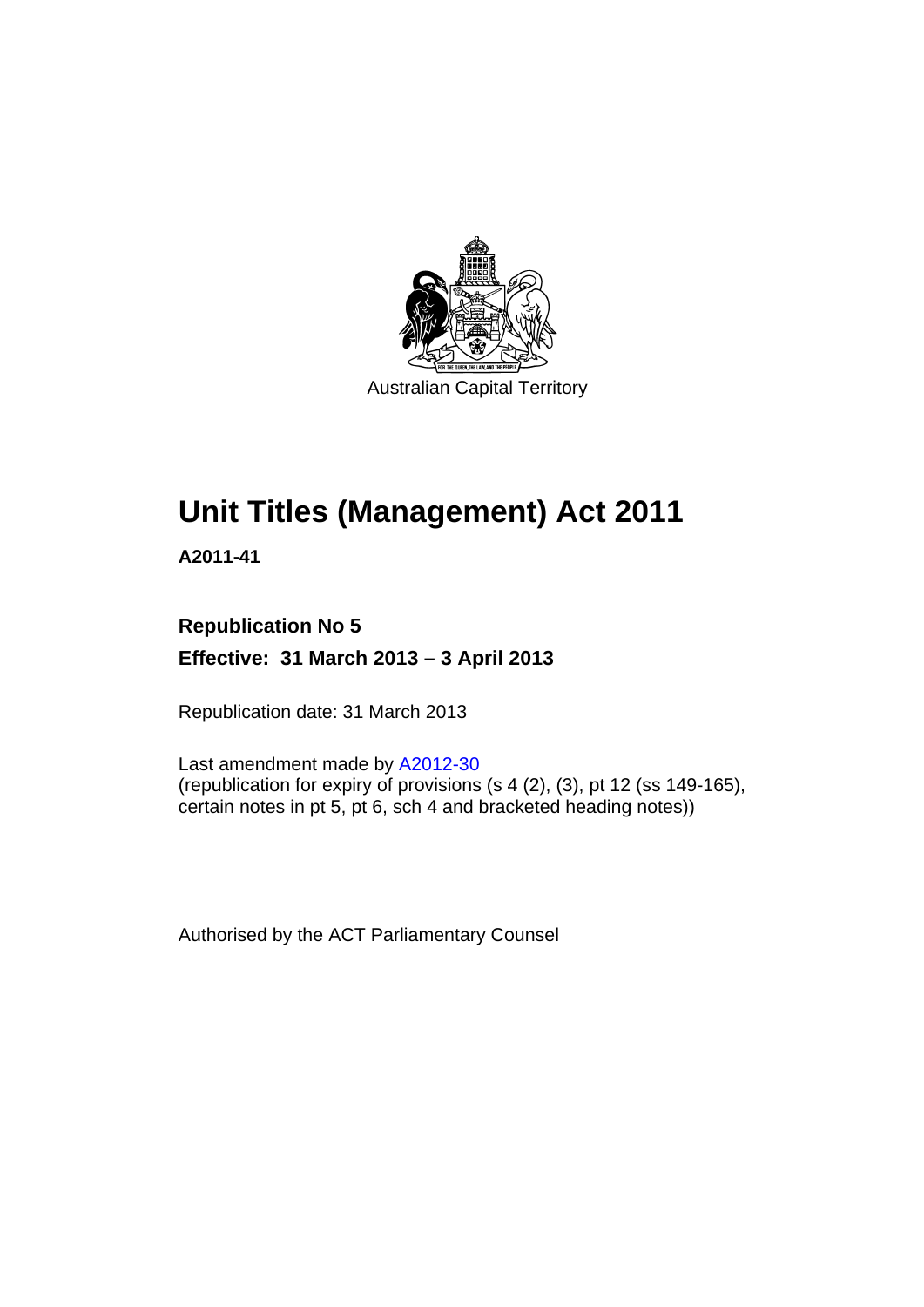#### **About this republication**

#### **The republished law**

This is a republication of the *Unit Titles (Management) Act 2011* (including any amendment made under the *[Legislation Act 2001](http://www.legislation.act.gov.au/a/2001-14)*, part 11.3 (Editorial changes)) as in force on 31 March 2013*.* It also includes any commencement, amendment, repeal or expiry affecting this republished law to 31 March 2013.

The legislation history and amendment history of the republished law are set out in endnotes 3 and 4.

#### **Kinds of republications**

The Parliamentary Counsel's Office prepares 2 kinds of republications of ACT laws (see the ACT legislation register at [www.legislation.act.gov.au](http://www.legislation.act.gov.au/)):

- authorised republications to which the *[Legislation Act 2001](http://www.legislation.act.gov.au/a/2001-14)* applies
- unauthorised republications.

The status of this republication appears on the bottom of each page.

#### **Editorial changes**

The *[Legislation Act 2001](http://www.legislation.act.gov.au/a/2001-14)*, part 11.3 authorises the Parliamentary Counsel to make editorial amendments and other changes of a formal nature when preparing a law for republication. Editorial changes do not change the effect of the law, but have effect as if they had been made by an Act commencing on the republication date (see *[Legislation Act 2001](http://www.legislation.act.gov.au/a/2001-14)*, s 115 and s 117). The changes are made if the Parliamentary Counsel considers they are desirable to bring the law into line, or more closely into line, with current legislative drafting practice.

This republication includes amendments made under part 11.3 (see endnote 1).

#### **Uncommenced provisions and amendments**

If a provision of the republished law has not commenced, the symbol  $\mathbf{U}$  appears immediately before the provision heading. Any uncommenced amendments that affect this republished law are accessible on the ACT legislation register [\(www.legislation.act.gov.au\)](http://www.legislation.act.gov.au/). For more information, see the home page for this law on the register.

#### **Modifications**

If a provision of the republished law is affected by a current modification, the symbol  $\mathbf{M}$ appears immediately before the provision heading. The text of the modifying provision appears in the endnotes. For the legal status of modifications, see the *[Legislation Act 2001](http://www.legislation.act.gov.au/a/2001-14)*, section 95.

#### **Penalties**

At the republication date, the value of a penalty unit for an offence against this law is \$110 for an individual and \$550 for a corporation (see *[Legislation Act 2001](http://www.legislation.act.gov.au/a/2001-14)*, s 133).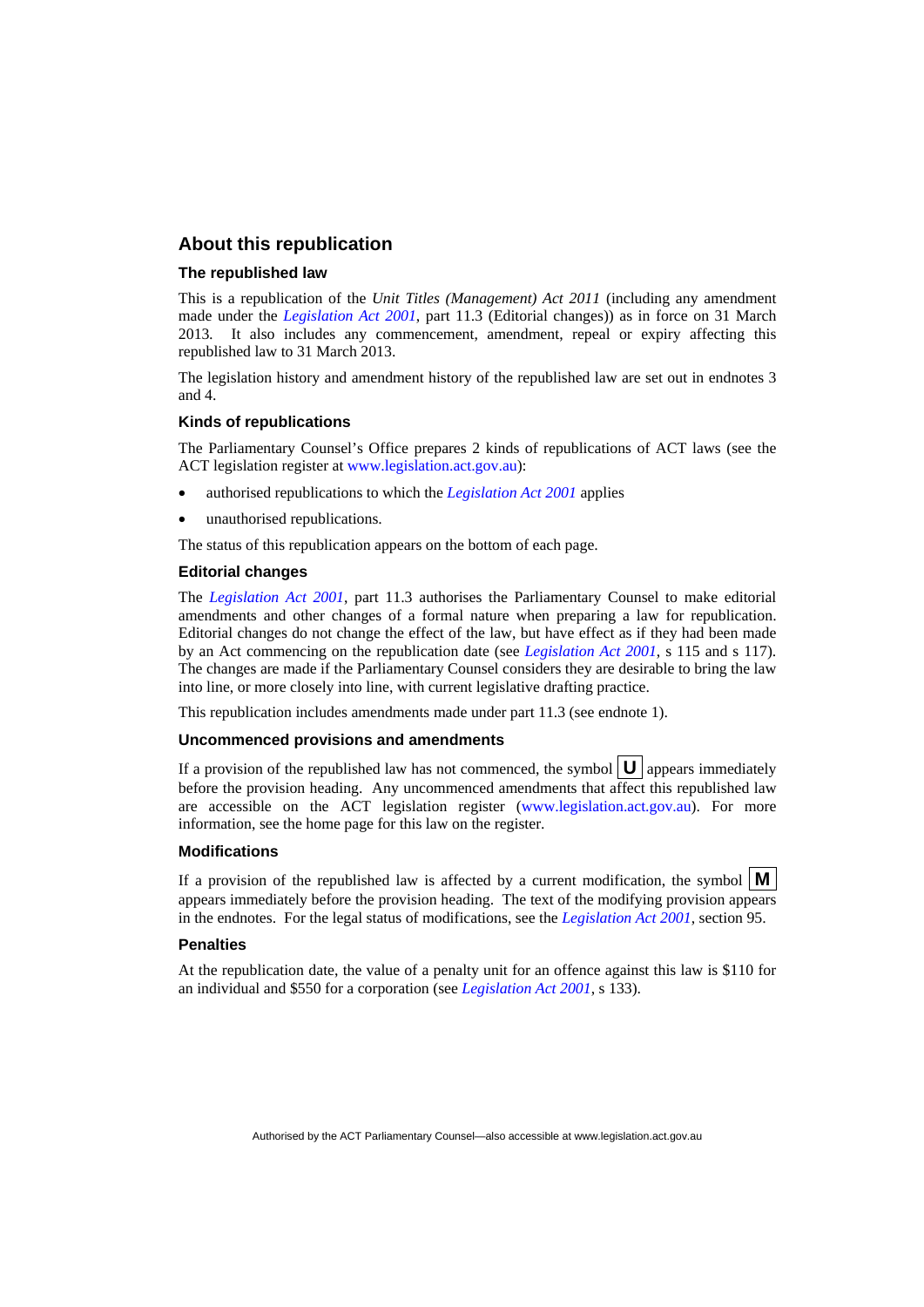

# **Unit Titles (Management) Act 2011**

### **Contents**

|                     |                                                       | Page |
|---------------------|-------------------------------------------------------|------|
| Part 1              | <b>Preliminary</b>                                    |      |
| 1                   | Name of Act                                           | 2    |
| 3                   | Dictionary                                            | 2    |
| 4                   | <b>Notes</b>                                          | 2    |
| 5                   | Offences against Act—application of Criminal Code etc | 3    |
| 6                   | Objects of Act                                        | 3    |
| Part 2              | <b>Management of units plans</b>                      |      |
| Division 2.1        | Who manages a units plan?                             |      |
|                     | Owners corporation                                    | 4    |
| <b>Division 2.2</b> | <b>Owners corporation-general</b>                     |      |
| 8                   | Owners corporation-establishment                      | 4    |
| 9                   | Owners corporation-legal status                       | 4    |

| - R5     | Unit Titles (Management) Act 2011 | contents 1 |
|----------|-----------------------------------|------------|
| 31/03/13 | Effective: 31/03/13-03/04/13      |            |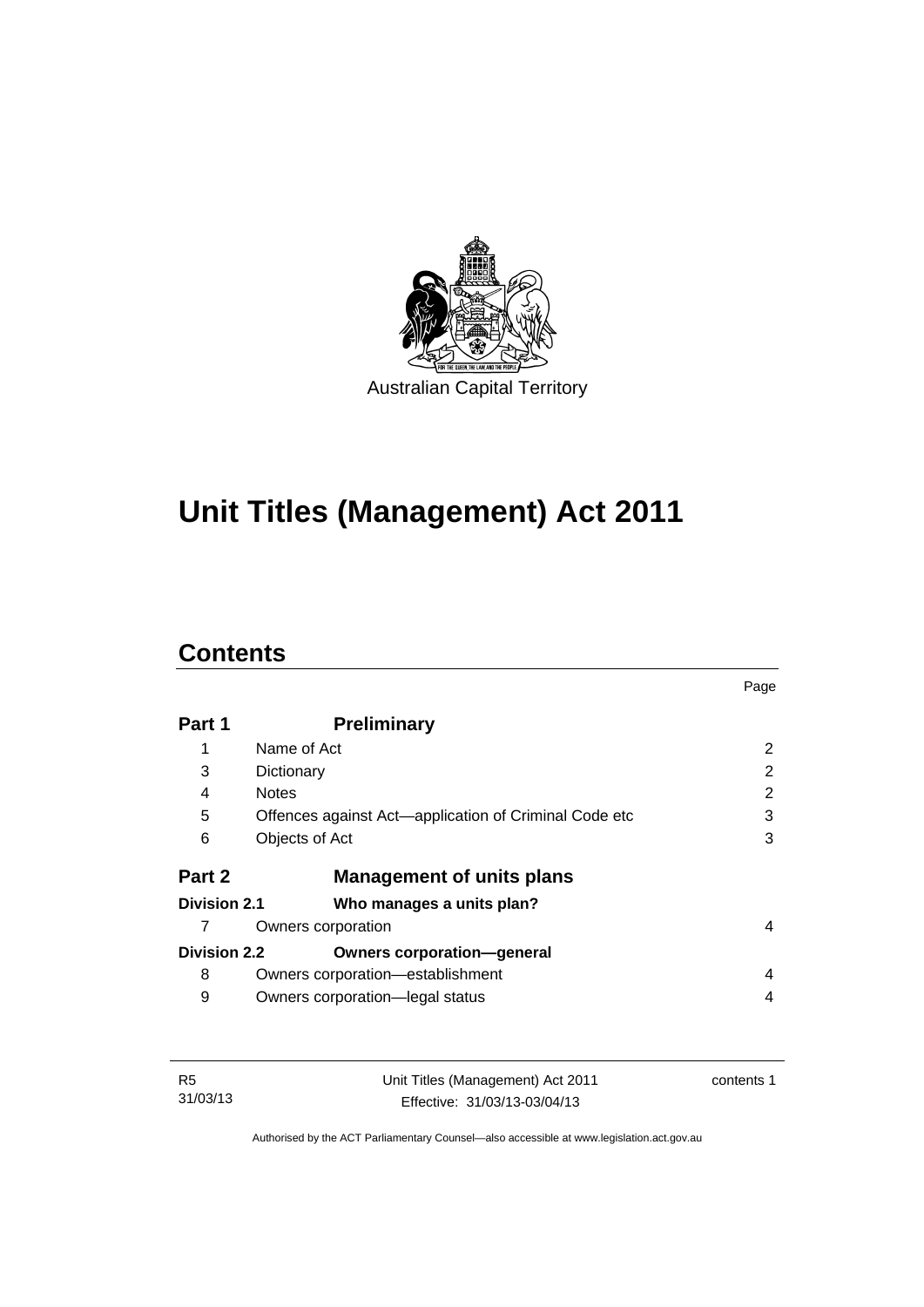#### **Contents**

|                     |                                                                                 | Page           |
|---------------------|---------------------------------------------------------------------------------|----------------|
| <b>Division 2.3</b> | Owners corporation-membership and representatives                               |                |
| 10                  | Members of owners corporation                                                   | 5              |
| 11                  | Part-owners of units-authorisation of representatives                           | 5              |
| 12                  | Part-owners of units-functions of representatives                               | 6              |
| 13                  | Company-owned units-authorisation of representatives                            | $\overline{7}$ |
| 14                  | Company-owned units-functions of representatives                                | 8              |
| 15                  | Evidence of representative status                                               | 9              |
| Part 3              | <b>Functions of owners corporations</b>                                         |                |
| <b>Division 3.1</b> | <b>Functions generally</b>                                                      |                |
| 16                  | Owners corporation-functions                                                    | 10             |
| 17                  | Owners corporation-general meetings                                             | 10             |
| 18                  | Exemptions for units plans with 4 or fewer units                                | 10             |
| <b>Division 3.2</b> | <b>Functions relating to property</b>                                           |                |
| 19                  | Common property                                                                 | 11             |
| 20                  | Dealings with common property                                                   | 11             |
| 21                  | Dealings in property generally                                                  | 12             |
| 22                  | Special privileges relating to common property                                  | 12             |
| 23                  | Installation of sustainability and utility infrastructure on common<br>property | 12             |
| <b>Division 3.3</b> | <b>Maintenance and other services</b>                                           |                |
| 24                  | Maintenance obligations                                                         | 14             |
| 25                  | Owners corporation may exempt itself from maintenance obligations               | 16             |
| 26                  | Other qualifications on owners corporation's maintenance obligations            | 16             |
| 27                  | Structural defects-owners corporation may represent members                     | 17             |
| 28                  | Owners corporation-entry to units                                               | 17             |
| 29                  | Work on behalf of particular unit owners or occupiers                           | 18             |
| 30                  | Recovery of costs-agreements under s 29                                         | 18             |
| 31                  | Recovery of expenditure resulting from member or unit occupier's fault          | 19             |
| <b>Division 3.4</b> | <b>Other matters</b>                                                            |                |
| 32                  | Animals-owners corporation's consent                                            | 20             |
| 33                  | Restriction on owners corporation during developer control period               | 21             |
|                     |                                                                                 |                |

R5 31/03/13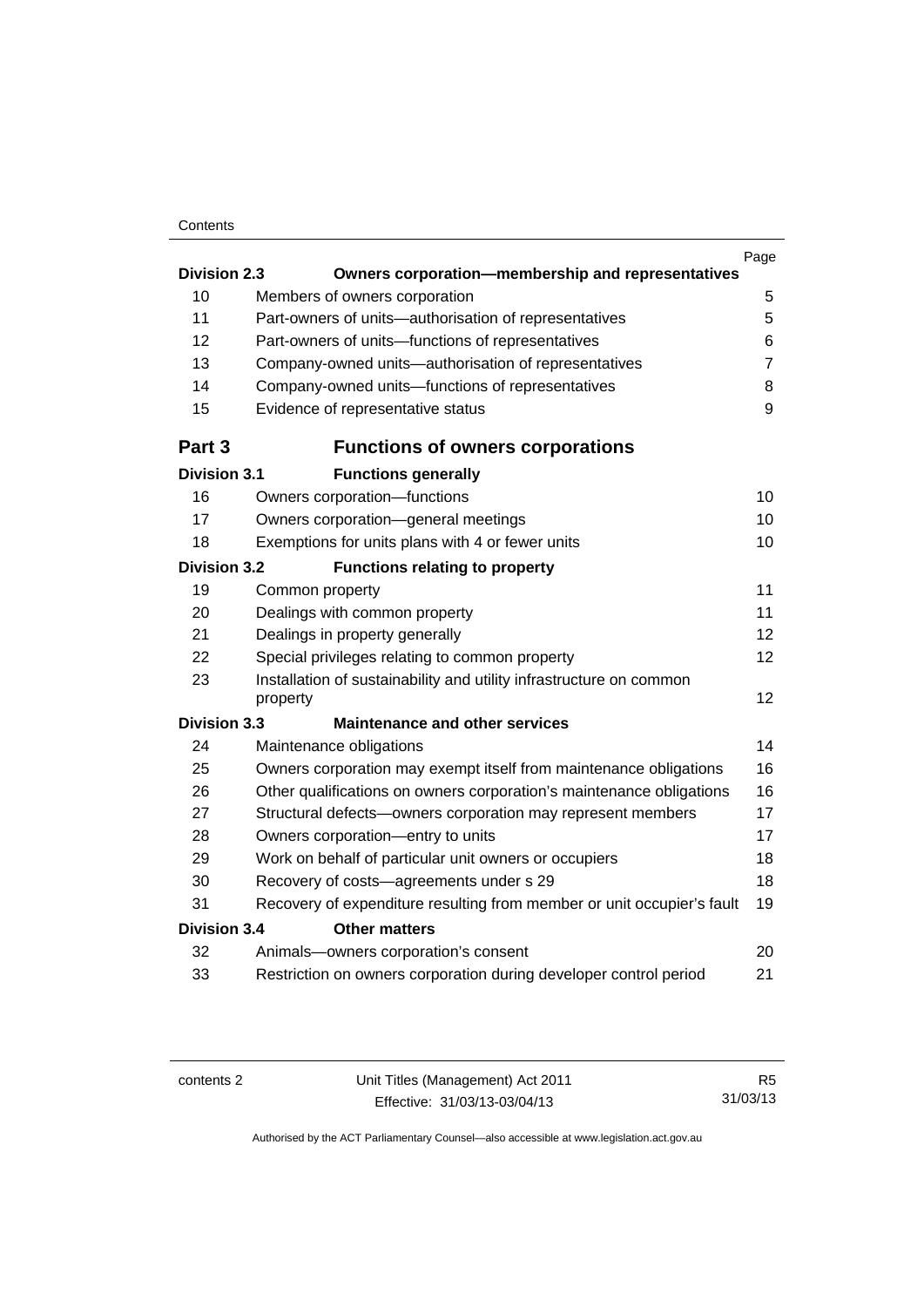**Contents** 

|                     |                                                                  | Page       |
|---------------------|------------------------------------------------------------------|------------|
| Part 4              | People helping the owners corporation<br>exercise its functions  |            |
| <b>Division 4.1</b> | <b>Executive committees</b>                                      |            |
| 34                  | Executive committee-establishment                                | 23         |
| 35                  | Executive committee-functions                                    | 23         |
| 36                  | Executive committee-what it must, may and cannot do              | 24         |
| 37                  | Executive committee-meetings                                     | 24         |
| 38                  | Executive committee—before the first annual general meeting      | 24         |
| 39                  | Executive committee—at and from the first annual general meeting | 24         |
| 40                  | Executive committee-office-holders                               | 26         |
| 41                  | Executive committee-chairperson's functions                      | 26         |
| 42                  | Executive committee-secretary's functions                        | 26         |
| 43                  | Executive committee—treasurer's functions                        | 27         |
| 44                  | Executive committee-delegation                                   | 28         |
| 45                  | Executive committee-contractors and employees                    | 29         |
| 46                  | Executive members-code of conduct                                | 29         |
| 47                  | Executive members-protection from liability                      | 29         |
| 48                  | Executive committee-validity of acts                             | 30         |
| <b>Division 4.2</b> | <b>Managers</b>                                                  |            |
| 49                  | Definitions-div 4.2                                              | 30         |
| 50                  | Manager-contract                                                 | 30         |
| 51                  | Manager not to be contracted for longer than 3 years             | 31         |
| 52                  | Manager-functions                                                | 31         |
| 53                  | Manager-transfer                                                 | 31         |
| 54                  | Manager-ending contract                                          | 33         |
| 55                  | Manager-remedial breaches                                        | 34         |
| 56                  | Manager-code of conduct                                          | 35         |
| 57                  | Manager-public liability insurance                               | 35         |
| 58                  | Manager-delegated functions                                      | 36         |
| Division 4.3        | <b>Service contractors</b>                                       |            |
| 59                  | Definitions-div 4.3                                              | 36         |
| 60                  | Service contractor-contract                                      | 37         |
| 61                  | Service contractor not to be contracted for longer than 25 years | 37         |
| 62                  | Service contractor-functions                                     | 38         |
| R <sub>5</sub>      | Unit Titles (Management) Act 2011                                | contents 3 |

Effective: 31/03/13-03/04/13

31/03/13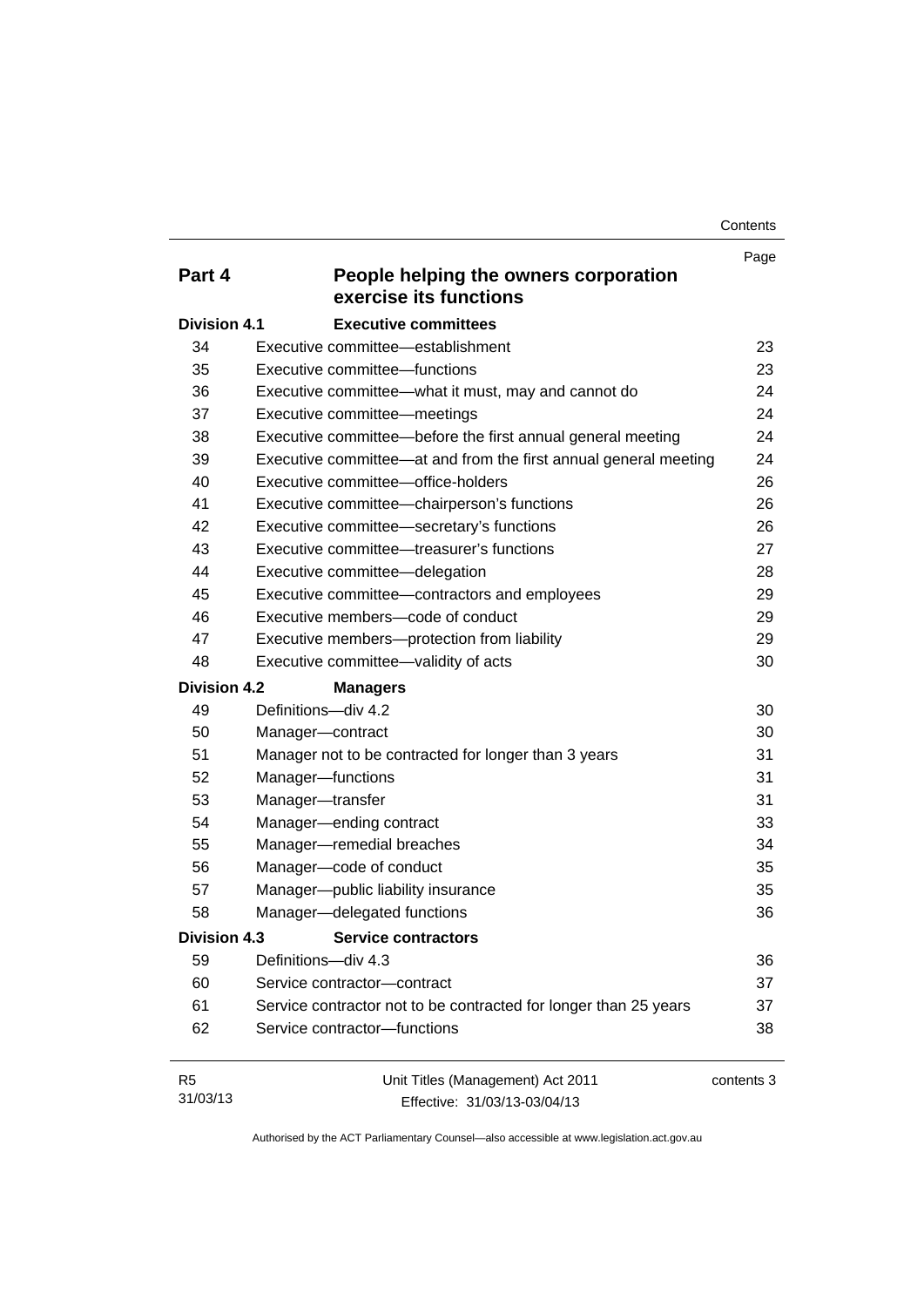| Contents |
|----------|
|----------|

| 63                  | Service contractor-transfer                                    | Page<br>38     |
|---------------------|----------------------------------------------------------------|----------------|
| 64                  | Service contractor-ending contract                             | 39             |
| 65                  | Service contractor-remedial breaches                           | 41             |
| Division 4.4        | <b>Communication officers</b>                                  |                |
|                     |                                                                |                |
| 66                  | Communications officer-appointment                             | 42<br>42       |
| 67                  | Communications officer-function                                |                |
| Part 5              | <b>Financial management</b>                                    |                |
| <b>Division 5.1</b> | <b>Financial functions generally</b>                           |                |
| 68                  | Owners corporation must have bank account                      | 44             |
| 69                  | Owners corporation may invest                                  | 44             |
| 70                  | Owners corporation may borrow                                  | 44             |
| 71                  | Owners corporation must not carry on business                  | 45             |
| <b>Division 5.2</b> | Administrative, special purpose and sinking funds              |                |
| 72                  | Definitions-div 5.2                                            | 45             |
| 73                  | Administrative fund                                            | 46             |
| 74                  | Special purpose fund                                           | 46             |
| 75                  | General fund-budget                                            | 46             |
| 76                  | General fund-what must be paid into the fund?                  | 48             |
| 77                  | General fund—what can fund be used for?                        | 48             |
| 78                  | General fund-contributions                                     | 48             |
| 79                  | General fund-notice of contributions                           | 49             |
| 80                  | General fund—when are contributions payable?                   | 49             |
| 81                  | Sinking fund                                                   | 50             |
| 82                  | Sinking fund plan                                              | 50             |
| 83                  | Sinking fund plan—meaning of expected sinking fund expenditure | 51             |
| 84                  | Sinking fund plan—when must it be approved?                    | 52             |
| 85                  | Sinking fund plan-review                                       | 52             |
| 86                  | Sinking fund plan-amendment                                    | 52             |
| 87                  | Sinking fund-what must be paid into the fund?                  | 53             |
| 88                  | Sinking fund-what can fund be used for?                        | 54             |
| 89                  | Sinking fund-contributions                                     | 54             |
| 90                  | Sinking fund-notice of contributions                           | 55             |
| 91                  | Sinking fund-when are contributions payable?                   | 55             |
| contents 4          | Unit Titles (Management) Act 2011                              | R <sub>5</sub> |

Effective: 31/03/13-03/04/13

31/03/13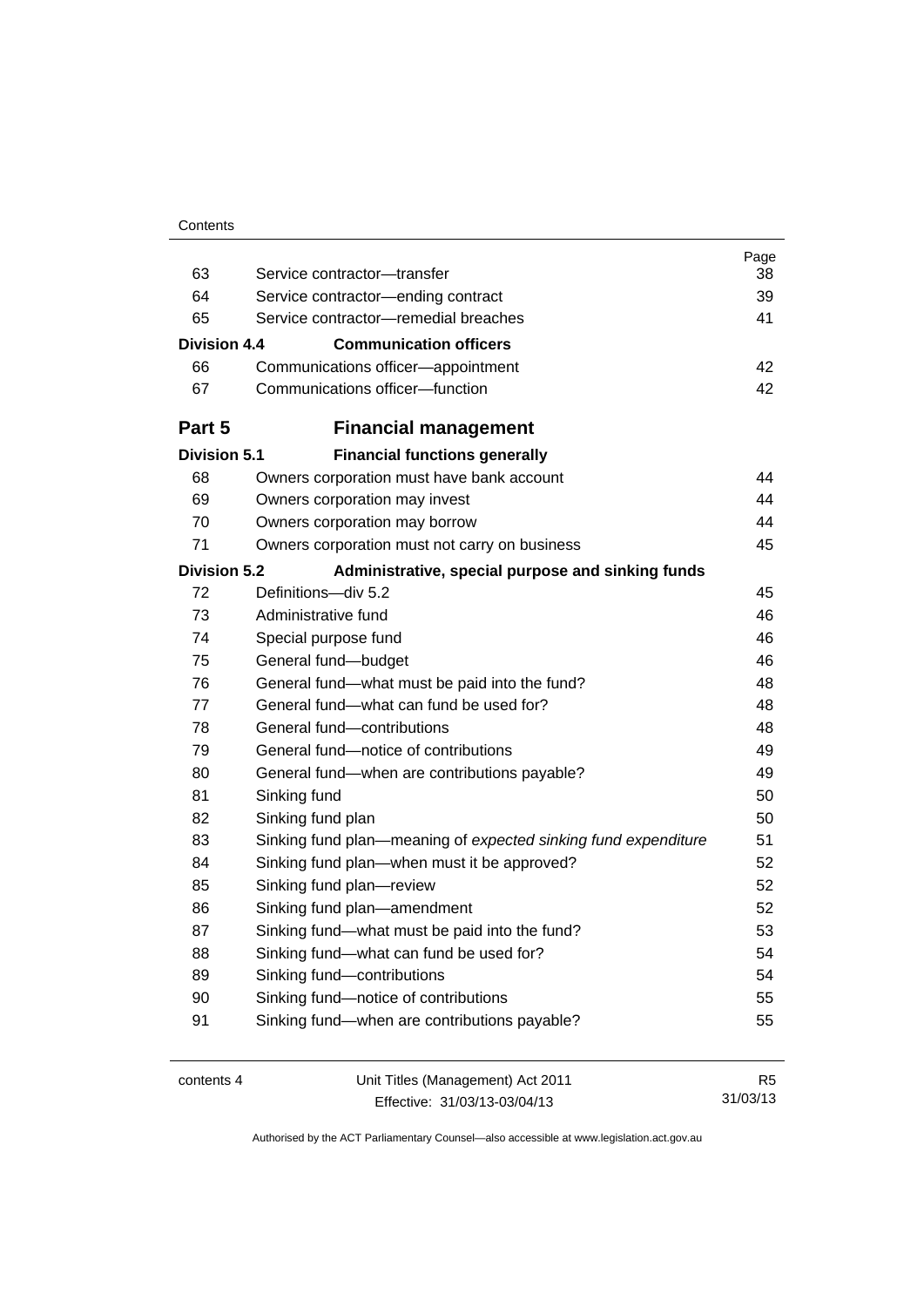| 92                  | General and sinking funds in staged developments                | Page<br>56 |
|---------------------|-----------------------------------------------------------------|------------|
| <b>Division 5.3</b> | Powers in relation to money owing to owners<br>corporation      |            |
| 93                  | Discounts-amounts owing                                         | 56         |
| 94                  | Interest-amounts owing                                          | 56         |
| 95                  | Recovery of amounts owing                                       | 57         |
| 96                  | Security for unpaid amounts-declaration of charge               | 57         |
| 97                  | Security for unpaid amounts-discharge                           | 58         |
| 98                  | Liability of part-owners                                        | 58         |
| <b>Division 5.4</b> | <b>Insurance</b>                                                |            |
| 99                  | Meaning of building and land-div 5.4                            | 59         |
| 100                 | Building insurance by owners corporation                        | 60         |
| 101                 | Exemption from building insurance requirements                  | 62         |
| 102                 | Public liability insurance by owners corporation                | 62         |
| 103                 | Application of insurance money by owners corporation            | 63         |
| 104                 | Additional insurance-owners corporation                         | 63         |
| 105                 | Additional insurance-unit owners                                | 63         |
| Part 6              | <b>Owners corporation rules</b>                                 |            |
| 106                 | What are the rules of an owners corporation?                    | 64         |
| 107                 | <b>Effect of rules</b>                                          | 64         |
| 108                 | Owners corporation may amend rules                              | 64         |
| 109                 | Breach of rules-rule infringement notice                        | 65         |
| 110                 | Breach of rules—failure to comply with rule infringement notice | 67         |
| 111                 | Breach of rules-request for rule infringement notice            | 67         |
| 112                 | Application of Legislation Act                                  | 67         |
| Part 7              | <b>Owners corporation records</b>                               |            |
| 113                 | Corporate register-establishment                                | 69         |
| 114                 | Corporate register-information to be included                   | 69         |
| 115                 | Corporate register-provision of information                     | 70         |
| 116                 | Corporate register-access                                       | 71         |
| 117                 | Names and addresses of executive members                        | 73         |
| 118                 | Insurance information                                           | 73         |
| 119                 | Unit title certificate and access to owners corporation records | 73         |
| R <sub>5</sub>      | Unit Titles (Management) Act 2011                               | contents 5 |
| 31/03/13            | Effective: 31/03/13-03/04/13                                    |            |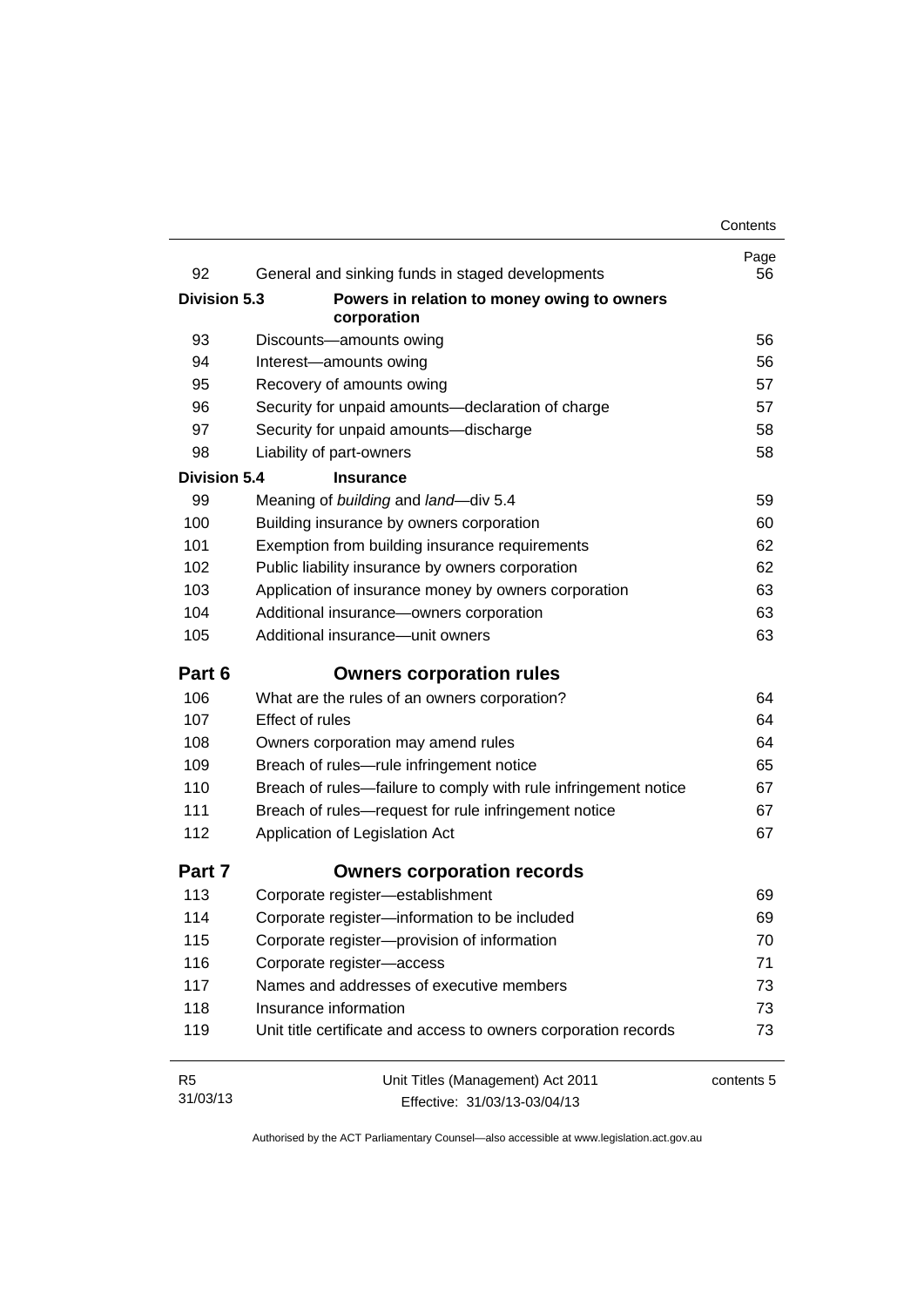|                                                                  | Page                                                                                                                                                                                                                                                                                              |
|------------------------------------------------------------------|---------------------------------------------------------------------------------------------------------------------------------------------------------------------------------------------------------------------------------------------------------------------------------------------------|
| Acting on information in unit title certificate                  | 74                                                                                                                                                                                                                                                                                                |
| Failure to provide information or certificate-offence            | 75                                                                                                                                                                                                                                                                                                |
| Owners corporation name, address and letterbox                   | 75                                                                                                                                                                                                                                                                                                |
| Service of documents on owners corporation                       | 76                                                                                                                                                                                                                                                                                                |
|                                                                  | 76                                                                                                                                                                                                                                                                                                |
| <b>Dispute resolution</b>                                        |                                                                                                                                                                                                                                                                                                   |
| Disputes involving the owners corporation-generally              | 78                                                                                                                                                                                                                                                                                                |
| Disputes involving the owners corporation-particular matters     | 78                                                                                                                                                                                                                                                                                                |
| Disputes involving the executive committee                       | 79                                                                                                                                                                                                                                                                                                |
| Disputes between unit owners                                     | 79                                                                                                                                                                                                                                                                                                |
| Kinds of ACAT orders                                             | 80                                                                                                                                                                                                                                                                                                |
|                                                                  |                                                                                                                                                                                                                                                                                                   |
| Meaning of financed service contract and financier-pt 9          | 82                                                                                                                                                                                                                                                                                                |
| Who is a <i>financier</i> for a service contract?                | 82                                                                                                                                                                                                                                                                                                |
| Financed service contract-notice of change                       | 83                                                                                                                                                                                                                                                                                                |
| Financed service contract-limitation on ending                   | 83                                                                                                                                                                                                                                                                                                |
| Financed service contract-person authorised to act for financier | 84                                                                                                                                                                                                                                                                                                |
| and financier prohibited                                         | 85                                                                                                                                                                                                                                                                                                |
| <b>Administrators</b>                                            |                                                                                                                                                                                                                                                                                                   |
| <b>Interested parties</b>                                        |                                                                                                                                                                                                                                                                                                   |
| Who may apply for an administration order?                       | 86                                                                                                                                                                                                                                                                                                |
| ACAT appearances and service of applications                     | 86                                                                                                                                                                                                                                                                                                |
| Appointment, removal and functions                               |                                                                                                                                                                                                                                                                                                   |
| Appointment of administrator                                     | 87                                                                                                                                                                                                                                                                                                |
| Removal or replacement of administrator                          | 87                                                                                                                                                                                                                                                                                                |
| Functions of administrator                                       | 88                                                                                                                                                                                                                                                                                                |
| Delegation by administrator                                      | 88                                                                                                                                                                                                                                                                                                |
| <b>Miscellaneous</b>                                             |                                                                                                                                                                                                                                                                                                   |
| Mortgage insurance                                               |                                                                                                                                                                                                                                                                                                   |
| Mortgage insurance of unit                                       | 89                                                                                                                                                                                                                                                                                                |
|                                                                  | R <sub>5</sub>                                                                                                                                                                                                                                                                                    |
| Effective: 31/03/13-03/04/13                                     | 31/03/13                                                                                                                                                                                                                                                                                          |
|                                                                  | Service of documents on members, interested people and occupiers<br><b>Protection of financiers for service contracts</b><br>Financed service contract—agreement between owners corporation<br>Division 10.1<br><b>Division 10.2</b><br><b>Division 11.1</b><br>Unit Titles (Management) Act 2011 |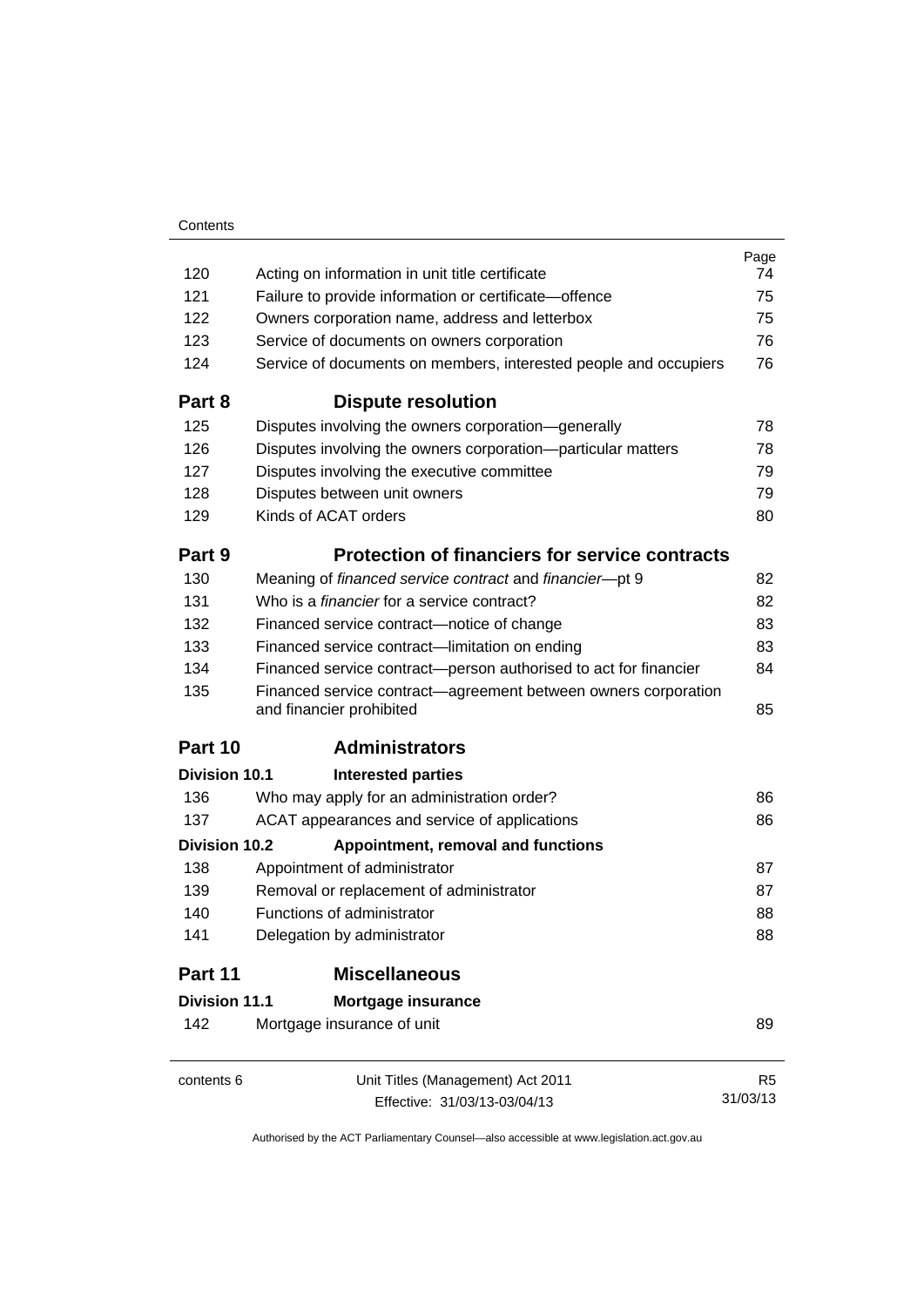|                      |                                                         | Contents   |
|----------------------|---------------------------------------------------------|------------|
|                      |                                                         | Page       |
| 143                  | Payment under mortgage insurance policies               | 89         |
| 144                  | Transfer of mortgagee's interest to insurer             | 89         |
| <b>Division 11.2</b> | <b>Miscellaneous</b>                                    |            |
| 145                  | Determination of fees                                   | 90         |
| 146                  | Approved forms                                          | 90         |
| 147                  | Regulation-making power                                 | 90         |
| <b>Schedule 1</b>    | <b>Codes of conduct</b>                                 | 92         |
| <b>Part 1.1</b>      | Executive committees—code of conduct                    | 92         |
| 1                    | Understanding of Act and code                           | 92         |
| 2                    | Honesty and fairness                                    | 92         |
| 3                    | Care and diligence                                      | 92         |
| 4                    | Acting in owners corporation's best interests           | 92         |
| 5                    | Complying with Act and code                             | 92         |
| 6                    | Nuisance                                                | 93         |
| $\overline{7}$       | Unconscionable conduct                                  | 93         |
| 8                    | Conflict of interest                                    | 93         |
| <b>Part 1.2</b>      | <b>Managers-code of conduct</b>                         | 94         |
| 1                    | Knowledge of Act and code                               | 94         |
| 2                    | Honesty, fairness and professionalism                   | 94         |
| 3                    | Skill, care and diligence                               | 94         |
| 4                    | Acting in owners corporation's best interests           | 94         |
| 5                    | Keeping owners corporation informed of developments     | 94         |
| 6                    | Ensuring employees comply with Act and code             | 94         |
| $\overline{7}$       | Fraudulent or misleading conduct                        | 95         |
| 8                    | Unconscionable conduct                                  | 95         |
| 9                    | Conflict of duty or interest                            | 95         |
| 10                   | Goods and services to be supplied at competitive prices | 95         |
| 11                   | Manager to demonstrate keeping of particular records    | 96         |
| <b>Schedule 2</b>    | <b>Executive committees</b>                             | 97         |
| <b>Part 2.1</b>      | What the executive committee must, may and cannot<br>do | 97         |
| R <sub>5</sub>       | Unit Titles (Management) Act 2011                       | contents 7 |
| 31/03/13             | Effective: 31/03/13-03/04/13                            |            |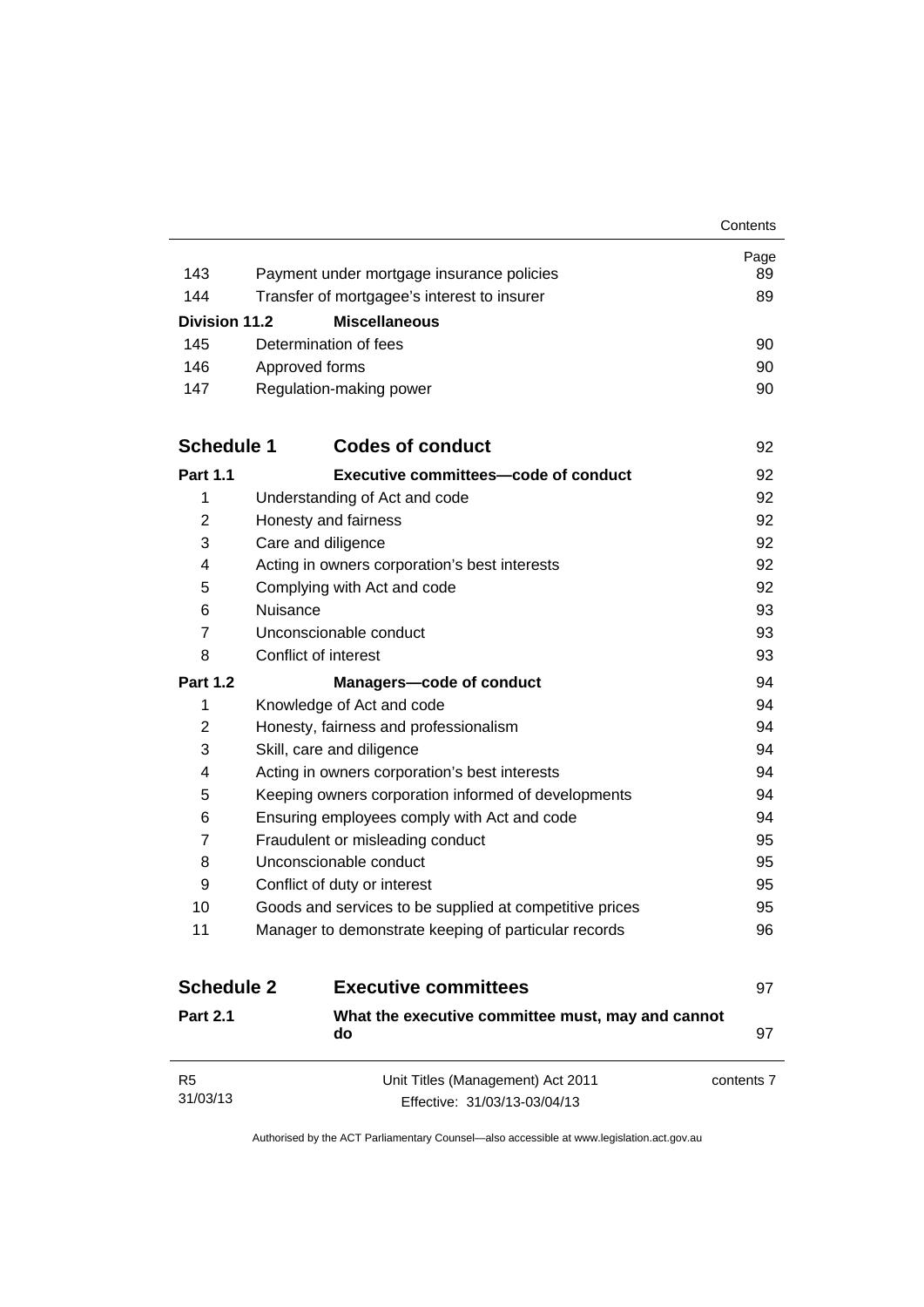| 2.1               | Executive committee must keep minutes, and records and accounts          | Page<br>97     |
|-------------------|--------------------------------------------------------------------------|----------------|
| 2.2               | Executive committee must present financial statements at annual          |                |
|                   | general meeting                                                          | 99             |
| 2.3               | Executive committee must present insurance details at annual general     |                |
|                   | meeting                                                                  | 100            |
| 2.4               | Approving use of common property                                         | 101            |
| 2.5               | Decisions about taking legal action                                      | 101            |
| 2.6               | Taking urgent legal action                                               | 102            |
| 2.7               | Decisions about staged development                                       | 103            |
| <b>Part 2.2</b>   | <b>Executive committee-meetings and procedures</b>                       | 104            |
| 2.8               | Meetings of executive committee                                          | 104            |
| 2.9               | Quorum of executive committee                                            | 104            |
| 2.10              | Voting of executive committee                                            | 104            |
| 2.11              | Chairperson-meetings                                                     | 105            |
| <b>Schedule 3</b> | <b>General meetings</b>                                                  | 106            |
| <b>Part 3.1</b>   | <b>General meetings</b>                                                  | 106            |
| 3.1               | Conduct of general meetings                                              | 106            |
| 3.2               | Annual general meetings                                                  | 106            |
| 3.3               | First annual general meeting                                             | 106            |
| 3.4               | First annual general meeting-developer to deliver records                | 107            |
| 3.5               | General meetings other than annual general meetings                      | 108            |
| 3.6               | Notice of general meetings                                               | 108            |
| 3.7               | Requirements for notice of general meetings                              | 108            |
| 3.8               | Defective notice of meetings                                             | 109            |
| 3.9               | Quorum at a general meeting-owners corporation with 3 or more<br>members | 110            |
| 3.10              | Notice of reduced quorum decisions and adjournments                      | 112            |
| 3.11              | Reduced quorum decisions-effect                                          | 112            |
| 3.12              | Quorum at a general meeting-owners corporation with 2 members            | 113            |
| 3.13              | Chairperson at a general meeting                                         | 113            |
| <b>Part 3.2</b>   | <b>Resolutions at general meetings</b>                                   | 114            |
| 3.14              | Decision-making at general meetings                                      | 114            |
| 3.15              | Ordinary resolutions                                                     | 114            |
| contents 8        | Unit Titles (Management) Act 2011                                        | R <sub>5</sub> |

Effective: 31/03/13-03/04/13

31/03/13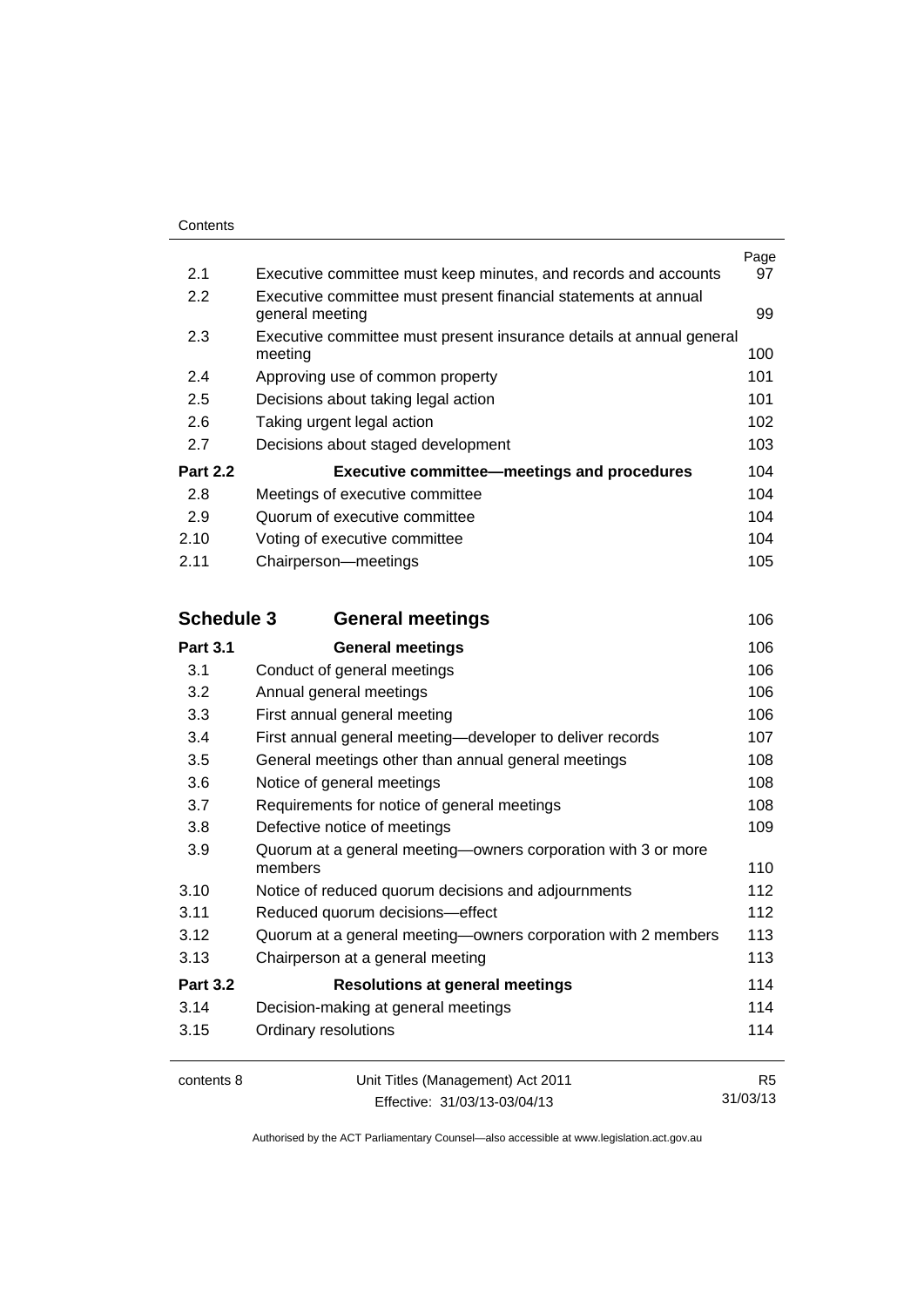| 3.16              | Special resolutions                                | Page<br>115 |
|-------------------|----------------------------------------------------|-------------|
| 3.17              | Unopposed resolutions                              | 116         |
| 3.18              | Unanimous resolutions                              | 116         |
| 3.19              | Evidence of resolutions of owners corporation      | 117         |
| <b>Part 3.3</b>   | Voting at general meetings                         | 118         |
| 3.20              | Who is entitled to vote?                           | 118         |
| 3.21              | General meeting-decisions about staged development | 118         |
| 3.22              | One vote-1 unit                                    | 119         |
| 3.23              | Voting by mortgagees                               | 119         |
| 3.24              | Mortgagee voting notice-amendment and revocation   | 120         |
| 3.25              | Evidence of mortgagee's entitlement to vote        | 120         |
| 3.26              | Proxy votes                                        | 121         |
| 3.27              | Proxy votes-limit on developer                     | 121         |
| 3.28              | Value of votes                                     | 122         |
| 3.29              | Polls                                              | 123         |
| 3.30              | Voting by chairperson                              | 123         |
| 3.31              | Absentee votes                                     | 123         |
| 3.32              | People under 18 or under other legal disabilities  | 124         |
| 3.33              | Declaration by chairperson of result of voting     | 124         |
| <b>Schedule 4</b> | <b>Default rules</b>                               | 125         |
| 1                 | Definitions-default rules                          | 125         |
| $\overline{2}$    | Payment of rates and taxes by unit owners          | 125         |
| 3                 | Repairs and maintenance                            | 125         |
| 4                 | Erections and alterations                          | 125         |
| 5                 | Use of common property                             | 126         |
| 6                 | Hazardous use of unit                              | 126         |
| 7                 | Use of unit-nuisance or annoyance                  | 126         |
| 8                 | <b>Noise</b>                                       | 126         |
| 9                 | Illegal use of unit                                | 127         |
| 10                | What may an executive committee representative do? | 127         |
| 11                | Seal of owners corporation                         | 128         |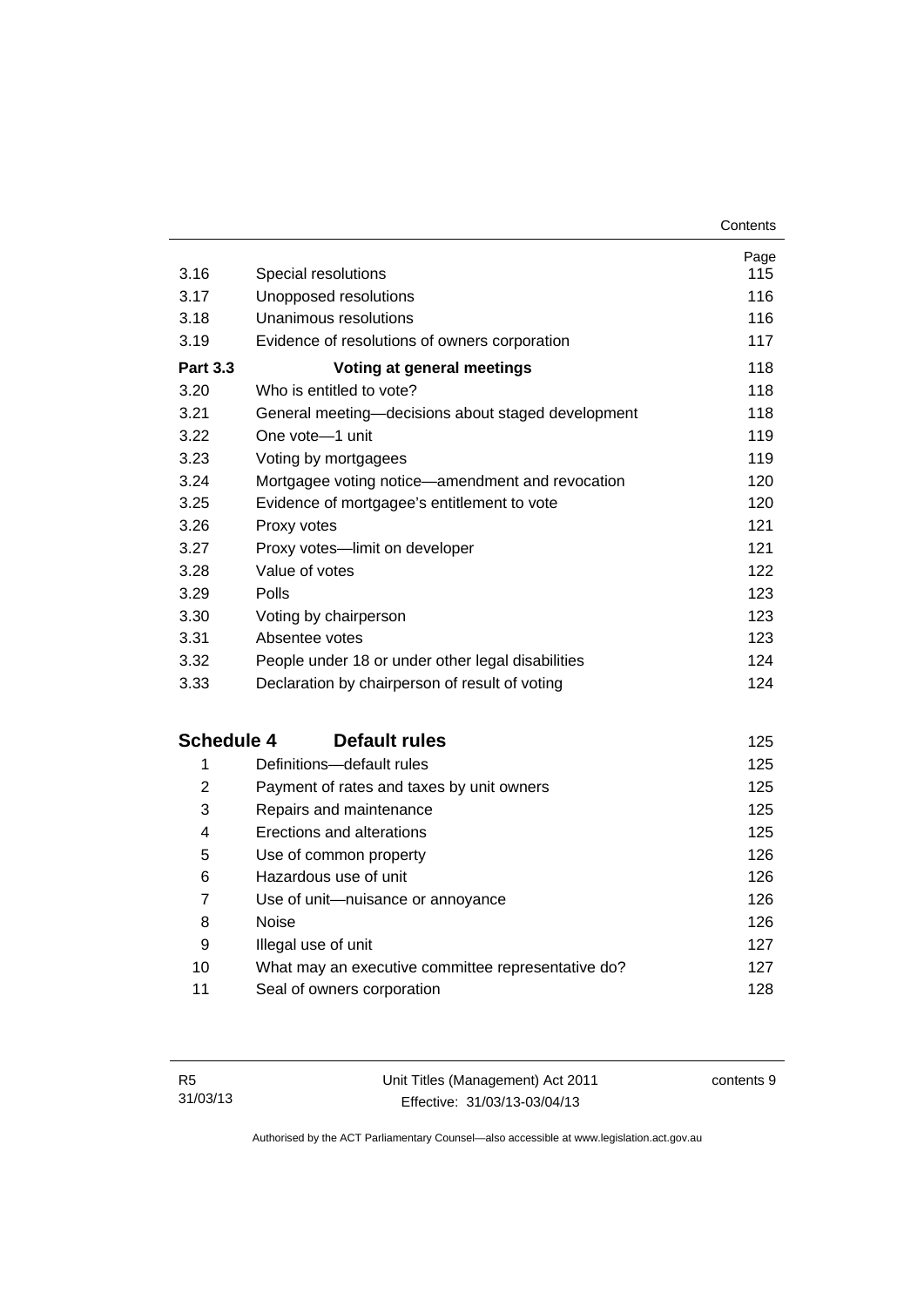#### **Contents**

### **Dictionary** [129](#page-140-0)

#### **[Endnotes](#page-148-0)**

|   | About the endnotes                            | 137 |
|---|-----------------------------------------------|-----|
| 2 | Abbreviation key                              | 137 |
| 3 | Legislation history                           | 138 |
| 4 | Amendment history                             | 139 |
| 5 | Earlier republications                        | 151 |
| 6 | Expired transitional or validating provisions | 151 |

contents 10 Unit Titles (Management) Act 2011 Effective: 31/03/13-03/04/13

R5 31/03/13

Page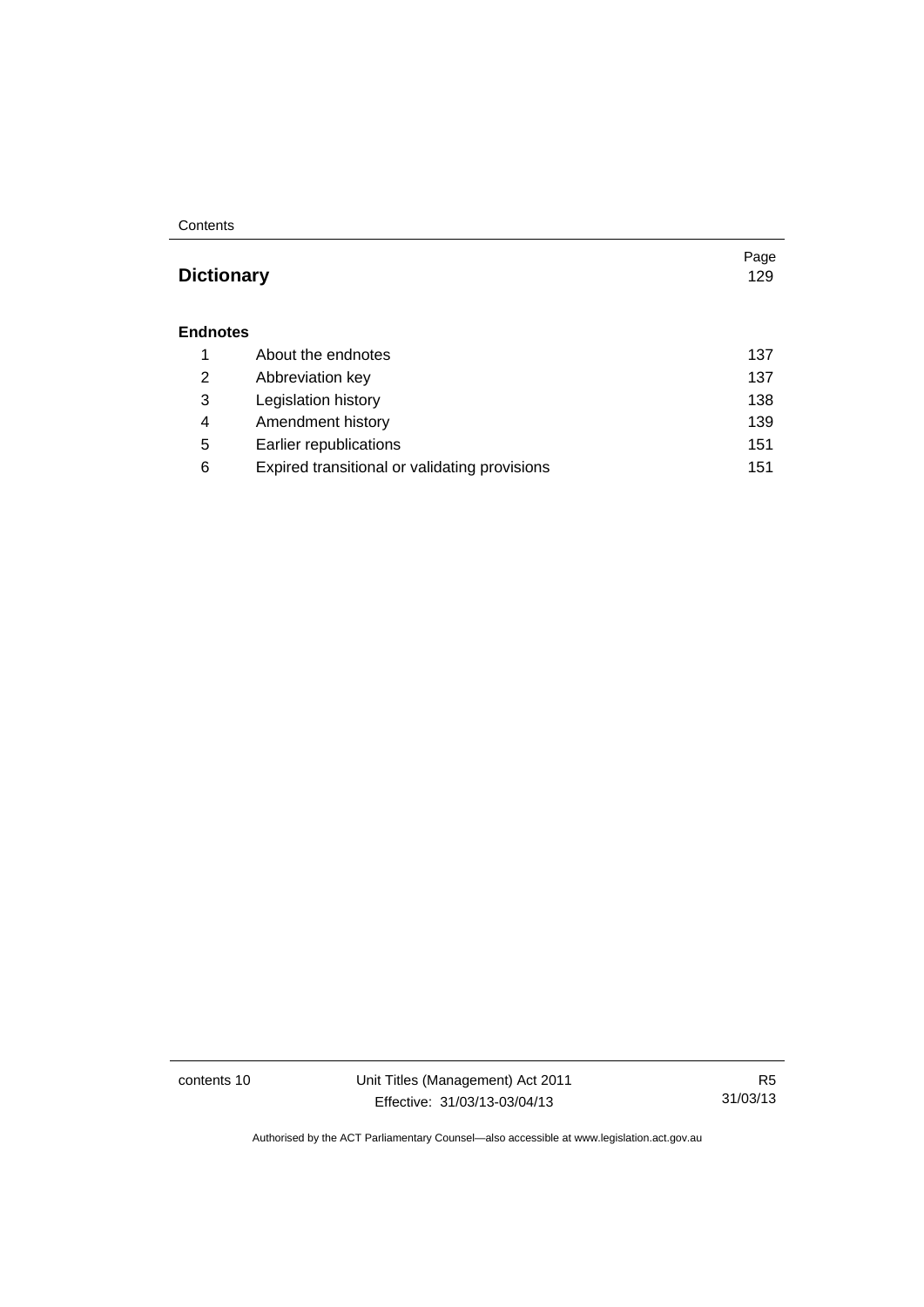

# **Unit Titles (Management) Act 2011**

An Act to provide for the management of units plans, and for other purposes

R5 31/03/13

Ī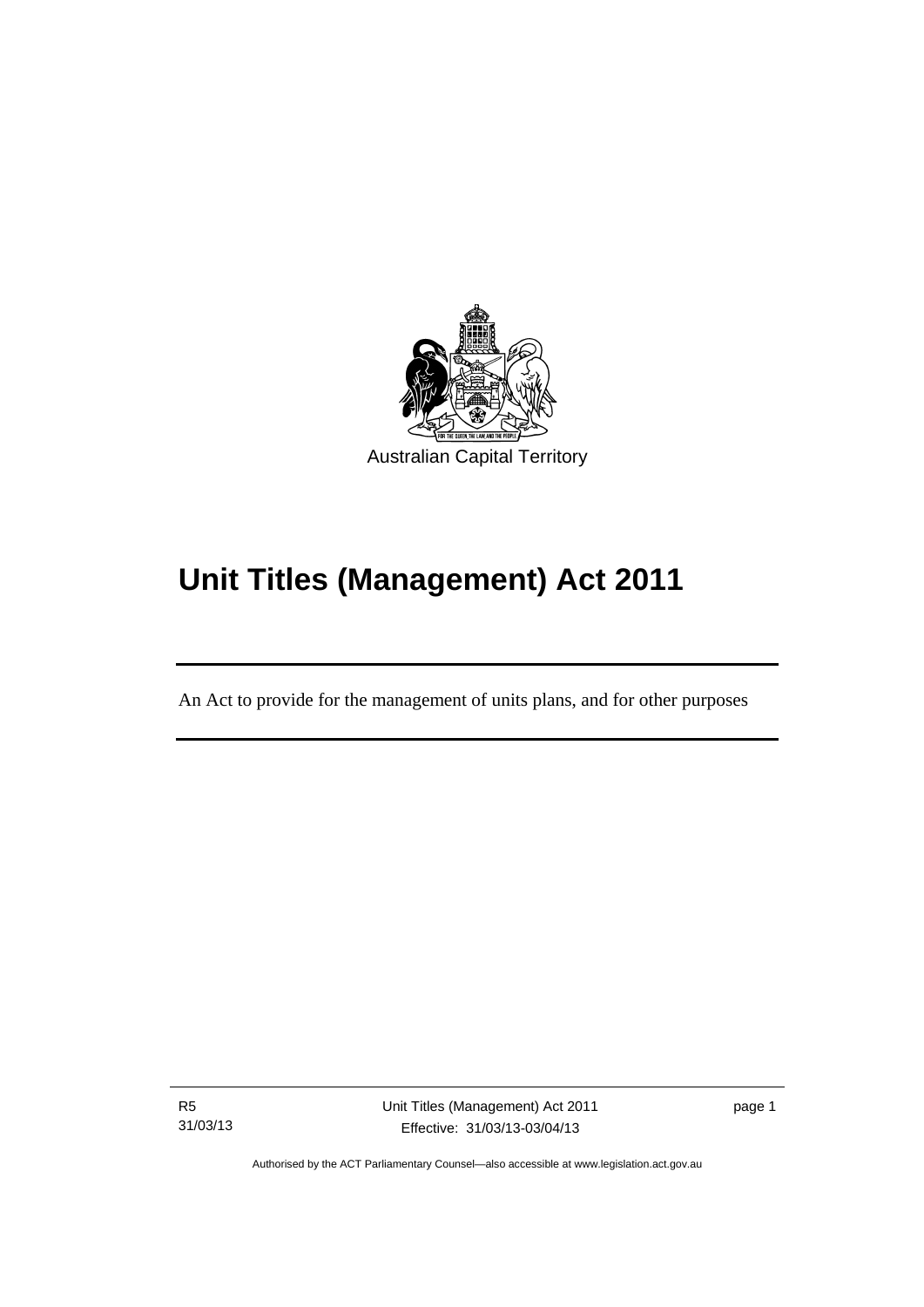#### Part 1 **Preliminary**

Section 1

### <span id="page-13-0"></span>**Part 1** Preliminary

#### <span id="page-13-1"></span>**1 Name of Act**

This Act is the *Unit Titles (Management) Act 2011*.

#### <span id="page-13-2"></span>**3 Dictionary**

The dictionary at the end of this Act is part of this Act.

*Note 1* The dictionary at the end of this Act defines certain terms used in this Act, and includes references (*signpost definitions*) to other terms defined elsewhere.

> For example, the signpost definition '*class A unit*—see the *[Unit Titles](http://www.legislation.act.gov.au/a/2001-16)  [Act 2001](http://www.legislation.act.gov.au/a/2001-16)*, section 10.' means that the term 'class A unit' is defined in that Act, section 10 and the definition applies to this Act.

*Note 2* A definition in the dictionary (including a signpost definition) applies to the entire Act unless the definition, or another provision of the Act, provides otherwise or the contrary intention otherwise appears (see [Legislation Act,](http://www.legislation.act.gov.au/a/2001-14) s 155 and s 156 (1)).

#### <span id="page-13-3"></span>**4 Notes**

A note included in this Act is explanatory and is not part of this Act.

*Note* See the [Legislation Act,](http://www.legislation.act.gov.au/a/2001-14) s 127 (1), (4) and (5) for the legal status of notes.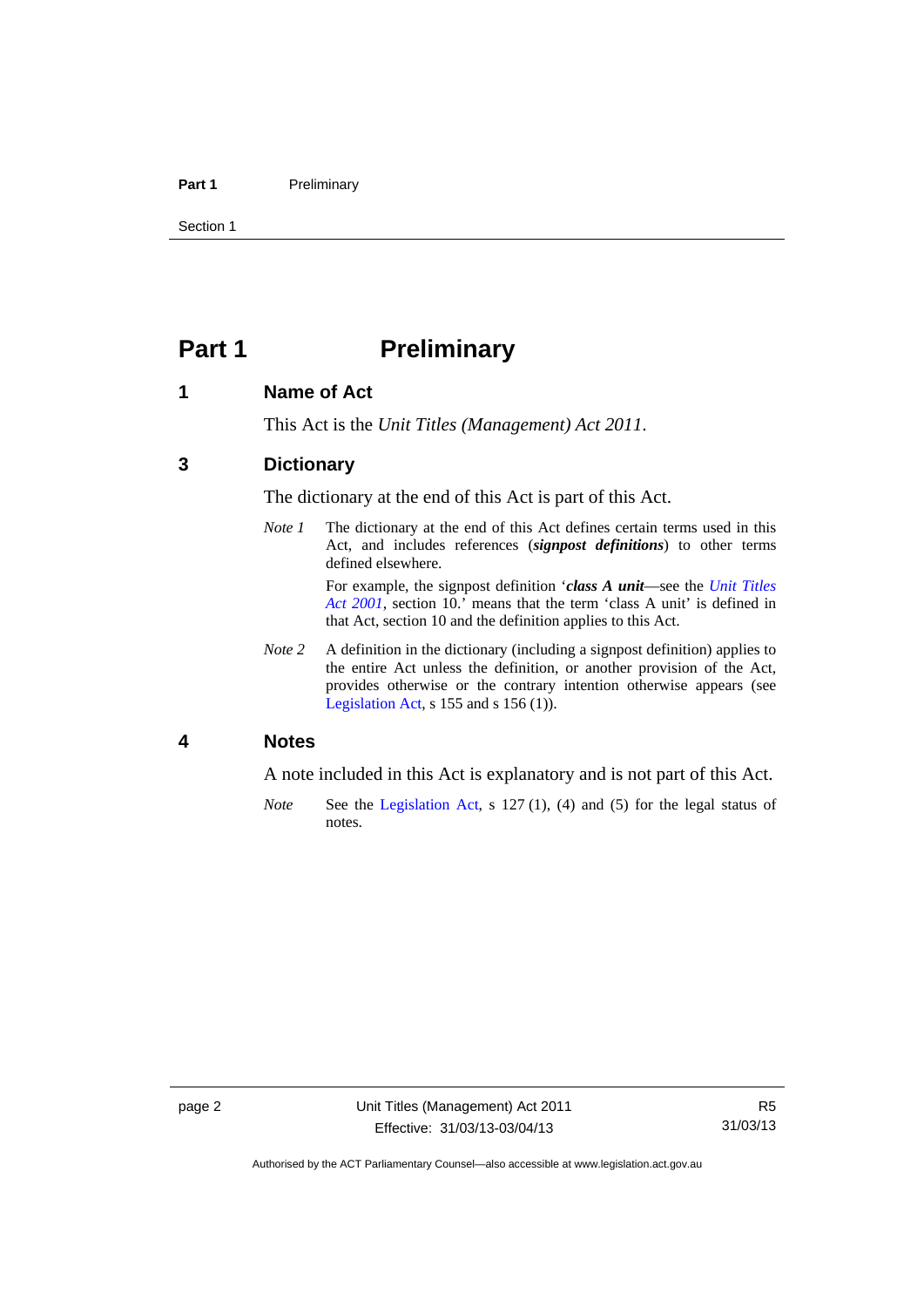#### <span id="page-14-0"></span>**5 Offences against Act—application of Criminal Code etc**

Other legislation applies in relation to offences against this Act.

*Note 1 Criminal Code* The [Criminal Code](http://www.legislation.act.gov.au/a/2002-51), ch 2 applies to all offences against this Act (see Code, pt 2.1). The chapter sets out the general principles of criminal responsibility

(including burdens of proof and general defences), and defines terms used for offences to which the Code applies (eg *conduct*, *intention*, *recklessness* and *strict liability*).

*Note 2 Penalty units* 

The [Legislation Act](http://www.legislation.act.gov.au/a/2001-14), s 133 deals with the meaning of offence penalties that are expressed in penalty units.

#### <span id="page-14-1"></span>**6 Objects of Act**

The objects of this Act are to—

- (a) make it clear who is responsible for managing units plans; and
- (b) help people who manage, or help in the management of units plans, understand and exercise their functions; and
- (c) assist in the resolution of disputes in relation to the management of units plans; and
- (d) make the law about the management of units plans easier to use generally.

page 3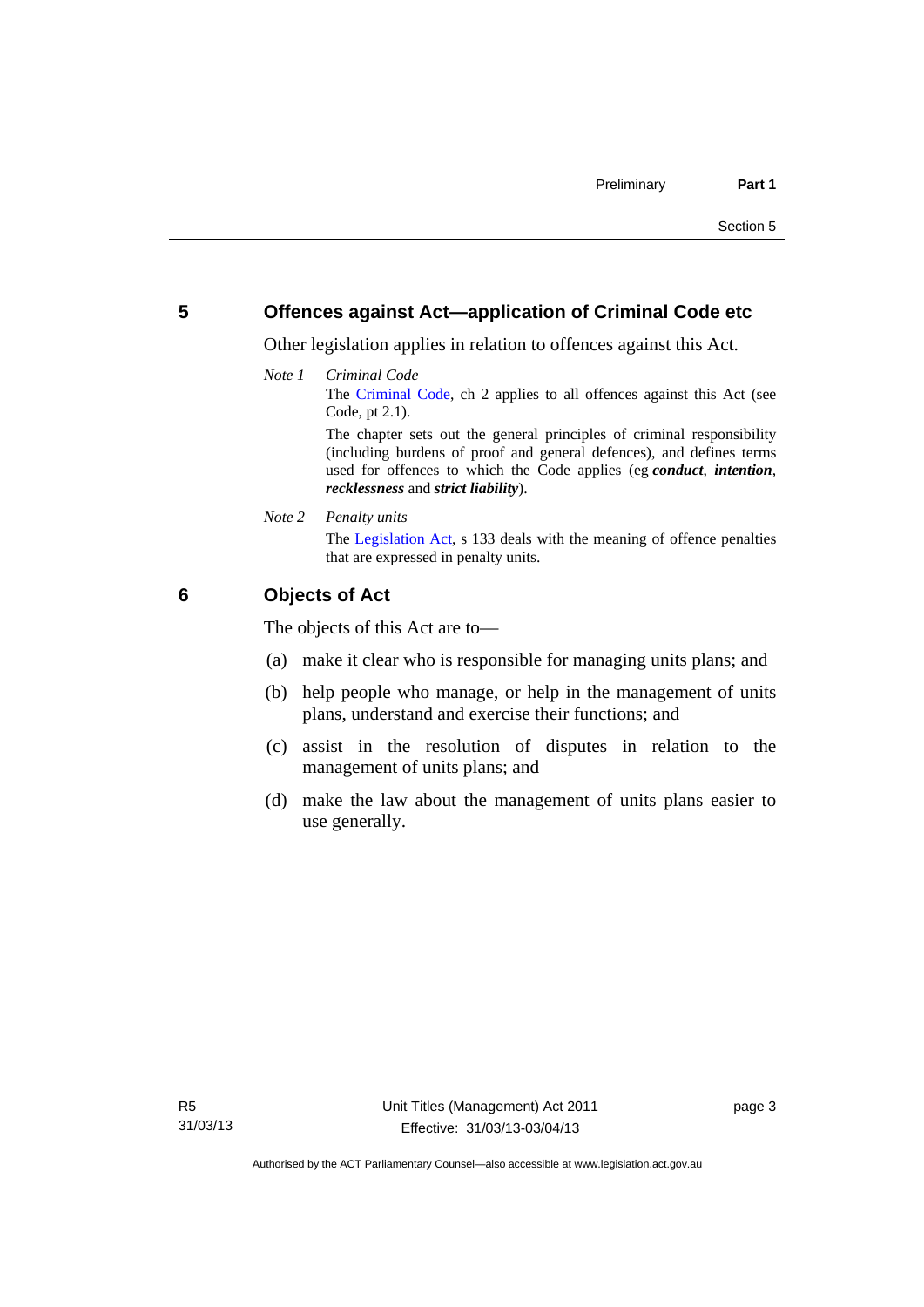**Part 2** Management of units plans<br>**Division 2.1** Who manages a units plan? Who manages a units plan? Section 7

### <span id="page-15-0"></span>**Part 2 Management of units plans**

### <span id="page-15-1"></span>**Division 2.1 Who manages a units plan?**

#### <span id="page-15-2"></span>**7 Owners corporation**

The owners corporation for a units plan is responsible for managing the units plan.

*Note* An owners corporation may be helped by 1 or more of the following:

- (a) the executive committee of the owners corporation;
- (b) a manager engaged under s 50;
- (c) a service contractor engaged under s 60.

### <span id="page-15-3"></span>**Division 2.2 Owners corporation—general**

#### <span id="page-15-4"></span>**8 Owners corporation—establishment**

- (1) On the registration of a units plan, an owners corporation for the units plan is established under the name 'The Owners—Units Plan  $No X'.$
- (2) In this section:

*X* means the number given to the units plan by the registrar-general on its registration.

#### <span id="page-15-5"></span>**9 Owners corporation—legal status**

- (1) An owners corporation is a corporation.
- (2) An owners corporation—
	- (a) has perpetual succession; and
	- (b) must have a common seal; and
	- (c) may sue and be sued in its corporate name.

Authorised by the ACT Parliamentary Counsel—also accessible at www.legislation.act.gov.au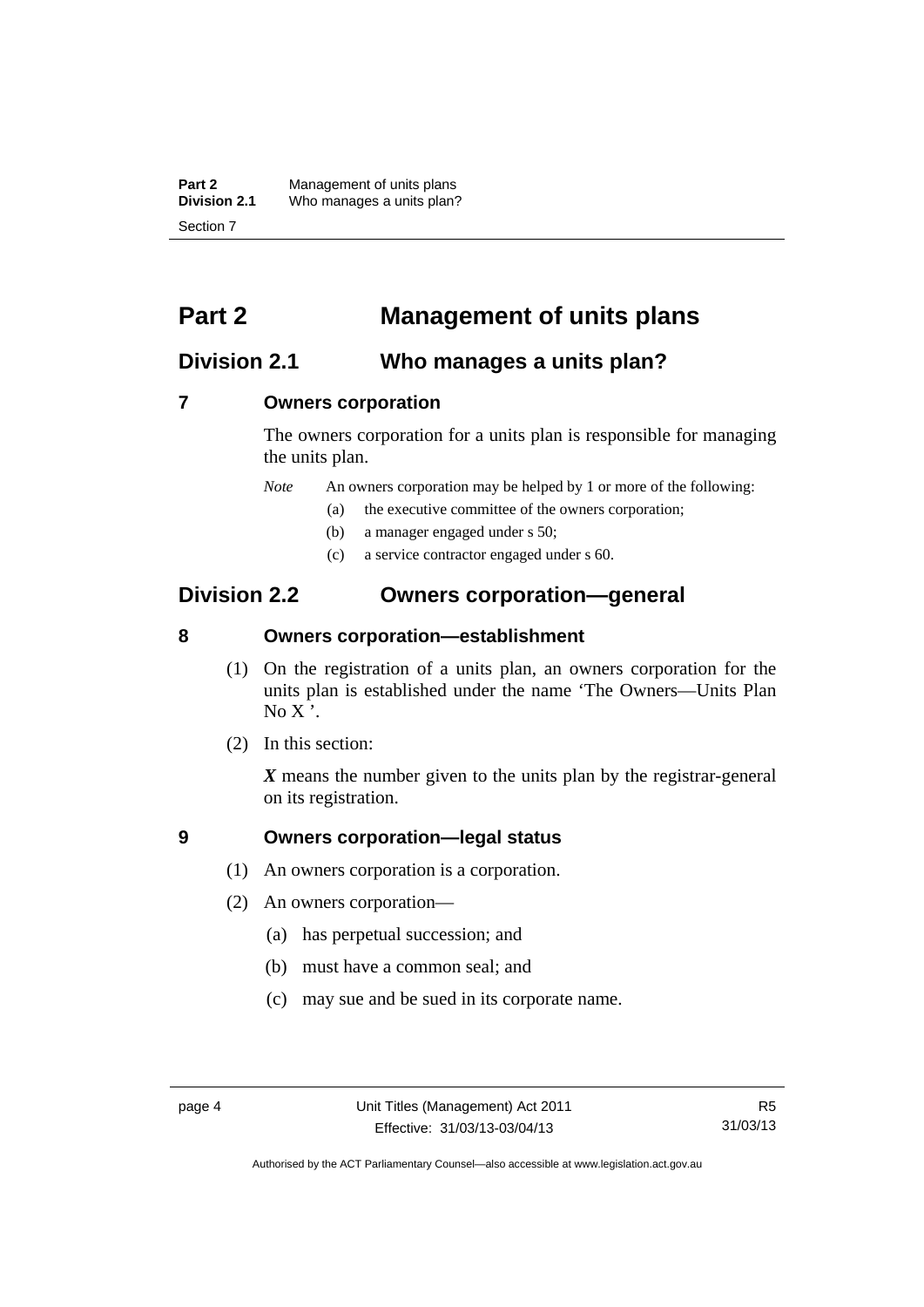### <span id="page-16-0"></span>**Division 2.3 Owners corporation—membership and representatives**

#### <span id="page-16-1"></span>**10 Members of owners corporation**

- (1) The members of an owners corporation for a units plan are the owners of the units.
- (2) If a unit is owned by 2 or more part-owners, each part-owner is a member of the owners corporation.

#### <span id="page-16-2"></span>**11 Part-owners of units—authorisation of representatives**

- (1) This section applies if a unit is owned by 2 or more part-owners.
- (2) The part-owners of the unit must, by written notice to the owners corporation, authorise an individual to represent them as their agent (the part-owners' *representative*) for this Act.
- (3) The part-owners' representative must be one of the owners.
	- *Note* If a company is a part-owner of the unit, the company's own representative may also be authorised as the part-owners' representative (see s 14 (Company-owned units—functions of representatives)).
- (4) The notice of authorisation must—
	- (a) be given to the owners corporation within 14 days after the lodgment for registration of the instrument under which the unit first becomes owned by the part-owners; and
	- (b) include the full name and an address for correspondence of the representative; and
	- (c) be signed by each part-owner of the unit.
- (5) The part-owners of the unit may change their representative by written notice to the owners corporation.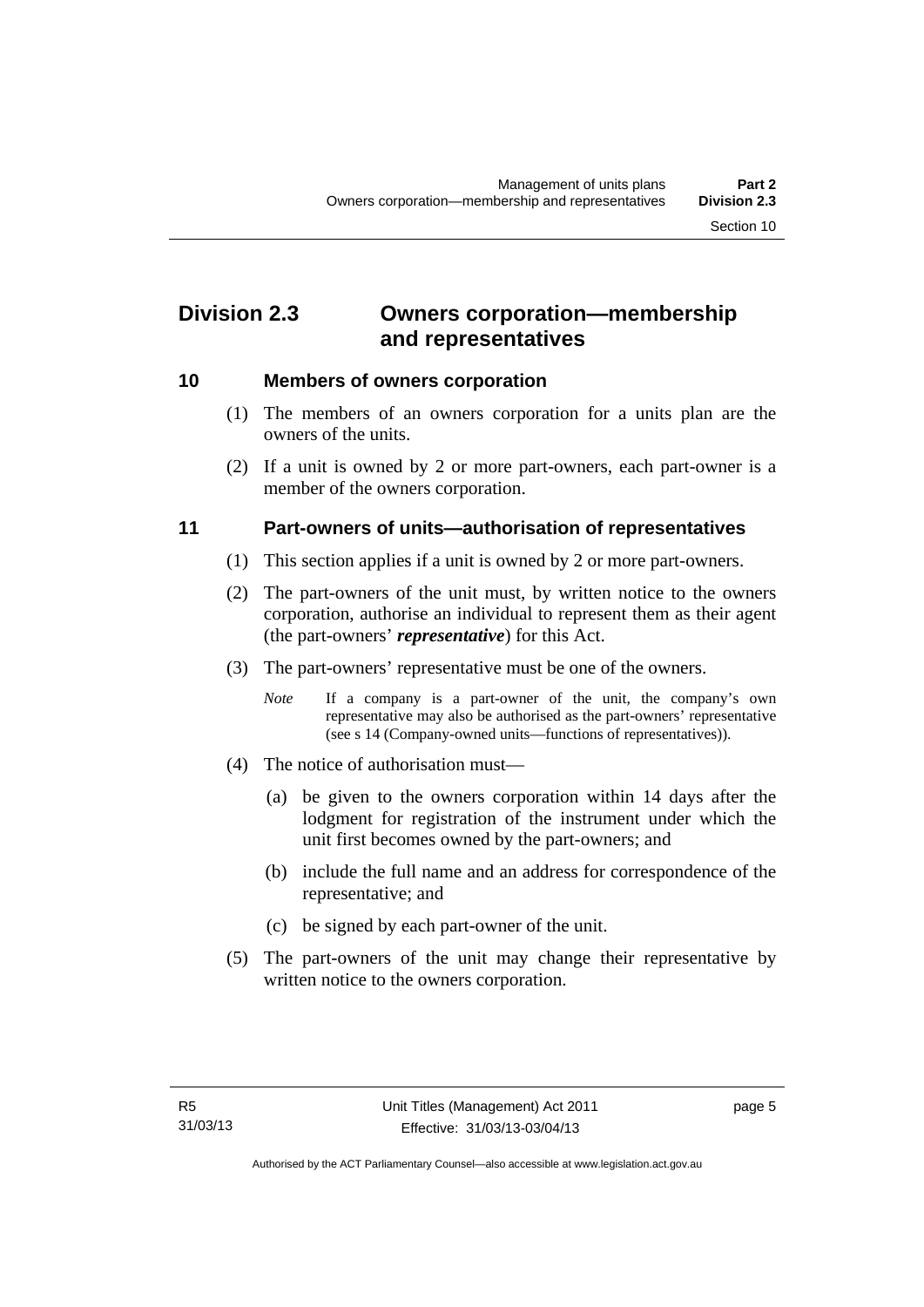- (6) The notice of change of authorisation must—
	- (a) include the full name and an address for correspondence of the new representative; and
	- (b) be signed by each part-owner of the unit.
- (7) The part-owners' representative may change the address for correspondence of the representative by written notice to the owners corporation.
- (8) The notice of change of address must be signed by the representative.
- (9) This section may be enforced in the same way as a rule of the owners corporation (see section 107 (Effect of rules)).

#### <span id="page-17-0"></span>**12 Part-owners of units—functions of representatives**

- (1) This section applies if a unit is owned by 2 or more part-owners.
- (2) Anything that an owner of the unit may do, or is required to do, under this Act may be done by the part-owners' representative acting as the agent for the part-owners.
- (3) Any document, including a notice, that this Act requires the owners corporation or someone else to give to the part-owners may be given to the representative alone on their behalf under section 124 (Service of documents on members, interested people and occupiers).
	- *Note* The owners corporation must give notice of a general meeting to the part-owners' representative on behalf of the part-owners to comply with sch 3, s 3.6 (1) (a) (which requires notices to be given to each member of the owners corporation).
- (4) If a document is given to the part-owners by being given to the representative on their behalf, the representative must tell the other part-owners that the document has been given to the representative and (if asked) give them a copy of the document.

Authorised by the ACT Parliamentary Counsel—also accessible at www.legislation.act.gov.au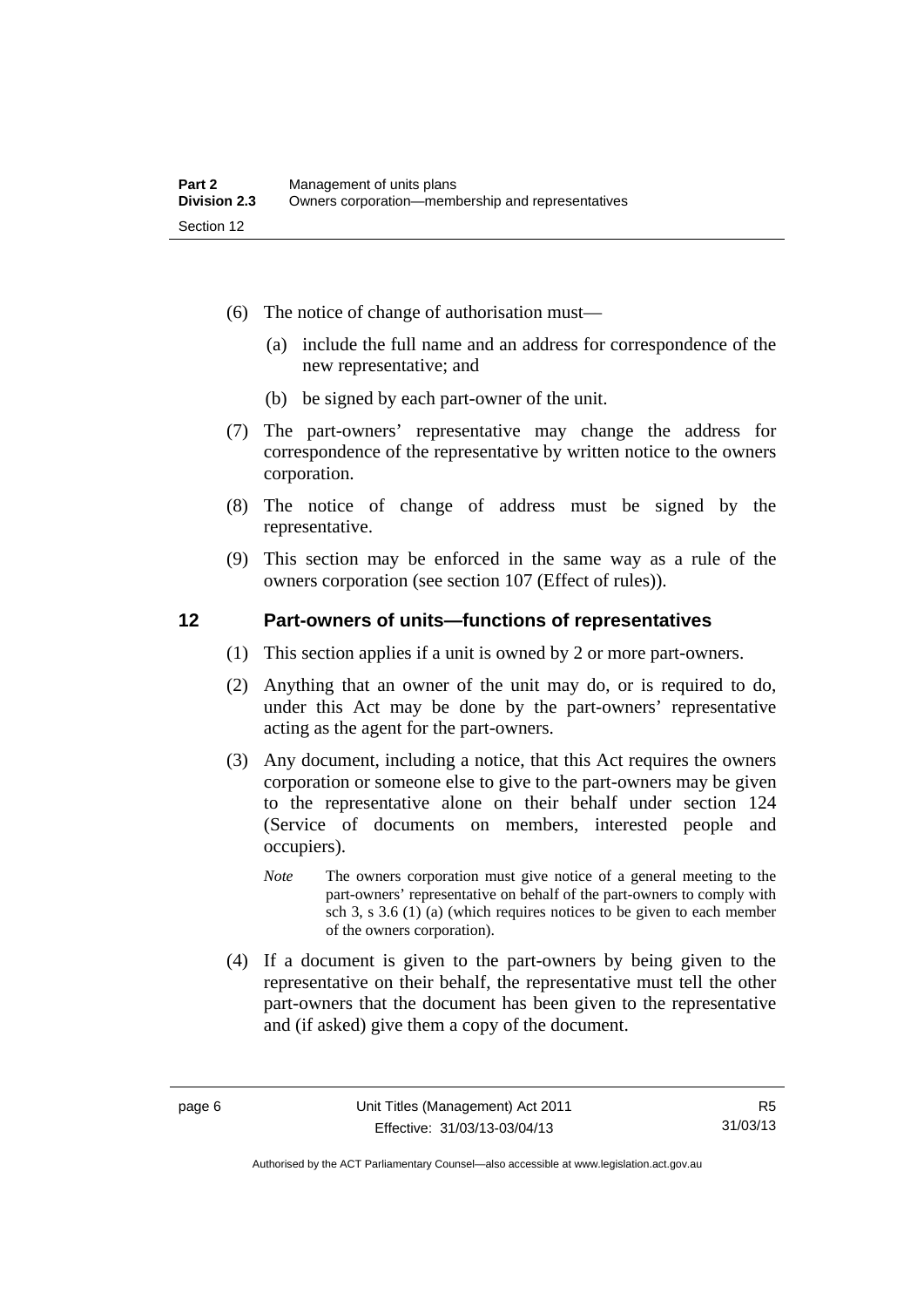(5) Subsection (4) may be enforced in the same way as a rule of the owners corporation (see section 107 (Effect of rules)).

#### **Example—s (4) and s (5)**

In breach of s (4), a part-owners' representative for a unit does not tell a part-owner of the unit about a notice of a determination of general fund contribution (under s 78 (1)) given to the representative on the unit owners' behalf.

The part-owner may rely on s (5) to enforce s (4) against the representative for the unit. The relevant enforcement action is the same as for a breach of the owners corporation rules—a civil action for breach of an agreement under seal (see s 107).

*Note* An example is part of the Act, is not exhaustive and may extend, but does not limit, the meaning of the provision in which it appears (see [Legislation Act,](http://www.legislation.act.gov.au/a/2001-14) s 126 and s 132).

#### <span id="page-18-0"></span>**13 Company-owned units—authorisation of representatives**

(1) This section applies if a company is the owner of a unit.

*Note Owner* includes a part-owner (see dict).

- (2) The company must, by written notice to the owners corporation, authorise an individual to represent it as its agent (the company's *representative*) for this Act.
- (3) The company's representative must be an officer or employee of the company.
- (4) The notice of authorisation must—
	- (a) be given to the owners corporation within 14 days after the lodgment for registration of the instrument under which the company becomes an owner of the unit; and
	- (b) include the full name and an address for correspondence of the representative; and
	- (c) be signed on behalf of the company.
- (5) The company may change its representative by written notice to the owners corporation.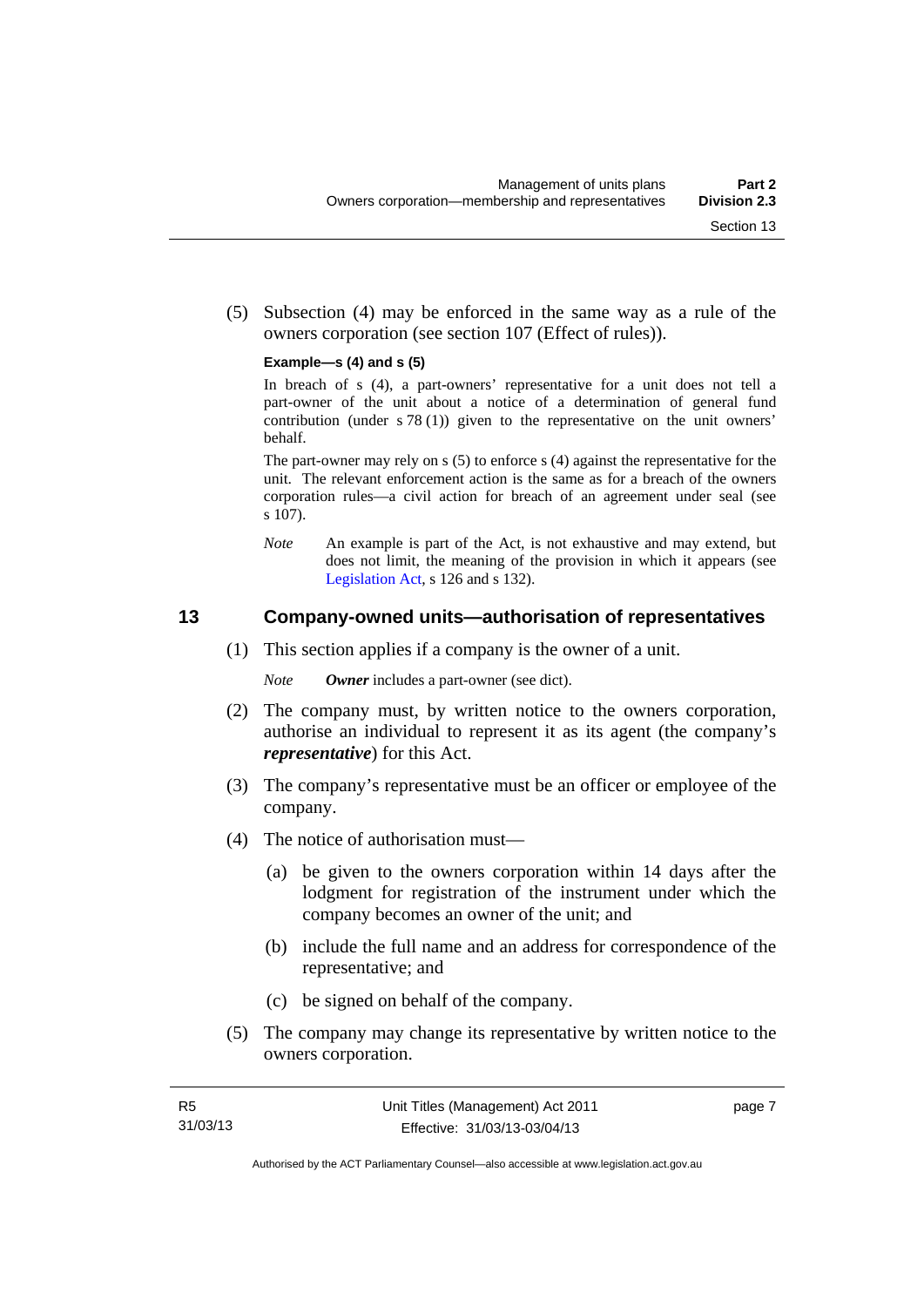- (6) The notice of change of authorisation must—
	- (a) include the full name and an address for correspondence of the new representative; and
	- (b) be signed on behalf of the company.
- (7) The company's representative may change the address for correspondence of the representative by written notice to the owners corporation.
- (8) The notice of change of address must be signed by the representative.
- (9) This section may be enforced in the same way as a rule of the owners corporation (see section 107 (Effect of rules)).

#### <span id="page-19-0"></span>**14 Company-owned units—functions of representatives**

- (1) This section applies if a company is the owner of a unit.
- (2) Anything that the company may do, or is required to do, under this Act may be done by the company's representative acting as the agent for the company.
- (3) Any document, including a notice, that this Act requires the owners corporation or someone else to give to the company may be given to the representative on its behalf under section 124 (Service of documents on members, interested people and occupiers).
	- *Note* The owners corporation must give notice of a general meeting to the company's representative on behalf of the company to comply with sch 3, s 3.6 (1) (a) (which requires notices to be given to each member of the owners corporation).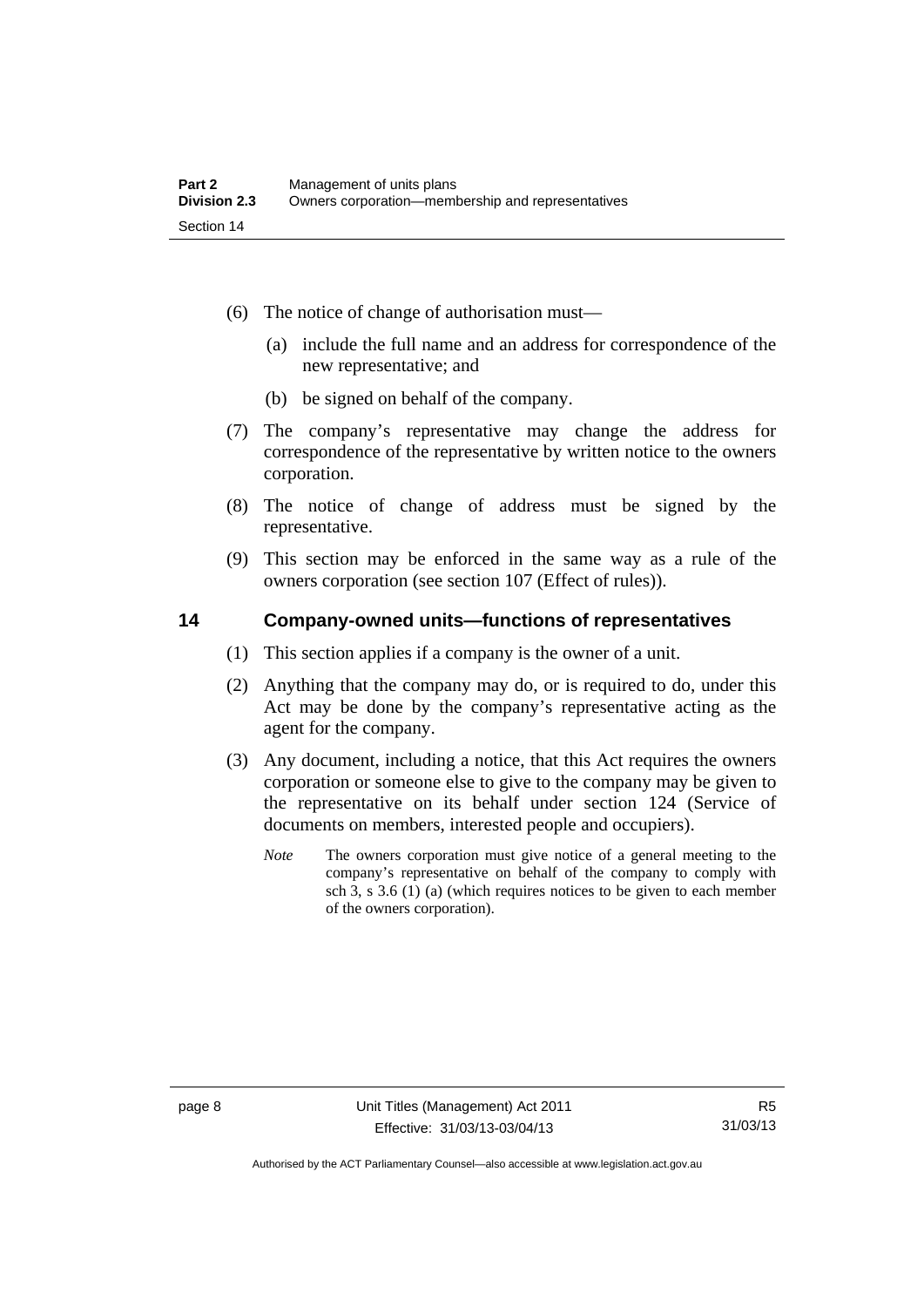#### <span id="page-20-0"></span>**15 Evidence of representative status**

Evidence of any of the following facts about a part-owners' representative or a company's representative may be given by a certificate sealed with the owners corporation's seal:

- (a) the fact that the authorisation of a named representative was in force on a stated date;
- (b) the fact that a stated address for correspondence for a representative was the latest address for correspondence for the representative notified to the corporation on a stated date.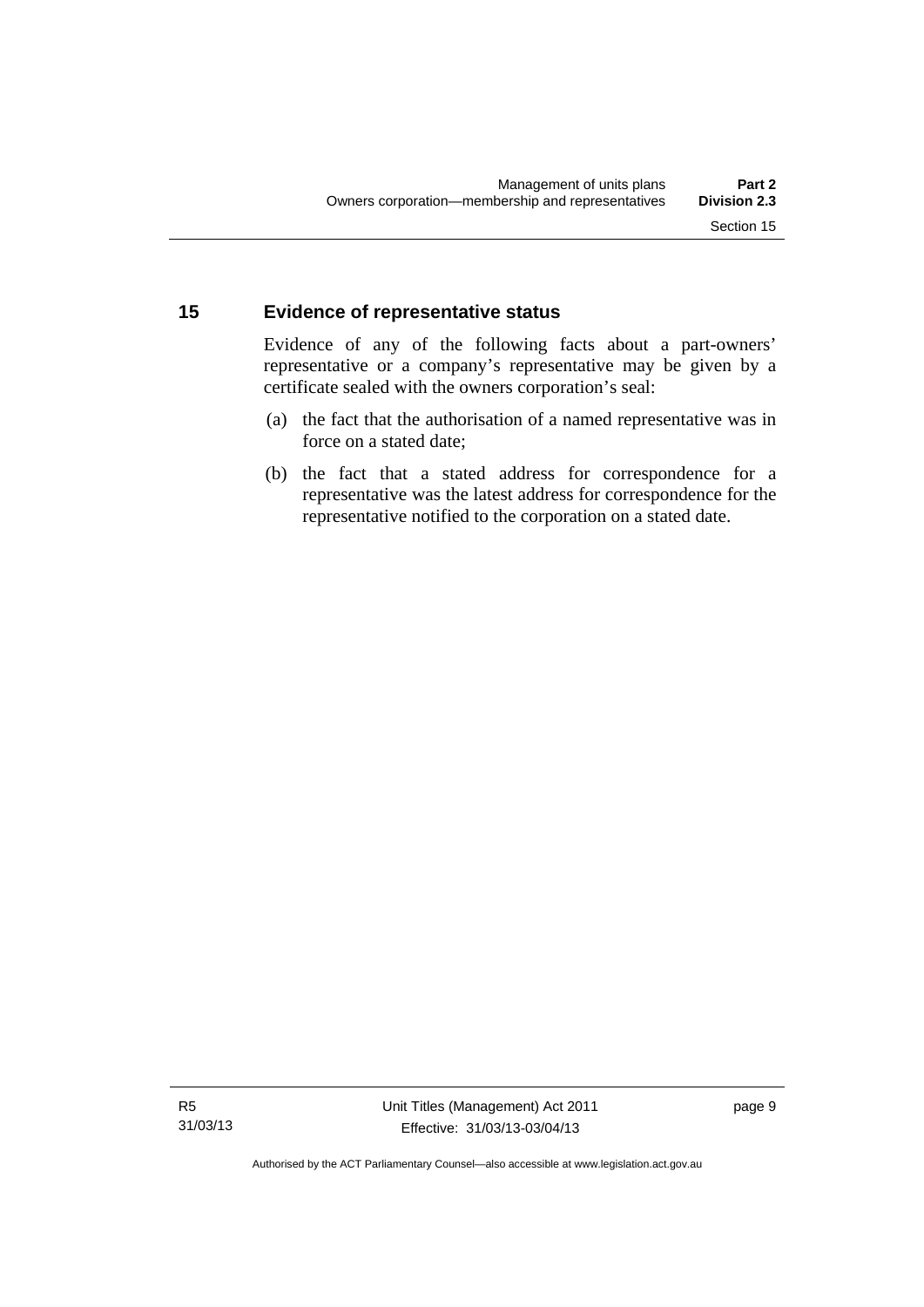## <span id="page-21-0"></span>**Part 3 Functions of owners corporations**

### <span id="page-21-1"></span>**Division 3.1 Functions generally**

#### <span id="page-21-2"></span>**16 Owners corporation—functions**

- (1) An owners corporation for a units plan has the following functions:
	- (a) the enforcement of its rules;
	- (b) the control, management and administration of the common property;
	- (c) any other function given to the corporation under this Act or another territory law.
	- *Note 1* The executive committee of an owners corporation exercises the functions of the corporation (see s  $35$  (1)). The executive committee must exercise its functions in accordance with any decision made by the owners corporation at a general meeting (see s 35 (3)).
	- *Note 2* A provision of a law that gives an entity (including a person) a function also gives the entity powers necessary and convenient to exercise the function (see [Legislation Act](http://www.legislation.act.gov.au/a/2001-14), s 196 and dict, pt 1, def *entity*).
- (2) The owners corporation must comply with all applicable laws in force in the Territory.

#### <span id="page-21-3"></span>**17 Owners corporation—general meetings**

Schedule 3 applies to general meetings of an owners corporation for a units plan.

#### <span id="page-21-4"></span>**18 Exemptions for units plans with 4 or fewer units**

- (1) An owners corporation for a units plan with 4 or fewer units may, by special resolution, exempt itself from the requirements of this Act as prescribed by regulation.
- (2) An exemption may be revoked by special resolution.

Authorised by the ACT Parliamentary Counsel—also accessible at www.legislation.act.gov.au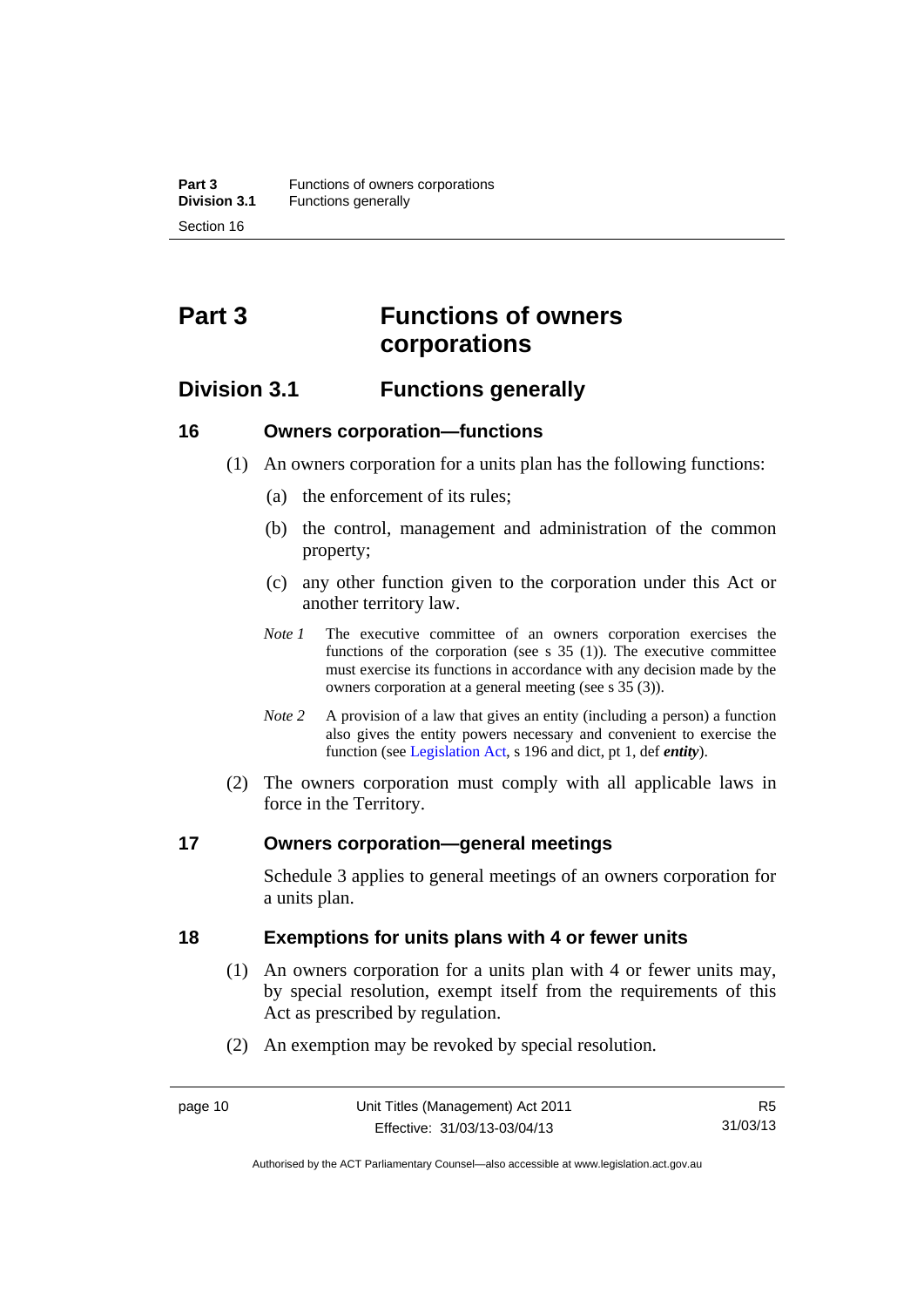### <span id="page-22-0"></span>**Division 3.2 Functions relating to property**

#### <span id="page-22-1"></span>**19 Common property**

- (1) An owners corporation for a units plan holds the common property as agent for—
	- (a) if all the units are owned by the same person—the owner; or
	- (b) in any other case—the unit owners as tenants in common in shares proportional to their unit entitlement.
	- *Note* The owners corporation may, by ordinary resolution, decide to hold sustainability infrastructure installed on common property as trustee for the unit owners (see s 23 (3)).
- (2) The owners corporation must give all members of the corporation opportunity for the reasonable use and enjoyment of the common property.

#### <span id="page-22-2"></span>**20 Dealings with common property**

- (1) An owners corporation for a units plan may, if authorised by a special resolution, on conditions and for purposes stated in the resolution—
	- (a) grant or vary an easement over any part of the common property; or
	- (b) take or vary an easement granted for the benefit of the common property; or
	- (c) release an easement granted for the benefit of the common property.
	- *Note* The owners corporation may, by ordinary resolution, grant an easement or any other right over the common property for the purpose of the installation, operation or maintenance of sustainability or utility infrastructure (see s 23 (1) (c)).
- (2) The owners corporation may not transfer, sublet or mortgage, at law or in equity, its interest in the common property.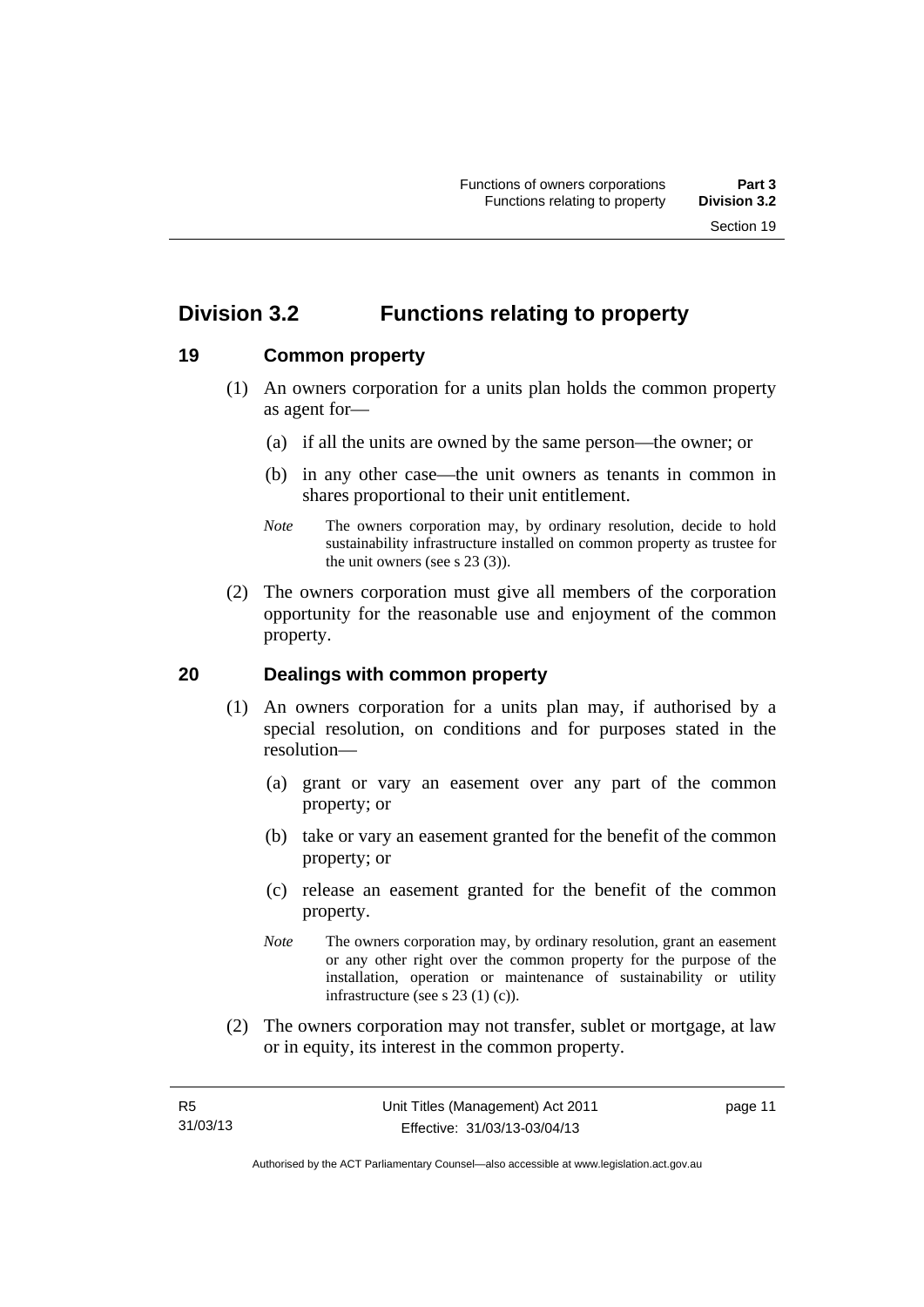#### <span id="page-23-0"></span>**21 Dealings in property generally**

- (1) An owners corporation for a units plan may, if authorised by an ordinary resolution—
	- (a) hold property for a use in accordance with its functions; or
	- (b) dispose of that property.
- (2) However, the only interests in land that an owners corporation may hold, at law or in equity, are as follows:
	- (a) the lease of the common property;
	- (b) an easement granted for the benefit of the common property;
	- (c) a registered charge under section 96 securing an amount payable to the corporation;
	- (d) an interest in the common property of a community title scheme that includes the land subdivided by the units plan.

#### <span id="page-23-1"></span>**22 Special privileges relating to common property**

- (1) An owners corporation for a units plan may, if authorised by an unopposed resolution, grant a special privilege, other than a sublease, for the enjoyment of the common property, or any part of the common property, to—
	- (a) a unit owner; or
	- (b) someone else with an interest in a unit.
- (2) A grant under subsection (1) may be terminated, in accordance with a special resolution, by written notice given by the owners corporation to the person to whom the grant was made.

#### <span id="page-23-2"></span>**23 Installation of sustainability and utility infrastructure on common property**

 (1) An owners corporation for a units plan may, if authorised by an ordinary resolution—

Authorised by the ACT Parliamentary Counsel—also accessible at www.legislation.act.gov.au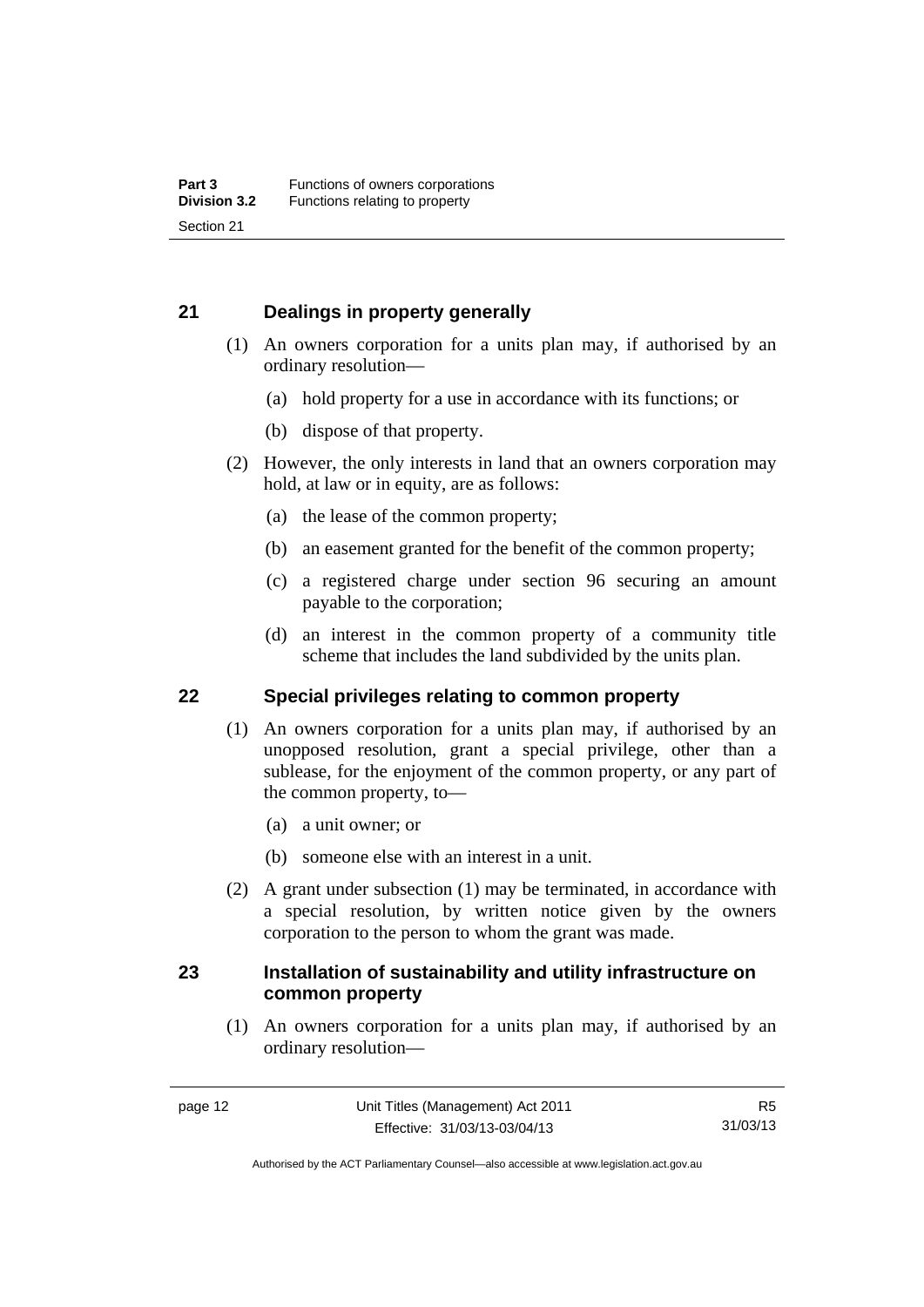- (a) approve the installation of sustainability or utility infrastructure on the common property; and
- (b) approve the financing of the installation of the sustainability or utility infrastructure; and
- (c) grant an easement or any other right over any part of the common property for the purpose of the installation, operation or maintenance of the sustainability or utility infrastructure.
- (2) The owners corporation may only approve the installation, and financing, of sustainability or utility infrastructure under this section if satisfied, after considering the following, the long-term benefit of the proposed infrastructure is greater than the cost of installing and maintaining the infrastructure:
	- (a) a site plan of the proposed infrastructure;
	- (b) a maintenance plan for the proposed infrastructure;
	- (c) if the proposed infrastructure is to be financed by a third party—the terms of the financing arrangements;
	- (d) the direct and indirect costs of the proposed infrastructure;
	- (e) the long-term environmental sustainability benefits of the proposed infrastructure;
	- (f) any other matter prescribed by regulation.
- (3) The owners corporation may, by ordinary resolution, decide to hold sustainability infrastructure (including existing sustainability infrastructure) installed on common property and any income earned from the operation of the infrastructure as trustee for—
	- (a) if all the units are owned by the same person—the owner; or
	- (b) in any other case—the unit owners as tenants in common in shares proportional to their unit entitlement.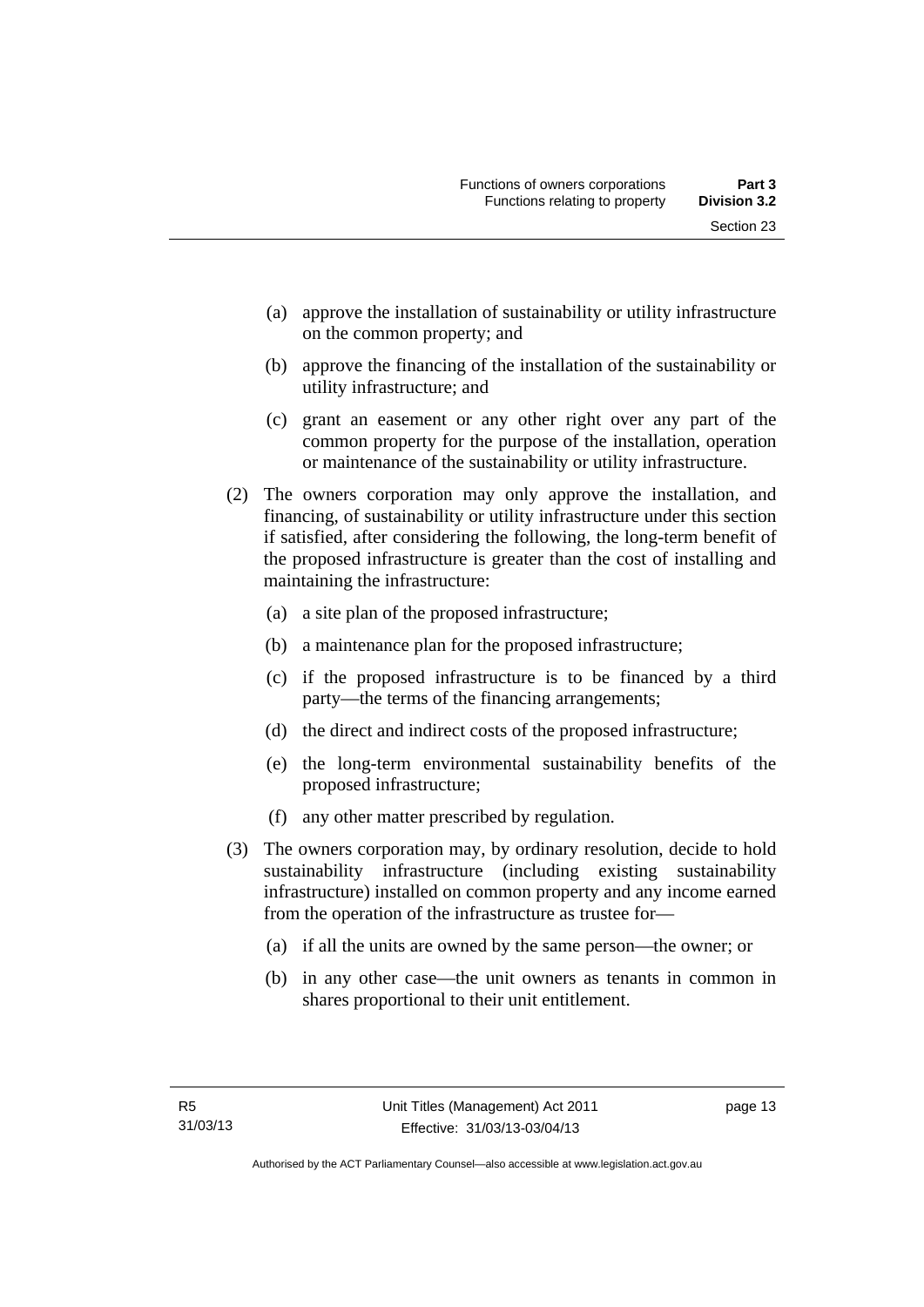#### **Example—income**

income from an electricity feed-in tariff scheme

- *Note 1* If the owners corporation does not decide to hold sustainability infrastructure as trustee for the unit owners, it holds the infrastructure as agent for the owners (see s 20 (1)).
- *Note 2* An example is part of the Act, is not exhaustive and may extend, but does not limit, the meaning of the provision in which it appears (see [Legislation Act,](http://www.legislation.act.gov.au/a/2001-14) s 126 and s 132).
- (4) For section 71, an owners corporation is not carrying on a business if it receives income from the operation of the sustainability infrastructure and the income is used only to pay—
	- (a) costs, including financing costs, in relation to the installation and maintenance of the infrastructure; or
	- (b) costs of utilities used by, or provided to, the owners corporation.

#### <span id="page-25-0"></span>**Division 3.3 Maintenance and other services**

#### <span id="page-25-1"></span>**24 Maintenance obligations**

- (1) An owners corporation for a units plan must maintain the following:
	- (a) for a staged development—the common property included in a completed stage of the development;
	- (b) for a development that is not a staged development—the common property;
	- (c) other property that it holds;
	- (d) the defined parts of any building containing class A units (whether or not the defined parts are common property);
		- *Note* This does not include painting, unless the painting is required because of other maintenance (see s 26 (1)).
	- (e) if a utility service mentioned in the *[Unit Titles Act 2001](http://www.legislation.act.gov.au/a/2001-16)*, section 35 (Easements given by this Act) is provided for the

R5 31/03/13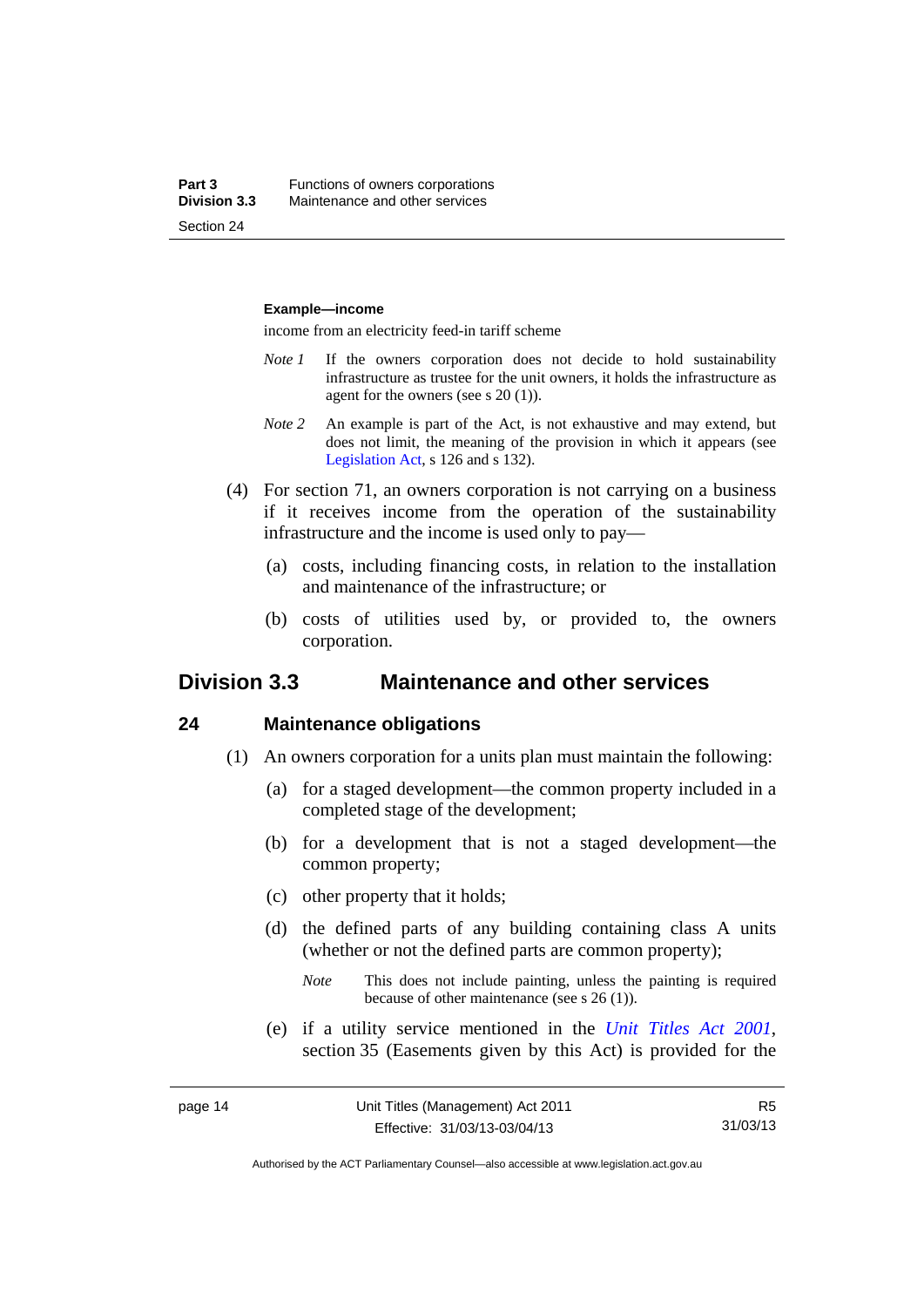potential benefit of all units—facilities associated with the provision of the utility services including utility conduits;

- (f) any building on the common property that encroaches on a unit if the building is the subject of an easement declared under the *[Unit Titles Act 2001](http://www.legislation.act.gov.au/a/2001-16)*, section 36 (Easements declared by owners corporations);
- (g) as authorised by a special resolution (if any)—all buildings on all class B units on the units plan.

#### **Example—par (g)**

a special resolution authorising the owners corporation to paint all buildings on the class B units and to carry out roofing and structural repairs to all class B units, but excluding responsibility for internal painting and minor repairs of class B units

- *Note* An example is part of the Act, is not exhaustive and may extend, but does not limit, the meaning of the provision in which it appears (see [Legislation Act,](http://www.legislation.act.gov.au/a/2001-14) s 126 and s 132).
- (2) In this section:

*defined parts*, of a building containing class A units, means—

- (a) the following structures in the building, if load-bearing:
	- (i) walls;
	- (ii) columns;
	- (iii) footings;
	- (iv) slabs;
	- (v) beams; or
- (b) any part of a balcony on the building.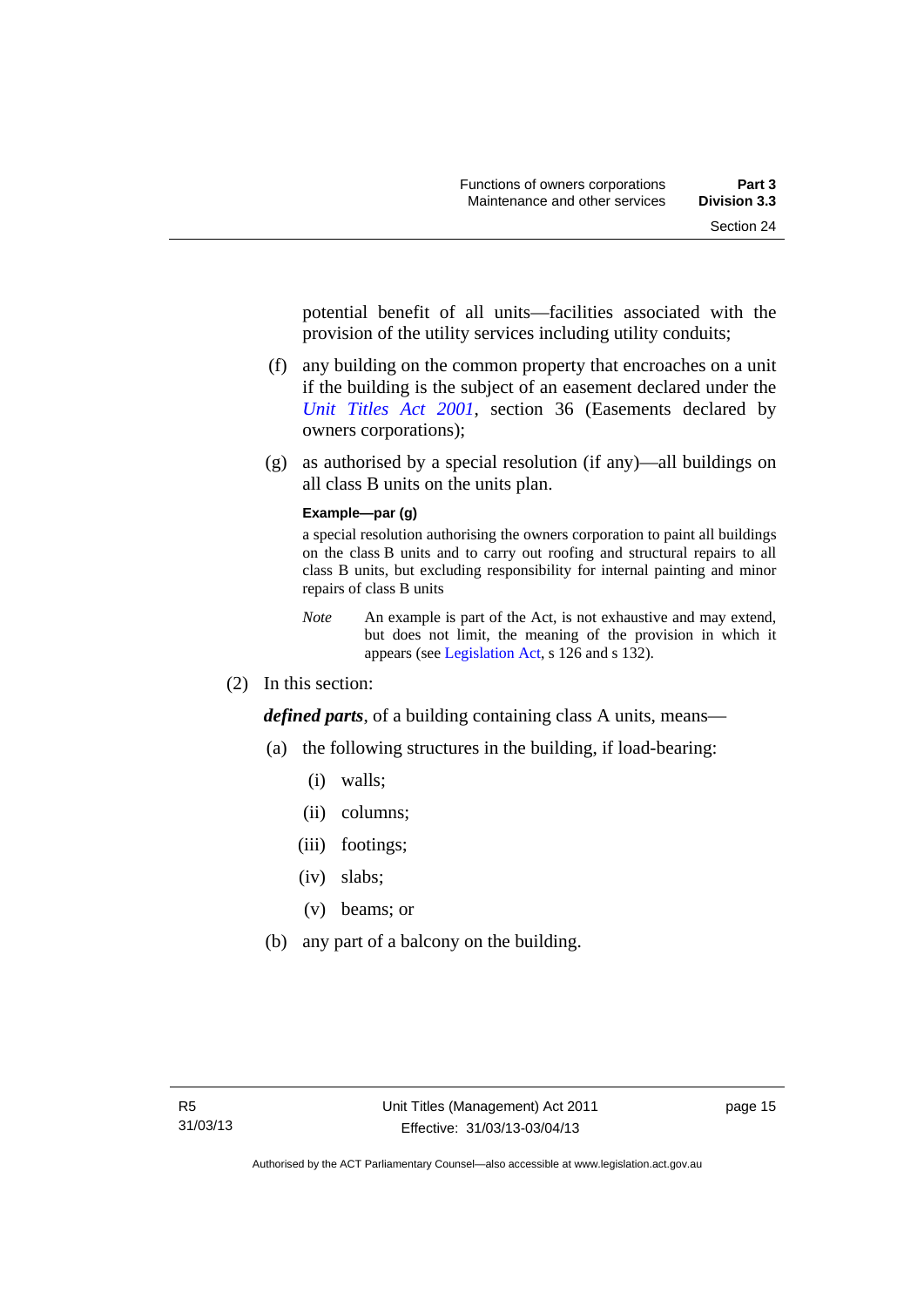#### <span id="page-27-0"></span>**25 Owners corporation may exempt itself from maintenance obligations**

An owners corporation for a units plan may, by special resolution, exempt itself from 1 or more maintenance obligations under section 24 (1) if the exemption is not reasonably likely to have a significant adverse effect on—

- (a) the appearance of the common property; or
- (b) the safety of occupiers of the units or of the public.

#### <span id="page-27-1"></span>**26 Other qualifications on owners corporation's maintenance obligations**

- (1) An owners corporation's obligation under section 24 (1) (d) to maintain the defined parts of a building containing class A units does not require the corporation to carry out any painting of a unit unless the painting is necessary because of other maintenance being carried out by the owners corporation.
- (2) If the lease of a unit or the common property is subject to a building and development provision, section 24 (1) does not apply to the owners corporation until the planning and land authority issues a certificate under the *[Planning and Development Act 2007](http://www.legislation.act.gov.au/a/2007-24)*, section 296 (Certificates of compliance)—
	- (a) for the building and development provision; and
	- (b) for any building and development provision to which any of the other leases are subject.

*Note Building and development provision*—see the *[Planning and](http://www.legislation.act.gov.au/a/2007-24)  [Development Act 2007](http://www.legislation.act.gov.au/a/2007-24)*, s 234.

(3) In this section:

*defined parts*, of a building containing class A units—see section 24 (2).

Authorised by the ACT Parliamentary Counsel—also accessible at www.legislation.act.gov.au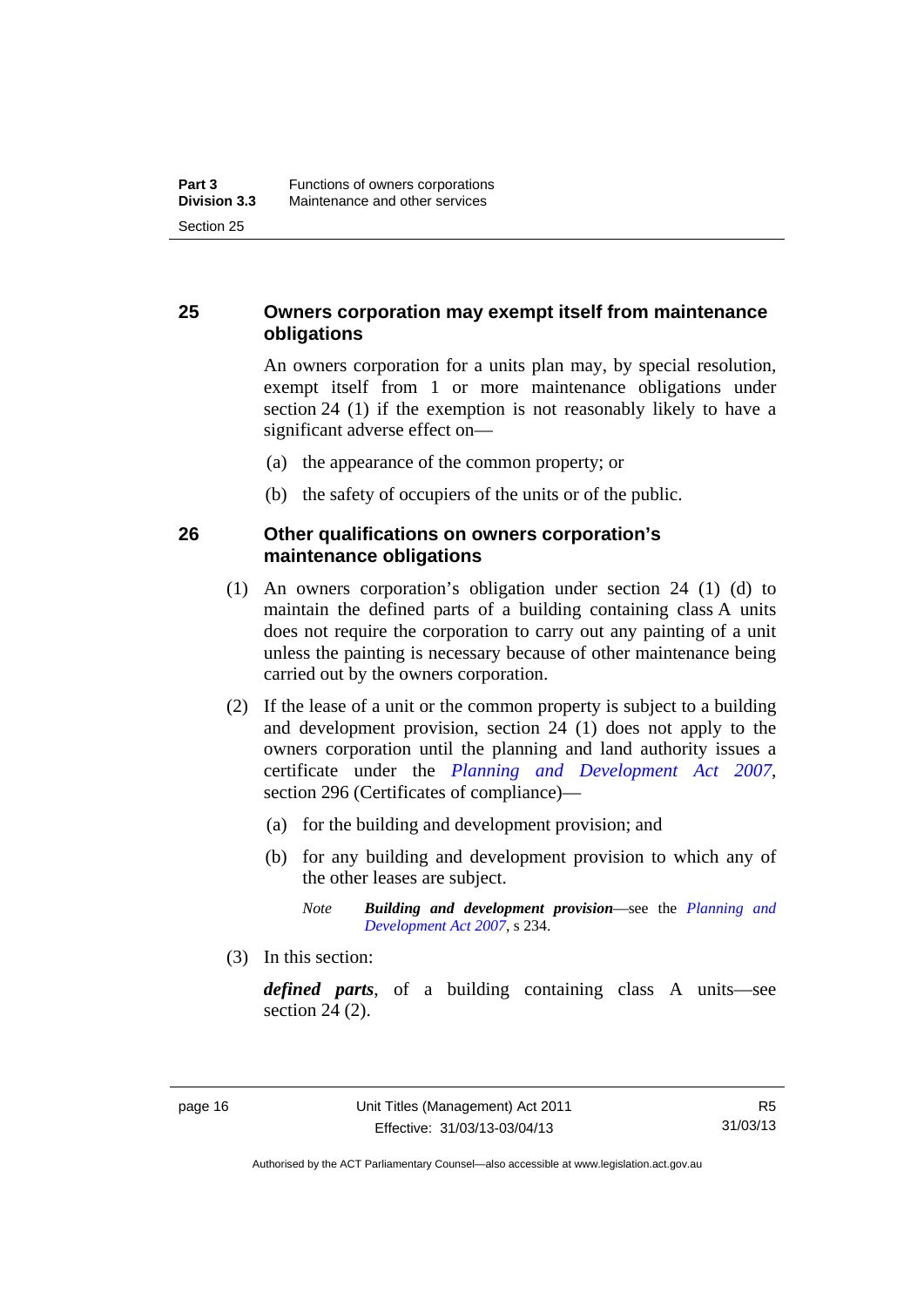#### <span id="page-28-0"></span>**27 Structural defects—owners corporation may represent members**

- (1) This section applies if a building, or the site of a building, that is part of the units or common property of a units plan, has a structural defect that affects, or is likely to affect, the support or shelter provided by that part of the building or site to another part of the building or site.
- (2) The owners corporation for the units plan may, by ordinary resolution, take legal action for the rectification of the structural defects if—
	- (a) the legal action could be taken by a member of the corporation; and
	- (b) the member does not take the legal action within a reasonable time after the defect becomes known.
- (3) If the owners corporation takes legal action under this section—
	- (a) the corporation and not the member who could have taken the action is liable for the costs incurred by the corporation in taking the legal action; and
	- (b) the corporation and not the member may take the benefit of any order for costs in the corporation's favour in the legal action.
- (4) For this section, the owners corporation *takes legal action* if the corporation—
	- (a) begins a proceeding; or
	- (b) continues a proceeding.

#### <span id="page-28-1"></span>**28 Owners corporation—entry to units**

(1) An owners corporation for a units plan does not have a right to enter a unit in the units plan without the consent of the owner or occupier, except in accordance with this section.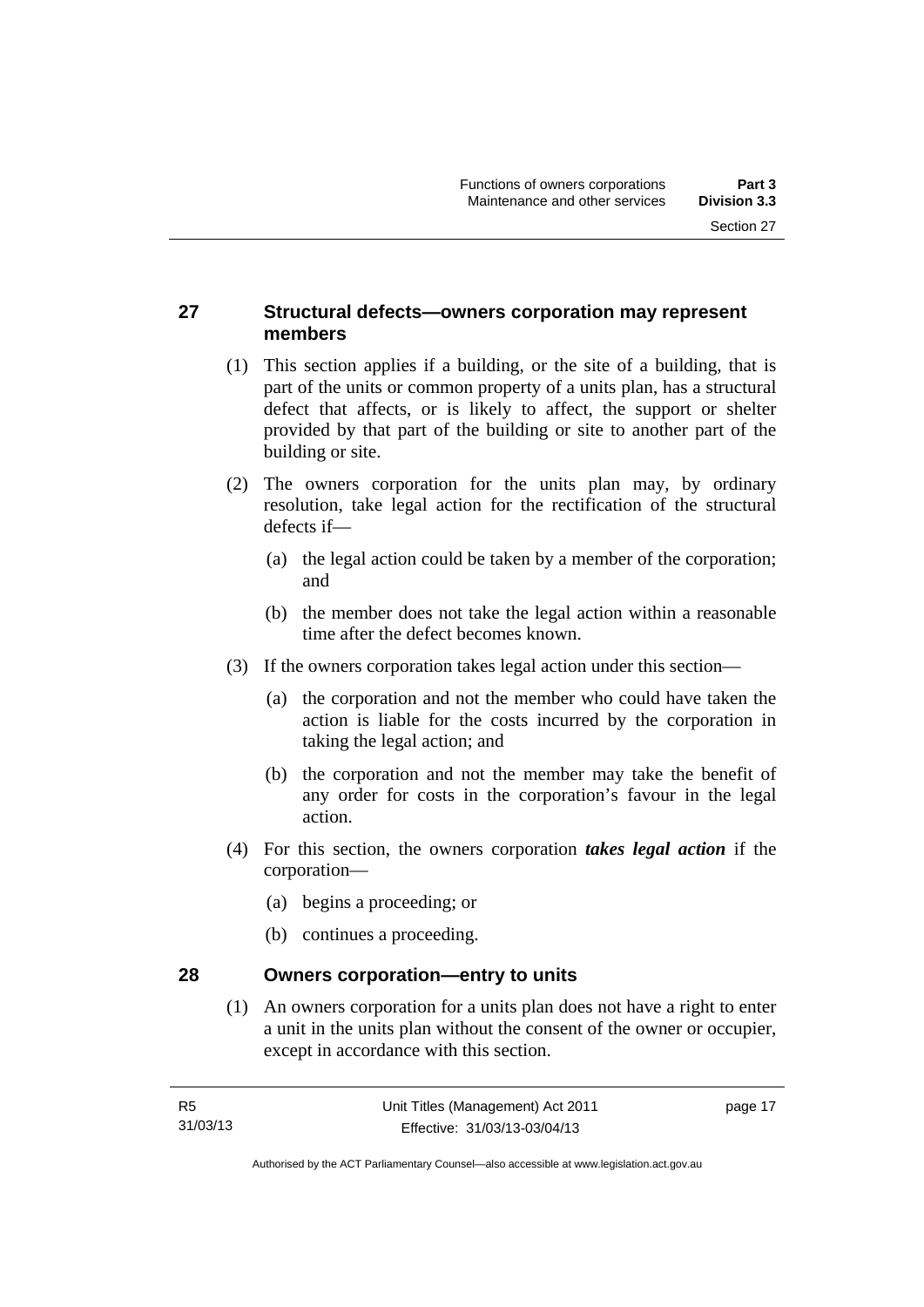(2) The owners corporation may enter the unit without notice to the owner or occupier of the unit if the access is required in an emergency.

#### **Examples—emergencies**

- 1 water is flowing from 1 unit into another unit and is causing damage
- 2 an external glass window in the unit is dislodged and is likely to fall
- *Note* An example is part of the Act, is not exhaustive and may extend, but does not limit, the meaning of the provision in which it appears (see [Legislation Act,](http://www.legislation.act.gov.au/a/2001-14) s 126 and s 132).
- (3) If entry to the unit is required to inspect or maintain the common property of the units plan, a person may enter the unit on behalf of the owners corporation if—
	- (a) the executive committee authorises the entry, and the person to enter, by resolution; and
	- (b) the executive committee gives the owner or occupier written notice that the entry must be allowed on a stated day.
- (4) A notice under subsection (3) (b) must be given to the owner or occupier not less than 7 days before the entry it relates to.

#### <span id="page-29-0"></span>**29 Work on behalf of particular unit owners or occupiers**

An owners corporation for a units plan may, if authorised by an ordinary resolution, enter into and carry out an agreement with an owner or occupier of a unit for—

- (a) the maintenance of the unit; or
- (b) the provision of facilities or services for the unit (or its owner or occupier).

#### <span id="page-29-1"></span>**30 Recovery of costs—agreements under s 29**

(1) This section applies to an agreement for the maintenance of a unit, or the provision of facilities or services for a unit (or its owner or occupier), if—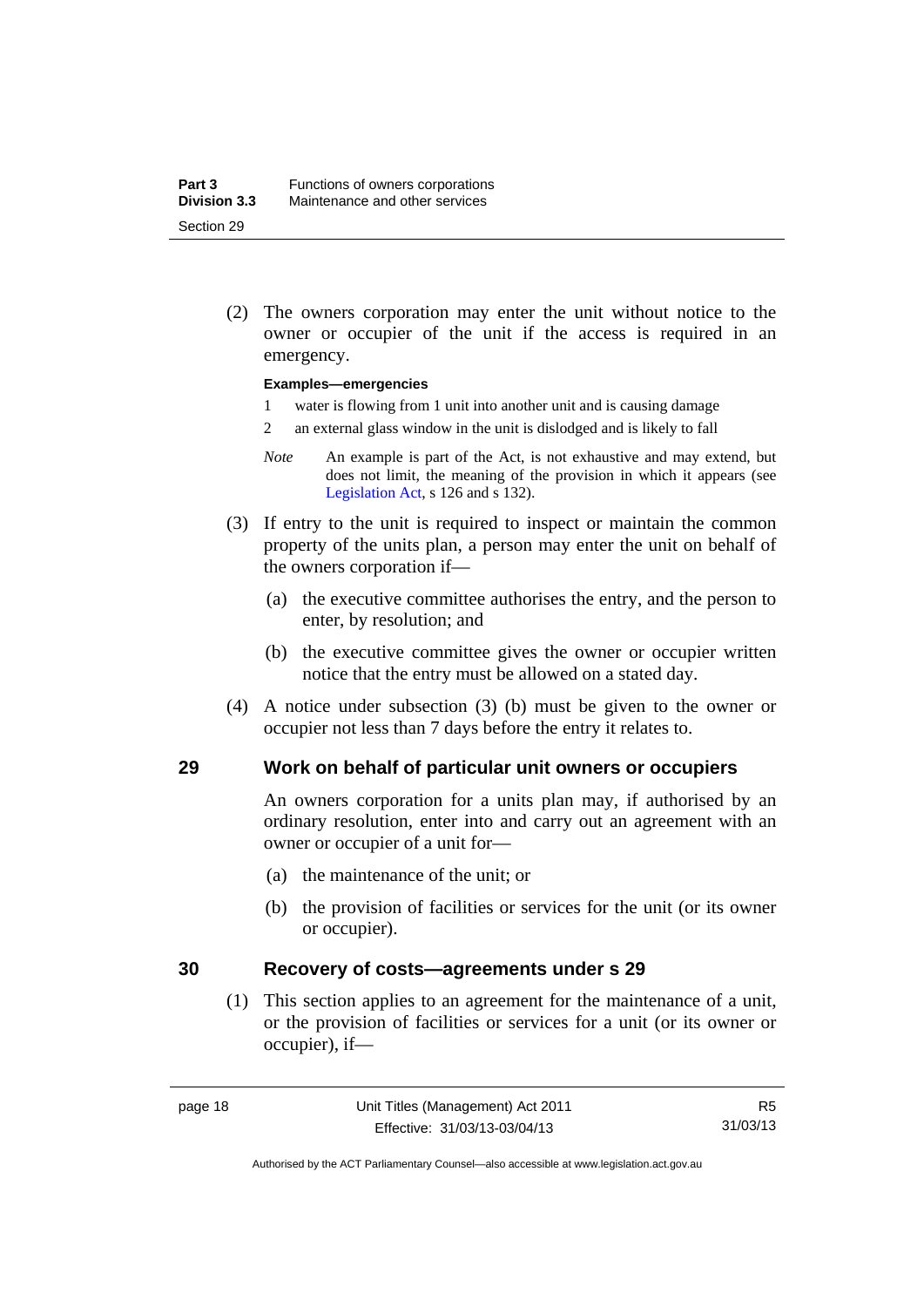- (a) the agreement is authorised under section 29; and
- (b) the owners corporation is not responsible for the maintenance, facilities or services under section 29.
- (2) The owners corporation may recover the cost of carrying out the agreement as a debt from the person with whom the agreement was entered.
- (3) If the agreement applies to a number of units, the amount recoverable for each unit is (unless the people with whom the agreement was entered agree in writing otherwise) as follows:

total unit entitlement of relevant units unit entitlement of the unit amount recoverable = total cost  $\times$ -

(4) In subsection (3):

*total cost* means the total cost of carrying out the agreement.

*total unit entitlement of relevant units* means the total unit entitlement of all units that the agreement applies to.

*Note Unit entitlement*—see the *[Unit Titles Act 2001](http://www.legislation.act.gov.au/a/2001-16)*, s 8.

<span id="page-30-0"></span>**31 Recovery of expenditure resulting from member or unit occupier's fault** 

- (1) This section applies if an owners corporation for a units plan has in carrying out its functions incurred an expense, or carried out work, that is necessary because of—
	- (a) a wilful or negligent act or omission of a member of the corporation, or an occupier of the member's unit; or
	- (b) a breach of its rules by a member of the corporation, or an occupier of the member's unit.
- (2) The amount spent or the cost of the work is recoverable by the owners corporation from the member as a debt.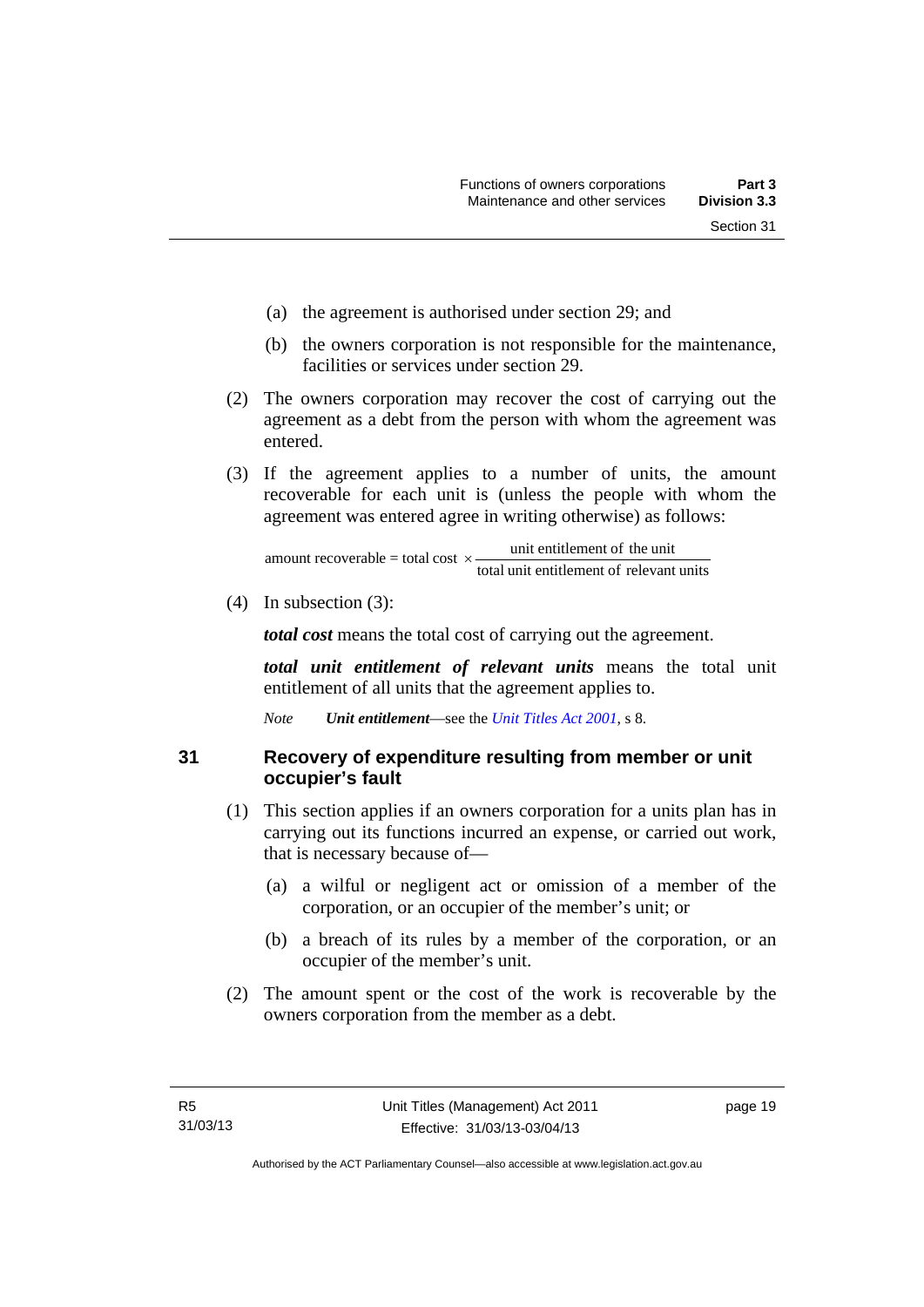- (3) If the owners corporation recovers an amount under subsection (2) from a member for an act, omission or breach of an occupier of the member's unit, the member may recover the amount from the occupier as a debt.
- (4) In this section:

*work*, carried out by an owners corporation, means maintenance or anything else the corporation is authorised under this Act to do.

### <span id="page-31-0"></span>**Division 3.4 Other matters**

#### <span id="page-31-1"></span>**32 Animals—owners corporation's consent**

- (1) A unit owner may keep an animal, or allow an animal to be kept, within the unit or the common property only with the consent of the owners corporation.
- (2) The owners corporation may give consent under this section with or without conditions.
- (3) However, the owners corporation's consent must not be unreasonably withheld.
	- *Note* An owner or occupier of a unit may apply to the ACAT to resolve a dispute with the owners corporation about keeping an animal, or allowing an animal to be kept (see s 126).
- (4) In this section:

*animal* includes—

- (a) an amphibian; and
- (b) a bird; and
- (c) a fish; and
- (d) a mammal (other than a human being); and
- (e) a reptile.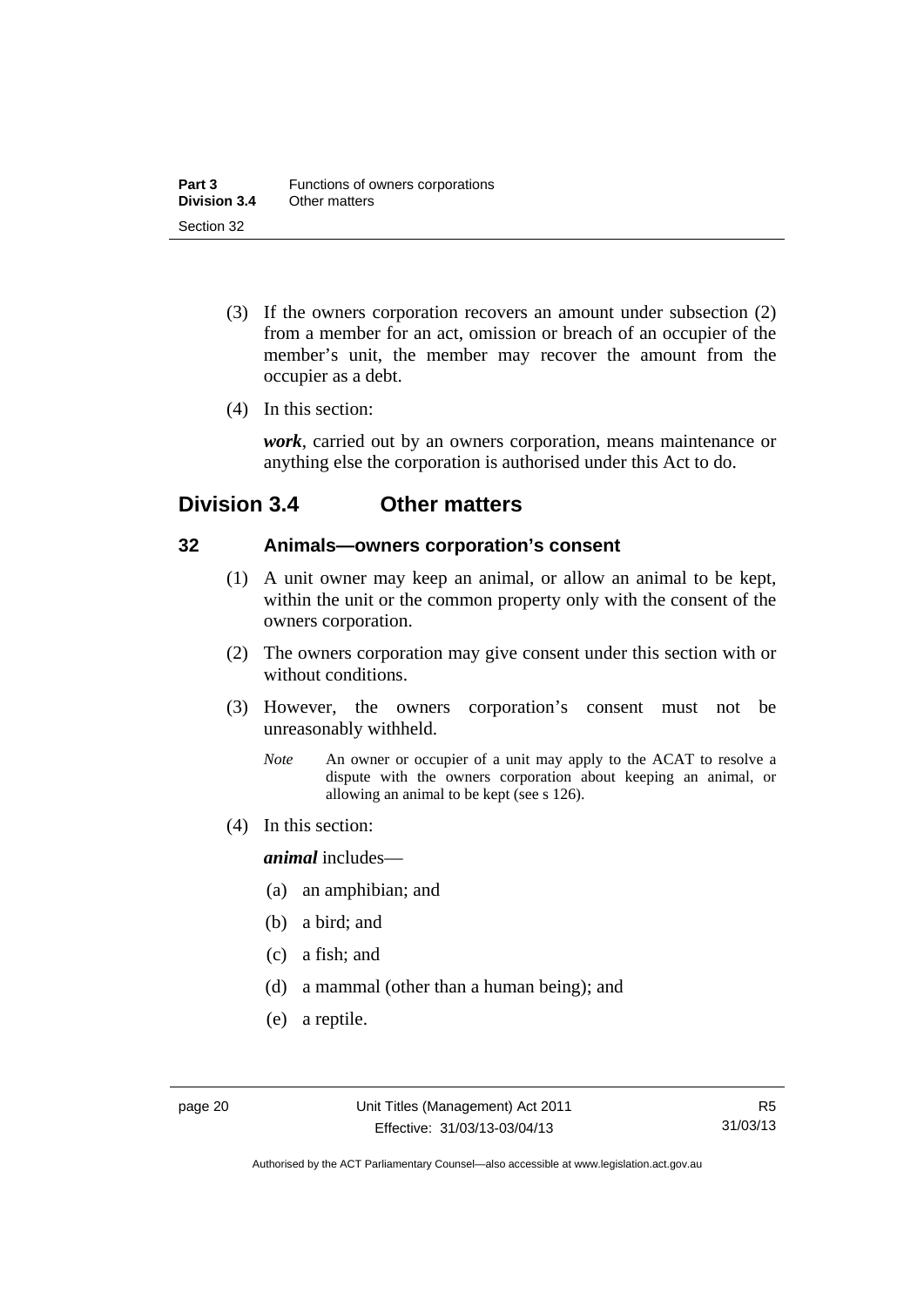#### <span id="page-32-0"></span>**33 Restriction on owners corporation during developer control period**

- (1) An owners corporation for a units plan must not, during the developer control period, do any of the following:
	- (a) enter into a contract unless—
		- (i) the contract is disclosed in each contract to sell a unit in the units plan; and
		- (ii) either—
			- (A) the contract is for a period not longer than 2 years; or
			- (B) the ACAT authorises the corporation entering into the contract in accordance with subsection (3);
		- *Note* This section also applies to the engagement of a manager or service contractor under div 4.2 or div 4.3.
	- (b) change the rules of the corporation;
	- (c) approve the keeping of an animal in a unit unless the right to keep an animal was reserved in each contract to sell a unit in the units plan.
- (2) A developer or, if an owners corporation is established for the units plan, the owners corporation may apply to the ACAT for the authority to enter a contract during the developer control period.
- (3) The ACAT may authorise the owners corporation entering into the contract if satisfied that the terms of the contract are reasonable in all the circumstances.
- (4) In making a decision under subsection (3), the ACAT—
	- (a) must take into account any matter prescribed by regulation; and
	- (b) may take into account any other thing it considers relevant.

page 21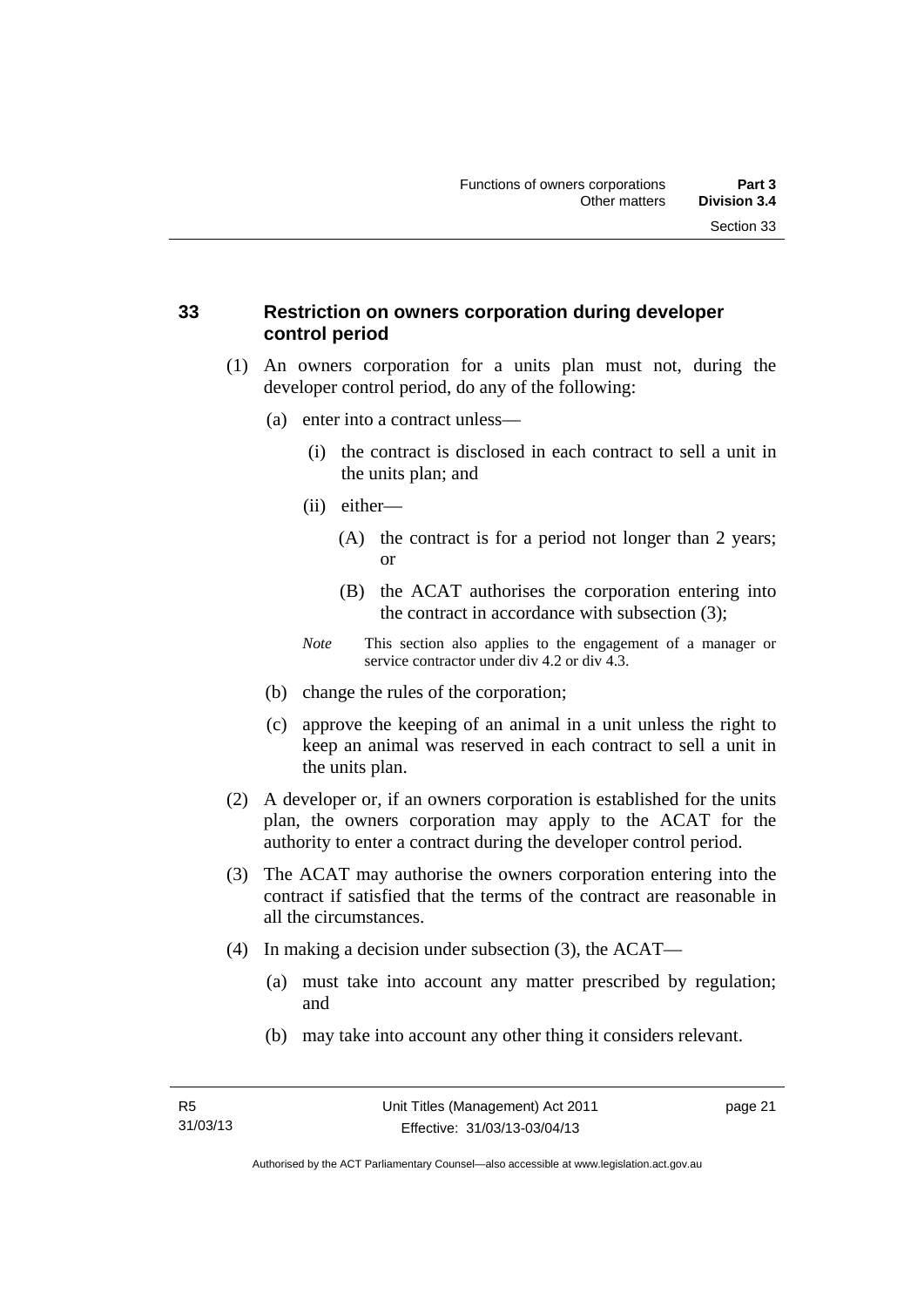#### **Examples—other things that may be relevant**

- 1 short and long-term economic benefits and disadvantages of the contract
- 2 the existence of a financing agreement related to the contract
- 3 environmental sustainability measures provided for by the contract
- *Note* An example is part of the Act, is not exhaustive and may extend, but does not limit, the meaning of the provision in which it appears (see [Legislation Act,](http://www.legislation.act.gov.au/a/2001-14) s 126 and s 132).

page 22 Unit Titles (Management) Act 2011 Effective: 31/03/13-03/04/13

R5 31/03/13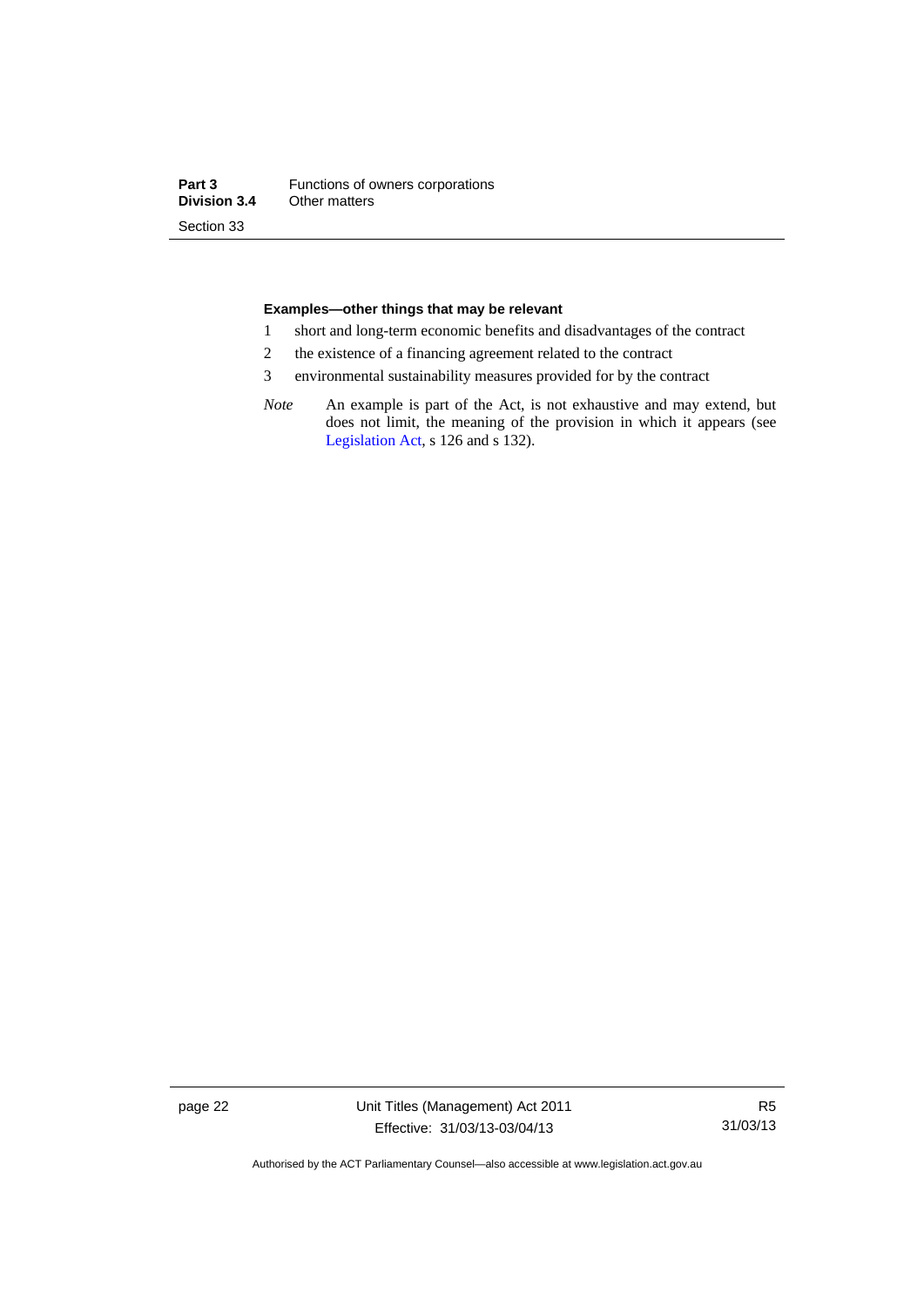## <span id="page-34-0"></span>**Part 4** People helping the owners **corporation exercise its functions**

### <span id="page-34-1"></span>**Division 4.1 Executive committees**

#### <span id="page-34-2"></span>**34 Executive committee—establishment**

On the establishment of an owners corporation, the executive committee of the corporation is established.

#### <span id="page-34-3"></span>**35 Executive committee—functions**

- (1) The executive committee of an owners corporation exercises the functions of the corporation.
- (2) Without limiting subsection (1), the executive committee's functions include the following:
	- (a) developing matters in relation to—
		- (i) the common property; and
		- (ii) the strategic affairs of the owners corporation;
	- (b) submitting matters developed under paragraph (a) to the owners corporation for consideration;
	- (c) monitoring the owners corporation's financial performance;
	- (d) approving the annual financial statements and budget for presentation to the owners corporation at the corporation's annual general meeting;
	- (e) supervising the treasurer, secretary, manager (if any) and communications officer (if any);
	- (f) carrying out the decisions of the owners corporation made at general meetings.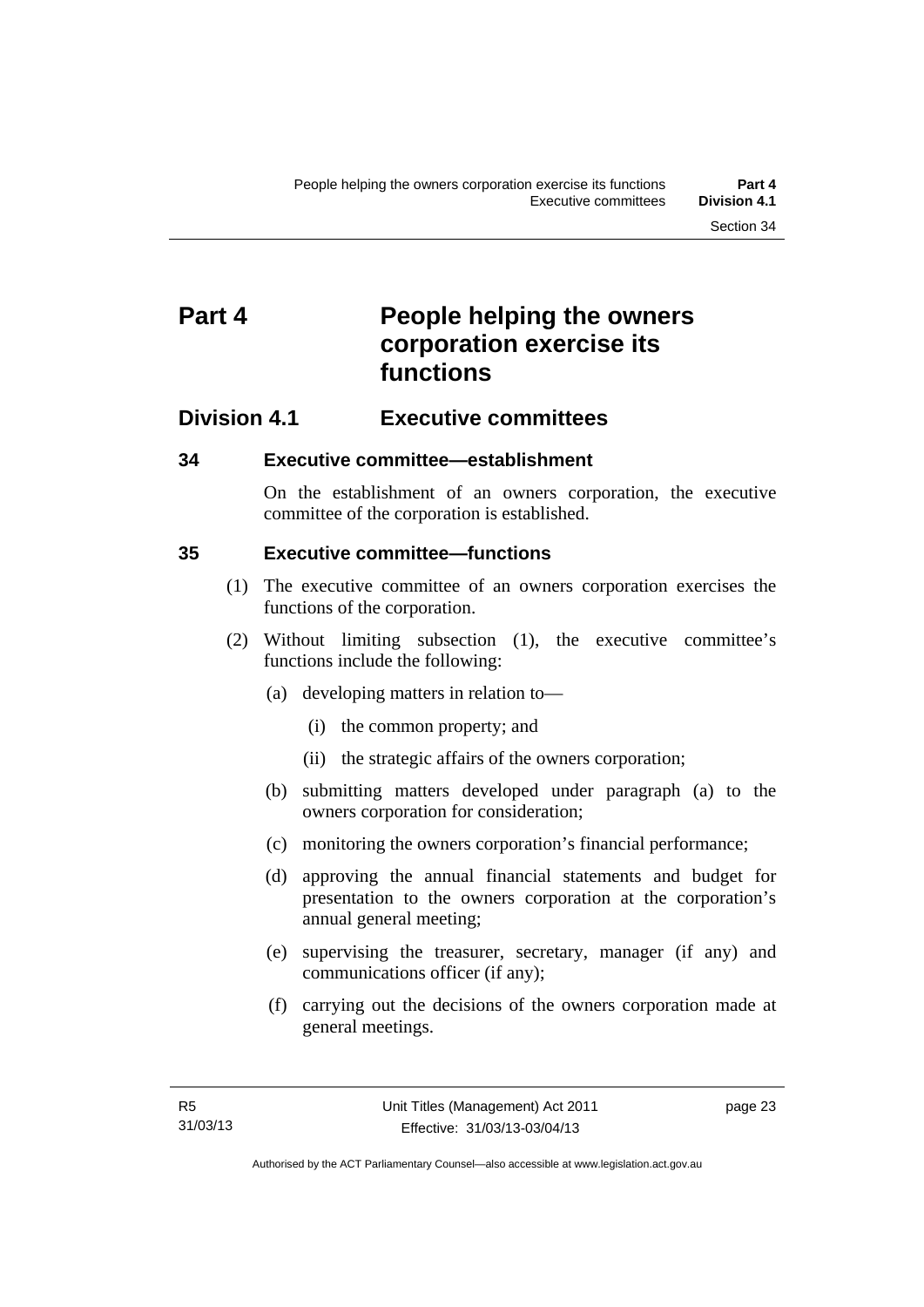- (3) The executive committee must exercise its functions—
	- (a) as the corporation directs by resolution at a general meeting; or
	- (b) in the absence of a resolution—as the committee considers appropriate.
	- *Note* The resolution required under s (3) (a) is an ordinary resolution, unless the Act provides that the resolution should be a special, unopposed or unanimous resolution—see sch 3, s 3.14 (Decision-making at general meetings).

#### <span id="page-35-0"></span>**36 Executive committee—what it must, may and cannot do**

The executive committee must act in accordance with schedule 2, part 2.1.

#### <span id="page-35-1"></span>**37 Executive committee—meetings**

Schedule 2, part 2.2 applies to executive committee meetings.

#### <span id="page-35-2"></span>**38 Executive committee—before the first annual general meeting**

- (1) Until the first annual general meeting of an owners corporation, the members of the executive committee are all the members of the corporation.
- (2) Until the first annual general meeting, the executive committee may exercise a function of the owners corporation only if authorised to do so by a special resolution.

#### <span id="page-35-3"></span>**39 Executive committee—at and from the first annual general meeting**

(1) This section applies to the executive committee of an owners corporation beginning at the corporation's first annual general meeting.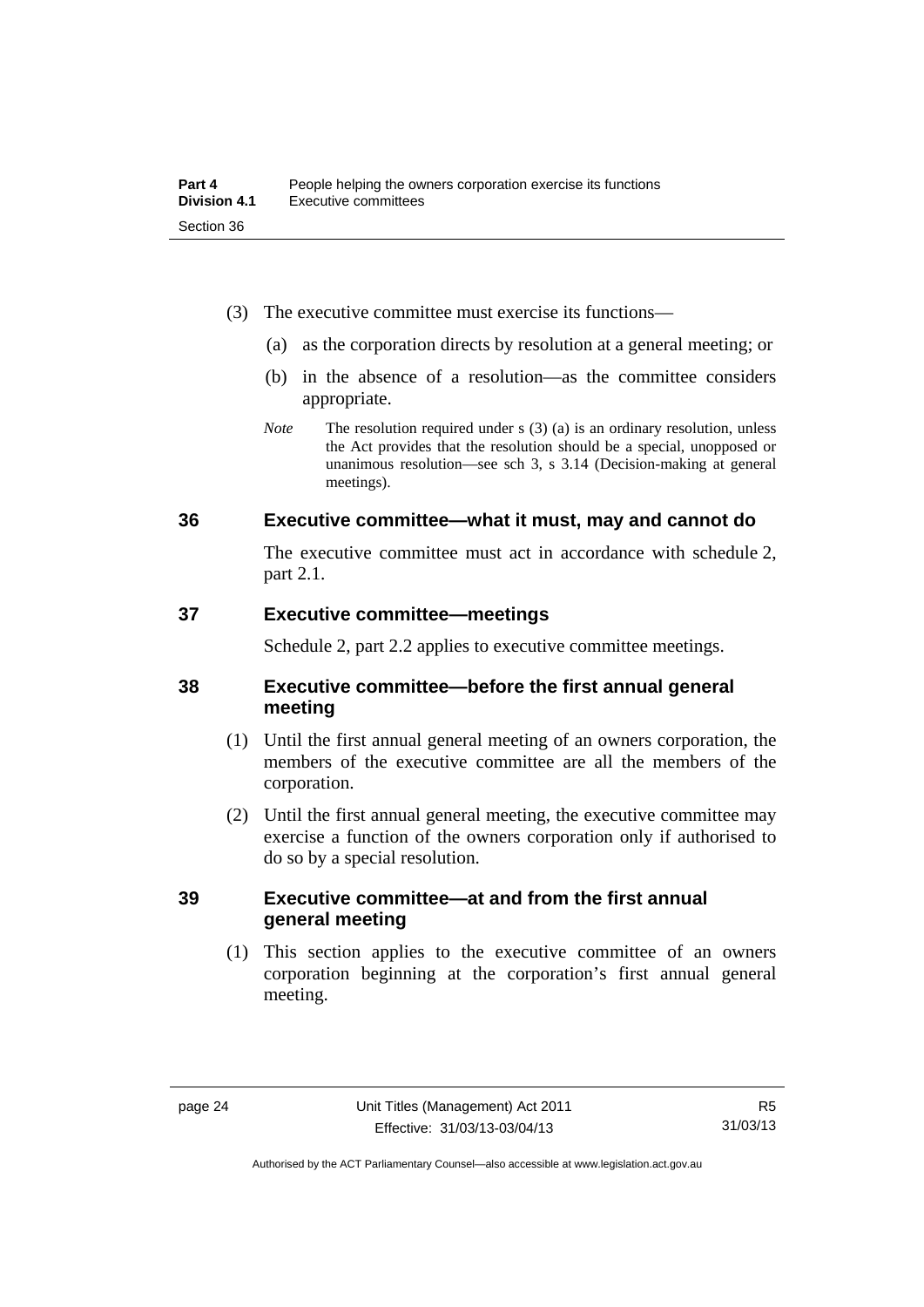- (2) The number of members of the executive committee (the *executive members*) is decided as follows:
	- (a) if there are only 1, 2 or 3 members of the owners corporation each member of the owners corporation is an executive member;
	- (b) if there are 4 or more members of the owners corporation—the members of the corporation must, at a general meeting, decide—
		- (i) by ordinary resolution to have 3 to 7 executive members; or
		- (ii) by special resolution to have 8 or more executive members.
- (3) If the number of members of the owners corporation is equal to or falls below the number of executive members as decided by the corporation, all the members of the corporation are executive members (even if not nominated or elected).
- (4) The executive members—
	- (a) are elected (if necessary) by ordinary resolution at each annual general meeting; and
	- (b) hold office until the earlier of—
		- (i) the next annual general meeting; and
		- (ii) the executive member ceasing to be a member of the owners corporation.
- (5) An executive member (the *removed member*) of an owners corporation may be removed by the ordinary resolution that elects another member of the corporation to replace the removed member until the next annual general meeting.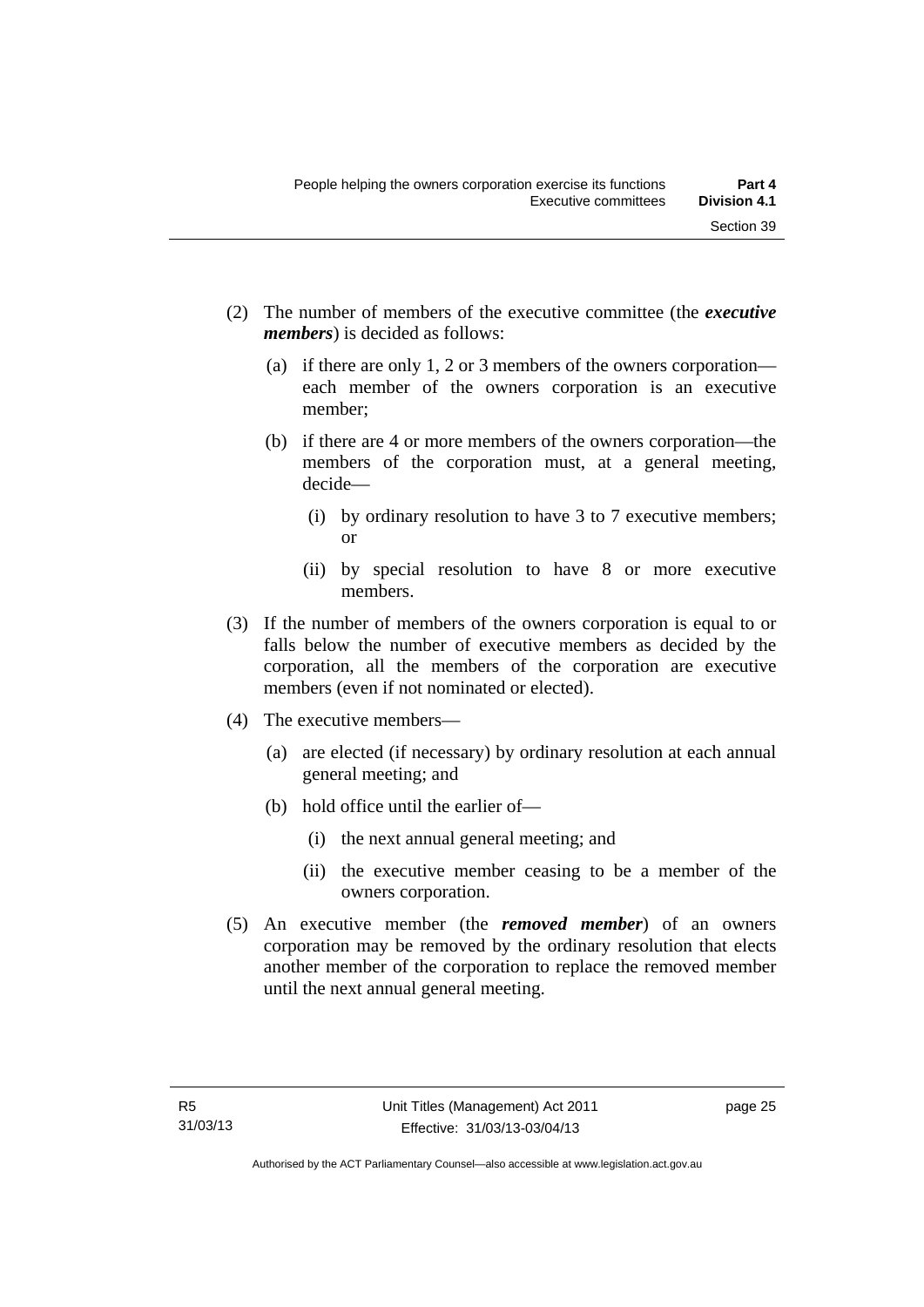(6) The executive committee of an owners corporation may appoint a member of the corporation to fill a casual vacancy on the committee until the next annual general meeting.

#### **40 Executive committee—office-holders**

- (1) The executive committee must elect—
	- (a) a chairperson; and
	- (b) a secretary; and
	- (c) a treasurer.
- (2) The committee may elect a person to 2 or more positions.

#### **41 Executive committee—chairperson's functions**

The functions of the chairperson are—

- (a) to chair general meetings of the owners corporation and meetings of the executive committee; and
- (b) to set the agenda for general meetings and executive meetings, in consultation with the secretary and owners corporation manager (if any); and
- (c) to talk to the secretary, treasurer and manager (if any) about the exercise of their functions.

#### **42 Executive committee—secretary's functions**

The functions of the secretary are—

- (a) on behalf of the executive committee—
	- (i) to give notice of meetings of the executive committee and general meetings; and
	- (ii) to prepare and send out to executive members minutes of executive meetings; and

Authorised by the ACT Parliamentary Counsel—also accessible at www.legislation.act.gov.au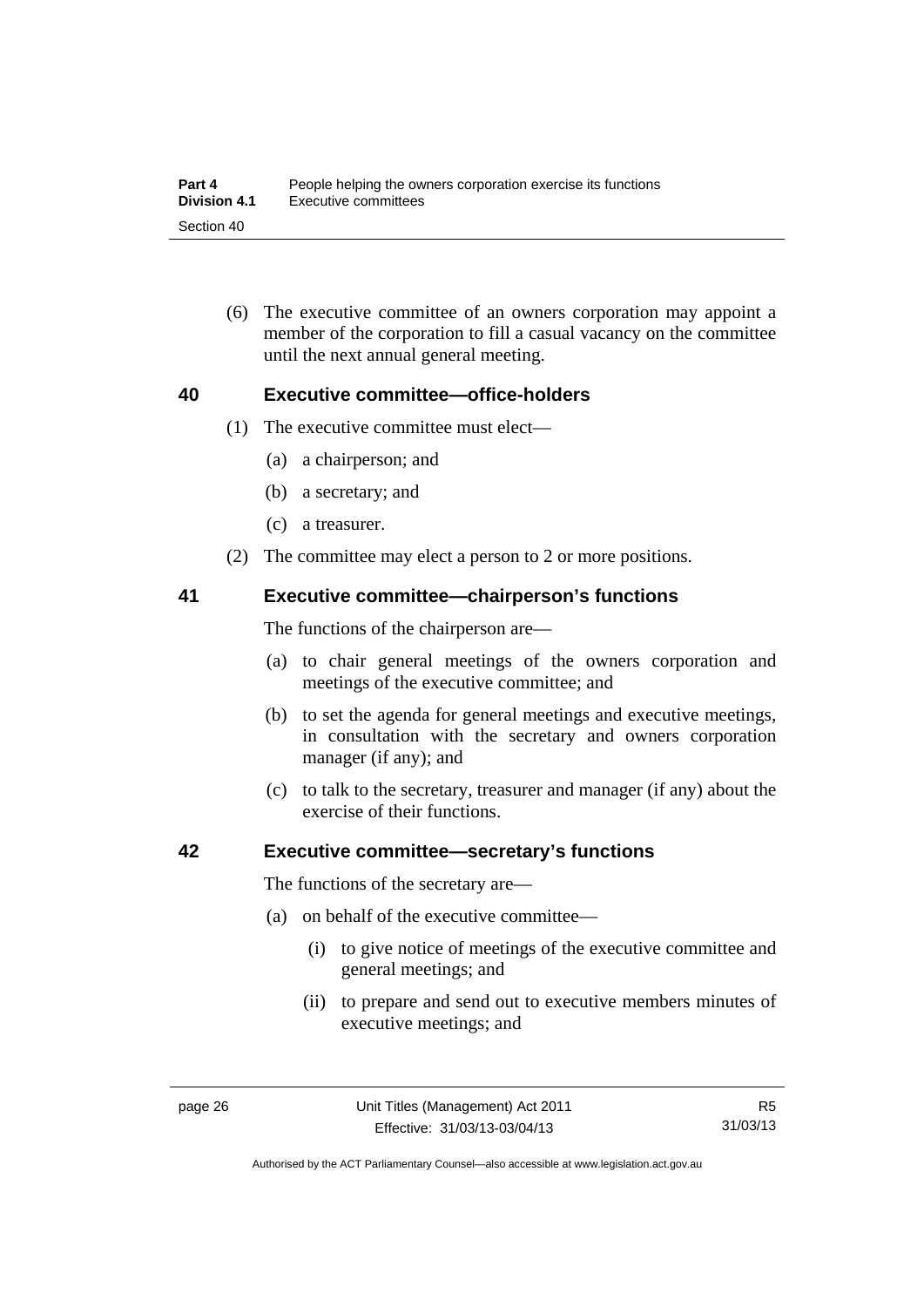- (iii) to prepare and send out to members of the owners corporation minutes of general meetings; and
- (iv) to keep the records of the owners corporation, other than the records mentioned in schedule 2, section 2.1 (1) (f) (which are financial records); and
- (b) on behalf of the executive committee, and the owners corporation, to give notices under the Act; and
- (c) on behalf of the owners corporation—
	- (i) to give certificates required under the Act; and
	- (ii) to prepare and answer correspondence; and
- (d) to give any other administrative support to the executive committee or owners corporation.

## **43 Executive committee—treasurer's functions**

The functions of the treasurer are—

- (a) on behalf of the owners corporation, to give to each unit owner notice of—
	- (i) a determination of general fund contributions under section 78 (1); and
	- (ii) a determination of sinking fund contributions under section 89 (1); and
- (b) on behalf of the owners corporation—
	- (i) to pay all amounts the corporation receives into the corporation's account in accordance with section 68 (1) (b); or
	- (ii) if the owners corporation is exempt from section  $68$  (1) to receive, acknowledge receipt of, and account for amounts paid to the corporation; and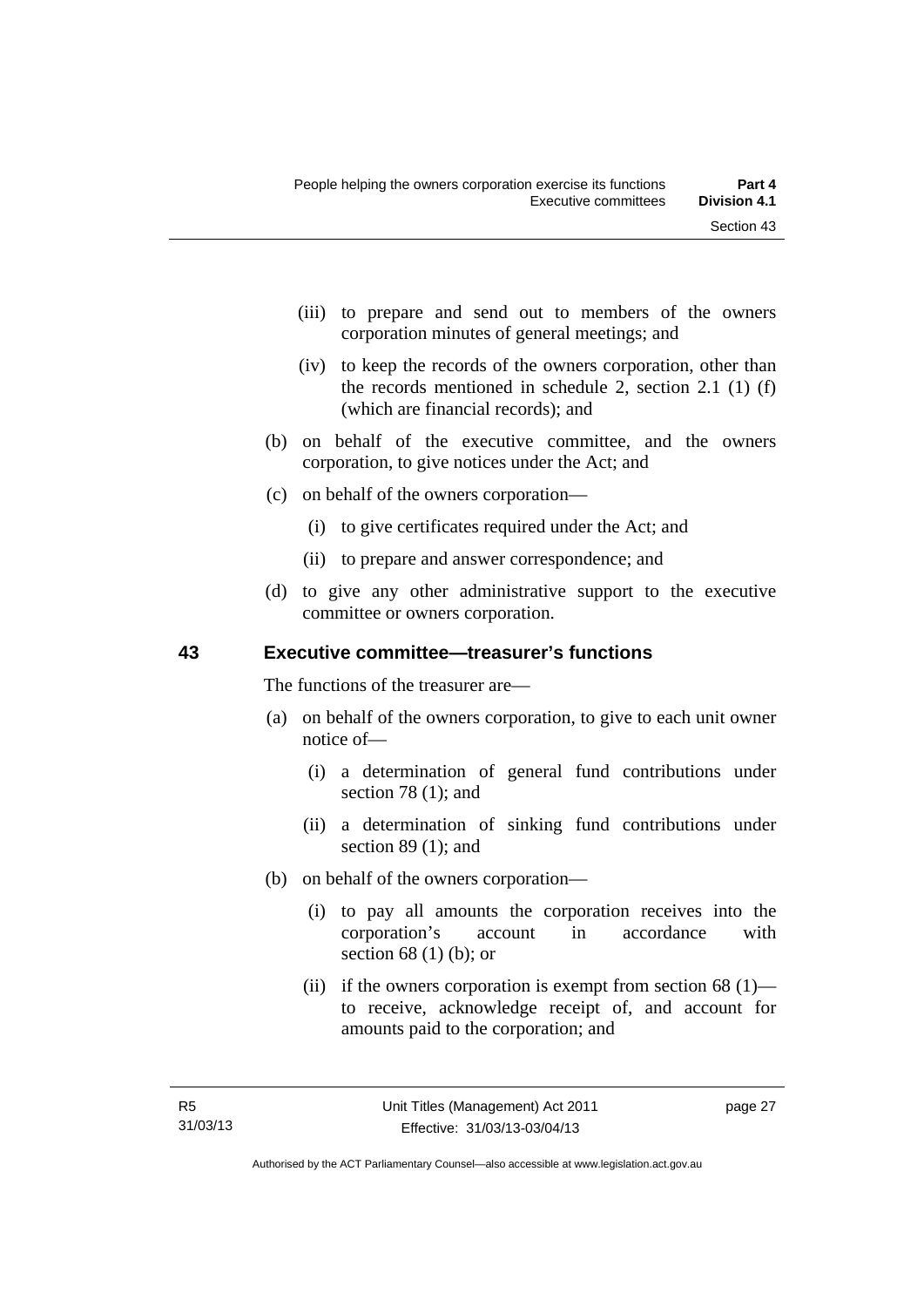- *Note* An owners corporation for a units plan with only 2 or 3 units may, by unopposed resolution, exempt itself from s 68 (1) (see s 68 (2)).
- (c) on behalf of the owners corporation, to pay amounts the corporation spends out of the corporation's account, in accordance with section 68 (1) (c), as authorised by the executive committee; and
- (d) on behalf of the executive committee, to keep the records (the *records*) mentioned in schedule 2, section 2.1 (1) (f); and
- (e) if the owners corporation requires the records to be audited—to arrange for the records to be audited by a qualified auditor; and
- (f) to give financial reports to meetings of the executive committee to allow the committee to monitor the financial performance of the owners corporation; and
- (g) to prepare and certify the annual financial statements mentioned in schedule 2, section 2.2 (1).

#### **44 Executive committee—delegation**

- (1) An executive committee may delegate its functions to 1 or more executive members.
	- *Note* A function that has been delegated by the executive committee may, despite the delegation, be exercised by the committee (see [Legislation](http://www.legislation.act.gov.au/a/2001-14)  [Act](http://www.legislation.act.gov.au/a/2001-14), s 240). For the making of delegations and the exercise of delegated functions generally, see the [Legislation Act,](http://www.legislation.act.gov.au/a/2001-14) pt 19.4.
- (2) An owners corporation may, by ordinary resolution, impose conditions or restrictions on its executive committee's powers of delegation.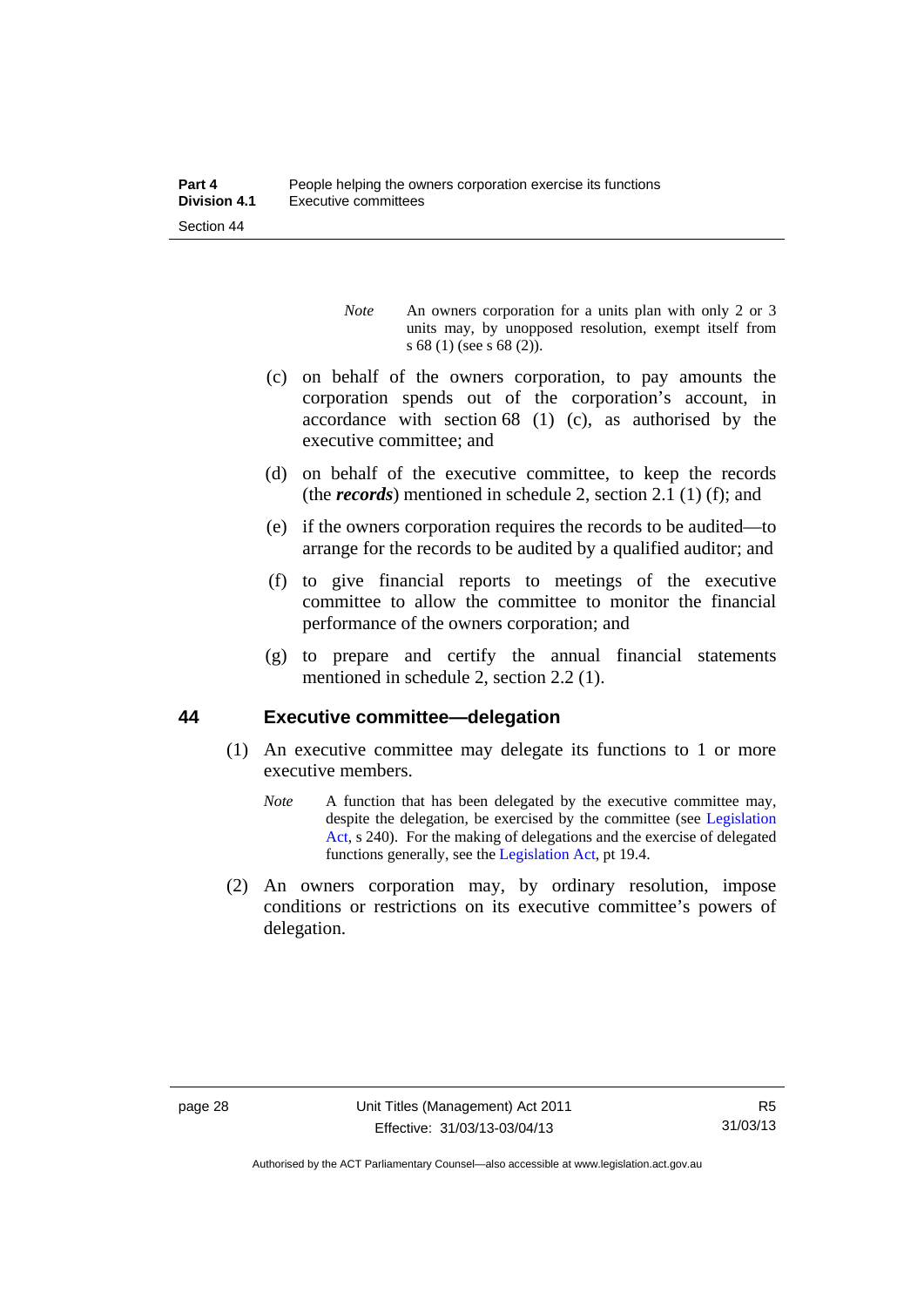#### **45 Executive committee—contractors and employees**

- (1) An executive committee of an owners corporation may engage or employ people on the terms it considers appropriate to help in the exercise of the corporation's functions.
	- *Note* An owners corporation may engage a manager (see div 4.2) and service contractors (see div 4.3).
- (2) However, the executive committee may only engage a person under this section—
	- (a) on a short-term basis; or
	- (b) for functions other than those for which a manager or service contractor would usually be engaged to undertake.
- (3) An owners corporation may, by ordinary resolution, impose conditions or limitations on its executive committee's power to engage or employ people.

#### **46 Executive members—code of conduct**

An executive member must comply with the code of conduct set out in schedule 1, part 1.1.

# **47 Executive members—protection from liability**

- (1) An executive member is not civilly liable for conduct engaged in honestly and without recklessness—
	- (a) in the exercise of a function under this Act; or
	- (b) in the reasonable belief that the conduct was in the exercise of a function under this Act.
- (2) Any civil liability that would, apart from this section, attach to the executive committee attaches instead to the owners corporation.
- (3) In this section:

*conduct* means an act or omission to do an act.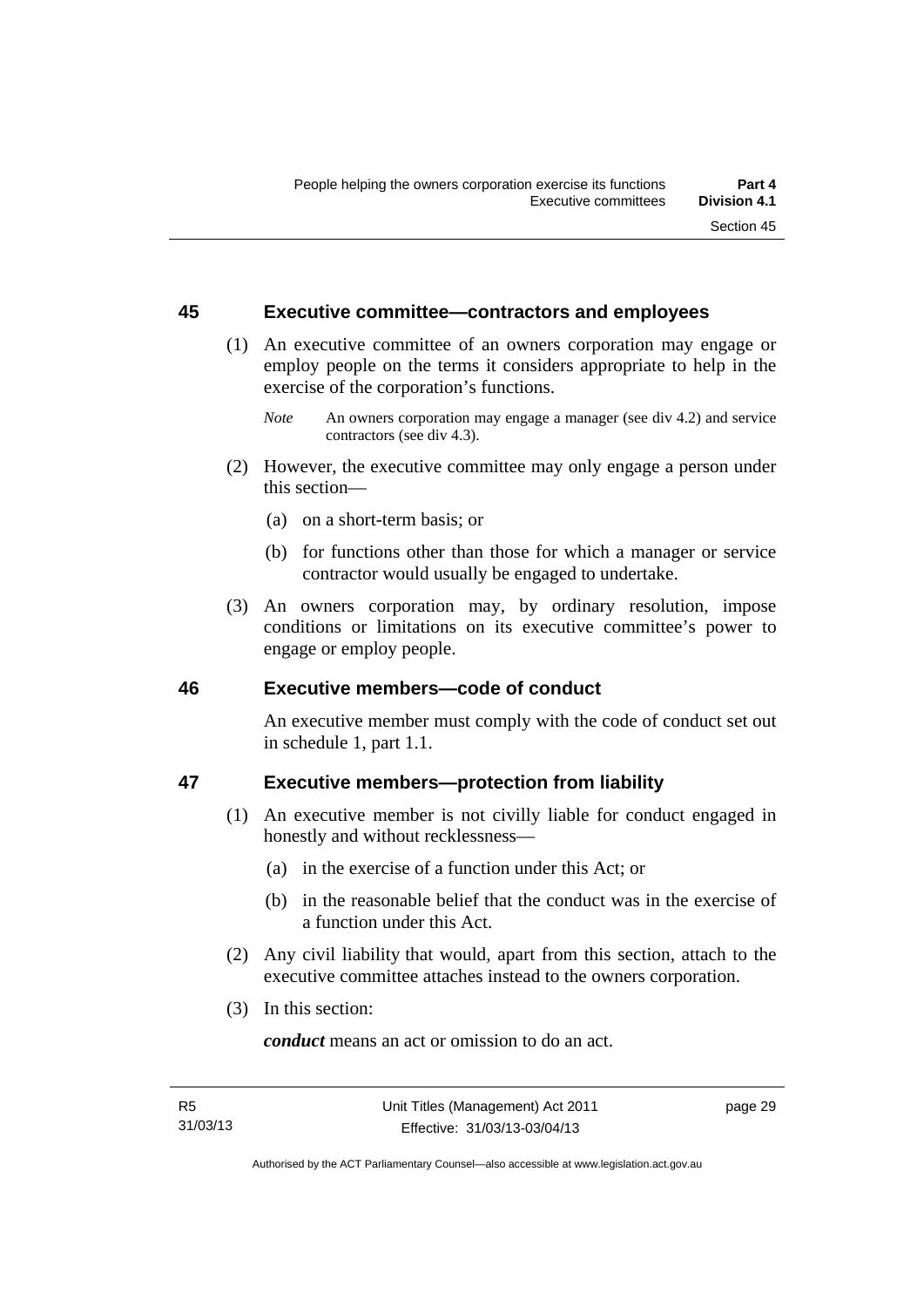## **48 Executive committee—validity of acts**

An act done honestly by an executive committee is not invalid only because there was a defect or irregularity in or in relation to the member's election or appointment.

# **Division 4.2 Managers**

# **49 Definitions—div 4.2**

In this division:

*management contract* means a contract to provide management services to an owners corporation.

*management services* means services provided by a manager in exercising the manager's functions.

*manager* means a person—

- (a) contracted under section 50; or
- (b) with whom an owners corporation has a management contract.

## **50 Manager—contract**

- (1) An owners corporation for a units plan may, by ordinary resolution, enter into a management contract with any of the following:
	- (a) a person holding a licence as a real estate agent under the *[Agents Act 2003](http://www.legislation.act.gov.au/a/2003-20)*;
		- *Note* The commissioner for fair trading may issue a conditional real estate licence to a person who acts, or intends to act, only as the manager of an owners corporation (see *[Agents Act 2003](http://www.legislation.act.gov.au/a/2003-20)*, s 34).
	- (b) a member of the corporation;
	- (c) someone else who is not a manager of another owners corporation, and whose income as manager of the corporation will not be the person's primary source of income.

Authorised by the ACT Parliamentary Counsel—also accessible at www.legislation.act.gov.au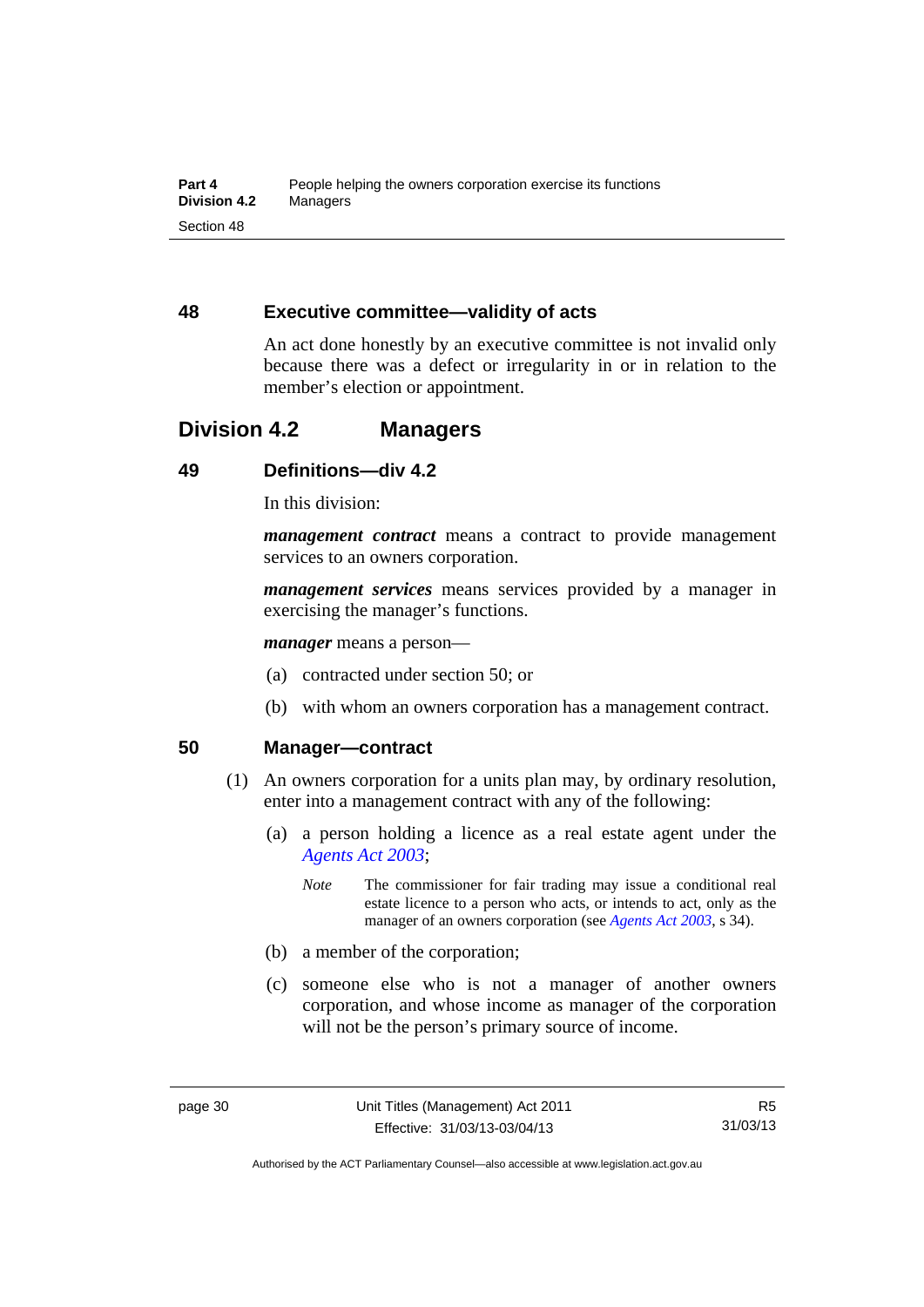- (2) The management contract—
	- (a) must state—
		- (i) the remuneration of the manager; and
		- (ii) the functions of the owners corporation that the manager is to exercise; and
	- (b) may include other conditions agreed between the owners corporation and the manager.
- (3) Without limiting subsection (1), an owners corporation enters into a management contract if the corporation engages a person to carry out management services.

## **51 Manager not to be contracted for longer than 3 years**

- (1) An owners corporation must not enter into a management contract with a manager for longer than 3 years (including any period for which the contract may be renewed or extended).
- (2) If an owners corporation enters into a management contract for longer than 3 years, the contract is taken, for all purposes, to be a contract for 3 years.

#### **52 Manager—functions**

A manager has—

- (a) the functions stated in the manager's contract; and
- (b) any other function delegated to the manager under section 58.

## **53 Manager—transfer**

(1) A manager's rights under a management contract may be transferred only if the transfer is approved by the owners corporation by ordinary resolution.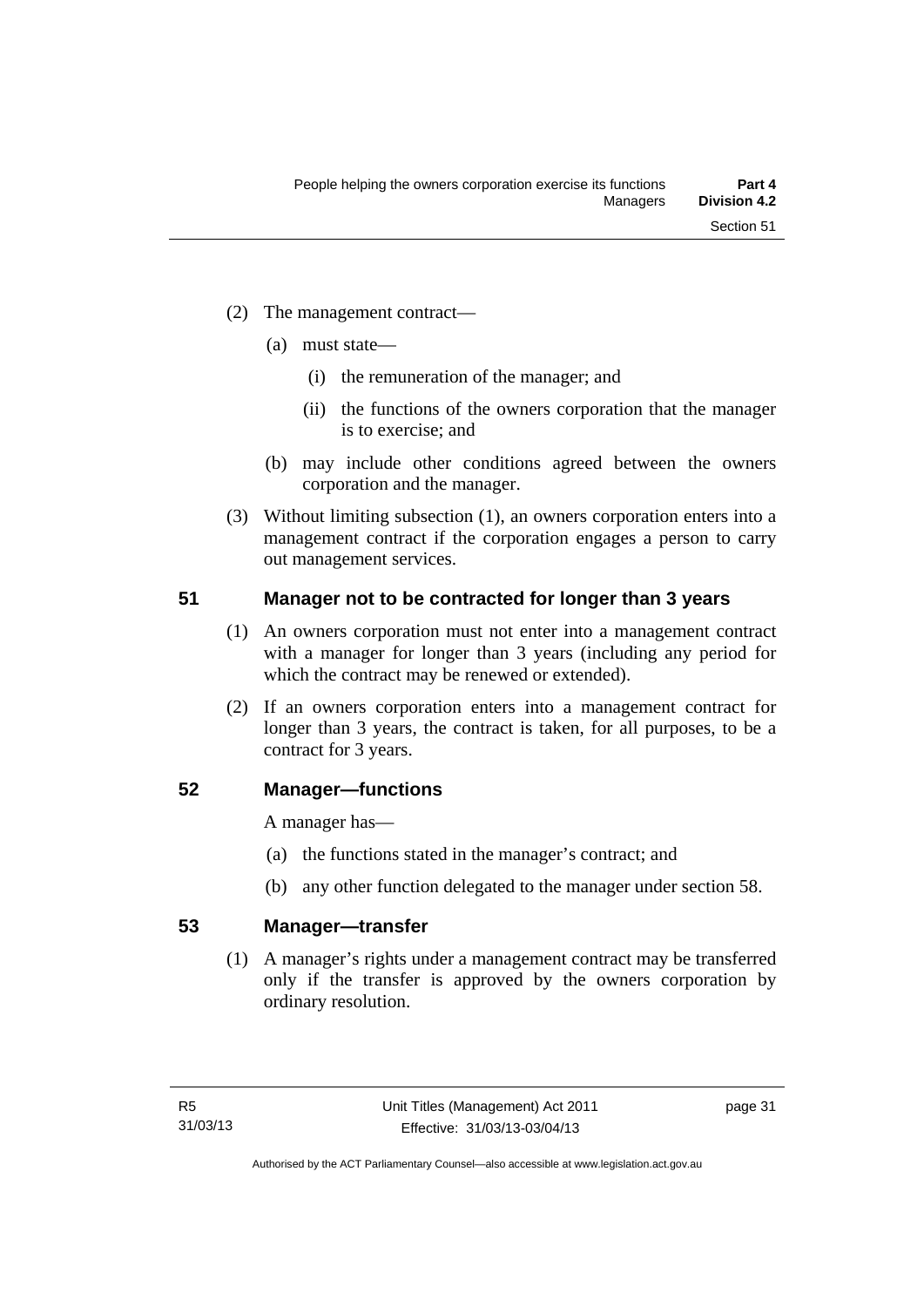- (2) In deciding whether to approve the proposed transfer, the owners corporation may consider the following:
	- (a) the character of the proposed transferee and associates of the proposed transferee;
	- (b) the proposed transferee's financial standing;
	- (c) the terms of the proposed transfer;
	- (d) the competence, qualifications and experience of the proposed transferee and associates of the proposed transferee;
	- (e) whether the proposed transferee or associates of the proposed transferee have received, or are likely to receive, training in relation to the manager's functions;
	- (f) anything else relevant to the management contract.
- (3) The owners corporation must decide whether to approve a proposed transfer not later than 30 days after the day the corporation is asked in writing to approve the transfer.
- (4) However, the owners corporation must not—
	- (a) unreasonably withhold the approval to transfer; or
	- (b) require or receive a fee or other consideration for approving the transfer, other than reimbursement of legal or administrative expenses reasonably incurred by the corporation for the approval.
- (5) If the owners corporation has not decided whether to approve a proposed transfer within the period mentioned in subsection (3), the corporation is taken to have approved the transfer.
- (6) In this section:

#### *associates of the proposed transferee means*—

 (a) if the proposed transferee is a corporation—the corporation's directors, substantial shareholders and principal staff; or

Authorised by the ACT Parliamentary Counsel—also accessible at www.legislation.act.gov.au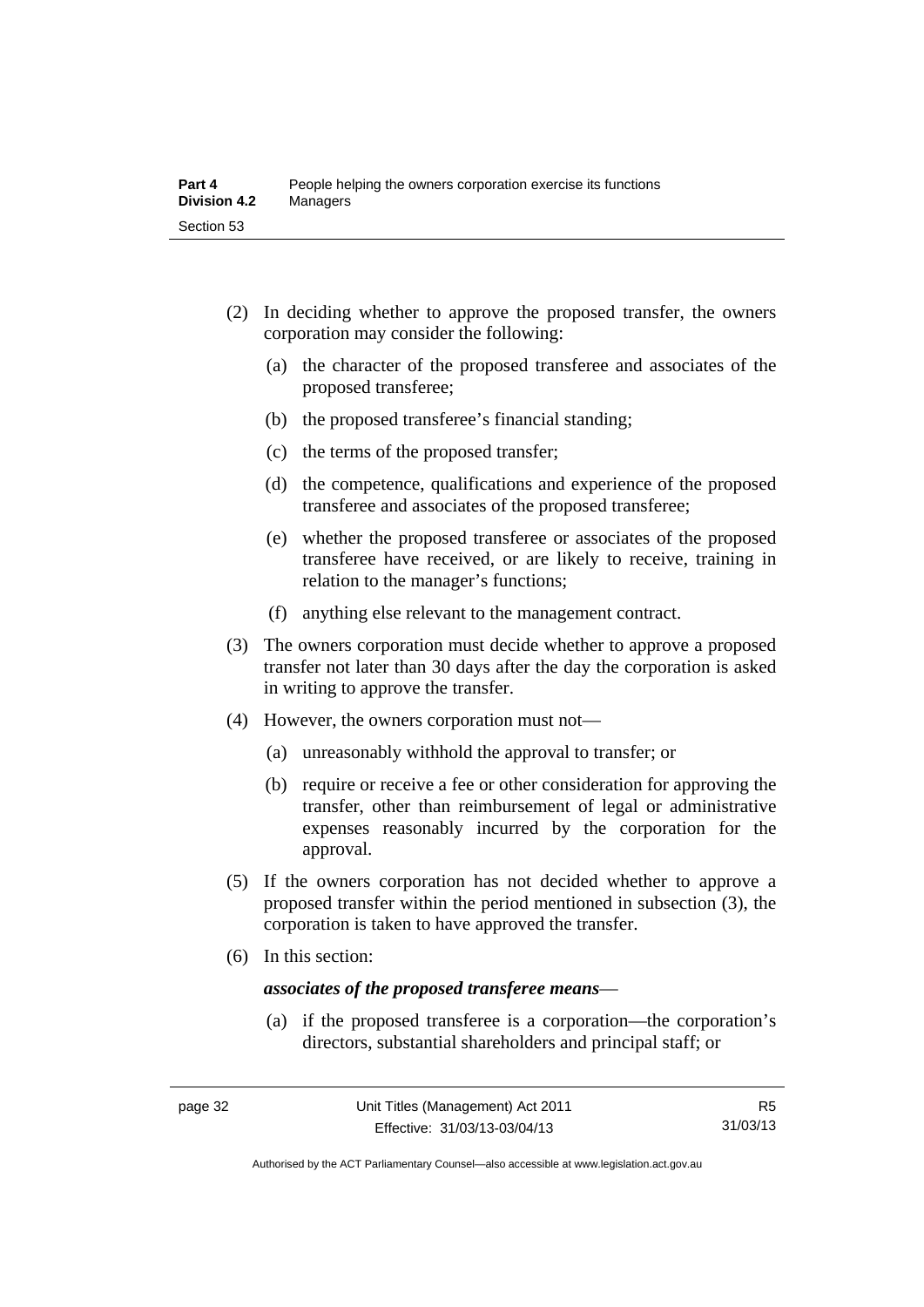(b) if the proposed transferee is a partnership or is in partnership the partners and principal staff of the partnership.

## **54 Manager—ending contract**

- (1) The owners corporation may end a management contract—
	- (a) for a remedial breach if notice has been given under section 55; or
	- (b) for misbehaviour; or
	- (c) if the manager is an individual—if the individual—
		- (i) becomes bankrupt or personally insolvent; or
		- (ii) is convicted in the ACT of an offence punishable by imprisonment for at least 1 year; or
		- (iii) is convicted outside the ACT, in Australia or elsewhere, of an offence that, if it had been committed in the ACT, would be punishable by imprisonment for at least 1 year; or
	- (d) if the manager is a corporation—if the corporation becomes insolvent.
- (2) However, before ending a management contract under subsection  $(1)$   $(c)$   $(ii)$  or  $(iii)$ , the owners corporation must be satisfied that the conviction affects the manager's suitability to exercise the manager's functions.
- (3) The owners corporation must end a management contract—
	- (a) if the manager is absent, other than on approved leave, for 14 consecutive days or for 28 days in any 12-month period; or
	- (b) for physical or mental incapacity, if the incapacity substantially affects the exercise of the manager's functions.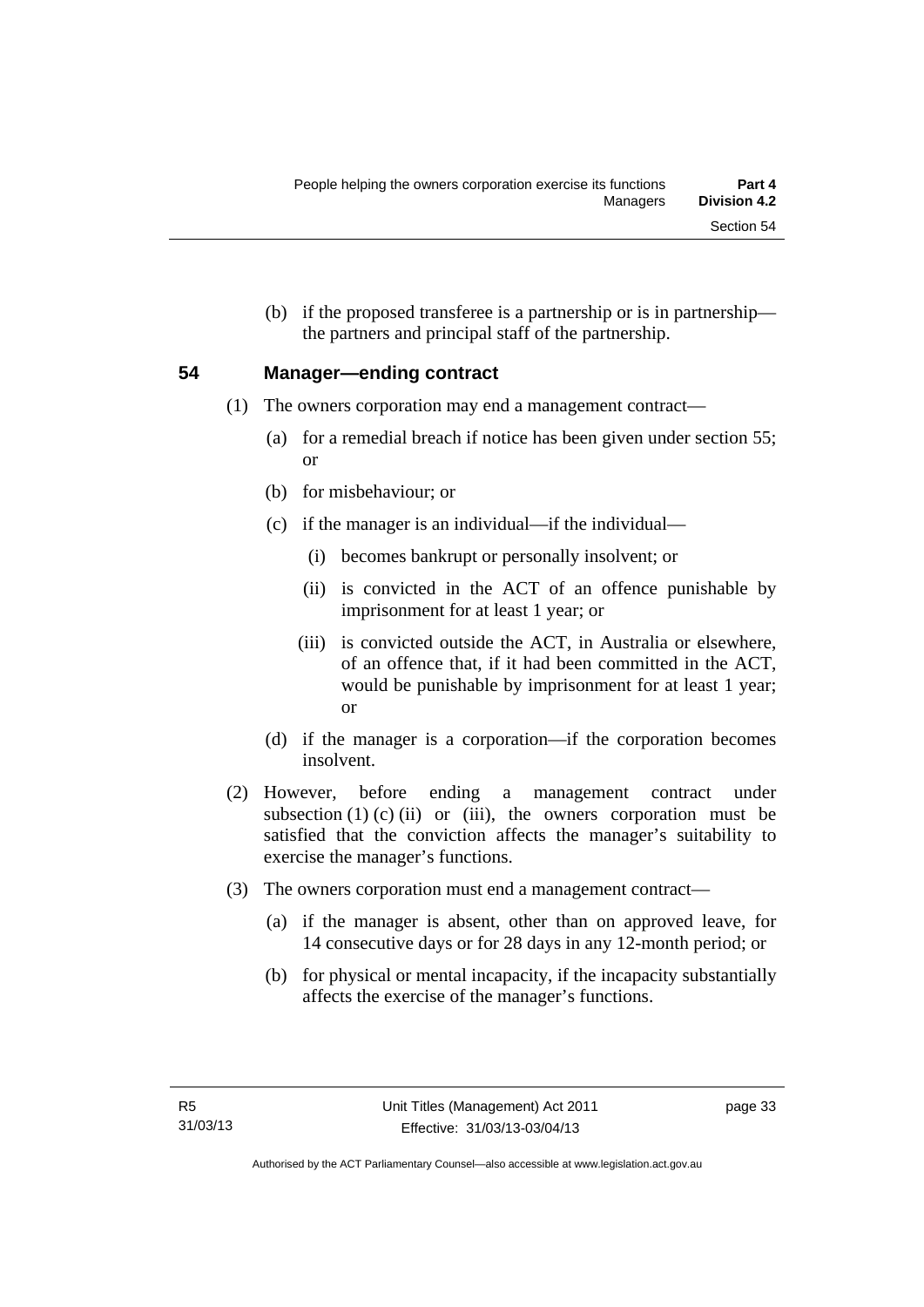(4) In this section:

*insolvent—*a corporation is taken to be *insolvent* if the corporation—

- (a) is being wound up; or
- (b) has had a receiver or other controller appointed; or
- (c) has entered into a deed of company arrangement with its creditors; or
- (d) is otherwise under external administration under the [Corporations Act,](http://www.comlaw.gov.au/Series/C2004A00818) chapter 5.

*remedial breach* means a remedial breach under section 55.

#### **55 Manager—remedial breaches**

- (1) A manager commits a remedial breach if the manager—
	- (a) fails to exercise the manager's functions; or
	- (b) contravenes the manager's code of conduct; or

*Note* See sch 1, pt 1.2 for manager's code of conduct.

- (c) while exercising the manager's functions, is grossly negligent or engages in misconduct.
- (2) If the owner's corporation believes on reasonable grounds that a manager has committed a remedial breach, the corporation may give the manager written notice stating—
	- (a) that the corporation believes the manager has committed a remedial breach; and
	- (b) details of the remedial breach committed, sufficient to allow the manager to identify—
		- (i) the function the manager failed to exercise; or

Authorised by the ACT Parliamentary Counsel—also accessible at www.legislation.act.gov.au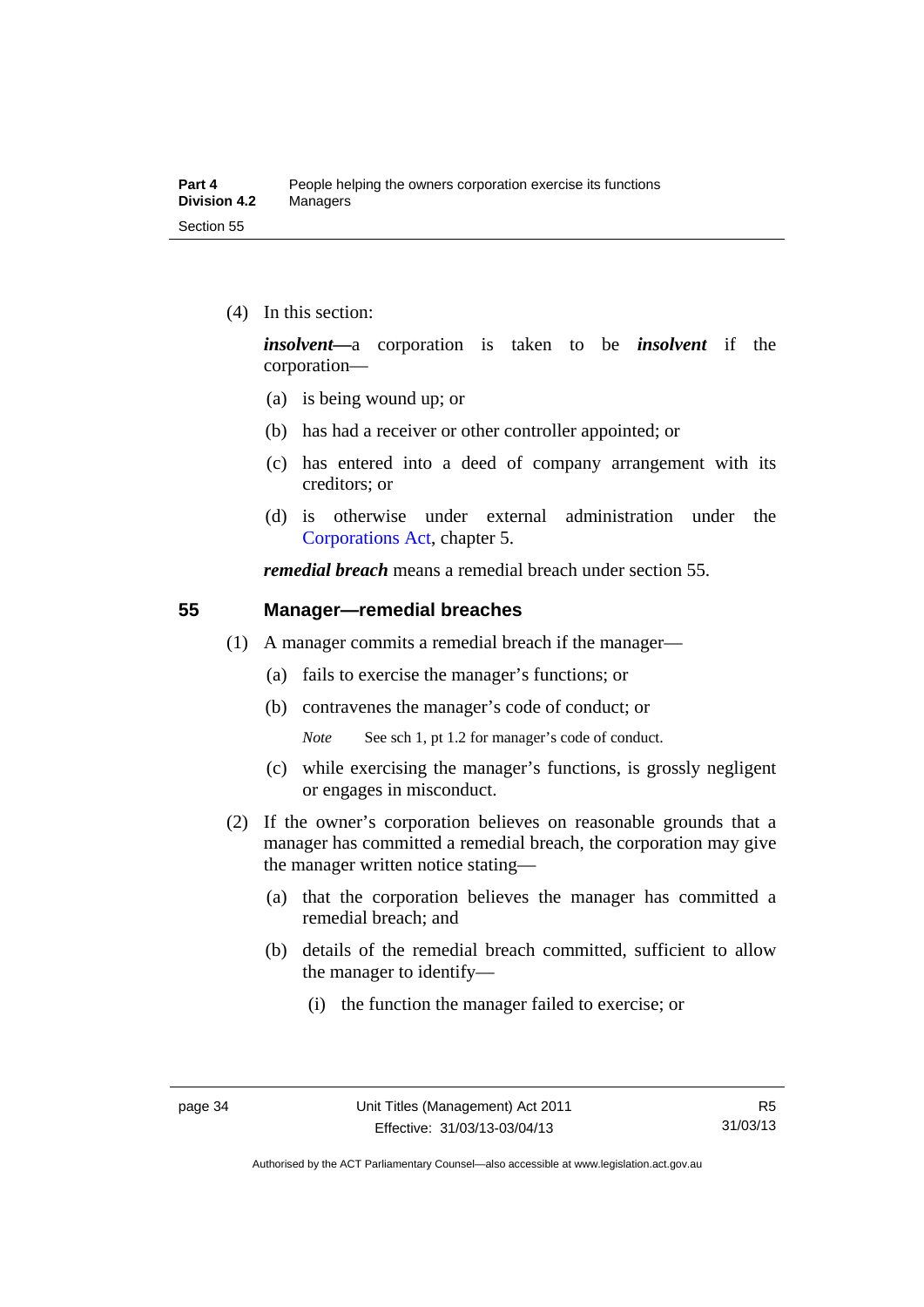- (ii) the provision of the manager's code of conduct the corporation reasonably believes the manager contravened; or
- (iii) the gross negligence or misconduct; and
- (c) that the manager must, within 14 days after the day the notice is given to the manager—
	- (i) give the corporation a written representation explaining why the manager's actions do not amount to a remedial breach; or
	- (ii) remedy the breach; and
- (d) that the owners corporation may end the manager's contract if—
	- (i) the manager does not comply with the notice; or
	- (ii) if the manager gives a written representation explaining why the manager's actions do not amount to a remedial breach—the corporation does not accept the manager's representation.

#### **56 Manager—code of conduct**

A manager must comply with the code of conduct set out in schedule 1, part 1.2.

#### **57 Manager—public liability insurance**

- (1) A manager must take out and maintain public liability insurance in relation to all of the following events happening because of any act or omission in the management of the owners corporation by the manager:
	- (a) death, bodily injury or illness to anyone;
	- (b) loss of, or damage to, the property of anyone.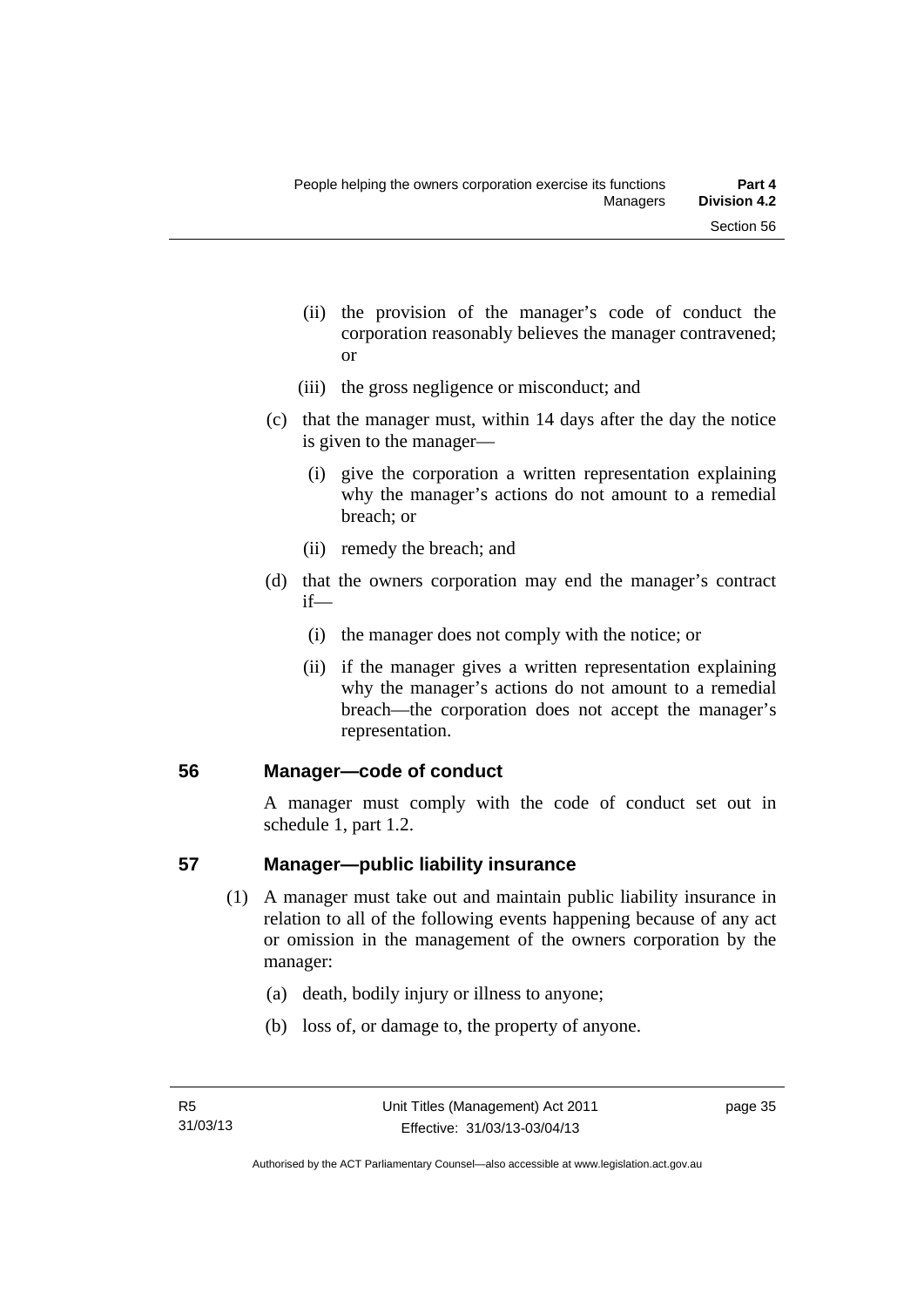- (2) Public liability insurance under this section must be for a total amount of liability of at least the amount prescribed by regulation.
- (3) A manager engaged to manage 2 or more owners corporations may take out and maintain a single insurance policy for this section only if—
	- (a) the manager's insurer has been told that the manager manages 2 or more owners corporations; and
	- (b) the insurance policy covers the risk in relation to each owners corporation managed by the manager.

#### **58 Manager—delegated functions**

- (1) The owners corporation may, in writing given to the manager, delegate to the manager any of its functions under this Act or another territory law.
- (2) The executive committee may, in writing given to the manager, delegate to the manager any of its functions under this Act or another territory law.
	- *Note* A function that has been delegated by the owners corporation or executive committee (a *delegator*) may, despite the delegation, be exercised by the delegator (see [Legislation Act,](http://www.legislation.act.gov.au/a/2001-14) s 240). For the making of delegations and the exercise of delegated functions generally, see the [Legislation Act,](http://www.legislation.act.gov.au/a/2001-14) pt 19.4.

# **Division 4.3 Service contractors**

#### **59 Definitions—div 4.3**

In this division:

*service contract* means a contract to provide service contractor services to an owners corporation.

*service contractor* means a person—

(a) contracted under section 60; or

Authorised by the ACT Parliamentary Counsel—also accessible at www.legislation.act.gov.au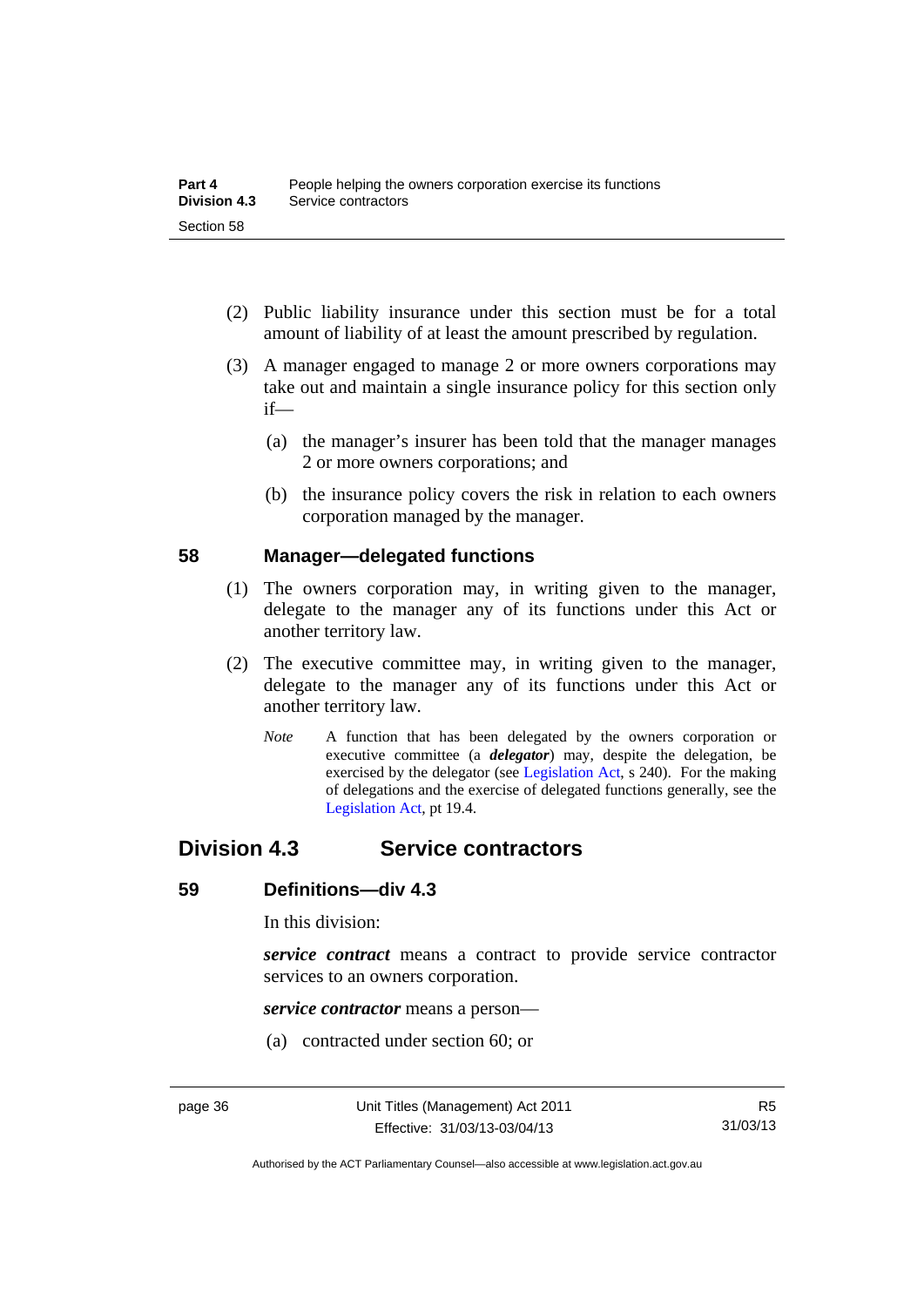(b) with whom an owners corporation has a service contract.

*service contractor services* means services provided by a service contractor in exercising the contractor's functions.

#### **60 Service contractor—contract**

(1) An owners corporation for a units plan may, by ordinary resolution, enter into a service contract with a person.

*Note* Pt 9 provides for the protection of financiers of service contracts.

- (2) Without limiting subsection (1), an owners corporation enters into a service contract if the corporation engages a person to carry out service contractor services.
- (3) However, the owners corporation must not enter into a service contract for a period longer than 3 years (including any period for which the contract may be renewed or extended) unless the contract is authorised by special resolution and made after the end of the developer control period for the units plan.
- (4) A service contract entered into in breach of subsection (3) is void.
- (5) In this section:

*units plan* includes part of a units plan.

#### **61 Service contractor not to be contracted for longer than 25 years**

- (1) An owners corporation must not enter into a service contract with a service contractor for longer than 25 years.
- (2) If an owners corporation enters into a service contract with a service contractor for longer than 25 years, the contract is taken, for all purposes, to be a contract for 25 years.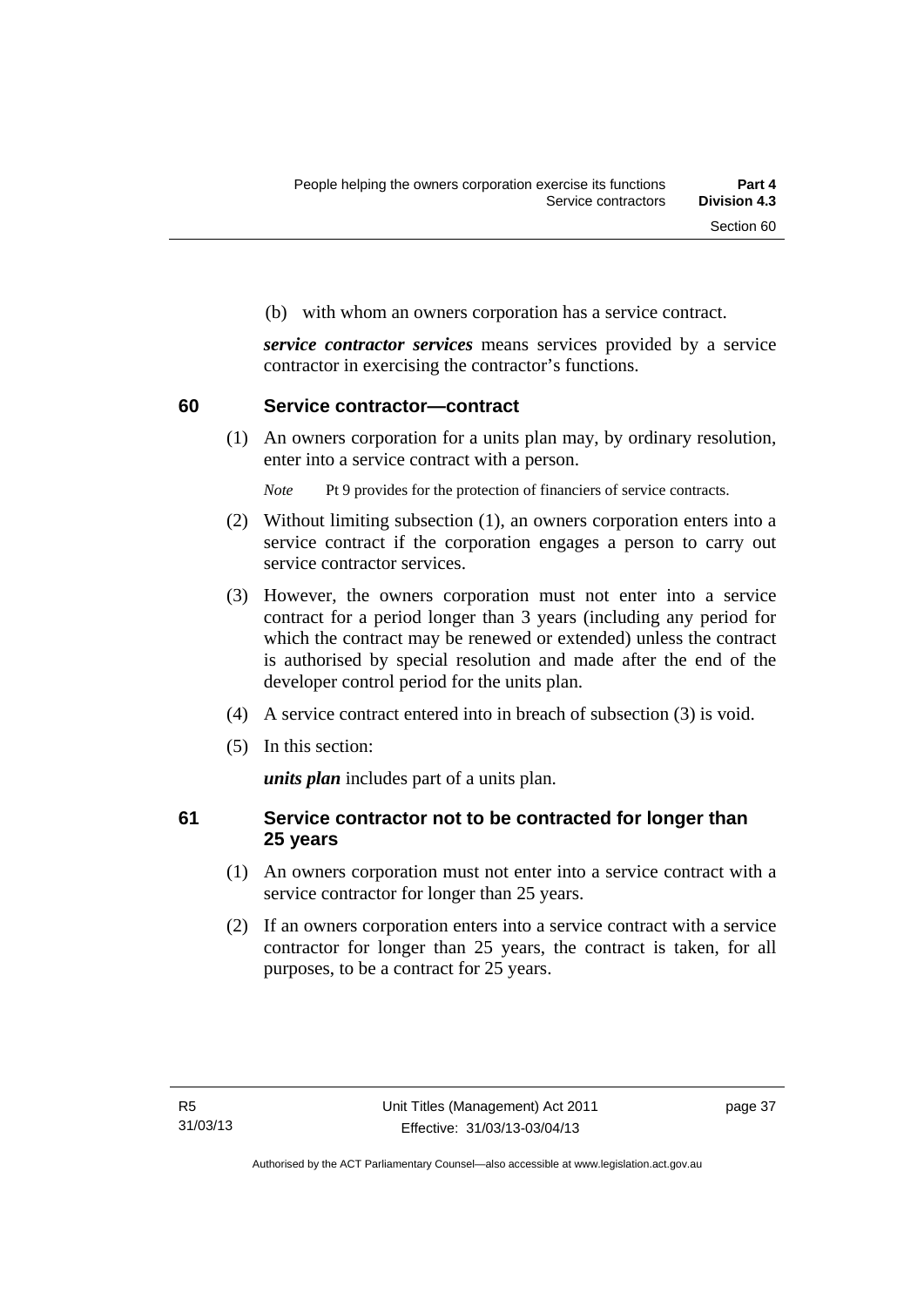#### **62 Service contractor—functions**

- (1) A service contractor for an owners corporation helps the corporation to exercise 1 or more of the following functions in relation to the common property of the units plan:
	- (a) managing the common property;
	- (b) supervising use of the common property;
	- (c) maintaining and repairing the common property.
- (2) In this section:

*common property* includes part of the common property.

#### **63 Service contractor—transfer**

- (1) A service contractor's rights under a service contract may be transferred only if the transfer is approved by the owners corporation by ordinary resolution.
- (2) In deciding whether to approve the proposed transfer, the owners corporation may consider the following:
	- (a) the character of the proposed transferee and associates of the proposed transferee;
	- (b) the proposed transferee's financial standing;
	- (c) the terms of the proposed transfer;
	- (d) the competence, qualifications and experience of the proposed transferee and associates of the proposed transferee;
	- (e) whether the proposed transferee or associates of the proposed transferee have received, or are likely to receive, training in relation to the service contractor's functions;
	- (f) anything else relevant to the service contract.

Authorised by the ACT Parliamentary Counsel—also accessible at www.legislation.act.gov.au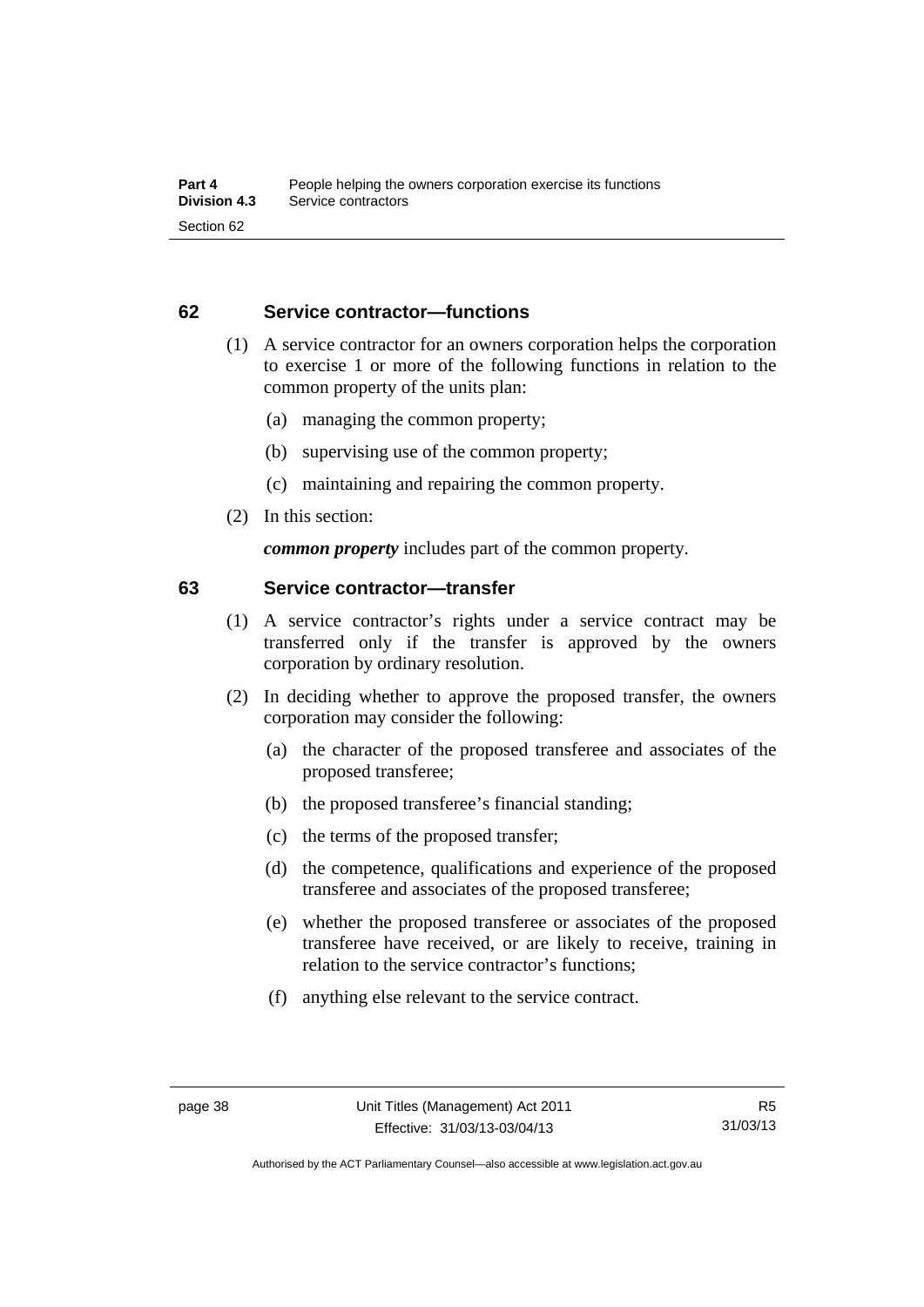- (3) The owners corporation must decide whether to approve a proposed transfer not later than 30 days after the day the corporation is asked in writing to approve the transfer.
- (4) However, the owners corporation must not—
	- (a) unreasonably withhold the approval to transfer; or
	- (b) require or receive a fee or other consideration for approving the transfer, other than reimbursement of legal or administrative expenses reasonably incurred by the corporation for the approval.
- (5) If the owners corporation has not decided whether to approve a proposed transfer within the period mentioned in subsection (3), the corporation is taken to have approved the transfer.
- (6) In this section:

#### *associates of the proposed transferee* means—

- (a) if the proposed transferee is a corporation—the corporation's directors, substantial shareholders and principal staff; or
- (b) if the proposed transferee is a partnership or is in partnership the partners and principal staff of the partnership.

#### **64 Service contractor—ending contract**

- (1) The owners corporation may end a service contract—
	- (a) for a remedial breach if notice has been given under section 65; or
	- (b) for misbehaviour; or
	- (c) if the service contractor is an individual—if the individual—
		- (i) becomes bankrupt or personally insolvent; or
		- (ii) is convicted in the ACT of an offence punishable by imprisonment for at least 1 year; or

page 39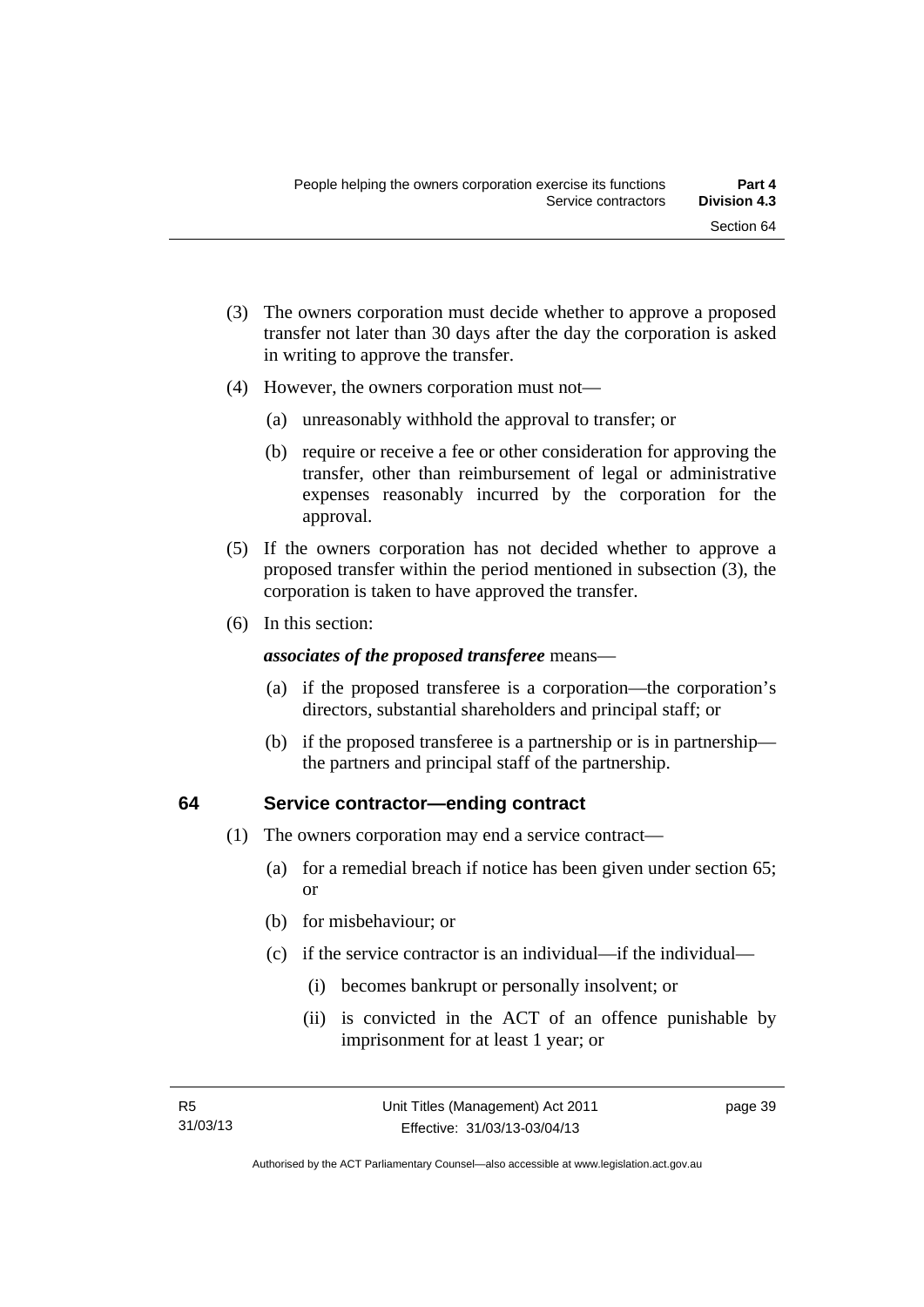- (iii) is convicted outside the ACT, in Australia or elsewhere, of an offence that, if it had been committed in the ACT, would be punishable by imprisonment for at least 1 year; or
- (d) if the service contractor is a corporation—if the corporation becomes insolvent.
- (2) However, before ending a service contract under subsection  $(1)$  (c)  $(ii)$  or  $(iii)$ , the owners corporation must be satisfied that the conviction affects the service contractor's suitability to exercise the contractor's functions.
- (3) The owners corporation must end a service contract—
	- (a) if the service contractor is absent, other than on approved leave, for 14 consecutive days or for 28 days in any 12-month period; or
	- (b) for physical or mental incapacity, if the incapacity substantially affects the exercise of the service contractor's functions.
- (4) In this section:

*insolvent—*a corporation is taken to be *insolvent* if the corporation—

- (a) is being wound up; or
- (b) has had a receiver or other controller appointed; or
- (c) has entered into a deed of company arrangement with its creditors; or
- (d) is otherwise under external administration under the [Corporations Act,](http://www.comlaw.gov.au/Series/C2004A00818) chapter 5.

*remedial breach* means a remedial breach under section 65.

Authorised by the ACT Parliamentary Counsel—also accessible at www.legislation.act.gov.au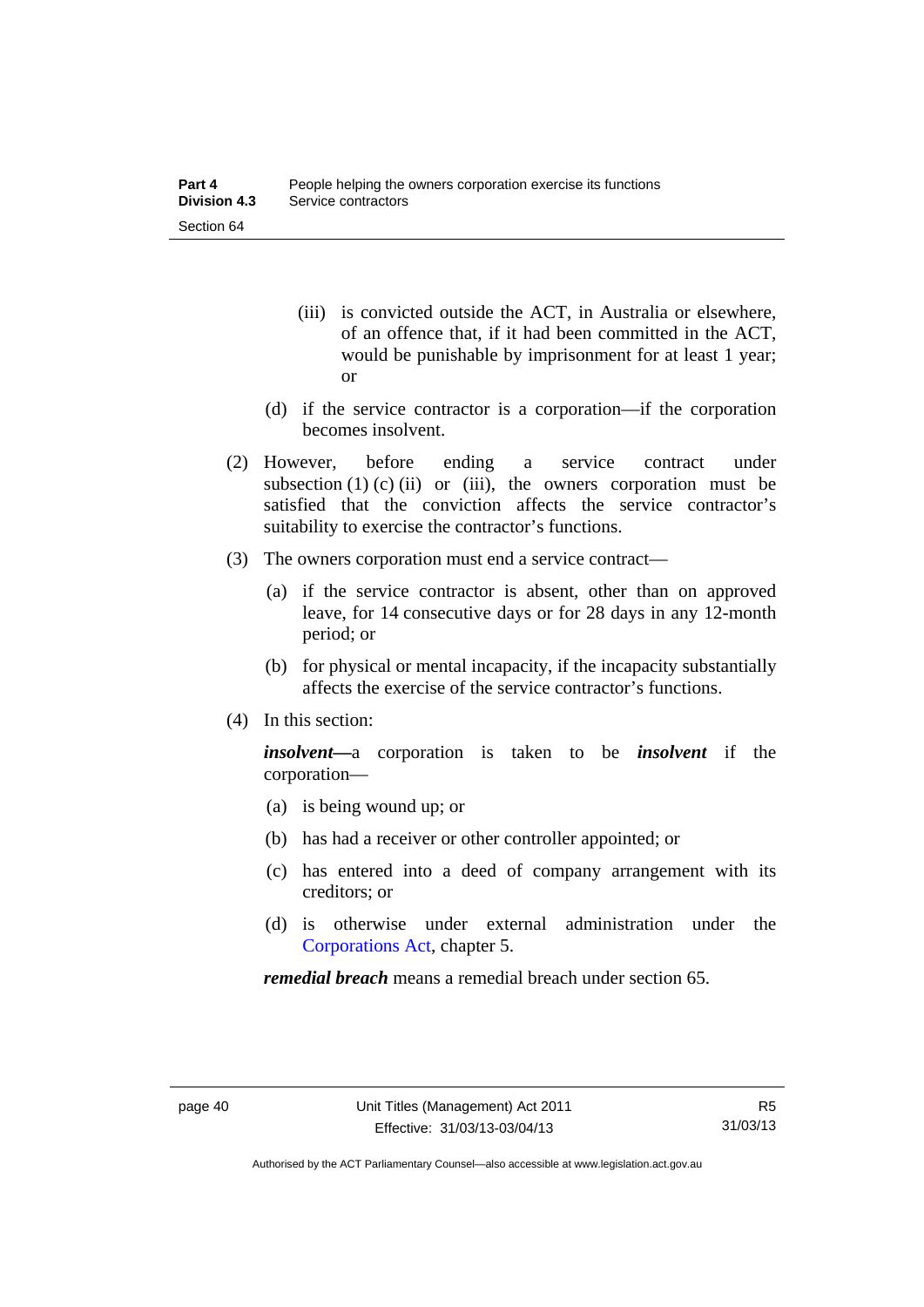#### **65 Service contractor—remedial breaches**

- (1) A service contractor commits a remedial breach if the service contractor—
	- (a) fails to exercise the service contractor's functions; or
	- (b) while exercising the service contractor's functions, is grossly negligent or engages in misconduct.
- (2) If the owner's corporation believes on reasonable grounds that a service contractor has committed a remedial breach, the corporation may give the service contractor written notice stating—
	- (a) that the corporation believes the service contractor has committed a remedial breach; and
	- (b) details of the remedial breach committed, sufficient to allow the service contractor to identify—
		- (i) the function the service contractor failed to exercise; or
		- (ii) the gross negligence or misconduct; and
	- (c) that the service contractor must, within 14 days after the day the notice is given to the service contractor —
		- (i) give the corporation a written representation explaining why the service contractor's actions do not amount to a remedial breach; or
		- (ii) remedy the breach; and
	- (d) that the owners corporation may end the service contract if—
		- (i) the service contractor does not comply with the notice; or
		- (ii) if the service contractor gives a written representation explaining why the service contractor's actions do not amount to a remedial breach—the corporation does not accept the service contractor's representation.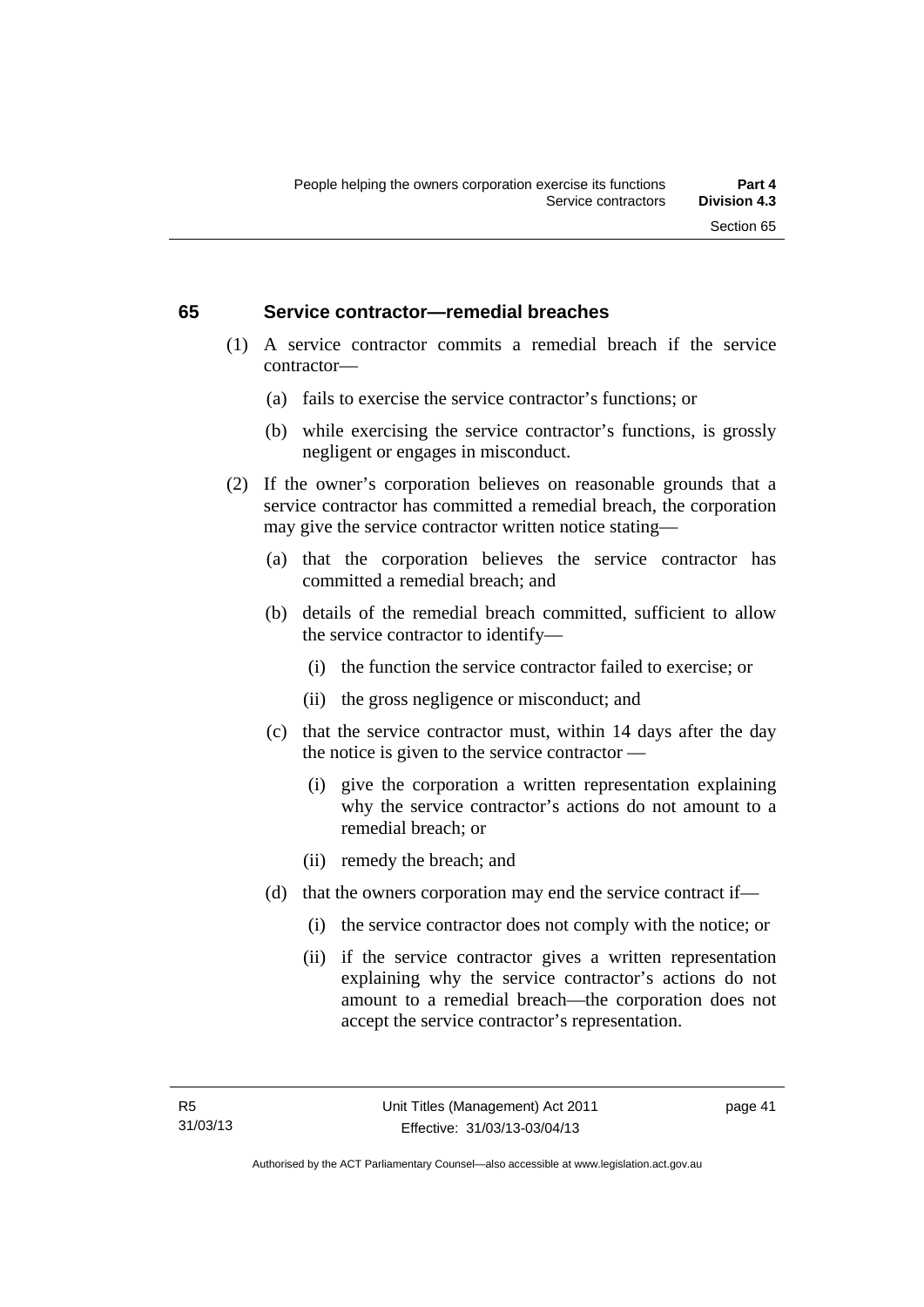# **Division 4.4 Communication officers**

#### **66 Communications officer—appointment**

- (1) This section applies to an owners corporation for a units plan if the units plan has 7 or more units.
- (2) The owners corporation may, by ordinary resolution, appoint an owners corporation communications officer.
	- *Note* For the making of appointments (including acting appointments), see the [Legislation Act,](http://www.legislation.act.gov.au/a/2001-14) pt 19.3.
- (3) Without limiting subsection (2)—
	- (a) a person may be appointed as a communications officer whether or not the person is a member of the owners corporation; and
	- (b) the corporation may appoint the officer as a volunteer or may pay the officer.

#### **67 Communications officer—function**

- (1) A communications officer helps the owners corporation by improving communication so that conflict within the units plan is avoided, minimised or resolved.
- (2) To improve communication, the communications officer may do 1 or more of the following:
	- (a) monitor communication techniques and procedures adopted by the owners corporation for internal communication between the corporation, the executive committee, unit owners and residents;
	- (b) identify for the executive committee ways in which internal communication can be improved;
	- (c) alert the executive committee, or committee members, if the officer becomes aware of potential conflict;

Authorised by the ACT Parliamentary Counsel—also accessible at www.legislation.act.gov.au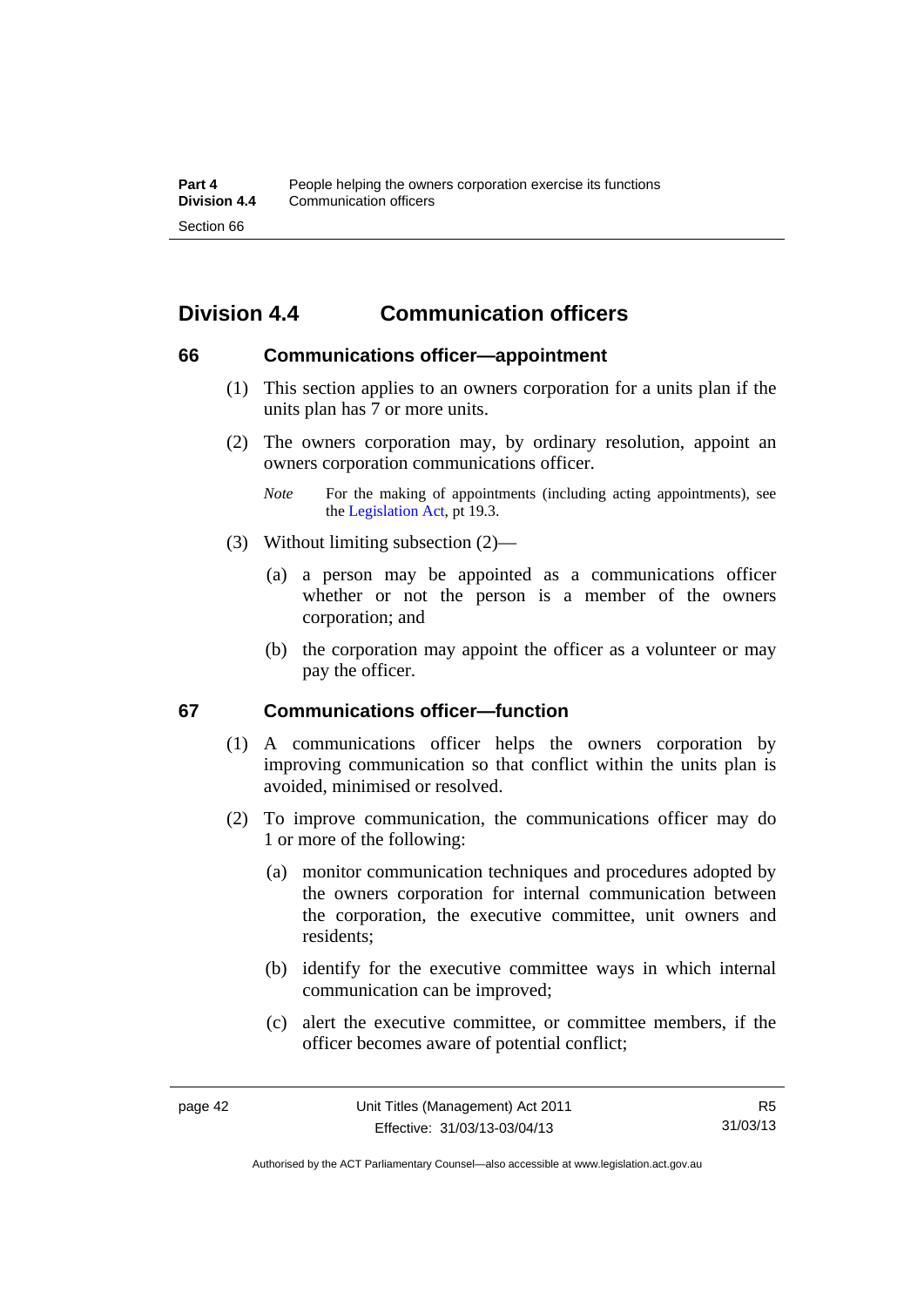- (d) advise the executive committee about ways in which the risk of conflict in the units plan can be minimised;
- (e) be available to the executive committee, or committee members, to be consulted about any internal communication matter.
- (3) However, the communications officer must not try to mediate or directly resolve a dispute.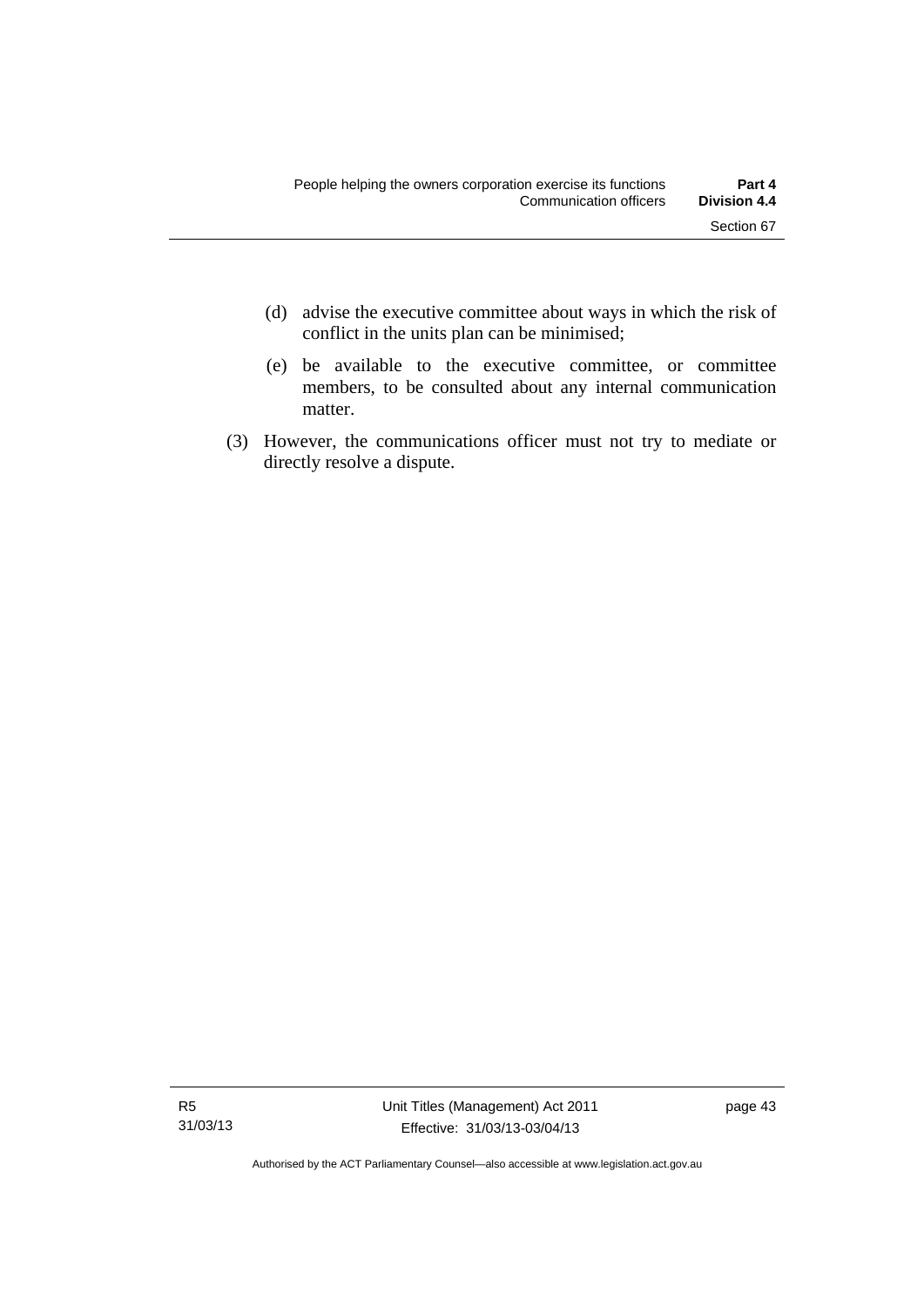# **Part 5 Financial management**

# **Division 5.1 Financial functions generally**

#### **68 Owners corporation must have bank account**

- (1) An owners corporation for a units plan must—
	- (a) open and maintain an account with 1 or more authorised deposit-taking institutions; and
	- (b) pay all amounts it receives into the account; and
	- (c) pay all amounts it spends out of the account.
	- *Note* An *authorised deposit-taking institution* is an institution (eg a bank, credit union or building society) that is authorised under the *[Banking](http://www.comlaw.gov.au/Details/C2012C00911)  [Act 1959](http://www.comlaw.gov.au/Details/C2012C00911)* (Cwlth), s 9 (3) (see [Legislation Act,](http://www.legislation.act.gov.au/a/2001-14) dict, pt 1).
- (2) An owners corporation for a units plan with only 2 or 3 units may, by unopposed resolution, exempt itself from subsection (1).

#### **69 Owners corporation may invest**

- (1) An owners corporation may invest its money as it considers appropriate, subject to any direction by special resolution.
- (2) However, an owners corporation must not invest in a mortgage of land.

#### **70 Owners corporation may borrow**

An owners corporation may, if authorised by a special resolution, do 1 or more of the following:

- (a) borrow amounts required for the exercise of its functions;
- (b) secure the repayment of amounts borrowed by it and the payment of interest on amounts borrowed by it.
- *Note* Section 20 (2) prevents the owners corporation from taking out a mortgage over the lease in the common property to secure repayment.

Authorised by the ACT Parliamentary Counsel—also accessible at www.legislation.act.gov.au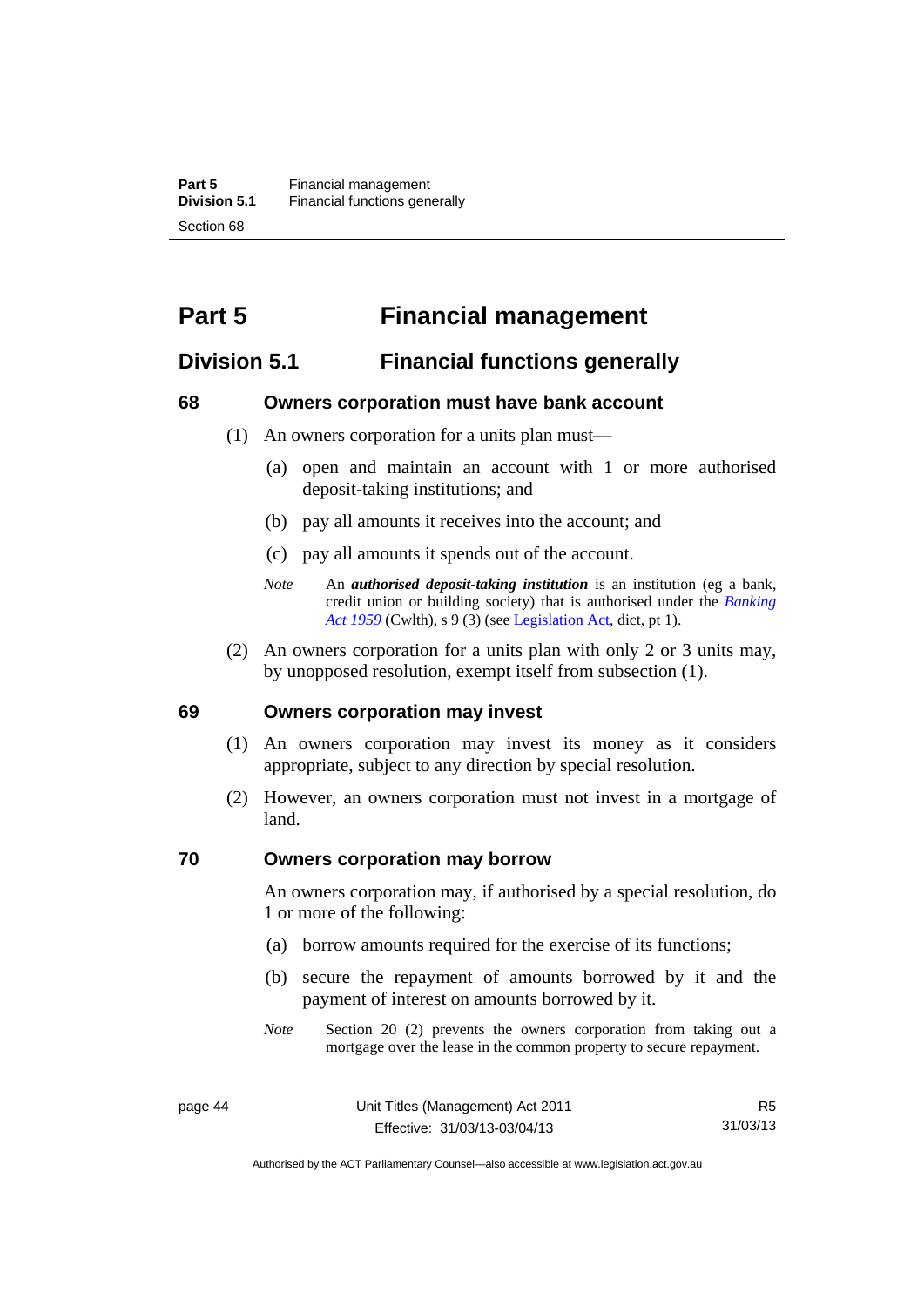#### **71 Owners corporation must not carry on business**

- (1) An owners corporation must not carry on business except in the exercise of its functions.
	- *Note* The earning of income from the operation of sustainability infrastructure by an owners corporation does not amount to carrying on business if the income is used to pay certain costs (see s 23 (4)).
- (2) If an owners corporation contravenes subsection (1), each executive member of the corporation at the time of the breach commits an offence.

Maximum penalty: 50 penalty units.

- (3) It is a defence to a prosecution for an offence against subsection (2) if the defendant proves that—
	- (a) the defendant took reasonable steps to ensure that the contravention did not happen; or
	- (b) the contravention happened without the defendant's knowledge.

# **Division 5.2 Administrative, special purpose and sinking funds**

#### **72 Definitions—div 5.2**

In this division:

*administrative fund*—see section 73.

*expected sinking fund expenditure*—see section 83.

*general fund*, of an owners corporation, means the corporation's administrative fund or a special purpose fund.

*general fund budget*—see section 75 (1).

*general fund contribution*—see section 78 (1).

*sinking fund*—see section 81 (2).

page 45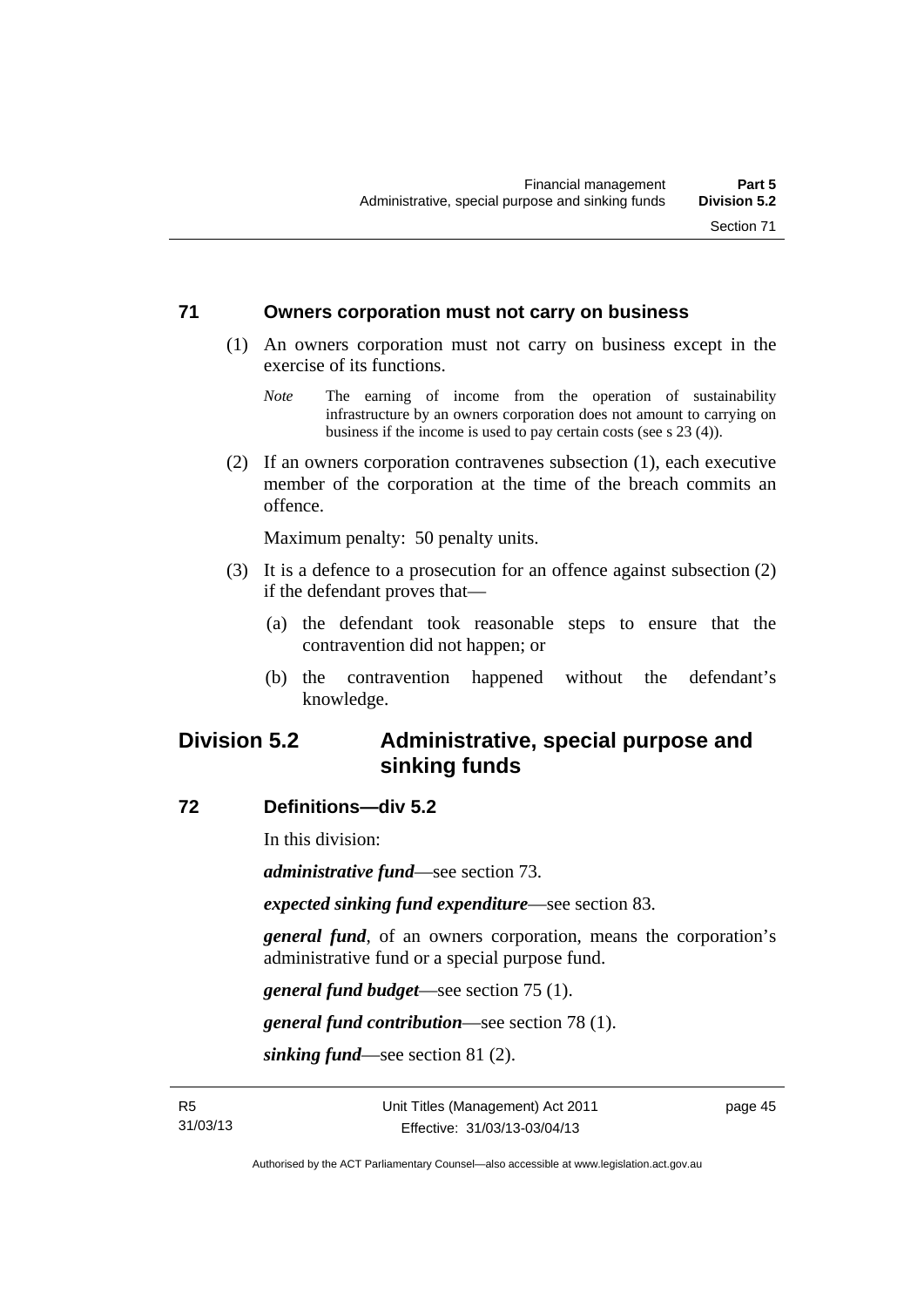*sinking fund contribution*—see section 89 (1).

*sinking fund plan*—see section 82 (2).

*special purpose fund*—see section 74 (1).

*total general fund contribution*—see section 75 (2) (a).

*total sinking fund amount*, for a financial year, means the total of expected sinking fund expenditure for the year set out in the sinking fund plan.

## **73 Administrative fund**

An owners corporation for a units plan must establish a fund for the general administration of the corporation (an *administrative fund*).

## **74 Special purpose fund**

- (1) An owners corporation for a units plan may, by special resolution, establish funds for particular purposes (a *special purpose fund*).
- (2) The purposes for which a special purpose fund may be used may only be changed by special resolution of the owners corporation.

#### **75 General fund—budget**

- (1) At each annual general meeting of an owners corporation, the corporation must, by ordinary resolution, approve a budget (the *general fund budget*) for the administrative fund and each special purpose fund for the financial year in which the meeting is held.
- (2) The general fund budget must state for the financial year in which the annual general meeting is held—
	- (a) an estimate of the total contributions (the *total general fund contribution*) to be paid into the general fund by the owners corporation's members; and

Authorised by the ACT Parliamentary Counsel—also accessible at www.legislation.act.gov.au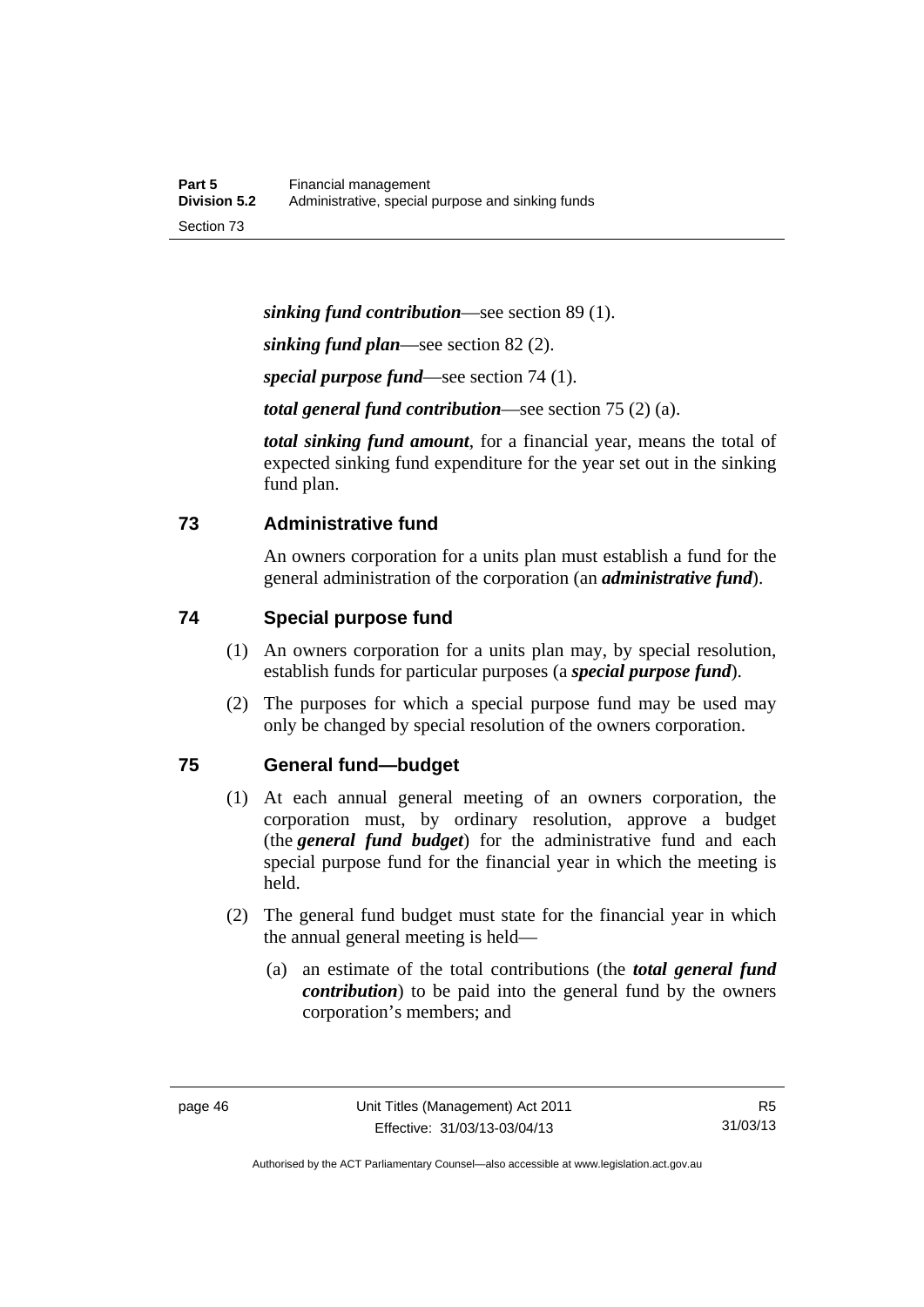- (b) an estimate of any other amounts to be paid into the general fund; and
- (c) an estimate of payments to be made out of the general fund including an estimate of payments necessary—
	- (i) to maintain in good condition on a day-to-day basis the common property and any other property held by the owners corporation; and
	- (ii) to pay for insurance premiums; and
	- (iii) to pay for recurrent expenses.

#### **Examples—par (b)**

- 1 the proceeds from the sale of any personal property of the owners corporation
- 2 fees paid to the owners corporation for inspection of its records and the provision of information and certificates relating to its records

#### **Examples—par (c) (i)**

carpet cleaning, lawnmowing services, minor expenses relating to maintenance of the common property

#### **Examples—par (c) (iii)**

utility service charges, accounting fees

- *Note* An example is part of the Act, is not exhaustive and may extend, but does not limit, the meaning of the provision in which it appears (see [Legislation Act,](http://www.legislation.act.gov.au/a/2001-14) s 126 and s 132).
- (3) A payment out of a special purpose fund may only be included in the budget if the payment is for the purpose for which the fund was established, unless the proposed payment is authorised by special resolution.
- (4) The amount mentioned in subsection (2) (c) must not include transfers to the sinking fund.

page 47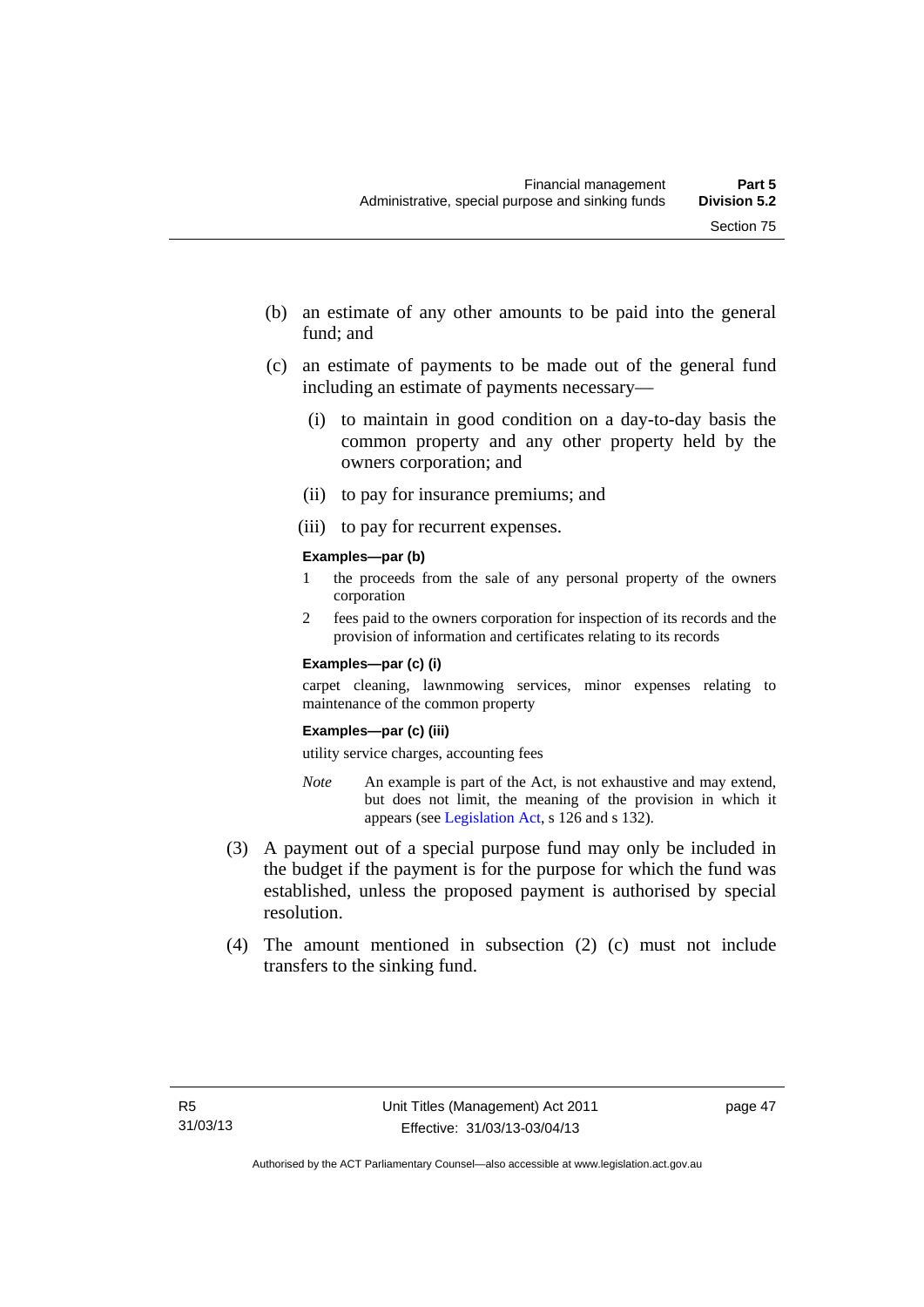## **76 General fund—what must be paid into the fund?**

An owners corporation for a units plan must pay the following amounts into its general fund:

- (a) general fund contributions paid to the owners corporation;
- (b) the proceeds of the disposal of any personal property of the owners corporation;
- (c) any fees paid to the owners corporation for inspection of its records and the provision of information and certificates relating to its records.

#### **77 General fund—what can fund be used for?**

An owners corporation for a units plan may only make payments from a general fund if the payments are—

- (a) approved in the general fund budget; or
- (b) authorised by ordinary resolution.

#### **78 General fund—contributions**

- (1) An owners corporation for a units plan may, from time to time, determine a contribution (a *general fund contribution*) required from its members for the corporation's general fund.
- (2) The general fund contribution payable for each unit is—
	- (a) the proportional share for the unit of the total general fund contribution; or
	- (b) a proportion of the total general fund contribution worked out in accordance with a method set out in an unopposed resolution.
- (3) A resolution under subsection (2) (b) may provide that only stated unit owners, or unit owners in a stated class, are required to pay a particular contribution, or a contribution of a particular kind.

Authorised by the ACT Parliamentary Counsel—also accessible at www.legislation.act.gov.au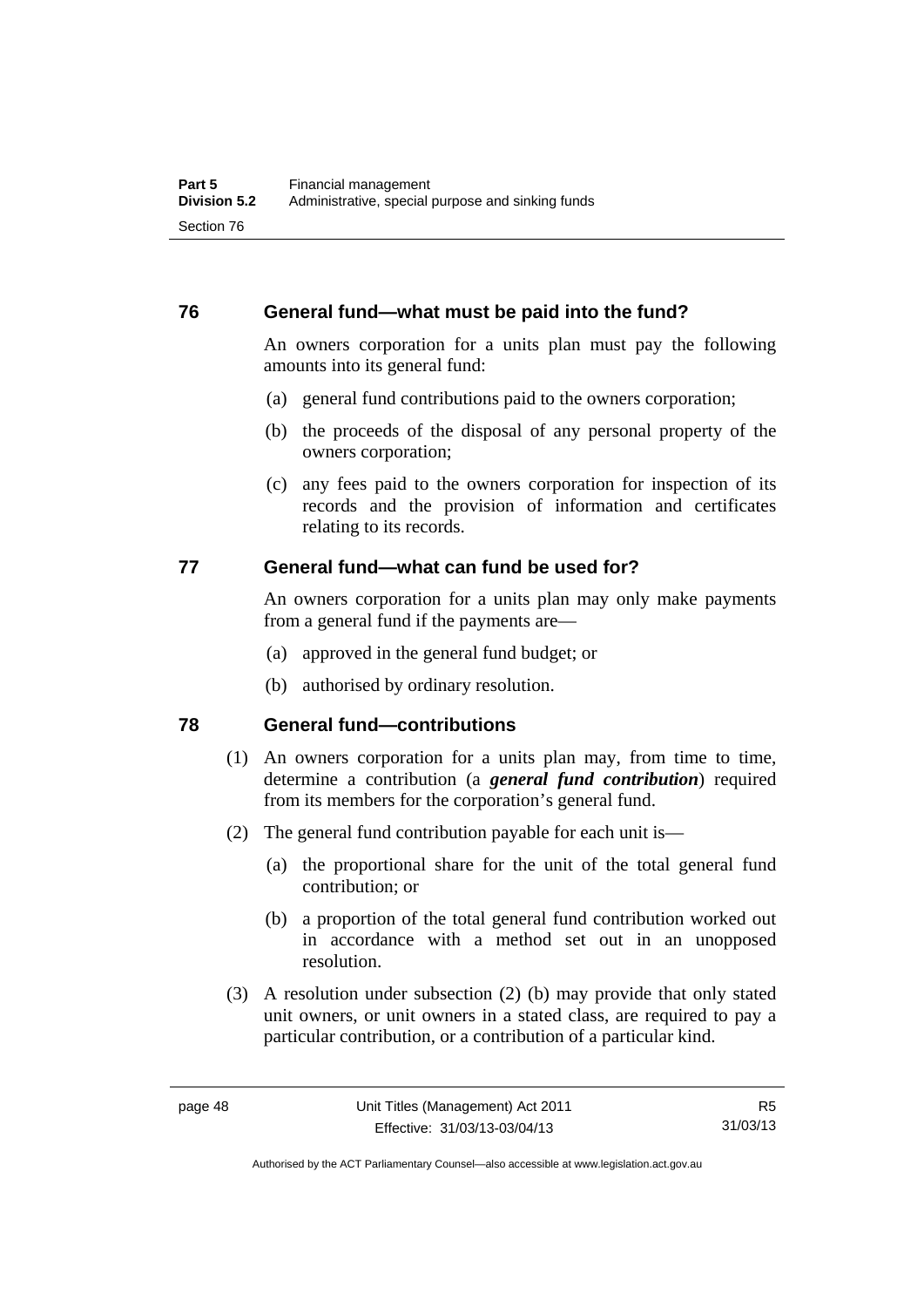- (4) A resolution under subsection (2) (b) may only be—
	- (a) amended by unopposed resolution; and
	- (b) revoked by special resolution.

# **79 General fund—notice of contributions**

- (1) An owners corporation for a units plan must give notice of a determination of general fund contributions to each unit owner.
- (2) The notice must include the following information:
	- (a) the general fund contribution payable for the unit;
	- (b) the general fund contributions payable for each other unit;
	- (c) the general fund for which the contribution is required, the proportion of the contribution to be paid into each fund, and the total amount to be paid into each fund;
	- (d) the proportion of the total general fund contribution payable for the unit and how the proportion is worked out;
	- (e) the date when the contribution is payable, if paid in full (which must be not later than 28 days after the date of the notice);
	- (f) if the contribution is payable by instalments—the dates when the instalments are payable;
	- (g) how the contribution may be paid;
	- (h) details of any discount for early payment decided by the owners corporation under section 93;
	- (i) details of interest payable for late payment under section 94.

# **80 General fund—when are contributions payable?**

A general fund contribution is payable by a unit owner—

(a) if paid in full—on the date stated in the notice; or

page 49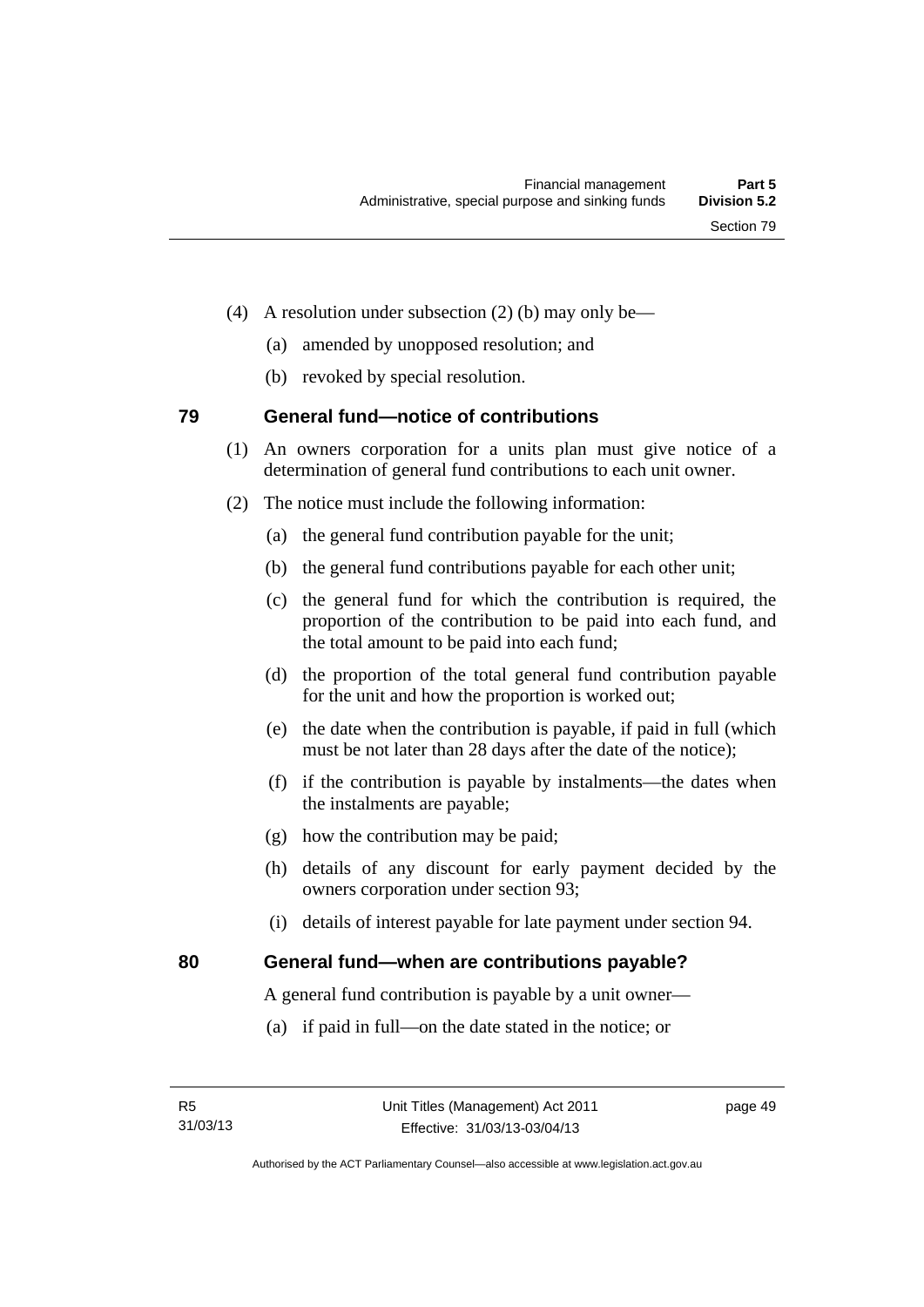(b) if payable by instalments—on the dates stated in the notice.

## **81 Sinking fund**

- (1) This section applies if there are 4 or more units in a units plan.
- (2) An owners corporation for the units plan must establish and maintain a fund (the *sinking fund*).

# **82 Sinking fund plan**

- (1) This section applies to an owners corporation for a units plan if the corporation is required to establish and maintain a sinking fund.
- (2) The owners corporation must approve, by ordinary resolution, a plan of expected sinking fund expenditure (a *sinking fund plan*) for each year in the 10-year period beginning on the day of the next annual general meeting following the approval.

#### **Example**

An owners corporation for a units plan estimates that the expected sinking fund expenditure for the 10-year period of its sinking fund plan is \$220 000. The expenditure includes expenditure of \$10 000 for each year and a 'one-off' amount of \$120 000 in the 8th year of the plan. The owners corporation approves a total sinking fund amount of \$25 000 for each financial year of the plan to meet the expected sinking fund expenditure and to provide for a balance of \$30 000 in the fund (see s 72, def *total sinking fund amount*).

*Note* An example is part of the Act, is not exhaustive and may extend, but does not limit, the meaning of the provision in which it appears (see [Legislation Act,](http://www.legislation.act.gov.au/a/2001-14) s 126 and s 132).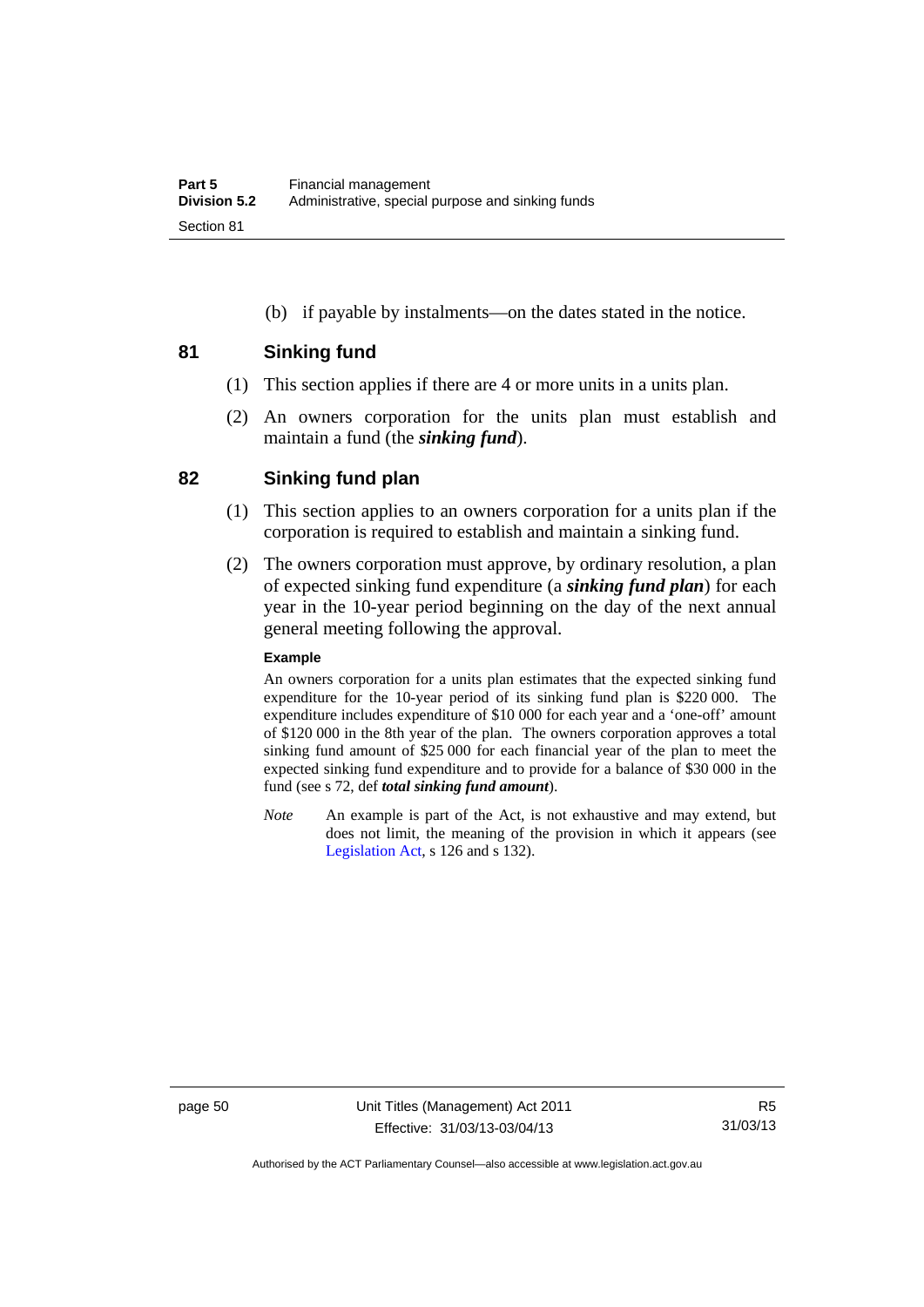# **83 Sinking fund plan—meaning of** *expected sinking fund expenditure*

- (1) For this division, *expected sinking fund expenditure* means expenditure for the following purposes that the owners corporation reasonably expects will be necessary to maintain in good condition the common property and any other property it holds:
	- (a) the painting or repainting of any building (or any part of a building) that forms part of the common property;
	- (b) the acquisition of new property or renewal or replacement of property that it holds;
	- (c) the renewal, replacement or repair of fixtures and fittings that are part of the common property;
	- (d) the renewal, replacement or repair of anything else on the common property;
	- (e) for a building containing class A units—any purpose mentioned in paragraph (b), (c) or (d) that relates to defined parts of the building;
	- (f) for a building on a class B unit—any maintenance mentioned in paragraph (b), (c) or (d) that is authorised by a special resolution under section 24 (1) (g);
	- (g) any other capital expenses for which the corporation is responsible.
- (2) In this section:

*defined parts*, of a building containing class A units—see section 24 (2).

*property* includes sustainability or utility infrastructure.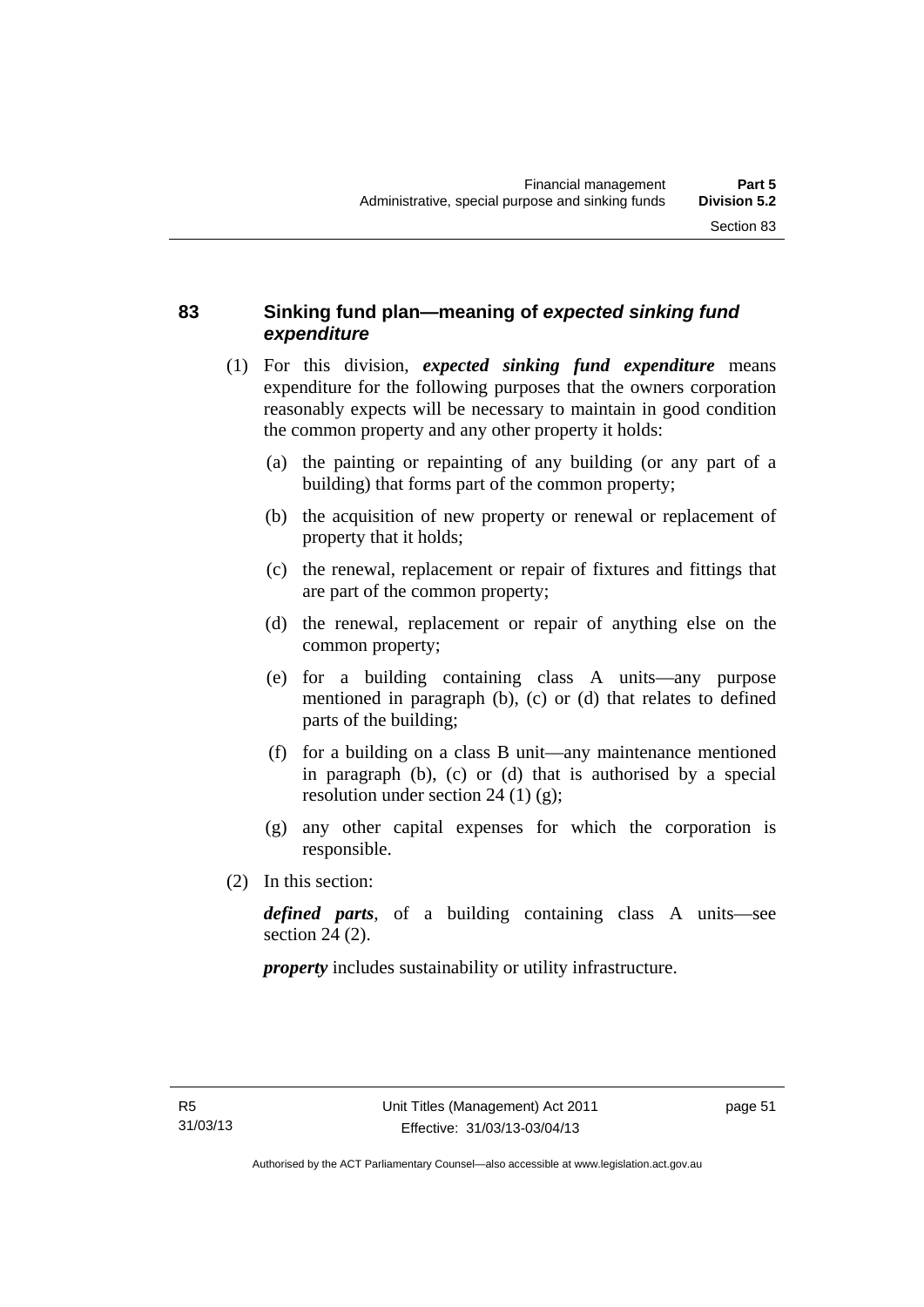## **84 Sinking fund plan—when must it be approved?**

- (1) The owners corporation for a units plan must approve a sinking fund plan not later than—
	- (a) if the corporation is established after the commencement of this division—12 months after the day of the corporation's 1st annual general meeting; or
	- (b) in any other case—12 months after the day this division commences.
- (2) If the owners corporation has approved a sinking fund plan under this Act, the corporation must approve a new sinking fund plan not later than 12 months before the end of the 10-year period to which the existing plan relates.

## **85 Sinking fund plan—review**

An owners corporation for a units plan must review its sinking fund plan—

- (a) not later than 4 years after the plan is first approved by the owners corporation (the *first review*); and
- (b) not later than the end of each 5-year period after the first review.

#### **86 Sinking fund plan—amendment**

An owners corporation for a units plan may at any time, by ordinary resolution, amend its sinking fund plan to ensure that the plan reflects expected sinking fund expenditure.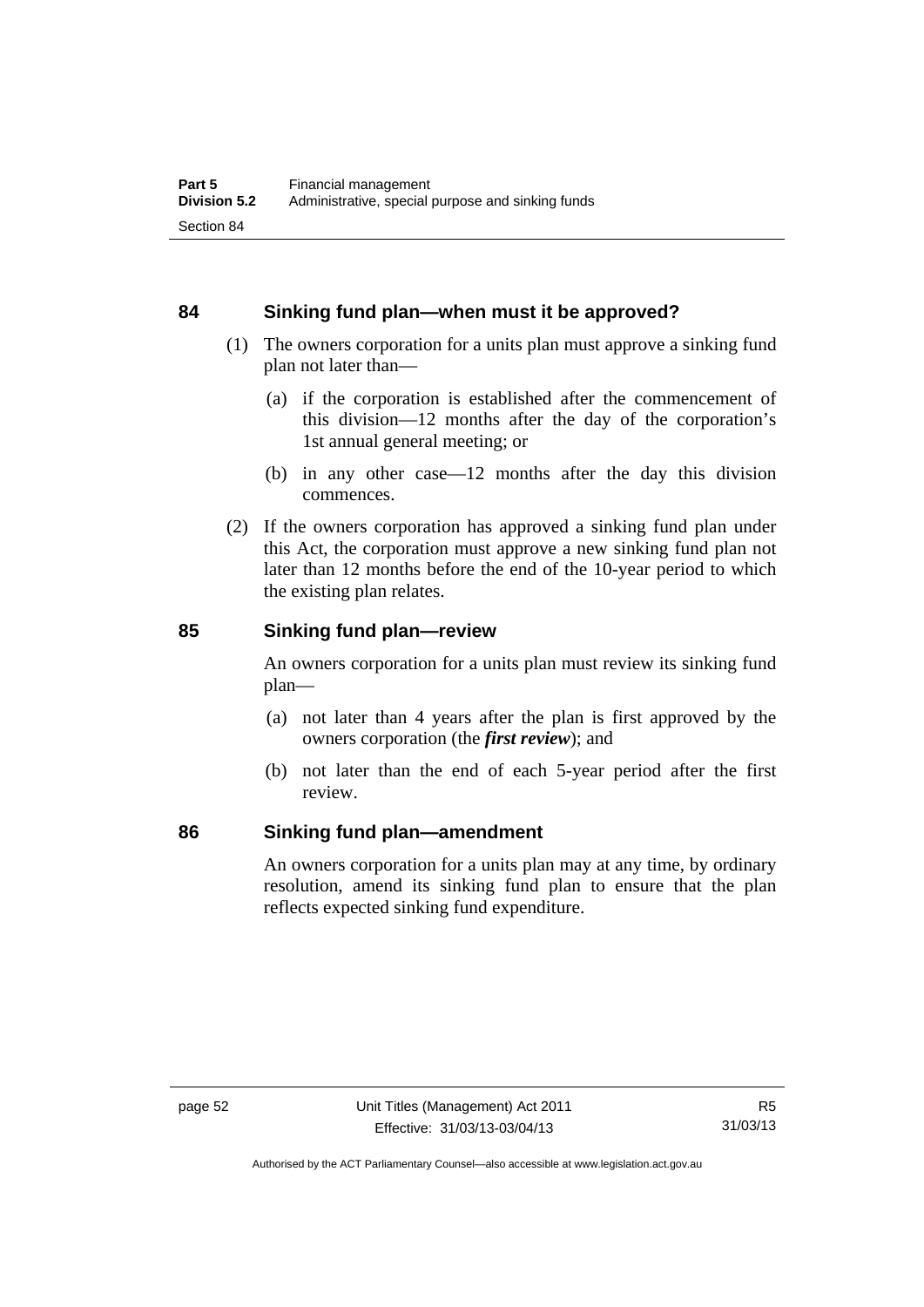# **Example**

An owners corporation for a units plan approves a sinking fund plan that sets a total sinking fund amount of \$15 000 for each year of the plan. Three years after approving the plan, the owners corporation finds out that major work is required to water and sewerage pipes in the common property at an estimated cost of \$60 000. The owners corporation, by ordinary resolution, amends the sinking fund plan to include the additional expected sinking fund expenditure and require additional contributions of \$10 000 a year for the remaining years of the plan. The total sinking fund amount for each financial year after the amendment is \$25 000 (see s 72, def *total sinking fund amount*).

*Note* An example is part of the Act, is not exhaustive and may extend, but does not limit, the meaning of the provision in which it appears (see [Legislation Act,](http://www.legislation.act.gov.au/a/2001-14) s 126 and s 132).

#### **87 Sinking fund—what must be paid into the fund?**

An owners corporation for a units plan must pay the following amounts into its sinking fund:

- (a) sinking fund contributions paid to the owners corporation;
- (b) any amount received by the owners corporation that is not required or allowed to be paid into a general fund;
- (c) any amount authorised by an ordinary resolution to be transferred from the administrative fund to the sinking fund;
- (d) any amount to be transferred from a special purpose fund to the sinking fund—
	- (i) in accordance with the purpose of the special purpose fund; or
	- (ii) that is authorised by a special resolution.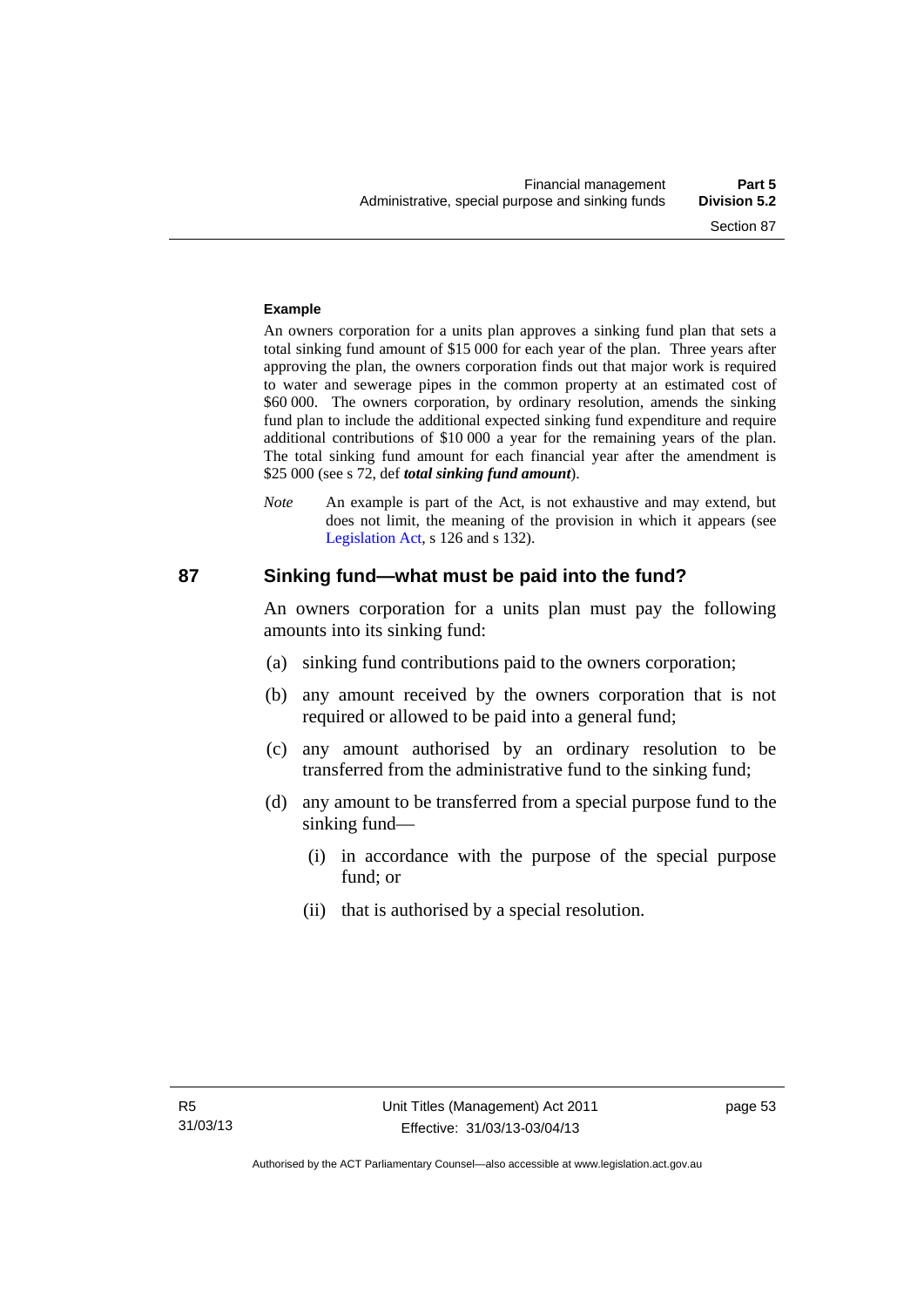#### **88 Sinking fund—what can fund be used for?**

An owners corporation for a units plan may only make payments from its sinking fund if the payments are consistent with the sinking fund plan.

- *Note 1* An owners corporation may at any time, by ordinary resolution, amend its sinking fund plan to ensure that the plan reflects expected sinking fund expenditure.
- *Note 2* Expenditure from the sinking fund for the purpose of installing sustainability or utility infrastructure must be provided for in the sinking fund plan (see s 23).

#### **89 Sinking fund—contributions**

- (1) An owners corporation for a units plan may determine a contribution (a *sinking fund contribution*) required from its members for the corporation's sinking fund.
- (2) The sinking fund contribution payable for each unit for a financial year is—
	- (a) the proportional share for the unit of the total sinking fund amount for the financial year; or
	- (b) a proportion of the total sinking fund amount worked out using a method set out in an unopposed resolution.
	- *Note Total sinking fund amount*, for a financial year, means the total of expected sinking fund expenditure for the year set out in the sinking fund plan (see s 82). *Expected sinking fund expenditure* means expenditure for the purposes mentioned in s 83 (1) that the owners corporation reasonably expects will be necessary to maintain in good condition the common property and any other property it holds (see s 83).
- (3) A resolution under subsection (2) (b) may provide that only stated unit owners, or unit owners in a stated class, are required to pay a sinking fund contribution.
- (4) A resolution under subsection (2) (b) may only be—

Authorised by the ACT Parliamentary Counsel—also accessible at www.legislation.act.gov.au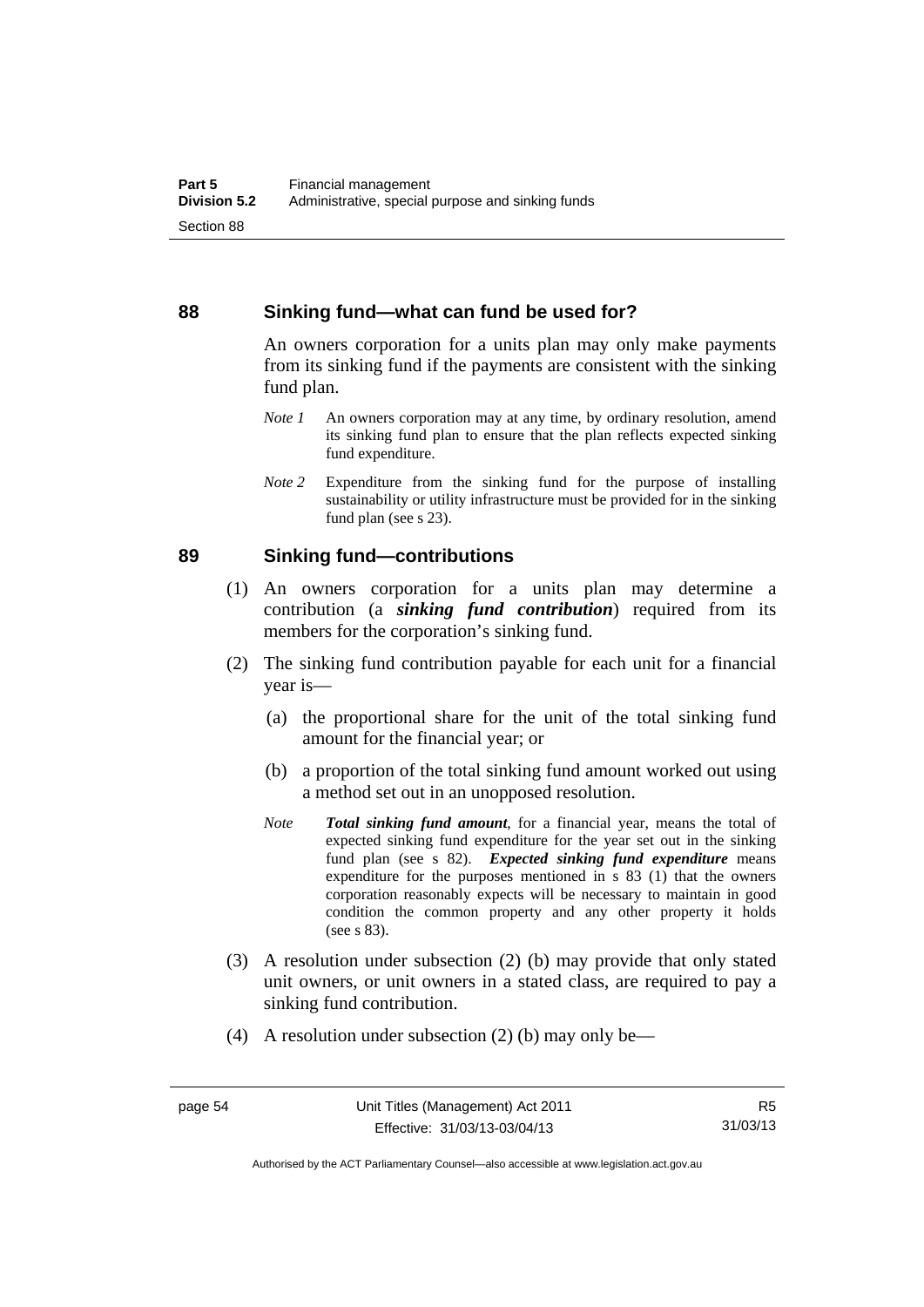- (a) amended by unopposed resolution; or
- (b) revoked by special resolution.

# **90 Sinking fund—notice of contributions**

- (1) An owners corporation for a units plan must, within 1 month after an annual general meeting, give notice to each unit owner of the determination of sinking fund contributions for the financial year when the meeting takes place.
- (2) The notice must include the following information:
	- (a) the sinking fund contribution payable for the unit;
	- (b) the sinking fund contributions payable for each other unit;
	- (c) the total sinking fund amount for the financial year;
	- (d) the proportion of the total sinking fund amount payable for the unit and how the proportion is worked out;
	- (e) the date when the contribution is payable, if paid in full (which must be not later than 28 days after the date of the notice);
	- (f) if the contribution is payable by instalments—the dates when the instalments are payable;
	- (g) how the contribution may be paid;
	- (h) details of any discount for early payment decided by the owners corporation under section 93;
	- (i) details of interest payable for late payment under section 94.

# **91 Sinking fund—when are contributions payable?**

A sinking fund contribution is payable by a unit owner—

- (a) if paid in full—on the date stated in the notice; or
- (b) if payable by instalments—on the dates stated in the notice.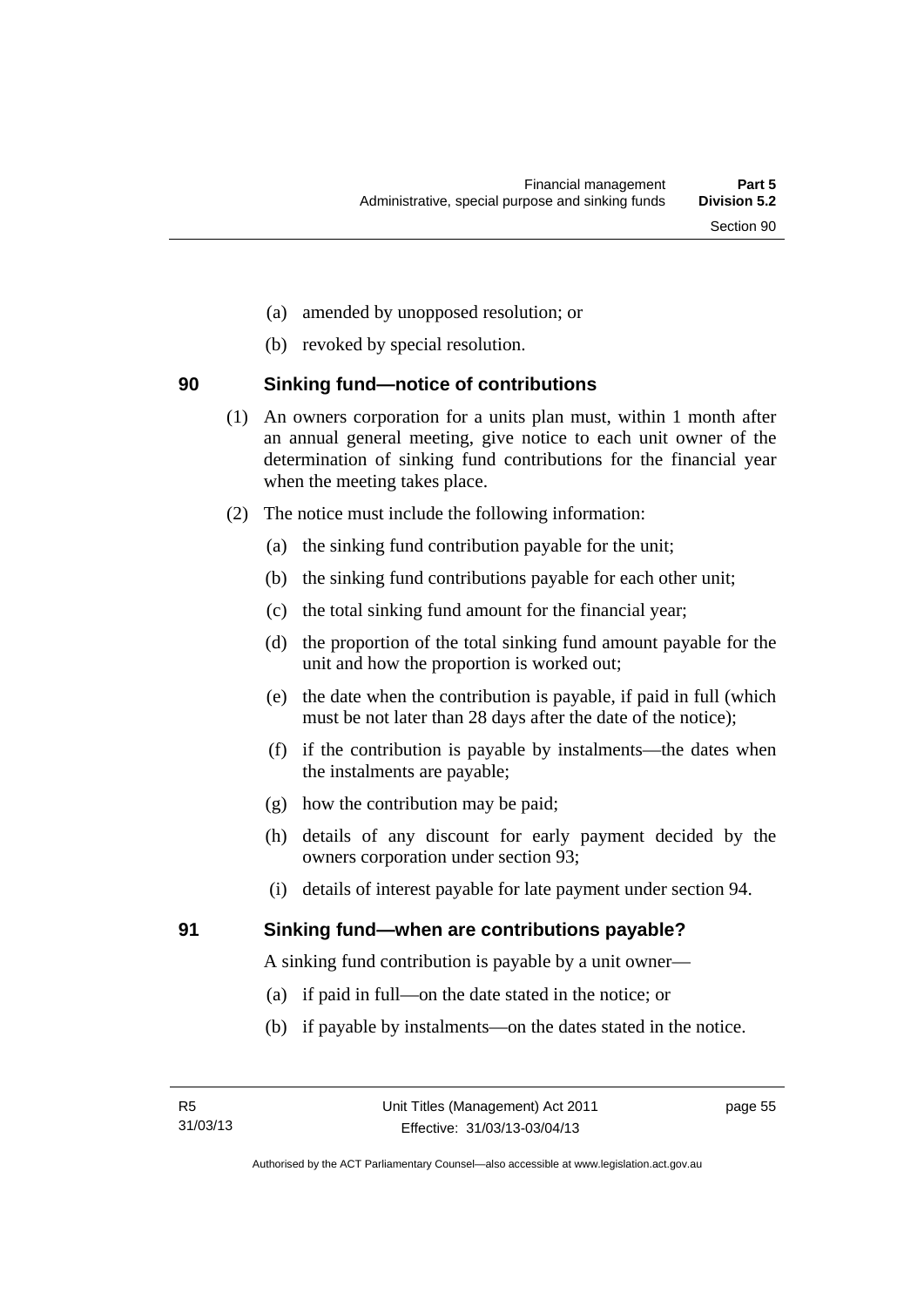#### **92 General and sinking funds in staged developments**

- (1) This section applies to a general fund or sinking fund established by an owners corporation for a staged development if the development has not been completed.
- (2) A contribution to a fund is not payable by the owner of a unit if the unit is in an uncompleted stage of the development.
- (3) The owners corporation must not pay an amount from a fund in relation to an uncompleted stage of the development.

# **Division 5.3 Powers in relation to money owing to owners corporation**

#### **93 Discounts—amounts owing**

- (1) An owners corporation for a units plan may, by ordinary resolution, decide that a stated discount applies to an amount owing to the corporation by a unit owner if—
	- (a) the amount is paid to the corporation before the date it becomes payable; or
	- (b) for contributions payable by instalments—if the contribution is paid—
		- (i) in full on or before the date stated in the notice of the contribution for payment in full; or
		- (ii) in another way stated in the resolution.
- (2) In this section:

*contribution* means a general fund contribution or a sinking fund contribution.

#### **94 Interest—amounts owing**

(1) If an amount owing to an owners corporation by a unit owner is not paid on or before the date it becomes payable, unless otherwise

Authorised by the ACT Parliamentary Counsel—also accessible at www.legislation.act.gov.au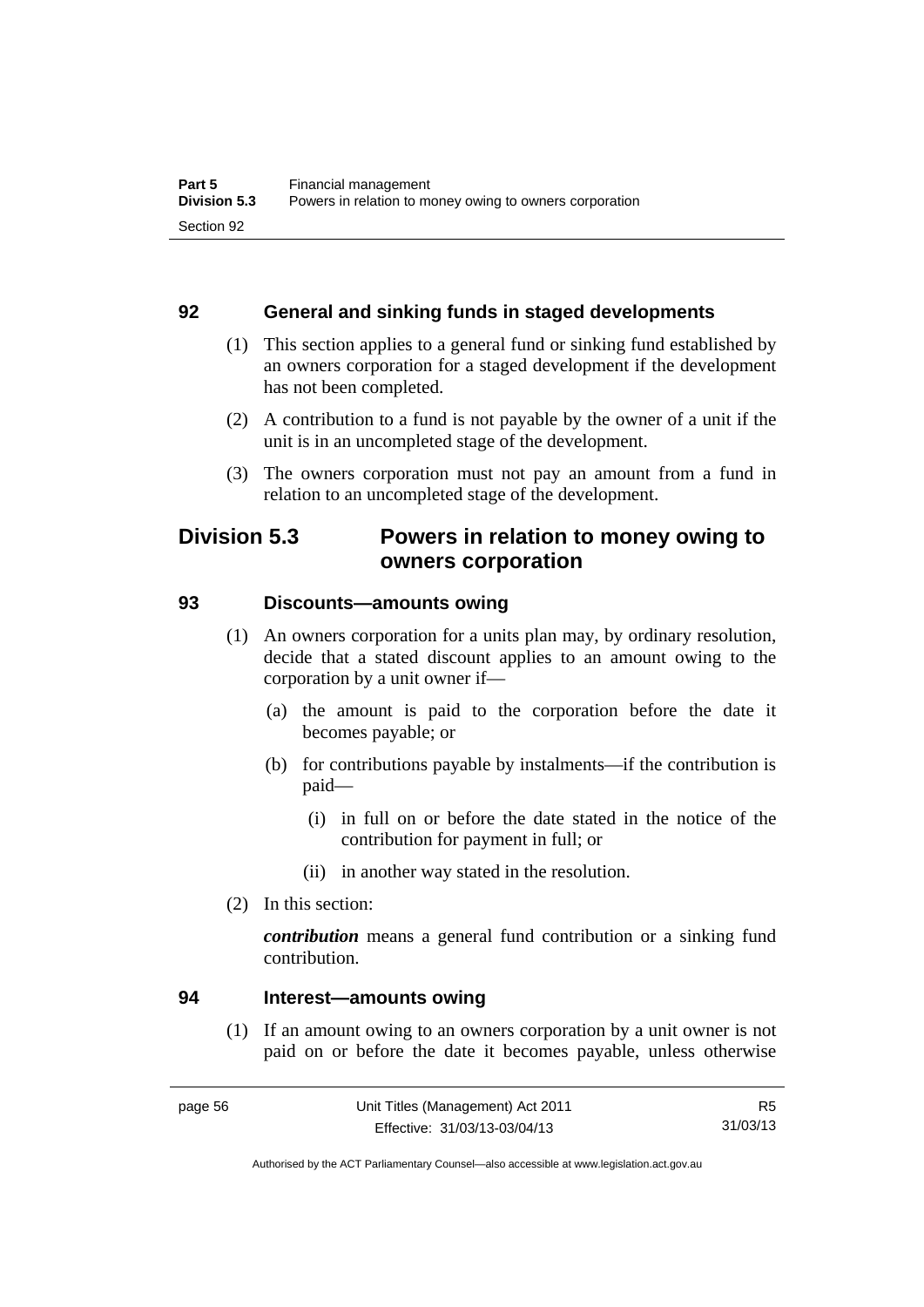decided by ordinary resolution, the amount bears simple interest until paid—

- (a) at an annual rate of 10%; or
- (b) at an annual rate of less than 10%, if decided by special resolution; or
- (c) at an annual rate of more than 10% and not more than 20%, if decided by special resolution.
- (2) Interest on an amount owing to the owners corporation is payable into the fund into which the amount owing is payable.

## **95 Recovery of amounts owing**

- (1) If an amount owing to an owners corporation is not paid on or before the date it is payable, the corporation may recover the amount as a debt from the unit owner, together with interest under section 94.
- (2) If the ownership of a unit changes after an amount owing to the owners corporation becomes payable, the owner at the time the amount becomes payable and each subsequent owner are liable both separately and together for the amount, together with interest under section 94.

#### **96 Security for unpaid amounts—declaration of charge**

- (1) If an amount owing to the owners corporation is unpaid after it becomes payable, the corporation may declare that a charge is to be imposed over the lease of the unit to secure payment of the amount.
- (2) The declaration must—
	- (a) give details of the lease of the unit to be charged; and
	- (b) state the unpaid amount owing to the owners corporation.
- (3) After making the declaration, the owners corporation must—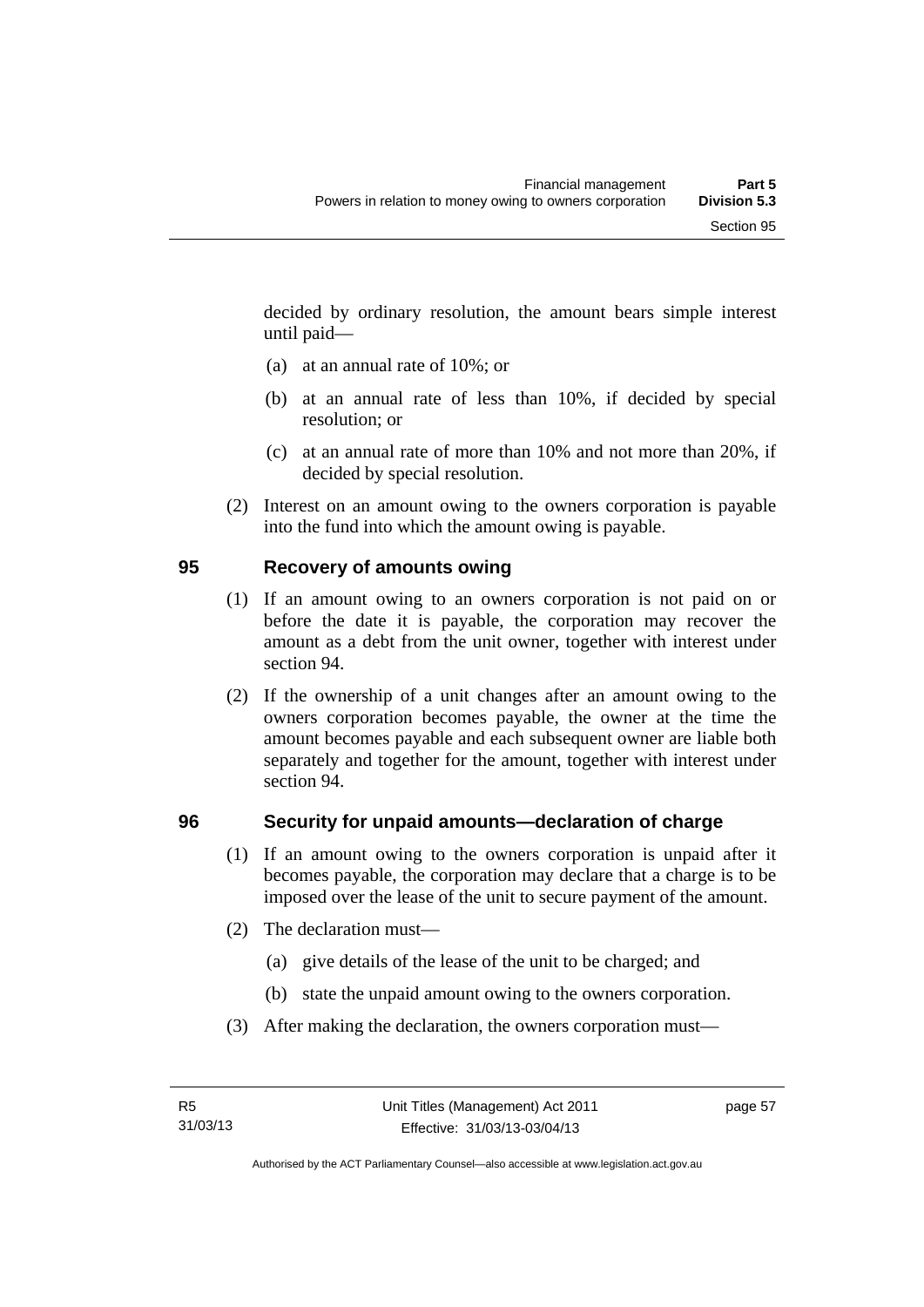- (a) lodge with the registrar-general a copy of the declaration, certified as a true copy under the seal of the corporation; and
- (b) give a copy of the declaration to the unit owner and anyone else who has an interest in the unit.
- (4) On registration of the copy of the declaration, the amount stated in the declaration, together with interest on the amount under section 94, is a charge over the lease of the unit.
- (5) A registered charge under this section does not give a power of sale over the lease of the unit.

#### **97 Security for unpaid amounts—discharge**

- (1) This section applies if a charge declared under section 96 has been registered, and—
	- (a) the entire amount for which the charge was declared is paid, together with interest on the amount under section 94; or
	- (b) the owners corporation considers that the charge is no longer required.
- (2) The owners corporation must—
	- (a) revoke the declaration of the charge; and
	- (b) lodge with the registrar-general a copy of the revocation, certified as a true copy under the seal of the corporation; and
	- (c) give a copy of the revocation to the unit owner and anyone else who has an interest in the unit.
- (3) The discharge under this section of a charge takes effect on the registration of the revocation of the charge.

#### **98 Liability of part-owners**

- (1) This section applies if—
	- (a) a unit is owned by 2 or more part-owners; and

Authorised by the ACT Parliamentary Counsel—also accessible at www.legislation.act.gov.au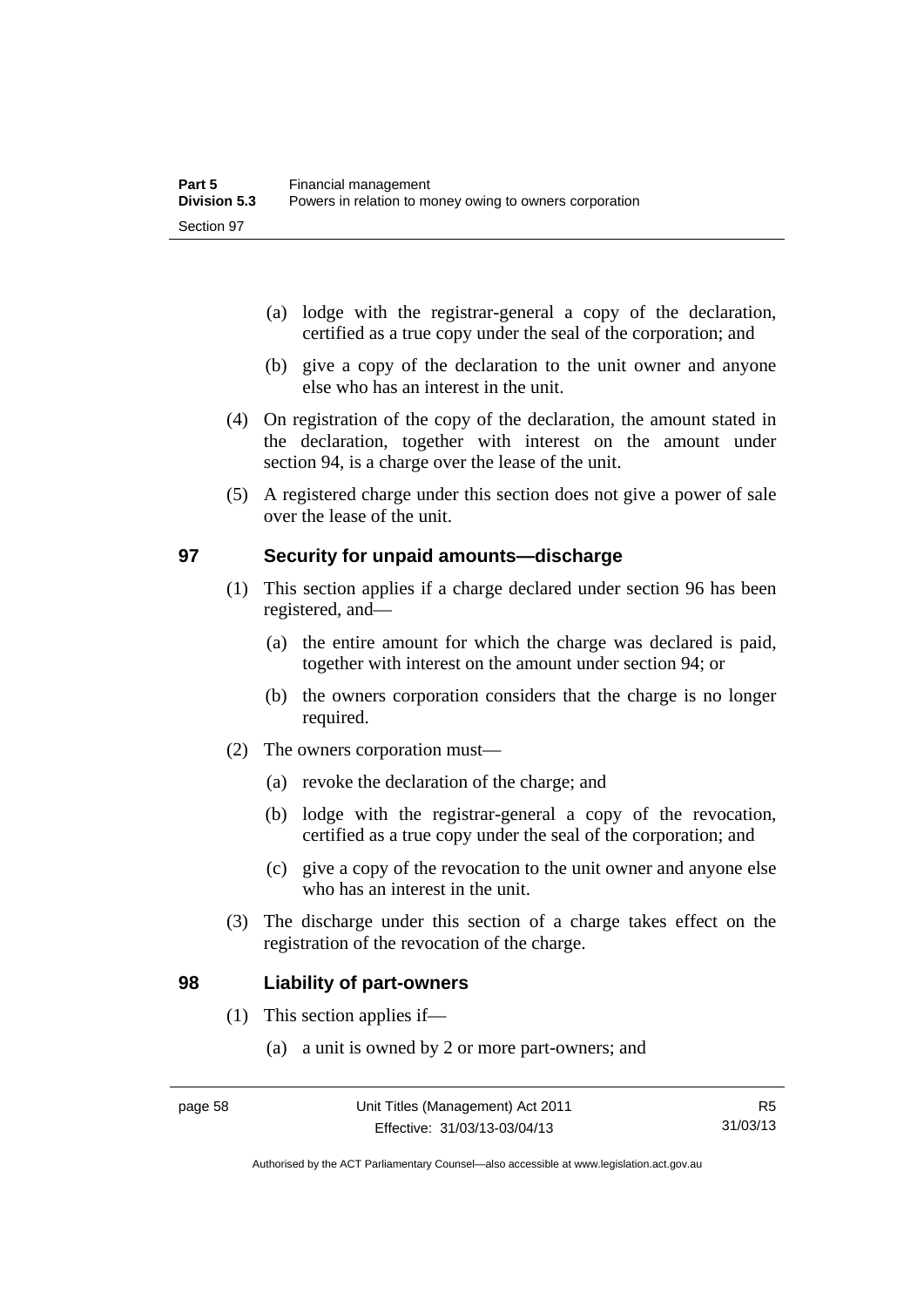- (b) an amount is recoverable by the owners corporation from the owners.
- (2) The part-owners are liable separately and together for the payment of the amount.
- (3) As between themselves, each part-owner is liable for a part of the amount proportional to the value of the part-owner's interest in the unit.
- (4) If a part-owner pays a part of the amount that is more than the part-owner's proportional liability, the part-owner may recover the excess from the other part-owners.

# **Division 5.4 Insurance**

## **99 Meaning of** *building* **and** *land***—div 5.4**

In this division:

*building*, on the land—

- (a) includes—
	- (i) any improvements and fixtures forming part of the building; and
	- (ii) any improvements and fixtures, including site improvements, consisting entirely of common property; and
	- (iii) anything prescribed by regulation as forming part of a building; but

#### **Examples—site improvements**

landscaping, paved areas

- *Note* An example is part of the Act, is not exhaustive and may extend, but does not limit, the meaning of the provision in which it appears (see [Legislation Act,](http://www.legislation.act.gov.au/a/2001-14) s 126 and s 132).
- (b) does not include—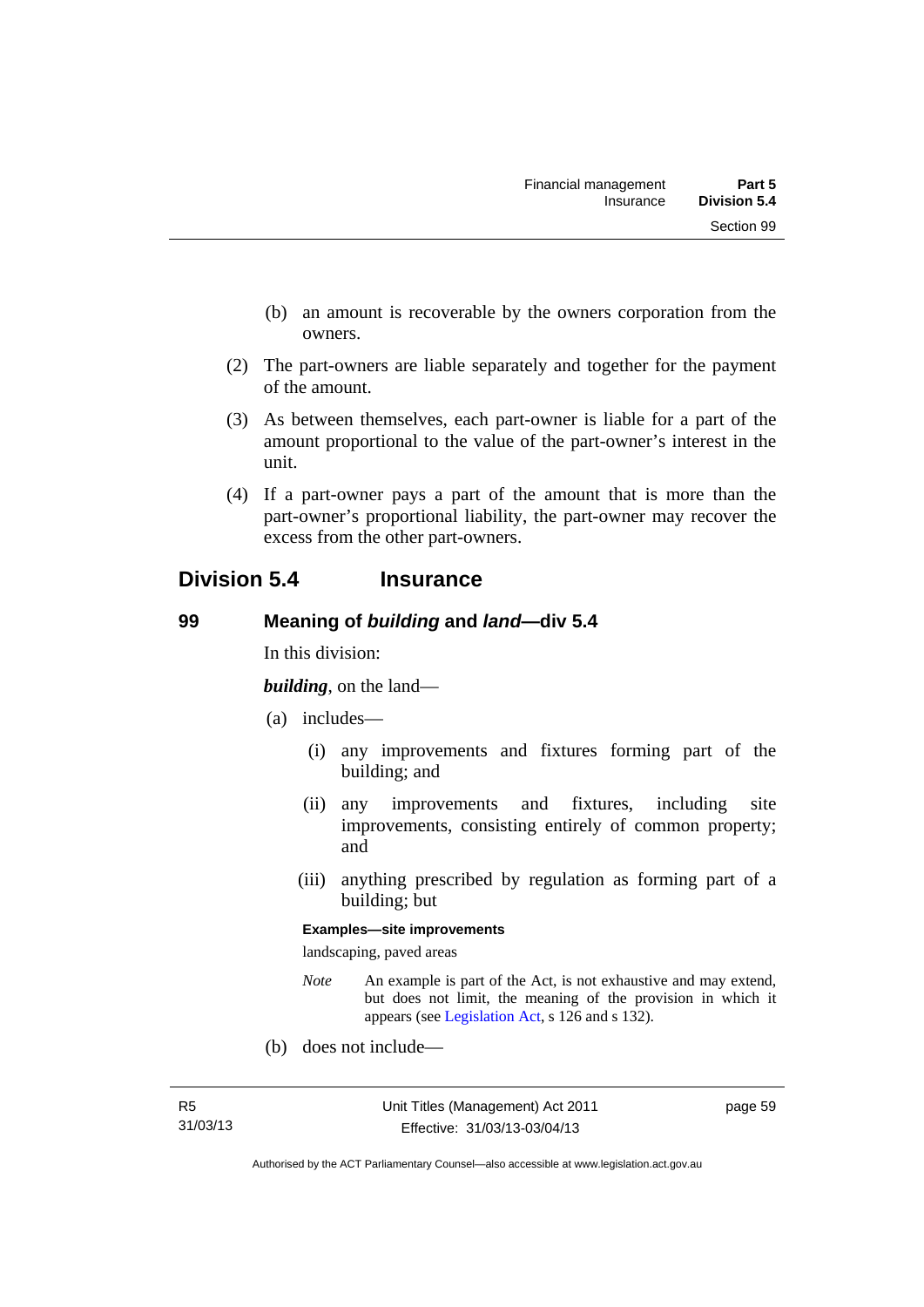- (i) paint, wallpaper and temporary wall, floor and ceiling coverings; or
- (ii) fixtures removable by a lessee or sublessee of a unit at the end of a lease; or
- (iii) anything prescribed by regulation as not forming part of a building.

#### *land* means—

- (a) land subdivided by a units plan; and
- (b) for a staged development—the whole of the land in the completed stages of the development.

#### **100 Building insurance by owners corporation**

- (1) An owners corporation for a units plan must insure and keep insured all buildings on the land for their replacement value from time to time against all of the following risks:
	- (a) fire, lightning, tempest, earthquake and explosion;
	- (b) riot, civil commotion, strikes and labour disturbances;
	- (c) malicious damage;
	- (d) bursting, leaking and overflowing of boilers, water tanks, water pipes and associated apparatus;
	- (e) impact of aircraft (including parts of, and objects falling from, aircraft) and of road vehicles, horses and cattle;
	- (f) anything prescribed by regulation.
- (2) The owners corporation must take out an insurance policy that covers, to the greatest practicable extent—
	- (a) the risks mentioned in subsection (1); and

Authorised by the ACT Parliamentary Counsel—also accessible at www.legislation.act.gov.au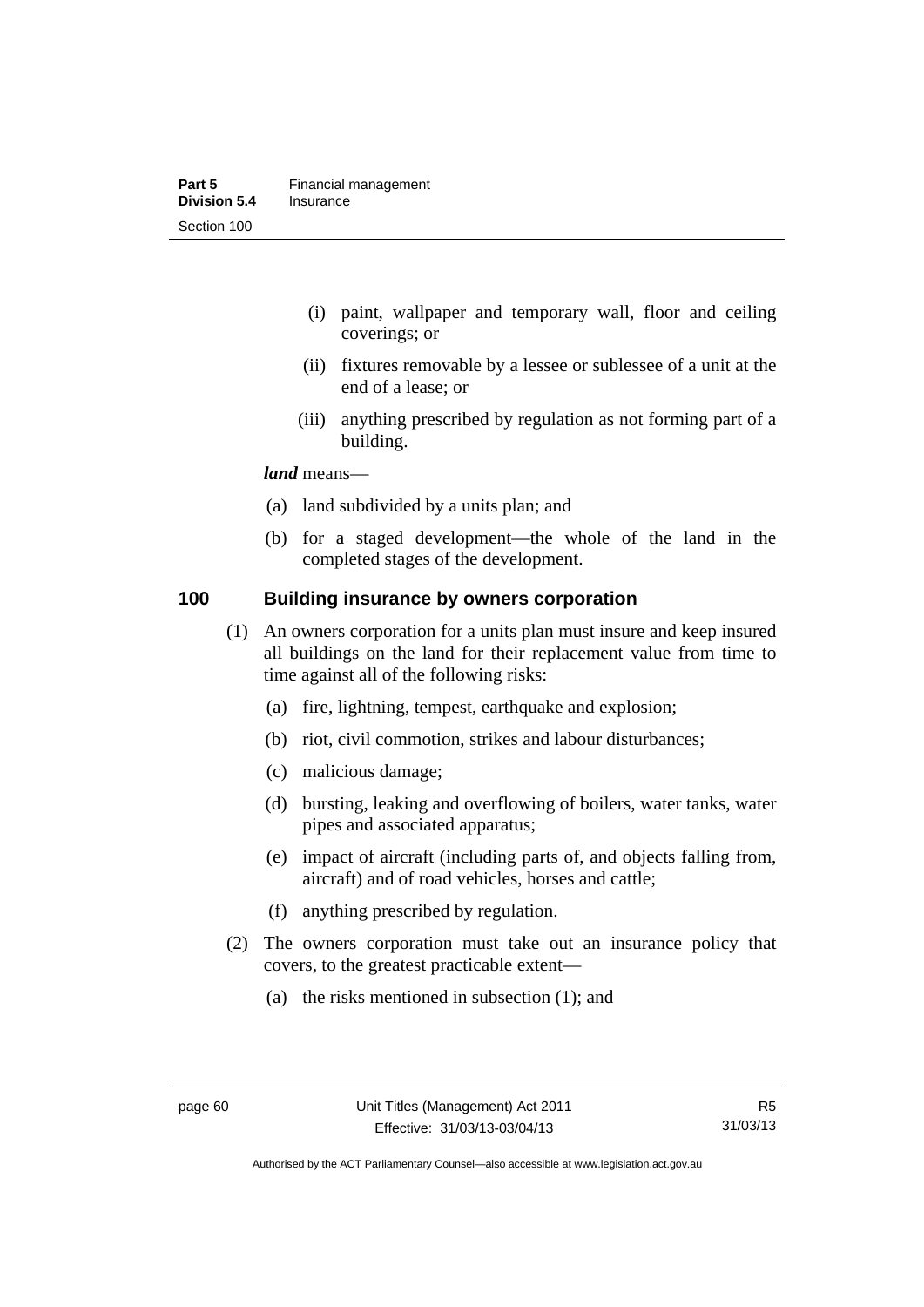- (b) costs incidental to the reinstatement or replacement of the insured building, including the cost of removing debris and the fees of architects and other professional advisers.
- *Note* If a developer is the only member of the owners corporation, the developer must on behalf of the owners corporation take out an insurance policy under s (2), unless exempted under s 101.
- (3) A regulation may make provision in relation to an insurance policy required to be taken out by the owners corporation under this section including for the following:
	- (a) payment by unit owners of any excess payable under the policy;
	- (b) combining the policy with other insurance policies;
	- (c) notification requirements by unit owners in relation to improvements made to units;
	- (d) the proportion of the premium payable for the policy by particular unit owners by way of a general fund contribution;
	- (e) valuation of the insured buildings.
- (4) For all purposes related to any insurance taken out by it under this section, an owners corporation is taken to have an insurable interest in the buildings on the land to the extent of their replacement value.
	- *Note 1* The owners corporation must produce its insurance policies for inspection at the request of an eligible person (see s 118).
	- *Note 2* The executive committee of the owners corporation must give certain details about the corporation's current insurance policies at each annual general meeting (see sch 2, s 2.3).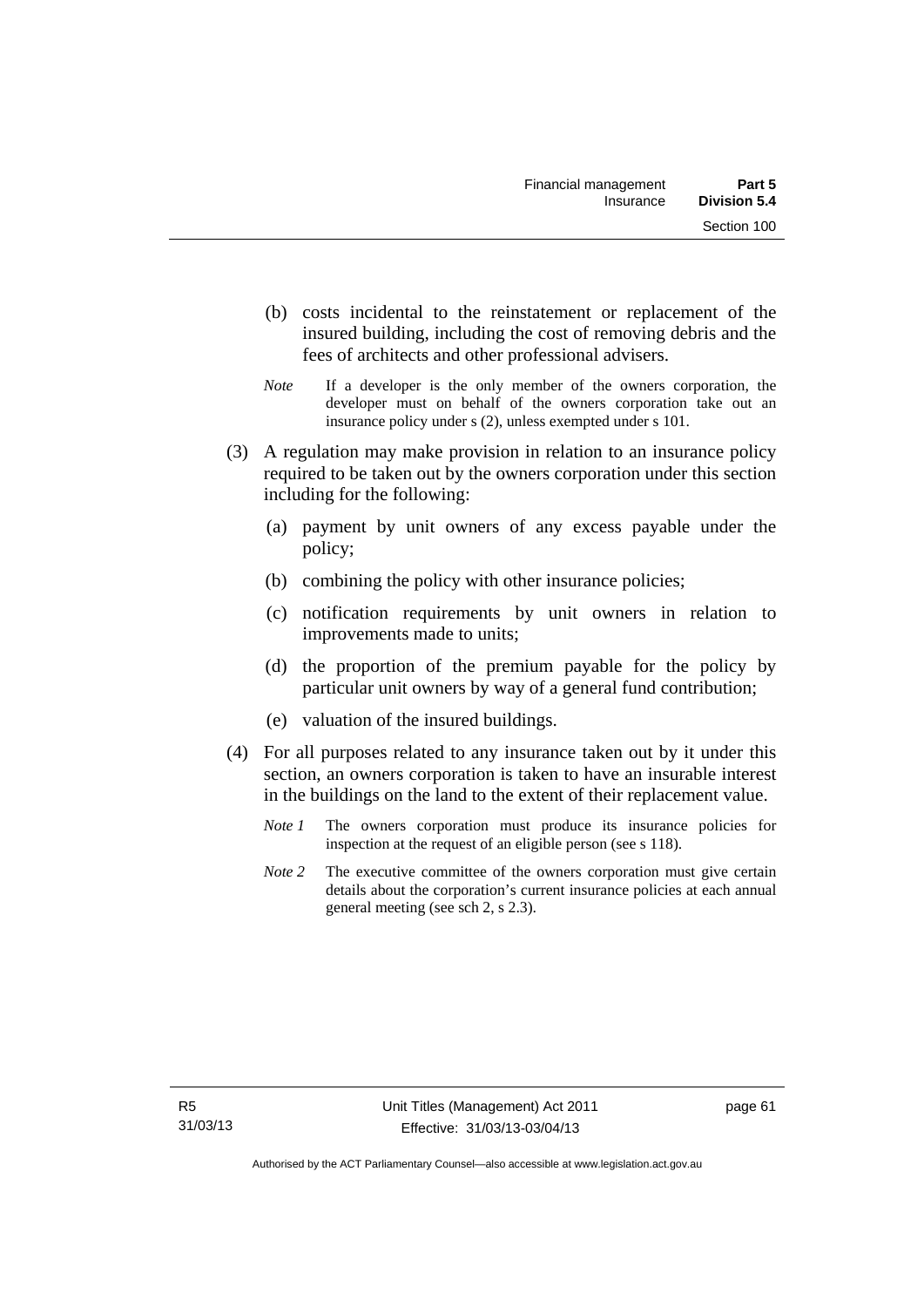## **101 Exemption from building insurance requirements**

- (1) If the replacement value of all common property buildings (or parts of buildings) on the land is less than an amount prescribed by regulation, the owners corporation may, by unanimous resolution, exempt itself from the requirement to take out building insurance under section 100 (1) for any risk stated in the exemption resolution.
- (2) An owners corporation for a units plan containing only class B units may, by unanimous resolution, exempt itself from the requirement to take out building insurance for any risk stated in the exemption resolution for all buildings (or parts of buildings) that are on the class B units.
- (3) An exemption resolution under this section has effect from the date of the annual general meeting when it is passed until the date of the next annual general meeting.

## **102 Public liability insurance by owners corporation**

- (1) An owners corporation for a units plan must take out and maintain public liability insurance in relation to all of the following events happening in relation to the common property:
	- (a) death, bodily injury or illness of anyone;
	- (b) loss of, or damage to, the property of anyone.
- (2) Public liability insurance under subsection (1) must be for a total amount of liability of not less than an amount prescribed by regulation.
	- *Note 1* The owners corporation must produce its insurance policies for inspection at the request of an eligible person (see s 118).
	- *Note* 2 The executive committee of the owners corporation must give certain details about the corporation's current insurance policies at each annual general meeting (see sch 2, s 2.3).

Authorised by the ACT Parliamentary Counsel—also accessible at www.legislation.act.gov.au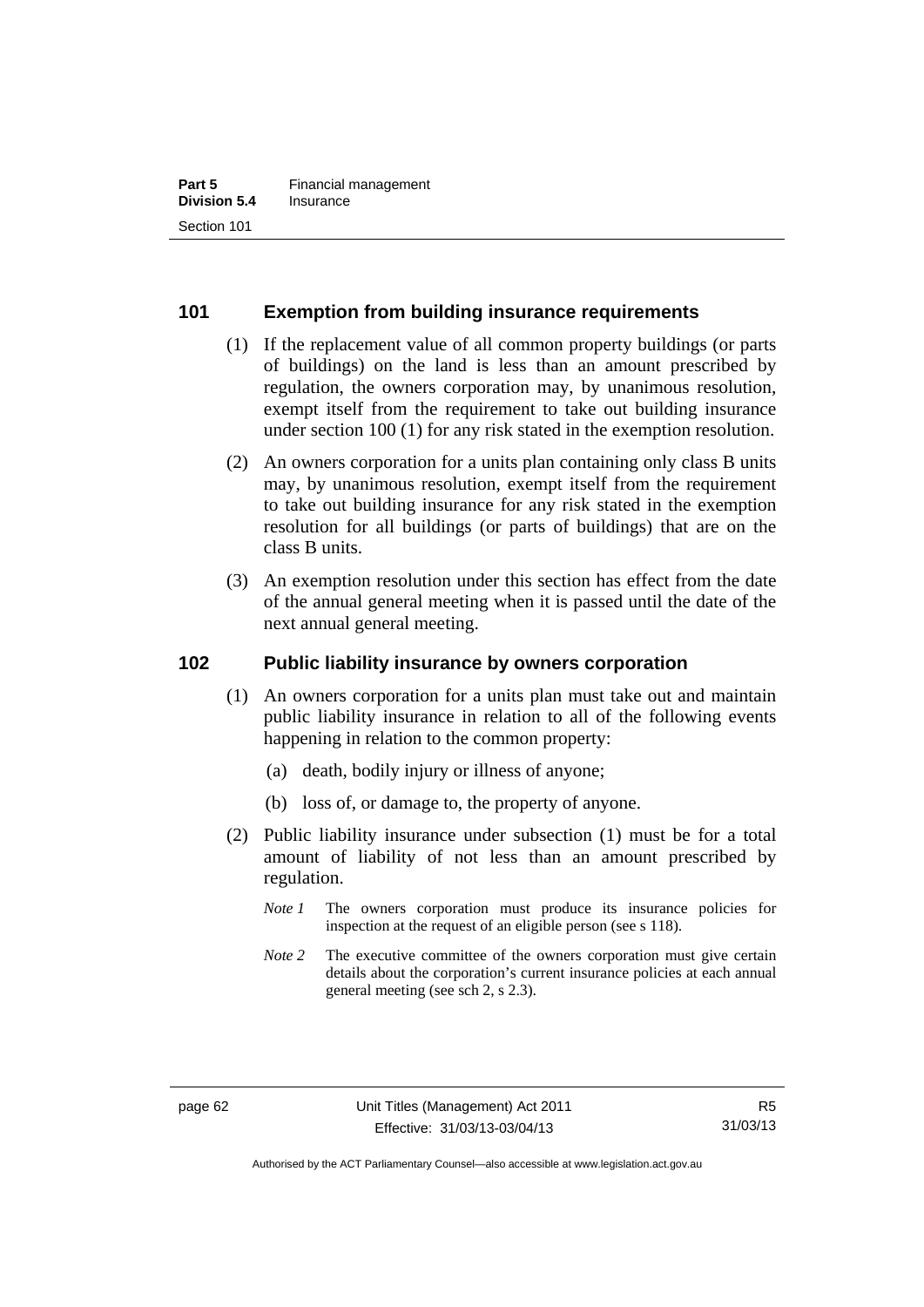#### **103 Application of insurance money by owners corporation**

- (1) If an owners corporation for a units plan receives insurance money for damage to, or destruction of, any building on the land, the corporation must, without delay, apply the insurance money to rebuilding and reinstating the building.
- (2) Subsection (1) applies subject to this Act, other territory laws and any order of a court.

#### **Example—other territory law**

If it is necessary to obtain building damage orders from the ACAT approving a building damage scheme for rebuilding and reinstating the building (see *[Unit](http://www.legislation.act.gov.au/a/2001-16)  [Titles Act 2001](http://www.legislation.act.gov.au/a/2001-16)*, div 10.3), the owners corporation may not apply the insurance money to the rebuilding and reinstating before obtaining the orders.

*Note* An example is part of the Act, is not exhaustive and may extend, but does not limit, the meaning of the provision in which it appears (see [Legislation Act,](http://www.legislation.act.gov.au/a/2001-14) s 126 and s 132).

#### **104 Additional insurance—owners corporation**

This division does not limit the right of an owners corporation to take out additional insurance.

#### **105 Additional insurance—unit owners**

This division does not limit the right of a unit owner to insure against damage to, or destruction of, the unit to the extent of its replacement value.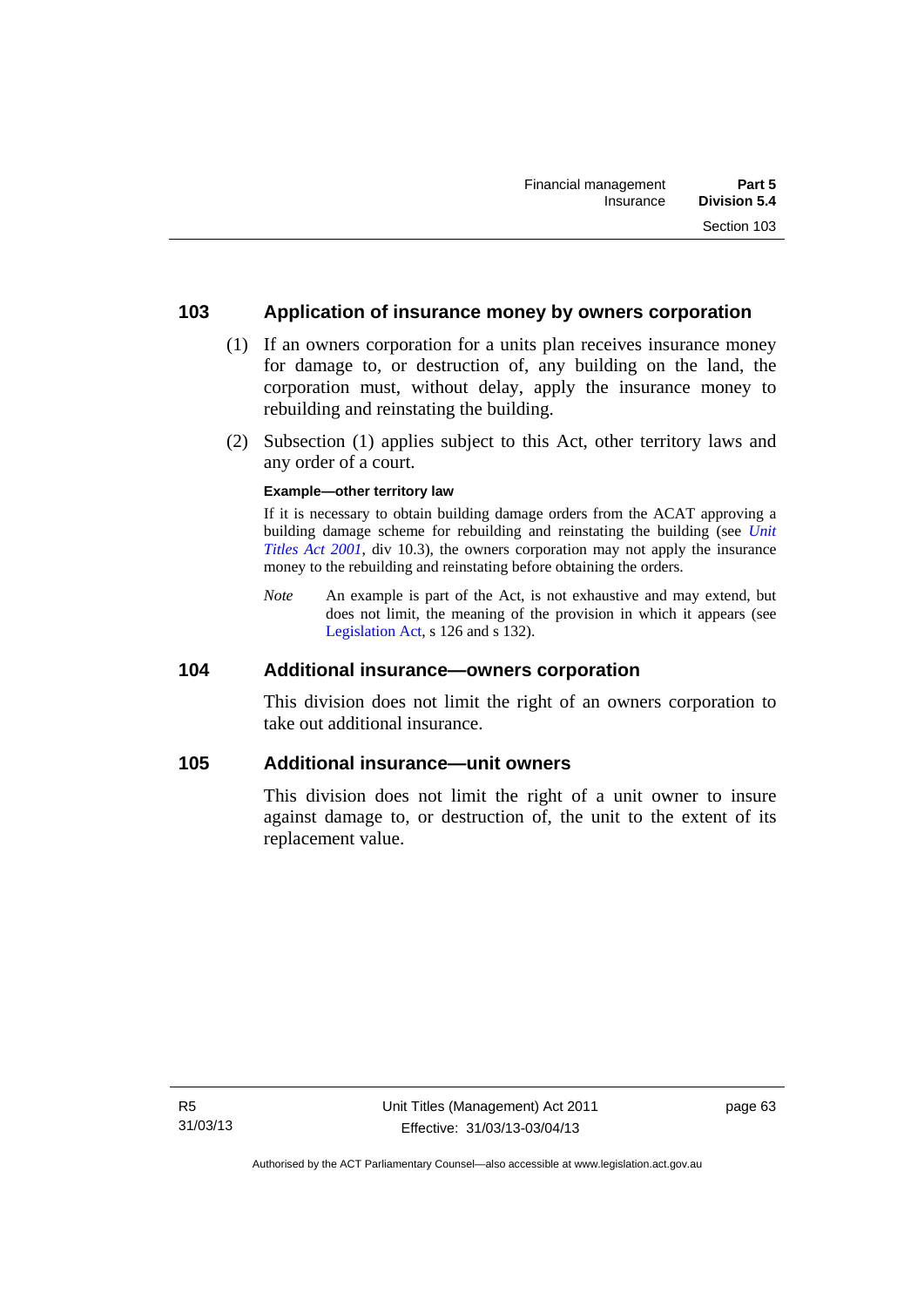#### **Part 6 Owners corporation rules**

# **Part 6 Owners corporation rules**

#### **106 What are the rules of an owners corporation?**

The rules of an owners corporation are set out in schedule 4 (the *default rules*).

*Note* The owners corporation may amend the default rules under s 108.

#### **107 Effect of rules**

- (1) There are taken to be agreements under seal between an owners corporation and each of its members, and between each member and each other member, under which the corporation and its members agree to be bound by the rules of the corporation.
- (2) An occupier of a unit (who is not the owner of the unit) is bound by each rule of the corporation as if the occupier were the owner of the unit, unless the rules provide otherwise.
- (3) If the unit owner does not occupy the unit, the owner is liable separately and together with an occupier of the unit for any breach of the rules of the owners corporation by the occupier, unless the owner proves that the owner took reasonable precautions and exercised appropriate care to prevent the breach.
- (4) An occupier of a unit who occupies the unit under a residential tenancy agreement within the meaning of the *[Residential Tenancies](http://www.legislation.act.gov.au/a/1997-84)  [Act 1997](http://www.legislation.act.gov.au/a/1997-84)* is not bound by any rule of the owners corporation to the extent that the rule is inconsistent with the prescribed terms (or terms to the effect of the prescribed terms) to which the agreement is subject under that Act, section 8.

#### **108 Owners corporation may amend rules**

- (1) An owners corporation may, by special resolution, amend its rules.
- (2) An amendment of the rules of an owners corporation takes effect—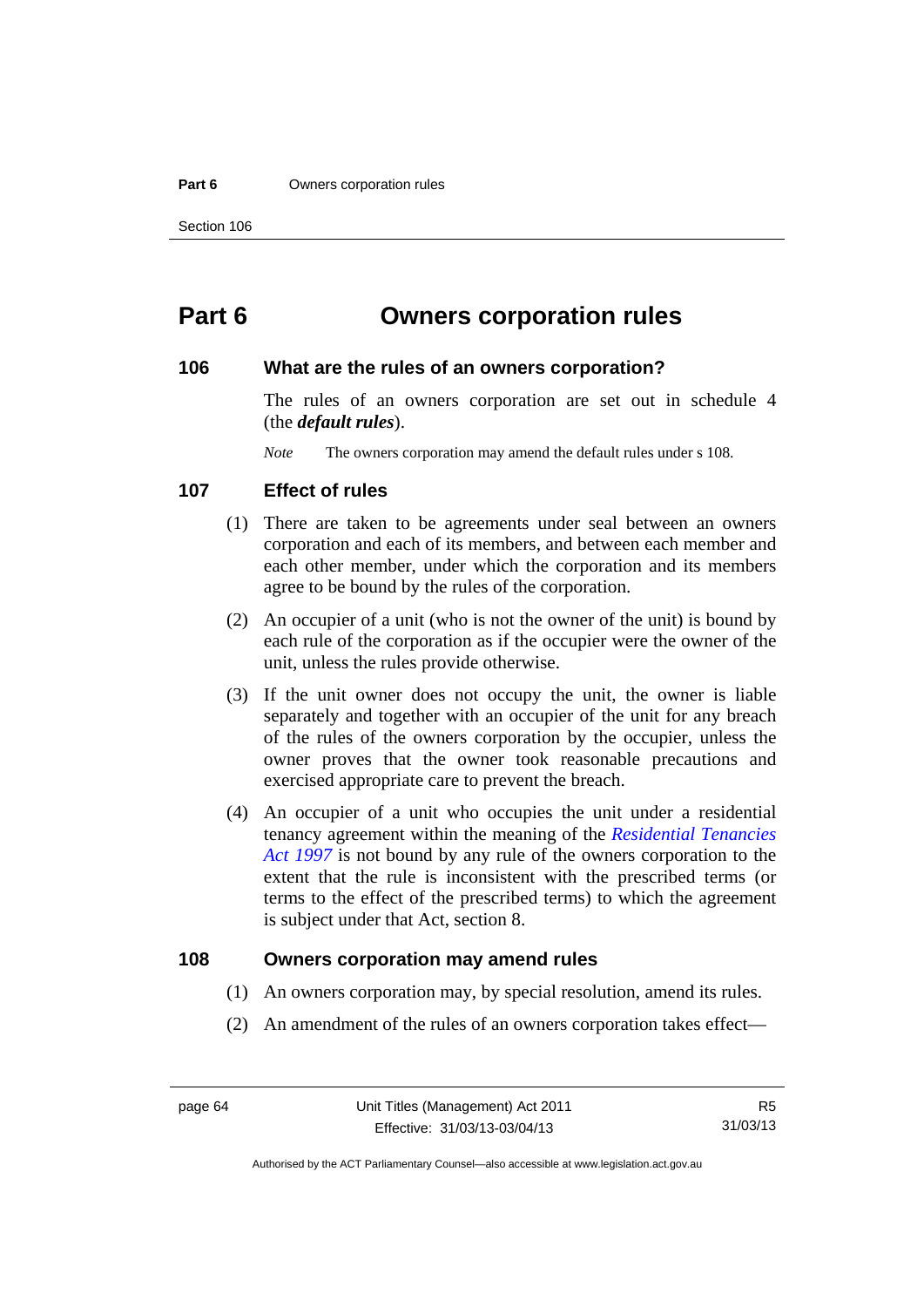- (a) on the registration of a copy of the special resolution making the amendment, certified under the seal of the corporation as a true copy; or
- (b) from a later date stated in the resolution.
- (3) An amendment to the rules of an owners corporation has no effect to the extent that it results in the rules—
	- (a) being inconsistent with this Act or another territory law; or
	- (b) giving a function to the corporation that is not incidental or ancillary to the exercise of its functions under this Act; or
	- (c) prohibiting or restricting any dealing (including devolution, transfer, lease and mortgage) with—
		- (i) an interest in a unit; or
		- (ii) the equitable estate of a unit owner in the common property; or
	- (d) prohibiting or restricting the installation, operation or maintenance of sustainability or utility infrastructure.
- (4) In this section:

*amendment*, of rules, includes variation, rescission, substitution or addition.

## **109 Breach of rules—rule infringement notice**

- (1) This section applies if the executive committee of an owners corporation reasonably believes that—
	- (a) the owner or occupier (the *person*) of a unit has contravened a provision of the corporation's rules; and
	- (b) the circumstances of the contravention make it likely that the contravention will continue or be repeated.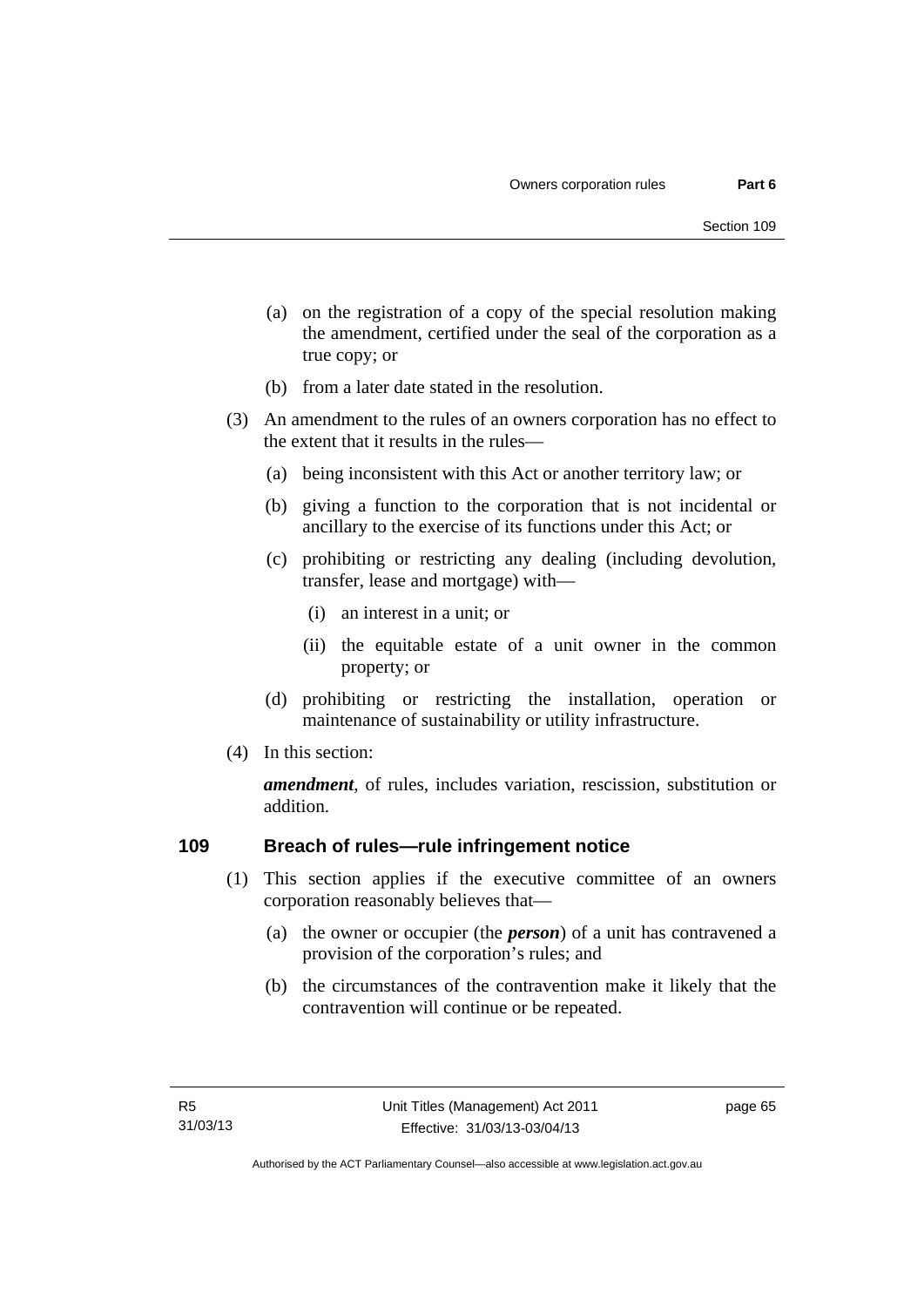#### **Part 6 Owners corporation rules**

Section 109

- (2) The owners corporation may, if authorised by an ordinary resolution of the executive committee, give the person a notice (a *rule infringement notice*) requiring the person to remedy the contravention.
	- *Note* If a form is approved under s 146 for this provision, the form must be used.
- (3) A rule infringement notice must state the following:
	- (a) that the owners corporation believes the person is contravening, or has contravened, a provision of the rules;
	- (b) the provision of the rules the owners corporation believes is, or was, contravened;
	- (c) details sufficient to identify the contravention;
	- (d) if the owners corporation believes the contravention is continuing—the period (which must be reasonable in the circumstances) within which the person must remedy the contravention;
	- (e) if the owners corporation believes the contravention is likely to be repeated—that the person must not repeat the contravention;
	- (f) if the person does not comply with the notice—
		- (i) the person commits an offence; and
		- (ii) the owners corporation may, without further notice, apply to the ACAT for an order in relation to the failure to comply with the notice.
- (4) If a rule infringement notice is given to a person following a request under section 111, the owners corporation must, not later than 14 days after the day the request was received, tell the person who made the request that the notice has been given.

Authorised by the ACT Parliamentary Counsel—also accessible at www.legislation.act.gov.au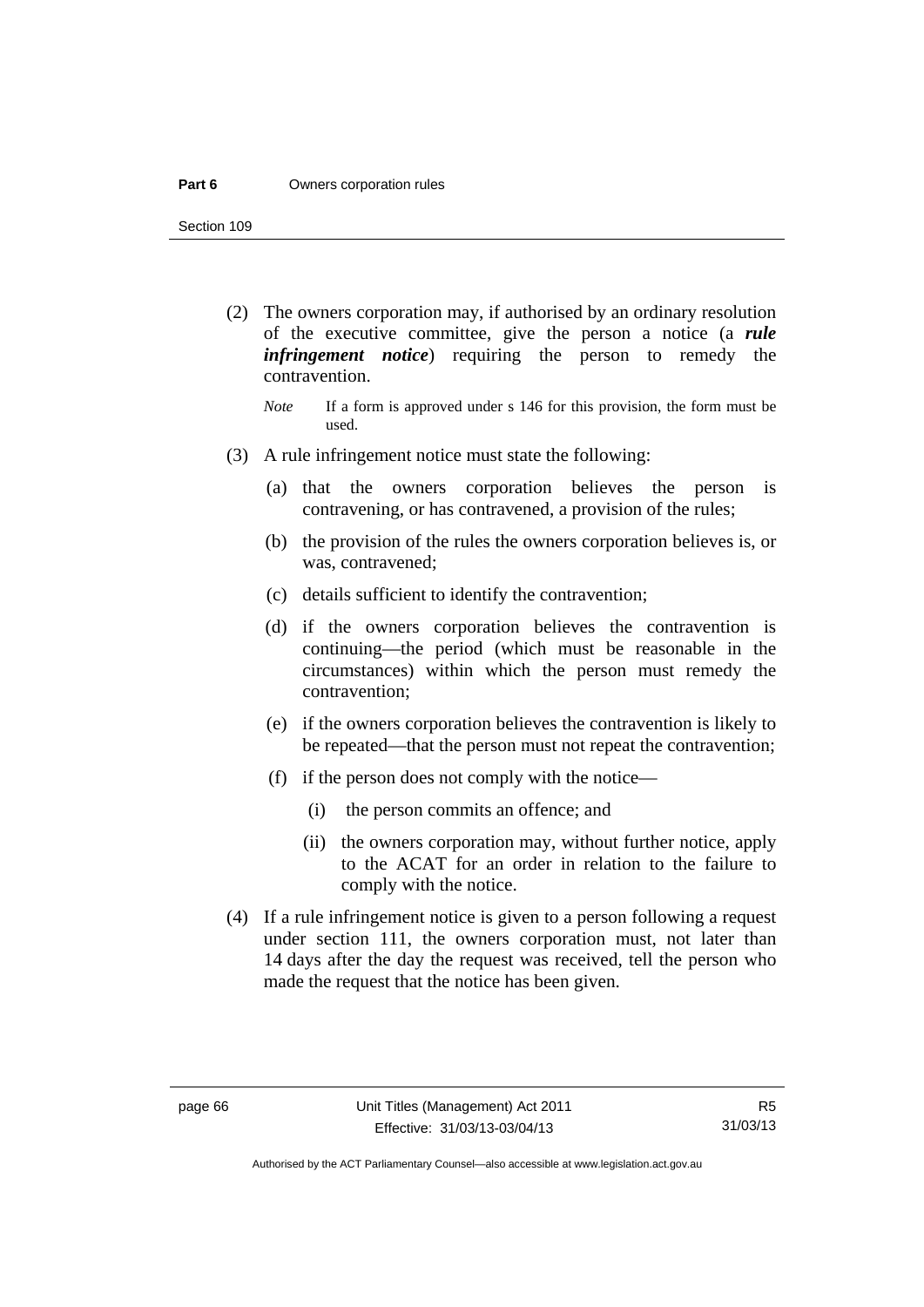## **110 Breach of rules—failure to comply with rule infringement notice**

- (1) A person commits an offence if the person—
	- (a) is given a rule infringement notice under section 109; and
	- (b) does not comply with the notice.

Maximum penalty: 5 penalty units.

 (2) However, the person does not commit an offence under this section if, when the rule infringement notice is given to the person, the person is not contravening, or has not contravened, the provision mentioned in the notice in the way detailed for section 109 (3) (c).

## **111 Breach of rules—request for rule infringement notice**

- (1) This section applies if—
	- (a) a dispute exists between the owner or occupier of a unit in a units plan (the *complainant*) and the owner or occupier of another unit in the units plan (the *accused person*); and
	- (b) the dispute arises because the complainant reasonably believes that—
		- (i) the accused person has contravened a provision of the corporation's rules; and
		- (ii) the circumstances of the contravention make it likely that contravention will continue or be repeated.
- (2) The complainant may ask the owners corporation to give the accused person a rule infringement notice for the contravention.

## **112 Application of Legislation Act**

 (1) The [Legislation Act](http://www.legislation.act.gov.au/a/2001-14) applies to the rules of an owners corporation as if the rules were an Act and as if each rule were a section of an Act.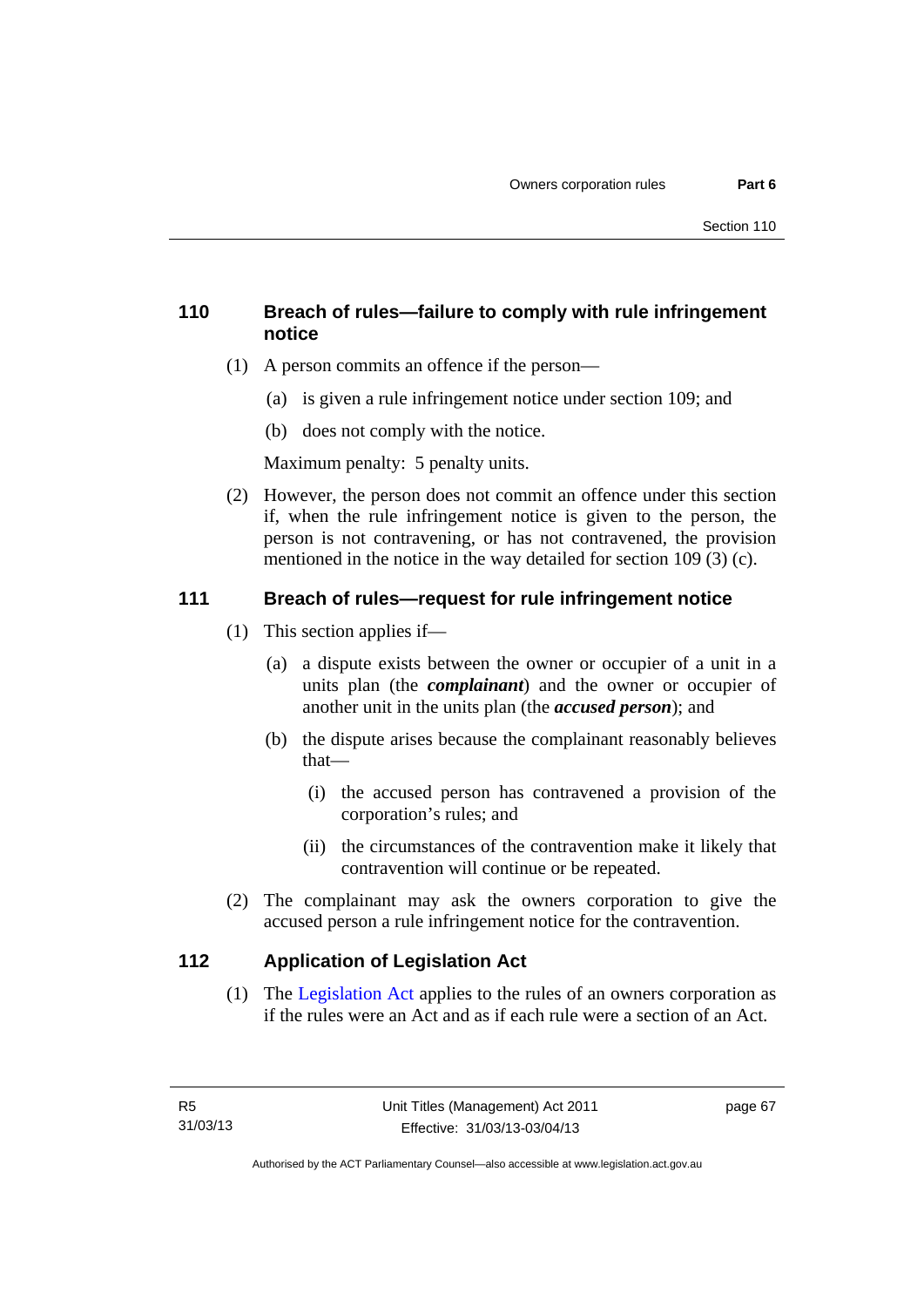#### **Part 6 Owners corporation rules**

Section 112

 (2) Terms used in the rules of an owners corporation have the same meaning as in this Act, unless the contrary intention appears.

page 68 Unit Titles (Management) Act 2011 Effective: 31/03/13-03/04/13

Authorised by the ACT Parliamentary Counsel—also accessible at www.legislation.act.gov.au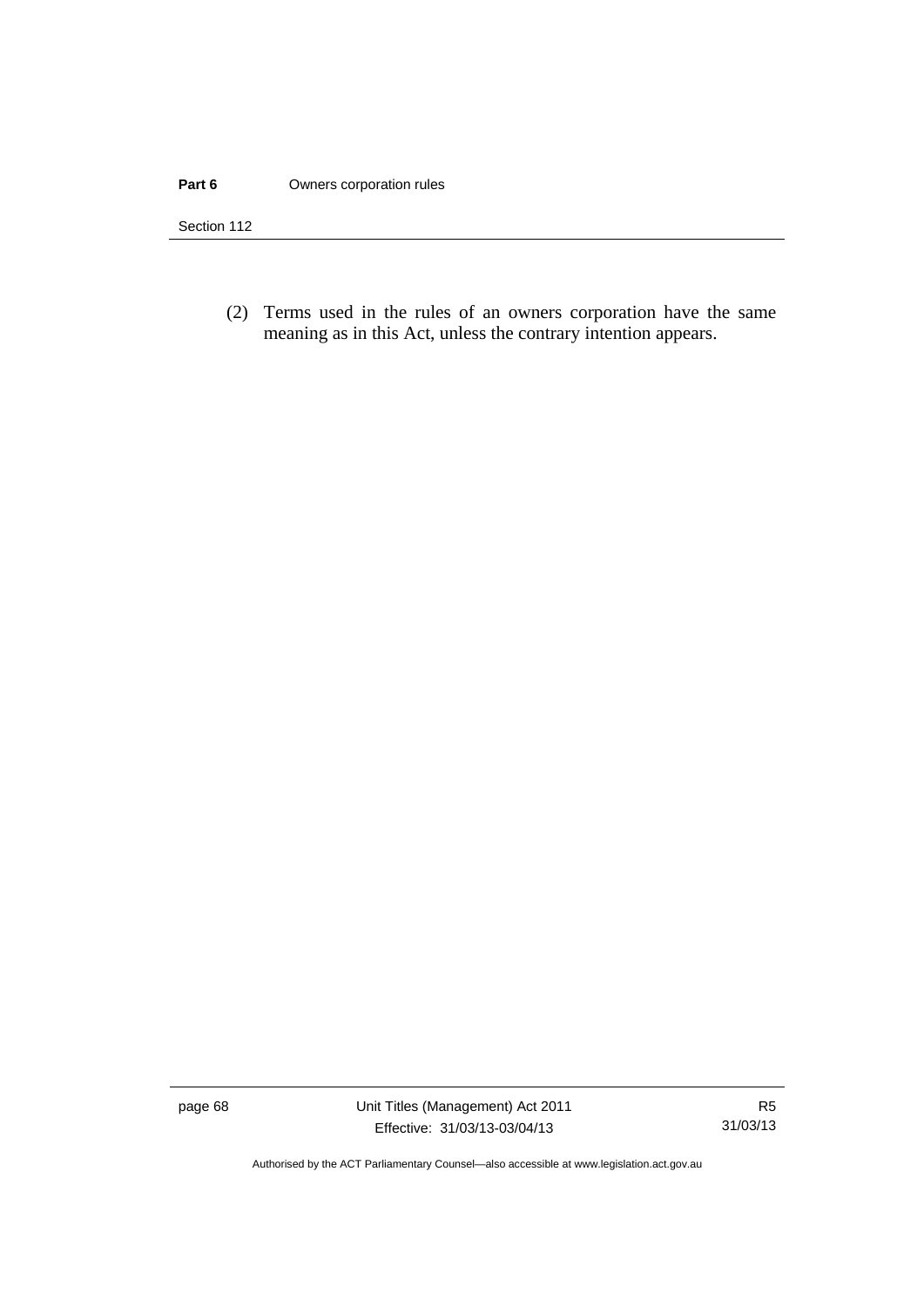# **Part 7 Owners corporation records**

## **113 Corporate register—establishment**

- (1) An owners corporation for a units plan must establish and maintain a register (the *corporate register*) that includes—
	- (a) the information mentioned in section 114 (1) for each unit; and
	- (b) the information mentioned in section 114 (2).
- (2) The corporate register may be kept in electronic form.
	- *Note* The corporate register contains personal information as defined under the *[Privacy Act 1988](http://www.comlaw.gov.au/Current/C2004A03712)* (Cwlth). The national privacy principles under that Act apply to the owners corporation in relation to the collection, use, disclosure and storage of personal information.

## **114 Corporate register—information to be included**

- (1) The owners corporation for a units plan must record on the corporate register the following information for each unit:
	- (a) if the unit is owned by 1 person—the full name and an address for correspondence of the unit owner;
	- (b) if the unit is owned by 2 or more part-owners—the full name and address for correspondence of the part-owners' representative and each other part-owner;
	- (c) if the unit owner is a company—the full name and address for correspondence of the company's representative;
	- (d) if a mortgagee voting notice has been given for the unit—the full name and address for correspondence of the mortgagee's representative;
	- (e) if notified in writing to the corporation—the full name and an address for correspondence of anyone else with an interest in the unit together with details of the interest;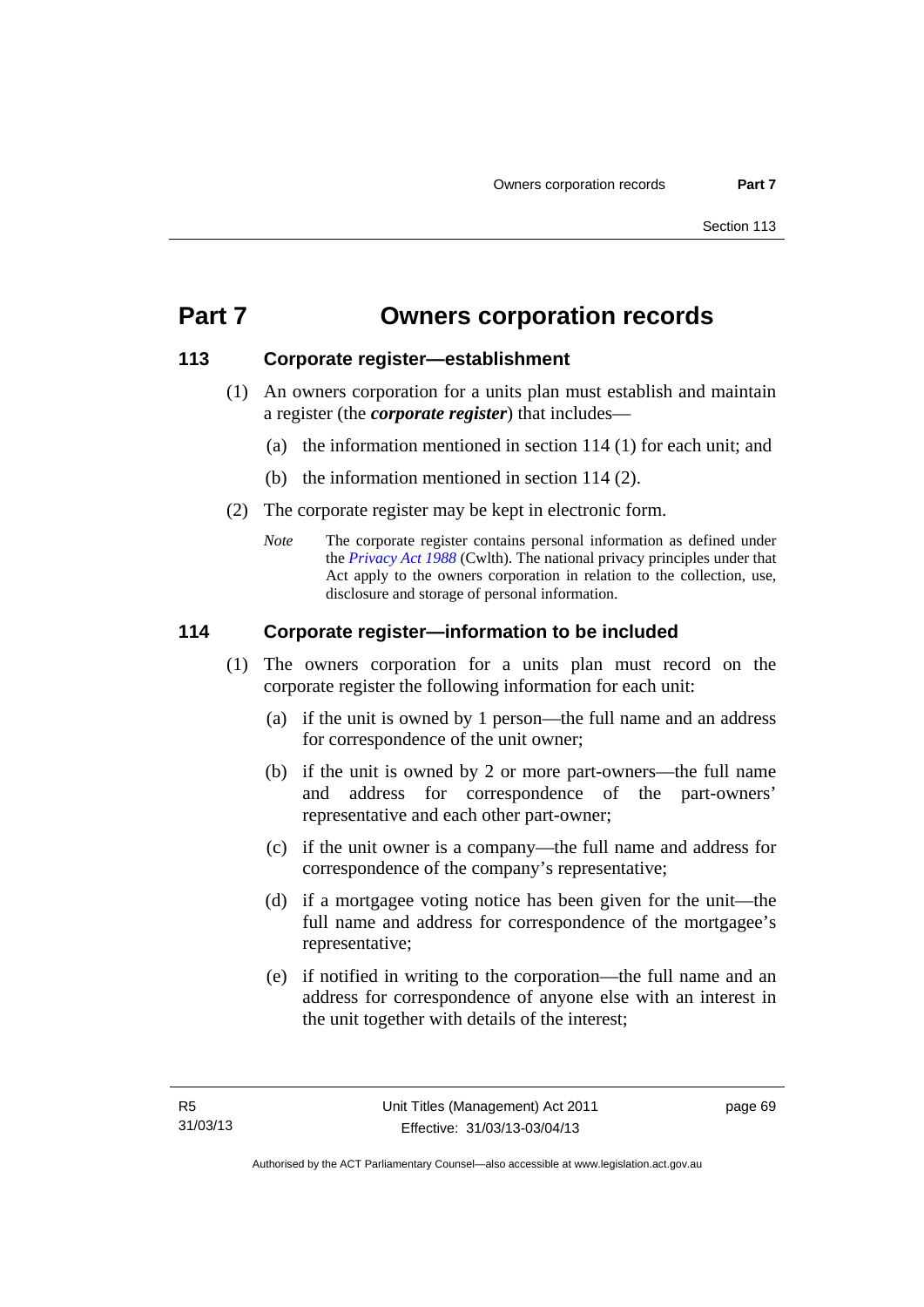Section 115

- (f) the full name of the occupier of the unit (including the owner if the owner occupies the unit).
- (2) Also, the owners corporation must record on the corporate register the following information:
	- (a) the full names of the current executive members;
	- (b) if notified in writing to the corporation—the full name and an address for correspondence of anyone with an easement over the common property together with details of the easement.

#### **115 Corporate register—provision of information**

- (1) A unit owner must give the owners corporation for the units plan written notice of the details of any of the following events within 14 days after the event happens:
	- (a) the owner agreeing to transfer the lease of the unit to someone else;
	- (b) the lodgment for registration, by the unit owner, of the instrument under which the person became the owner;
	- (c) a change in the owner's name or address for correspondence;
	- (d) a change of occupancy of the unit;
	- (e) a vacancy in occupancy of the unit that is expected to be longer than a continuous period of 30 days.
	- *Note* Information about representatives of units owned by 2 or more part-owners, or by a company, must be provided to the owners corporation under the following sections:
		- s 11 (Part-owners of units—authorisation of representatives)
		- s 13 (Company-owned units—authorisation of representatives).
- (2) Subsection (1) may be enforced in the same way as a rule of the owners corporation.

Authorised by the ACT Parliamentary Counsel—also accessible at www.legislation.act.gov.au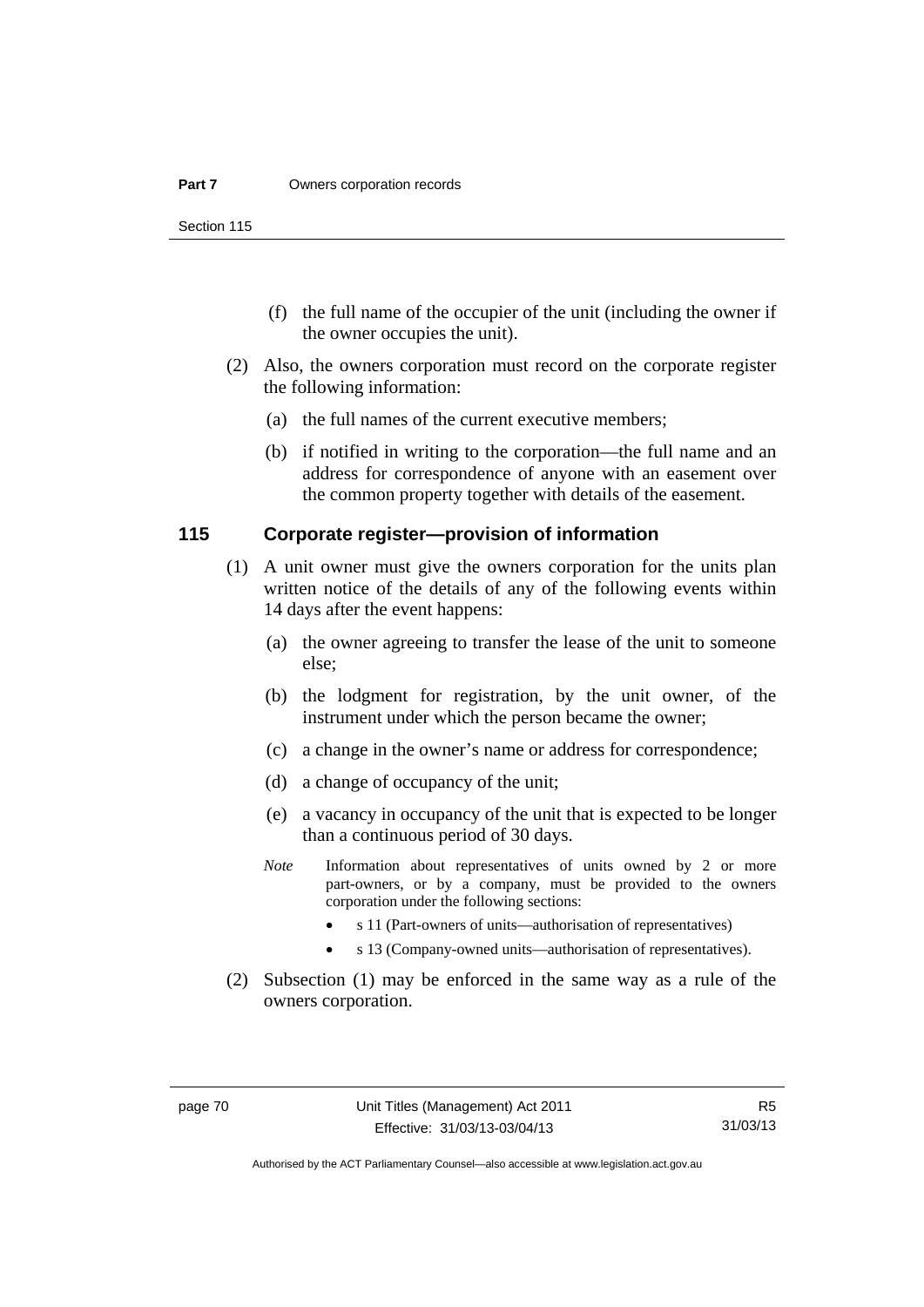- (3) A person, other than a unit owner, may give the owners corporation written notice of the details of the following events:
	- (a) the person agreeing to transfer an interest in the lease of a unit or the common property to someone else;
	- (b) the lodgment for registration, by the person, of an instrument under which the person acquires an interest in a unit or the common property;
	- (c) the person acquiring an interest in a unit or the common property other than a registered interest;
	- (d) if the person has an interest in a unit or the common property a change in the full name or address for correspondence of the person;
	- (e) a change in the nature of an interest held by the person in a unit or the common property, including the person's ceasing to have the interest.
	- *Note* Information about mortgagees' representatives must be provided to the owners corporation under the following sections:
		- sch 3, s 3.23 (Voting by mortgagees)
		- sch 3, s 3.24 (Mortgagee voting notices—amendment and revocation).

## **116 Corporate register—access**

- (1) On request by an eligible person for a unit or the common property, the owners corporation for the units plan must allow the person, within 14 days after the request is received, to inspect, and take a copy of—
	- (a) for a request by an eligible person for a unit—the information on the corporate register about the unit and any easements with which the common property is benefited or burdened; or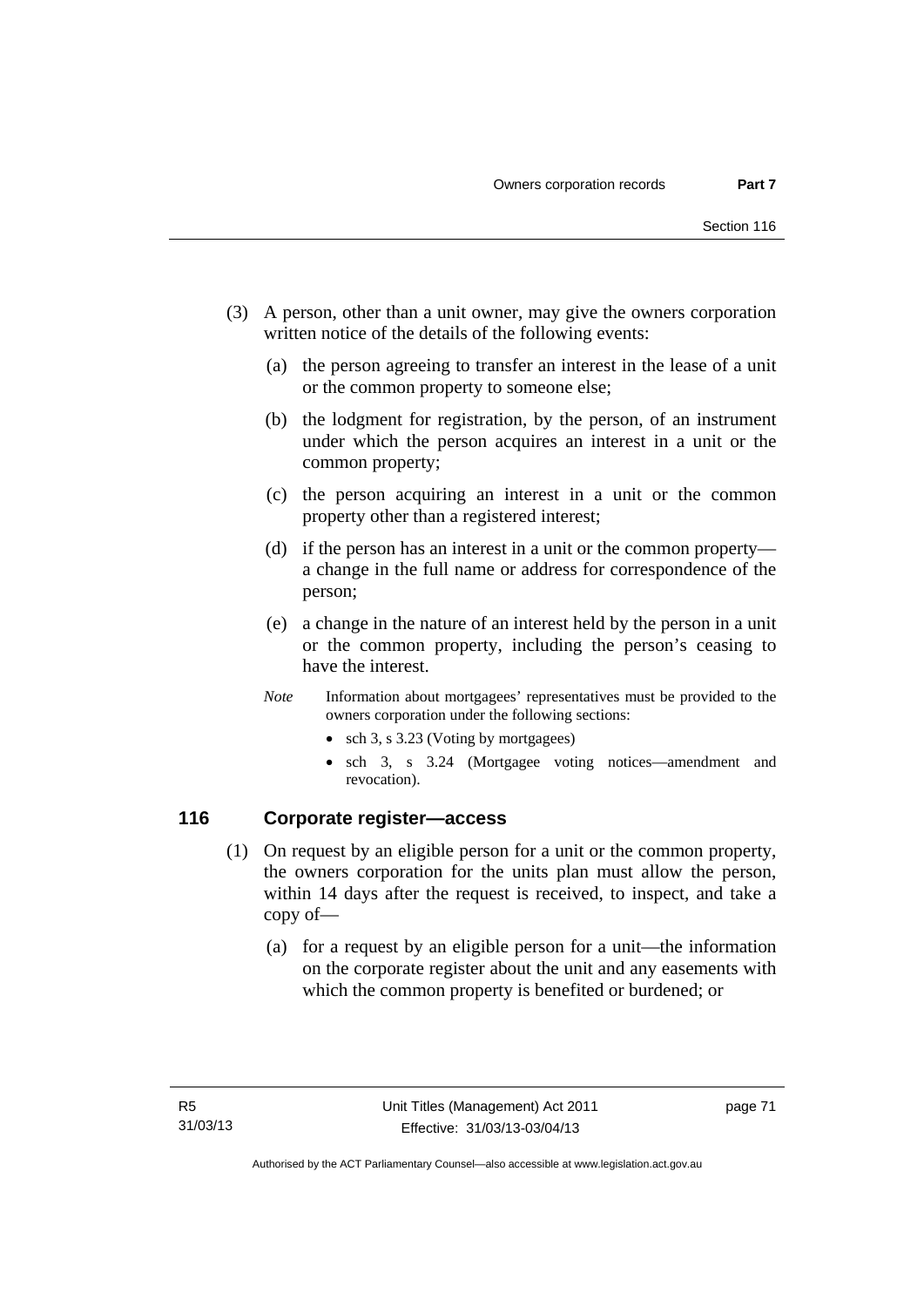- (b) for a request by an eligible person for the common property the information on the corporate register about any easements with which the common property is benefited or burdened.
- (2) On request by an applicant for a court order under this Act, the owners corporation must allow the applicant to inspect, and take a copy of, the names and addresses for correspondence recorded on the corporate register of each unit owner and anyone else with an interest in a unit, or the common property, that is recorded on the register.
	- *Note* This is to enable the applicant for the order to comply with the requirements for service under this Act.
- (3) A request must be in writing accompanied by a fee fixed by the owners corporation of not more than an amount prescribed by regulation.
- (4) The corporate register must be kept in a way that ensures that a person who is entitled to inspect the register does not have access to any information the person is not entitled to inspect.

#### **Examples—how to restrict access**

- 1 if the register is kept in a book, the information could be kept on a separate page for each unit and for the common property
- 2 if the register is kept in a computer database, the information could be stored so that information for each unit and the common property can be separately displayed, printed out or emailed
- *Note 1* The corporate register contains personal information as defined under the *[Privacy Act 1988](http://www.comlaw.gov.au/Current/C2004A03712)* (Cwlth). The national privacy principles under that Act apply to the owners corporation in relation to the collection, use, disclosure and storage of personal information.
- *Note 2* An example is part of the Act, is not exhaustive and may extend, but does not limit, the meaning of the provision in which it appears (see [Legislation Act,](http://www.legislation.act.gov.au/a/2001-14) s 126 and s 132).

Authorised by the ACT Parliamentary Counsel—also accessible at www.legislation.act.gov.au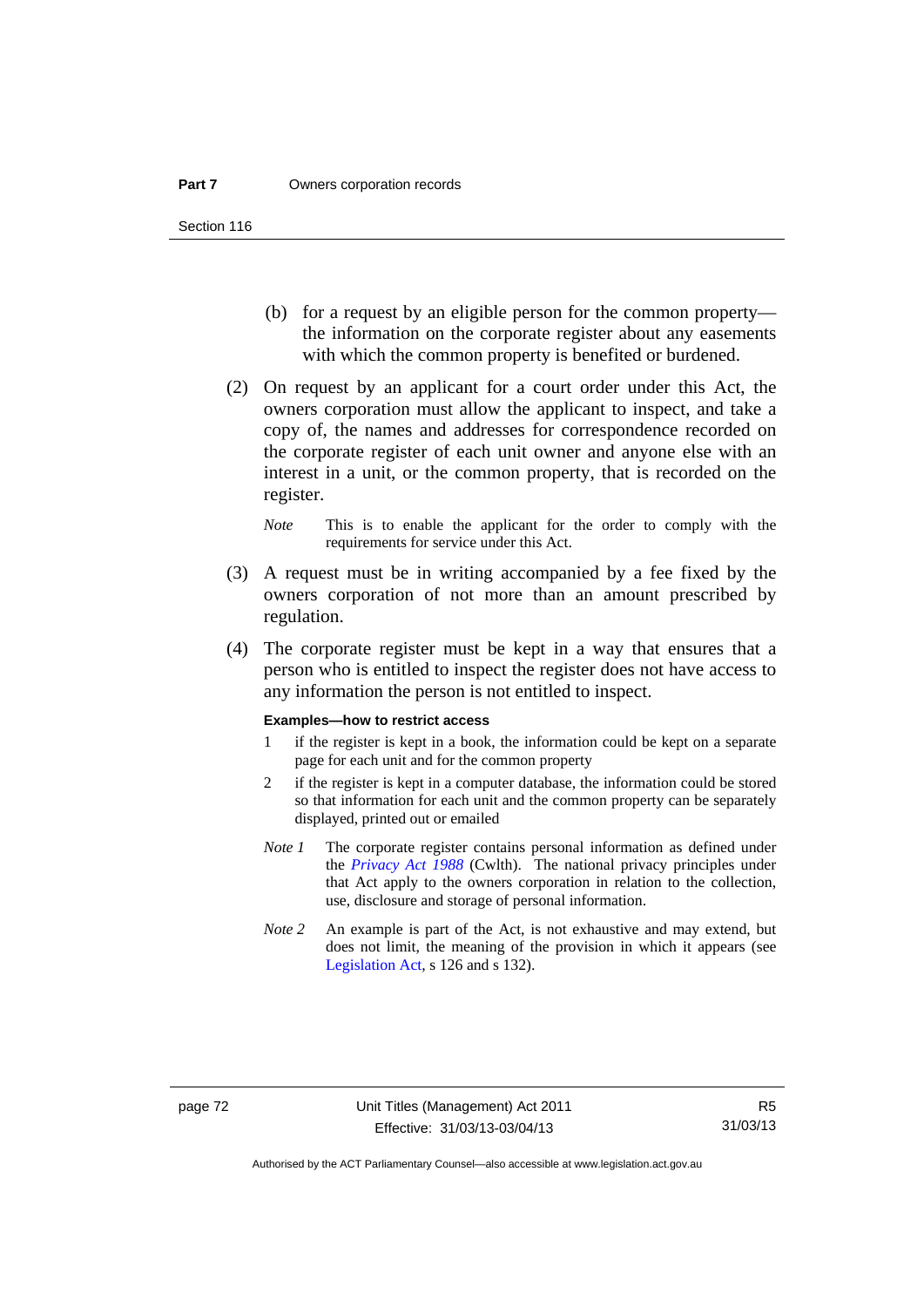## **117 Names and addresses of executive members**

On request by an eligible person for a unit or the common property, the owners corporation must, free of charge, give the person the full names and addresses of its current executive members within 14 days after the request is received.

## **118 Insurance information**

On request by an eligible person for a unit or the common property, the owners corporation must, free of charge, allow the person to inspect, and take a copy of, the following documents within 14 days after the request is received:

- (a) any current insurance policy or policies taken out by the corporation;
- (b) the receipts for all premiums paid under current policies taken out by the corporation;
- (c) the part of the minutes of any annual general meeting of the corporation that records any exemption resolution under section 101 (Exemptions from building insurance requirements).

## **119 Unit title certificate and access to owners corporation records**

- (1) On request by an eligible person for a unit or the common property for a certificate (the *unit title certificate*), the owners corporation must, within 14 days after the day the request is received, give the person the certificate under the seal of the corporation giving the information about the unit or common property determined by the Minister.
- (2) A determination is a disallowable instrument.
	- *Note* A disallowable instrument must be notified, and presented to the Legislative Assembly, under the [Legislation Act.](http://www.legislation.act.gov.au/a/2001-14)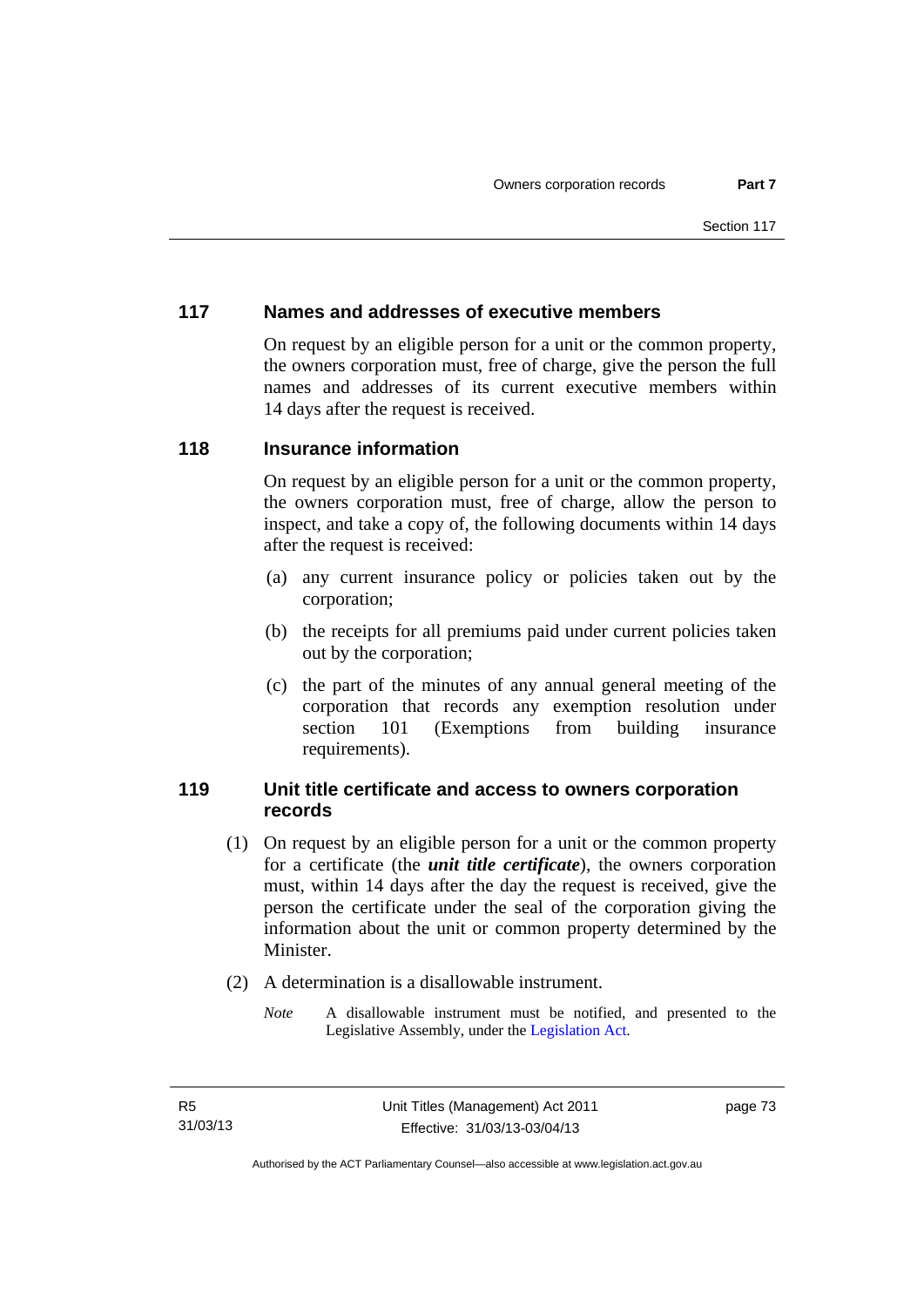#### **Part 7 Owners corporation records**

Section 120

- (3) On request by an eligible person for a unit or the common property to inspect the records of an owners corporation, the corporation must, within 14 days after the day the request is received, allow the person—
	- (a) to inspect—
		- (i) the information on the corporate register; and
		- (ii) any other records held by the corporation; and
	- (b) to take copies of any document inspected.
- (4) If a dispute exists, the owners corporation may withhold from inspection documents subject to legal professional privilege in relation to the dispute.
- (5) A request under this section must be in writing accompanied by a fee fixed by the owners corporation of not more than an amount determined by the Minister.
- (6) A determination is a disallowable instrument.
	- *Note* A disallowable instrument must be notified, and presented to the Legislative Assembly, under the [Legislation Act.](http://www.legislation.act.gov.au/a/2001-14)

## **120 Acting on information in unit title certificate**

If a person acts honestly on a matter stated in a unit title certificate, then, in an action by or against the owners corporation, the corporation is estopped, as against that person, from denying the truth of that or any other matter stated in the certificate.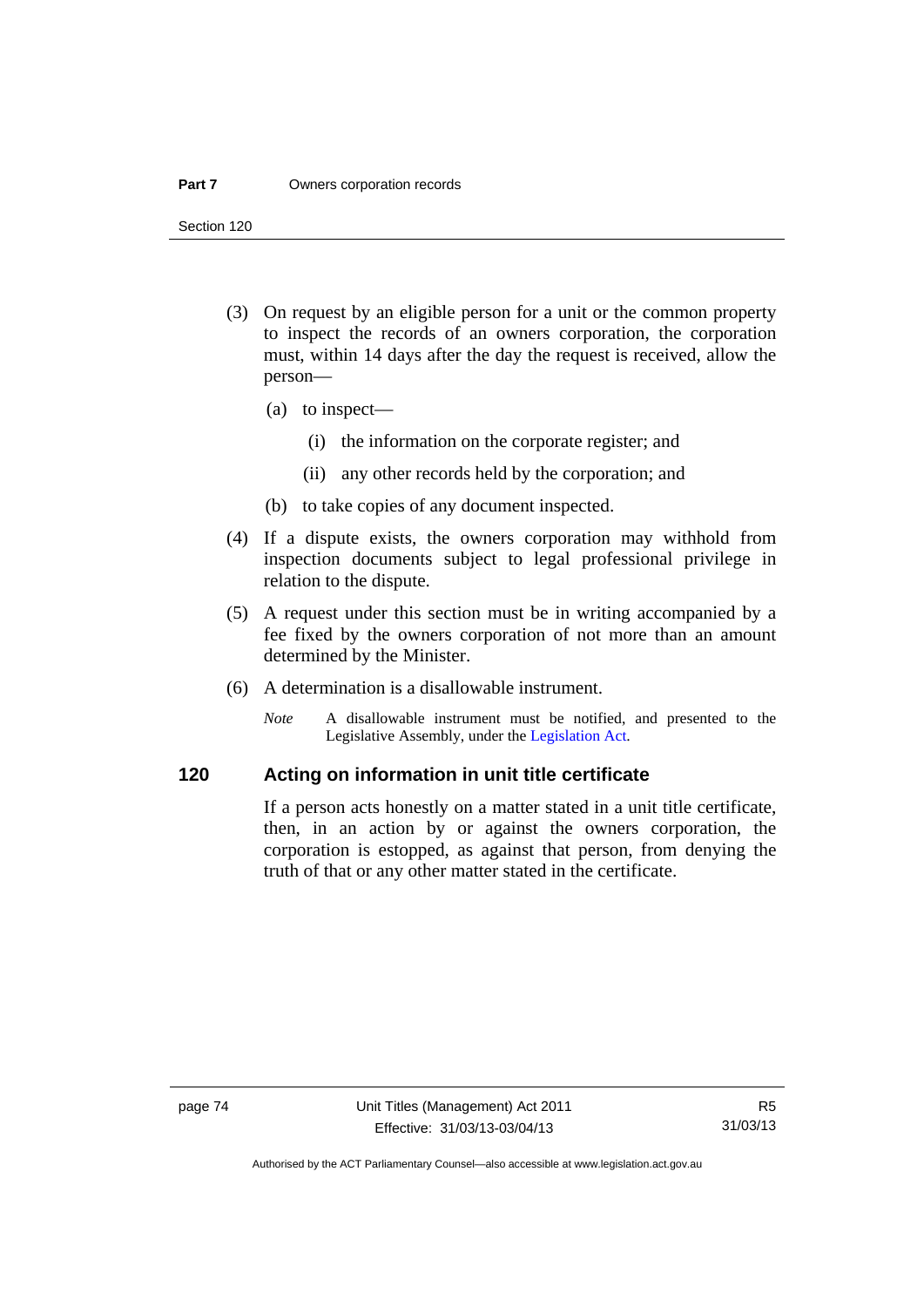## **121 Failure to provide information or certificate—offence**

 (1) If an owners corporation for a units plan fails to comply with a request under this part for information or a unit title certificate, each executive member of the corporation at the time of the failure commits an offence.

Maximum penalty: 50 penalty units.

- (2) It is a defence to a prosecution for an offence against subsection (1) if the defendant proves that—
	- (a) the person requesting the information, when asked by someone acting for the owners corporation, did not give the corporation reasonable grounds to believe that the person was an eligible person; or
	- (b) the defendant took reasonable steps to ensure that the request was complied with; or
	- (c) the failure to comply with the request happened without the defendant's knowledge.

#### **122 Owners corporation name, address and letterbox**

- (1) An owners corporation for a units plan must ensure that a notice showing the name of the corporation, and the address shown on the units plan for the service of documents, is continuously displayed in a conspicuous place on the land, unless—
	- (a) the address shown on the units plan for the service of documents is the postal address of a building on the land; and
	- (b) the corporation provides a letterbox on the land under subsection (2).

Maximum penalty: 1 penalty unit.

 (2) If the address shown on the units plan for the service of documents is the postal address of a building on a land, the owners corporation must ensure that a letterbox suitable for postal delivery, showing the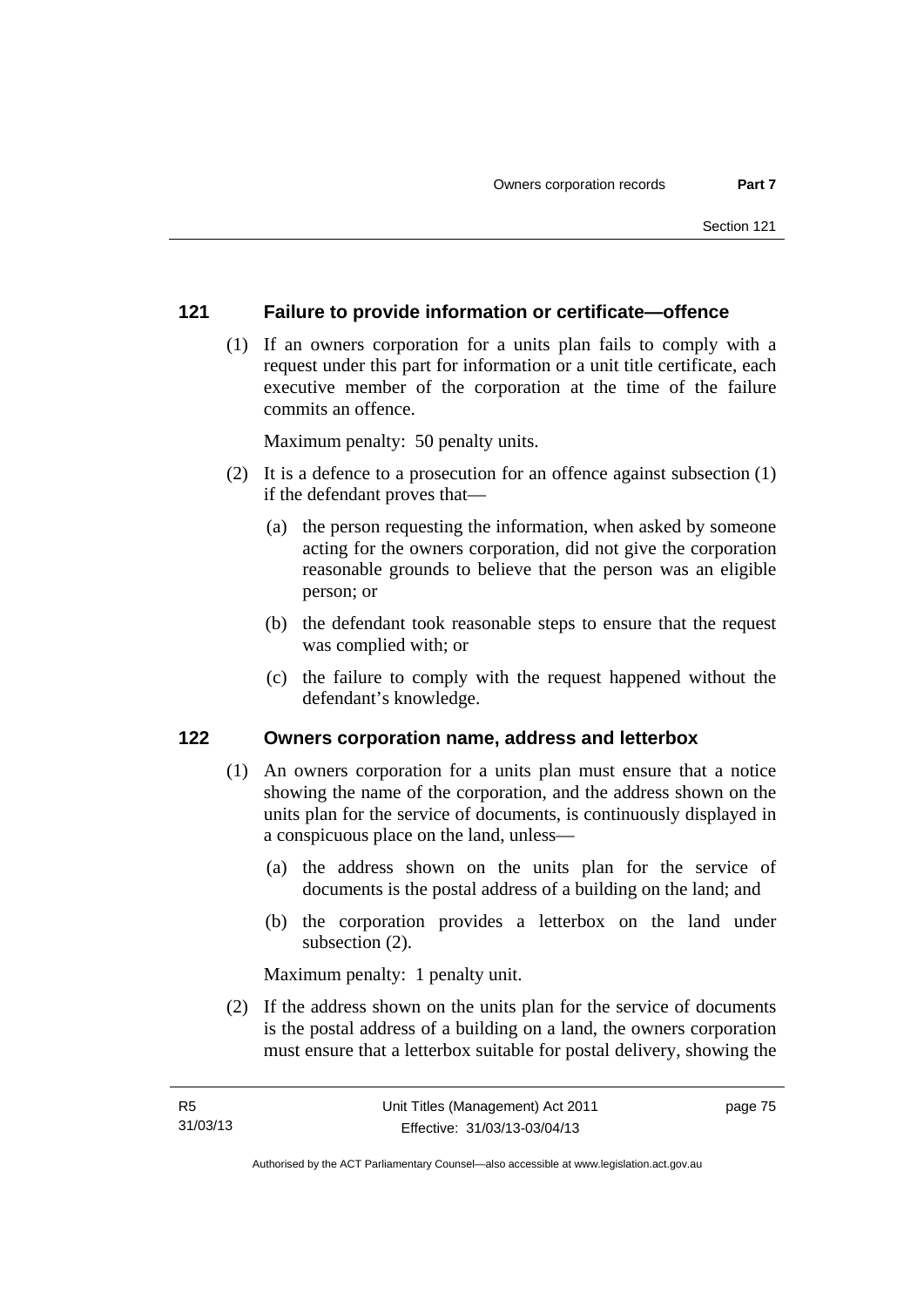Section 123

name of the corporation in clear and legible characters, is continuously available in a conspicuous and accessible place on the land.

Maximum penalty: 1 penalty unit.

 (3) If an owners corporation changes its address for service of documents, it must lodge notice of the change with the registrar-general in a form approved by the registrar-general under the *[Land Titles Act 1925](http://www.legislation.act.gov.au/a/1925-1)*.

Maximum penalty: 5 penalty units.

#### **123 Service of documents on owners corporation**

For this Act and the *[Unit Titles Act 2001](http://www.legislation.act.gov.au/a/2001-16)* (including an application for a court order under either Act) a document may be served on an owners corporation by—

- (a) if the address for service is the postal address of a building on the land—placing it in the letterbox mentioned in section 122 (2); or
- (b) serving it in another way approved by the corporation by ordinary resolution.
- *Note* The methods of service provided for in this section are in addition to methods of service provided for in the [Legislation Act](http://www.legislation.act.gov.au/a/2001-14), pt 19.5.

## **124 Service of documents on members, interested people and occupiers**

- (1) For this Act and the *[Unit Titles Act 2001](http://www.legislation.act.gov.au/a/2001-16)* (including an application for a court order under either Act) a document may be served on a unit owner or anyone else with an interest in a unit or the common property on a units plan by—
	- (a) sending it by prepaid post as a letter to the relevant address for correspondence recorded on the corporate register; or

Authorised by the ACT Parliamentary Counsel—also accessible at www.legislation.act.gov.au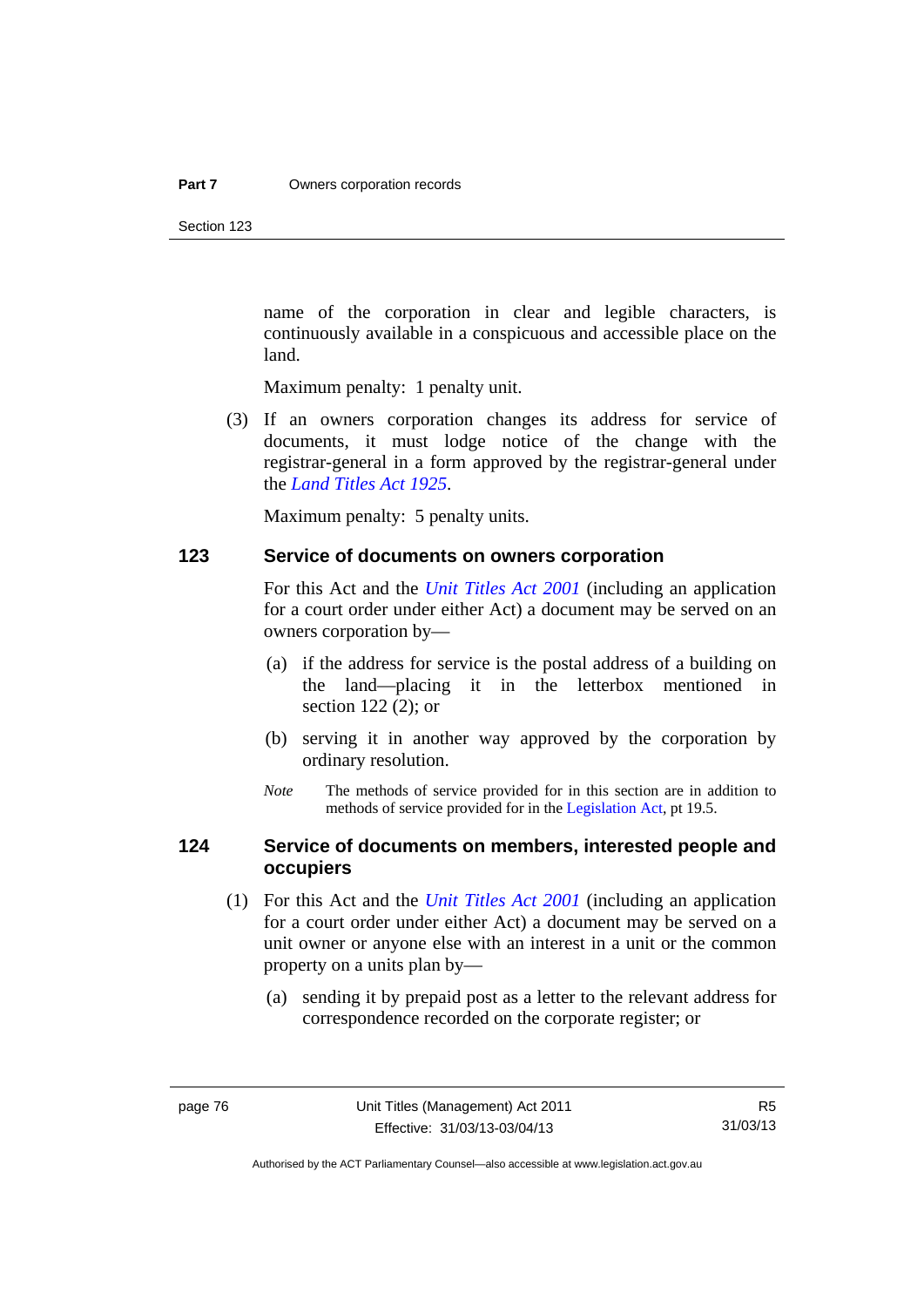- (b) if the latest address for correspondence recorded in the corporate register is the postal address of a building or unit on the land—placing it in a letterbox for mail addressed to the building or unit; or
- (c) serving it in another way directed by the person to be served.
- *Note* The methods of service provided for in this section are in addition to methods of service provided for in the [Legislation Act](http://www.legislation.act.gov.au/a/2001-14), pt 19.5.
- (2) If a unit is owned by 2 or more part-owners, and a document is required or permitted to be served on the owner, service of the document under this section on the part-owners' representative is sufficient.
- (3) If an owner of a unit is a company, and a document is required or permitted to be served on the company, service of the document under this section on the company's representative is sufficient.
- (4) If a mortgagee voting notice is current for a unit, and a document is required or permitted to be served on the mortgagee, service of the document under this section on the mortgagee's representative is sufficient.
- (5) If a unit has an occupier who is not an owner of the unit, and a document is required or permitted to be served on the occupier, the document may be served on the occupier—
	- (a) by putting it in a letterbox for mail addressed to the unit; or
	- (b) by giving it personally to the occupier; or
	- (c) by serving it in another way directed by the occupier.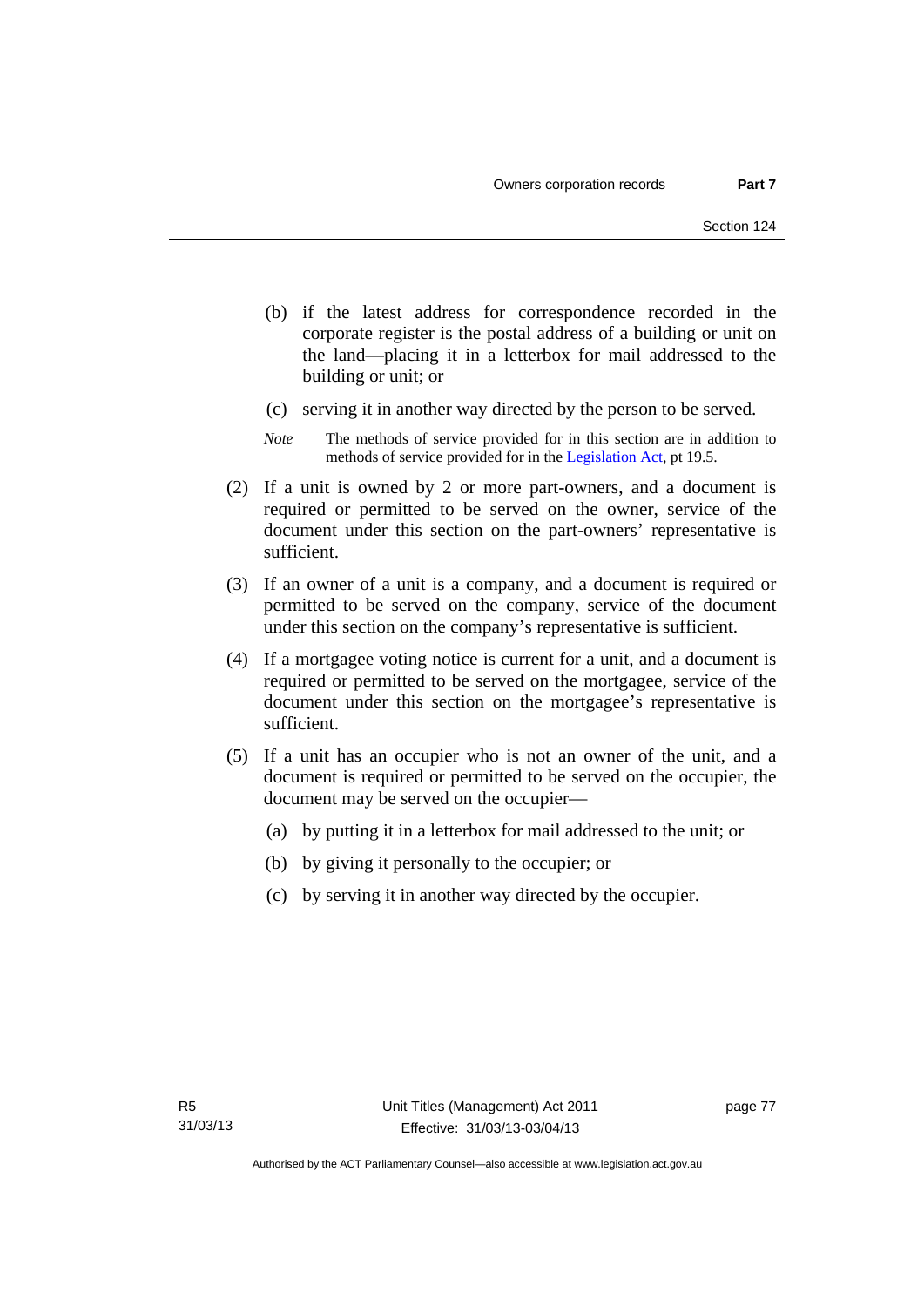#### **Part 8 Dispute resolution**

Section 125

# **Part 8 Dispute resolution**

#### **125 Disputes involving the owners corporation—generally**

- (1) This section applies to a dispute relating to an owners corporation for a units plan between the corporation and any 1 of the following:
	- (a) an owner or occupier of a unit in the units plan;
	- (b) the manager (if any) for the owners corporation;
	- (c) a service contractor for the owners corporation;
	- (d) an executive member.
- (2) A party to the dispute may apply to the ACAT for an order in relation to the other party if the application relates to the dispute.

## **126 Disputes involving the owners corporation—particular matters**

- (1) This section applies to the following disputes between the people mentioned in relation to the dispute:
	- (a) a dispute relating to keeping an animal or allowing an animal to be kept in a unit between—
		- (i) the owners corporation; and
		- (ii) an owner or occupier of a unit;
	- (b) a dispute relating to the return by a former manager of owners corporation property between—
		- (i) the owners corporation; and
		- (ii) the former manager.

Authorised by the ACT Parliamentary Counsel—also accessible at www.legislation.act.gov.au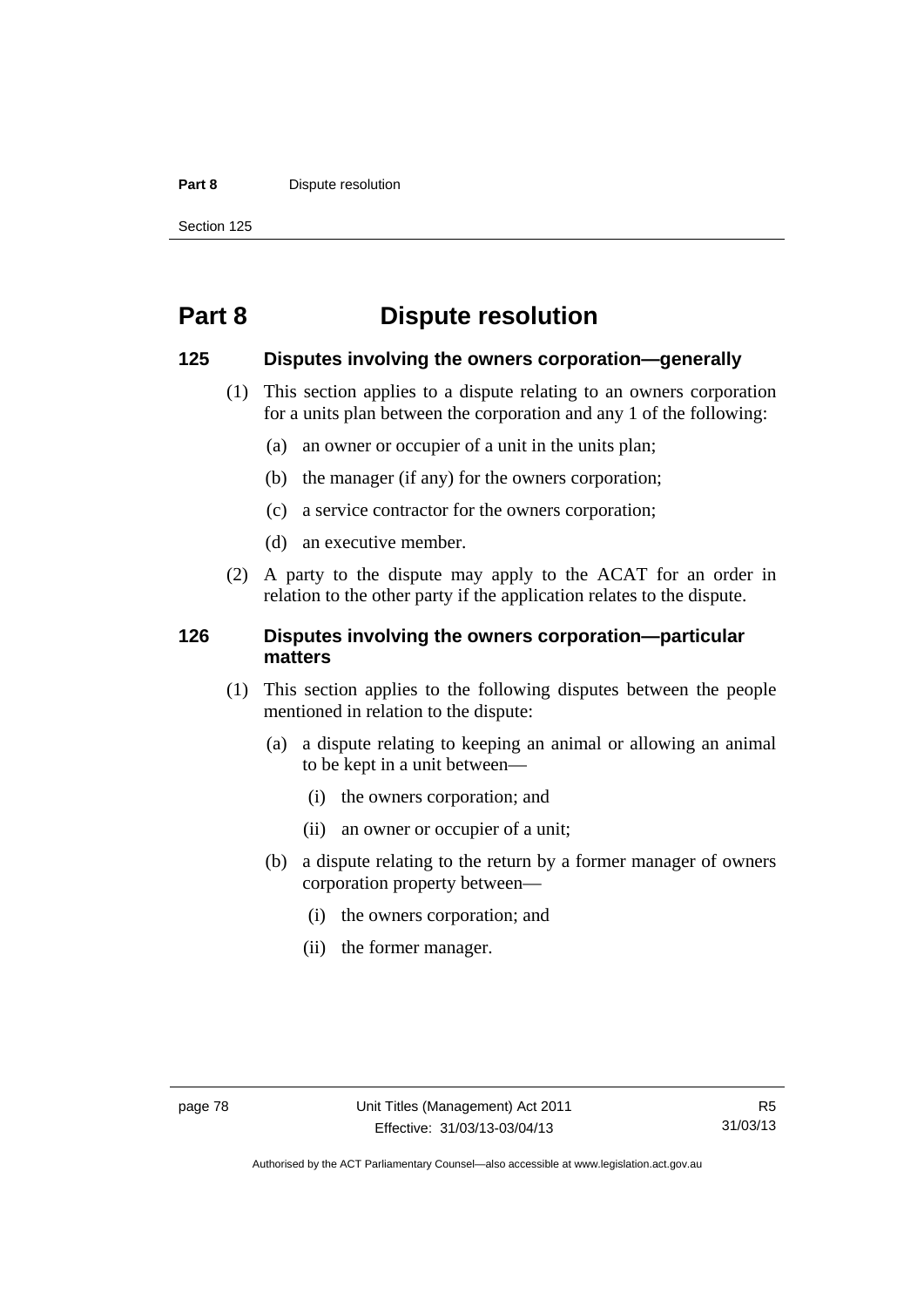- (2) A party to the dispute may apply to the ACAT for an order in relation to the other party if the application relates to the dispute.
- (3) To avoid doubt, only a party mentioned in this section in relation to a particular dispute may apply to the ACAT in relation to the dispute.

#### **Example**

Tony is in dispute with his neighbour, Fabian, about the pets Fabian keeps in his unit. The owners corporation is also in dispute with Fabian about the pets. Only the owners corporation can apply to the ACAT for an order against Fabian in relation to the dispute.

- *Note* An example is part of the Act, is not exhaustive and may extend, but does not limit, the meaning of the provision in which it appears (see [Legislation Act,](http://www.legislation.act.gov.au/a/2001-14) s 126 and s 132).
- (4) In this section:

*former manager* means a person who was the manager for the owners corporation.

## **127 Disputes involving the executive committee**

- (1) This section applies to a dispute relating to an owners corporation for a units plan between the executive committee of the corporation and an executive member.
- (2) A party to the dispute may apply to the ACAT for an order in relation to the other party if the application relates to the dispute.

## **128 Disputes between unit owners**

- (1) This section applies to a dispute relating to an owners corporation for a units plan between 2 or more unit owners.
- (2) A party to the dispute may apply to the ACAT for an order in relation to the other party if the application relates to the dispute.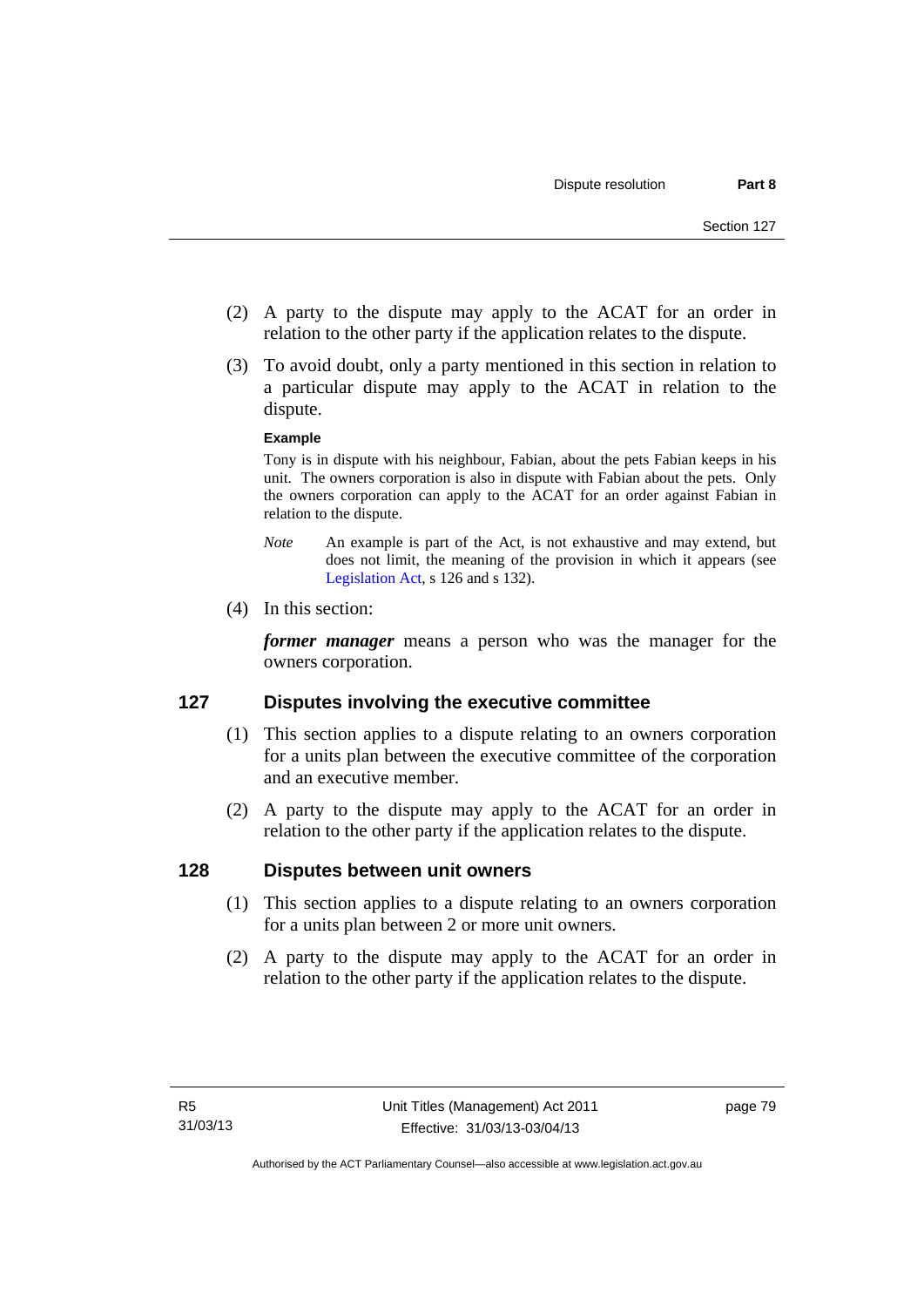#### **Part 8 Dispute resolution**

Section 129

#### **129 Kinds of ACAT orders**

- (1) The ACAT may make the following orders:
	- (a) an order requiring a party to do, or refrain from doing, a stated thing;
	- (b) an order requiring a party to exercise a function under this Act;
	- (c) an order requiring an owners corporation to do a stated thing that is ancillary to a function of the corporation under this Act;
	- (d) an order requiring a person to pay to the Territory or someone else an amount of not more than \$1 000;
	- (e) a declaration—
		- (i) that a general meeting or executive committee meeting is void for irregularity; or
		- (ii) that a resolution of a general meeting or executive committee meeting is void for irregularity; or
		- (iii) that a rule of the owners corporation is invalid for irregularity;
	- (f) an order repealing or amending a resolution of a general meeting or executive committee based on a merits review of the resolution by the ACAT;
	- (g) an order giving effect to an unsuccessful motion for a resolution of a general meeting (either as originally proposed or as amended by the ACAT) if the ACAT is satisfied after a merits review of the motion that opposition to the motion was unreasonable;
	- (h) an order requiring stated accounts of an owners corporation to be audited, whether by a stated person or a person of a stated kind;
	- (i) an order allowing an applicant to examine records of the owners corporation;

R5 31/03/13

Authorised by the ACT Parliamentary Counsel—also accessible at www.legislation.act.gov.au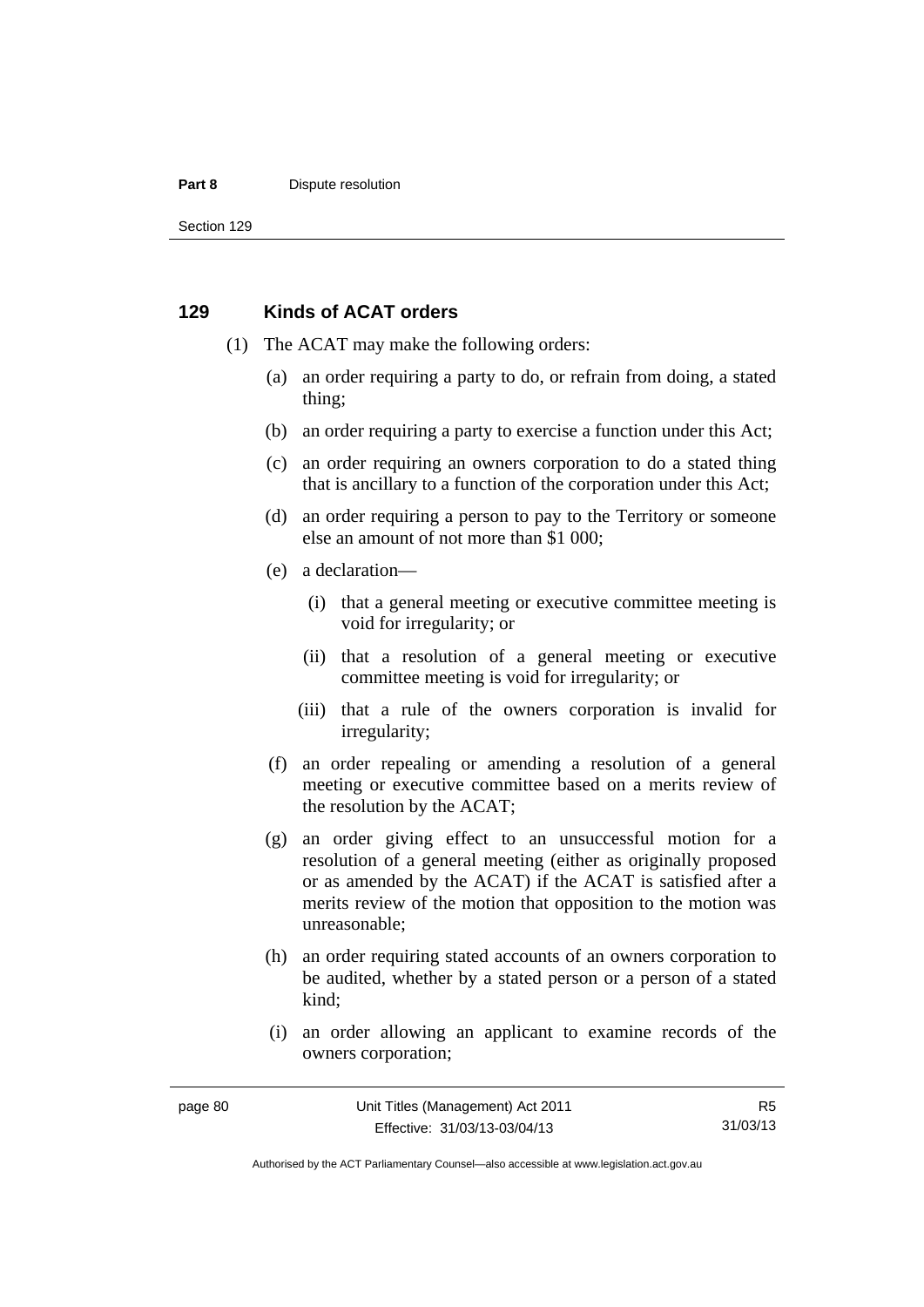- (j) an order requiring an owners corporation to make or repeal a rule and register a copy of the resolution making or repealing the rule;
- (k) an order appointing an administrator to exercise all or stated functions of the owners corporation, the executive committee or an office-holder in the committee;
- (l) if the dispute relates to a matter mentioned in section 126 (1) (a)—an order to remove the animal from the unit if—
	- (i) a condition requiring the owners corporation's consent to keeping the animal is not complied with; or
	- (ii) the animal is causing a nuisance.
- (2) The ACAT may make any other order it considers reasonably necessary or convenient to resolve a dispute under this part.
- (3) This section does not limit the orders the ACAT may make in relation to a dispute under this part.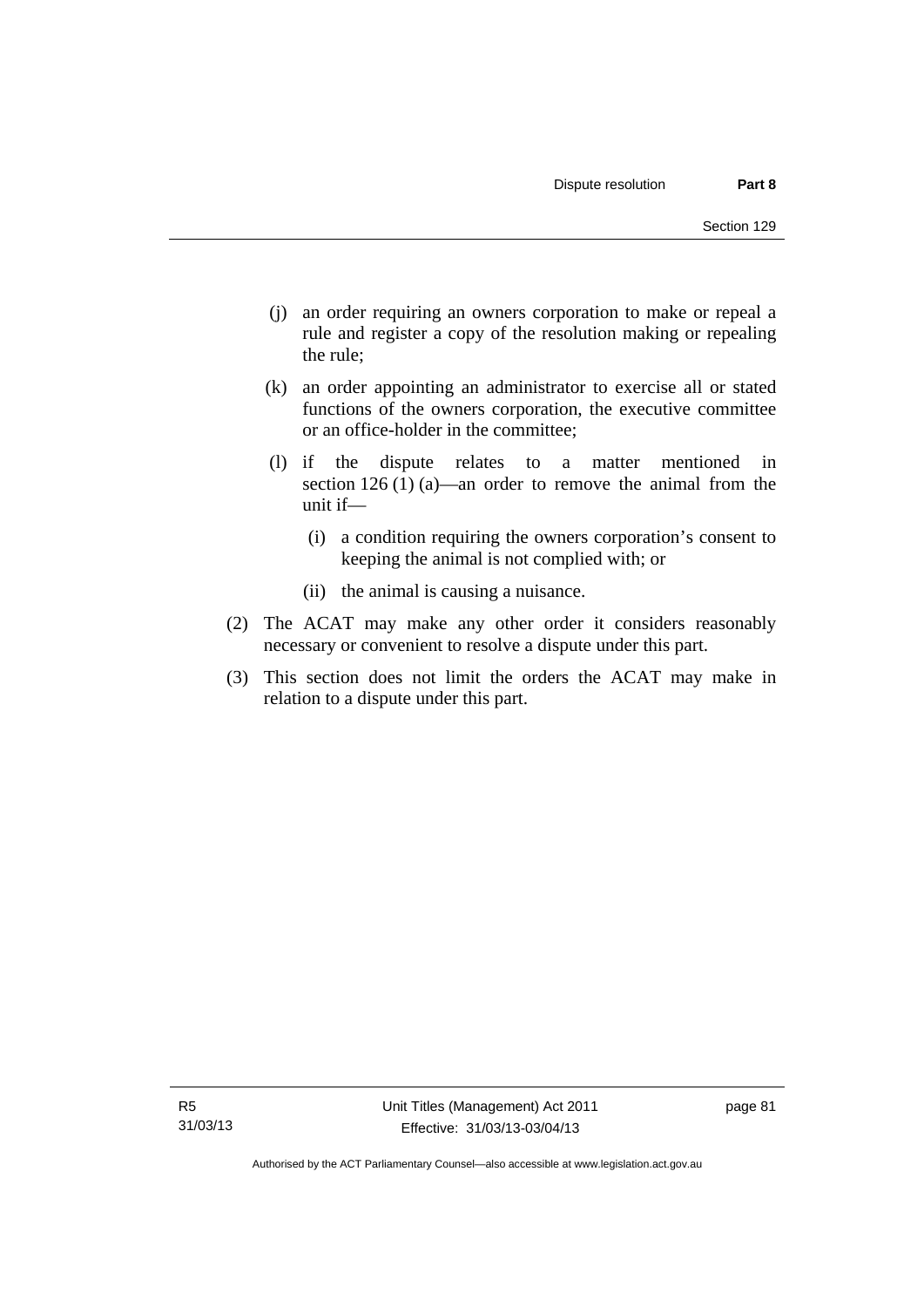Section 130

# **Part 9 Protection of financiers for service contracts**

## **130 Meaning of** *financed service contract* **and** *financier***—pt 9**

In this part:

*financed service contract* means a service contract financed by a financier under section 131.

*financier*—see section 131.

#### **131 Who is a** *financier* **for a service contract?**

- (1) A person is a *financier* for a service contract if—
	- (a) the person—
		- (i) is a financial institution; or
		- (ii) in the ordinary course of the person's business, supplies, or might reasonably be expected to supply, finance for business acquisitions, using charges over contracts for security; or
		- (iii) if the contract exists immediately before the commencement of this part—at the time the finance was supplied for a business acquisition using a charge over the contract for security, was a person mentioned in subparagraph (ii); and
	- (b) a service contractor for the contract and the person give written notice signed by each of them to the owners corporation that the person is a financier for the contract.

Authorised by the ACT Parliamentary Counsel—also accessible at www.legislation.act.gov.au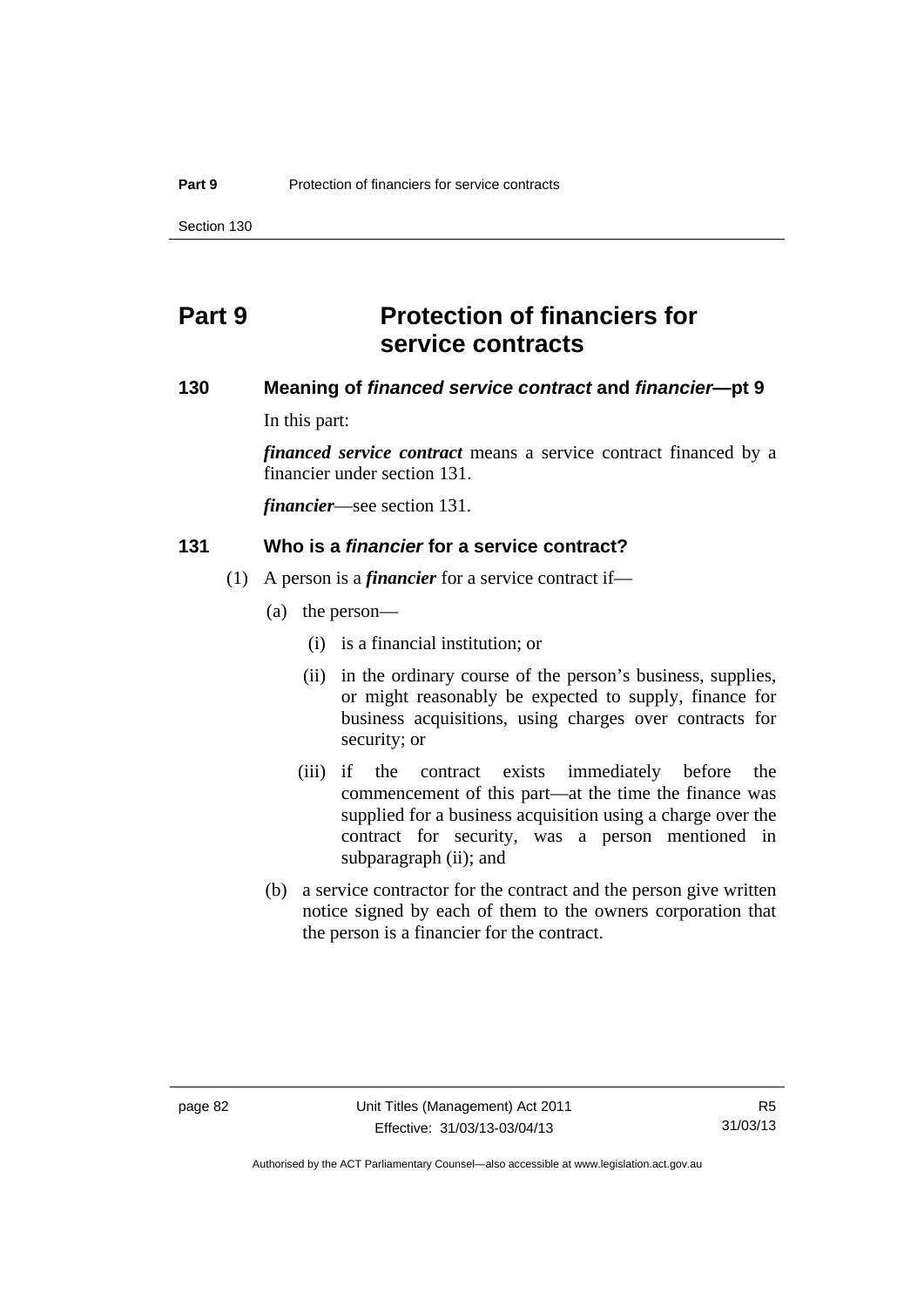- (2) A person stops being a financier for a service contract if the person gives the owners corporation written notice withdrawing the notice given under subsection (1).
- (3) A notice under subsection (2) may be given without the service contractor's agreement.

#### **132 Financed service contract—notice of change**

The owners corporation for a units plan must give the financier for a financed service contract written notice of—

- (a) any change made to the contract by the corporation and the service contractor; or
- (b) any arrangement entered into by the corporation and the service contractor that affects the contract.

### **133 Financed service contract—limitation on ending**

- (1) The owners corporation for a units plan may end a financed service contract only if—
	- (a) the corporation gives the financier written notice that the corporation has the right to end the contract; and
	- (b) when the notice is given to the financier, the corporation has the right to end the contract; and
	- (c) the corporation gives the notice to the financier not less than 21 days before the day the contract is ended.
- (2) However, the owners corporation may not end the financed service contract if, under an arrangement between the financier and the service contractor, the financier has given the corporation notice under section 134.
- (3) Subsection (2) does not stop the owners corporation ending a service contract for something done or not done after the financier started to act under the contract.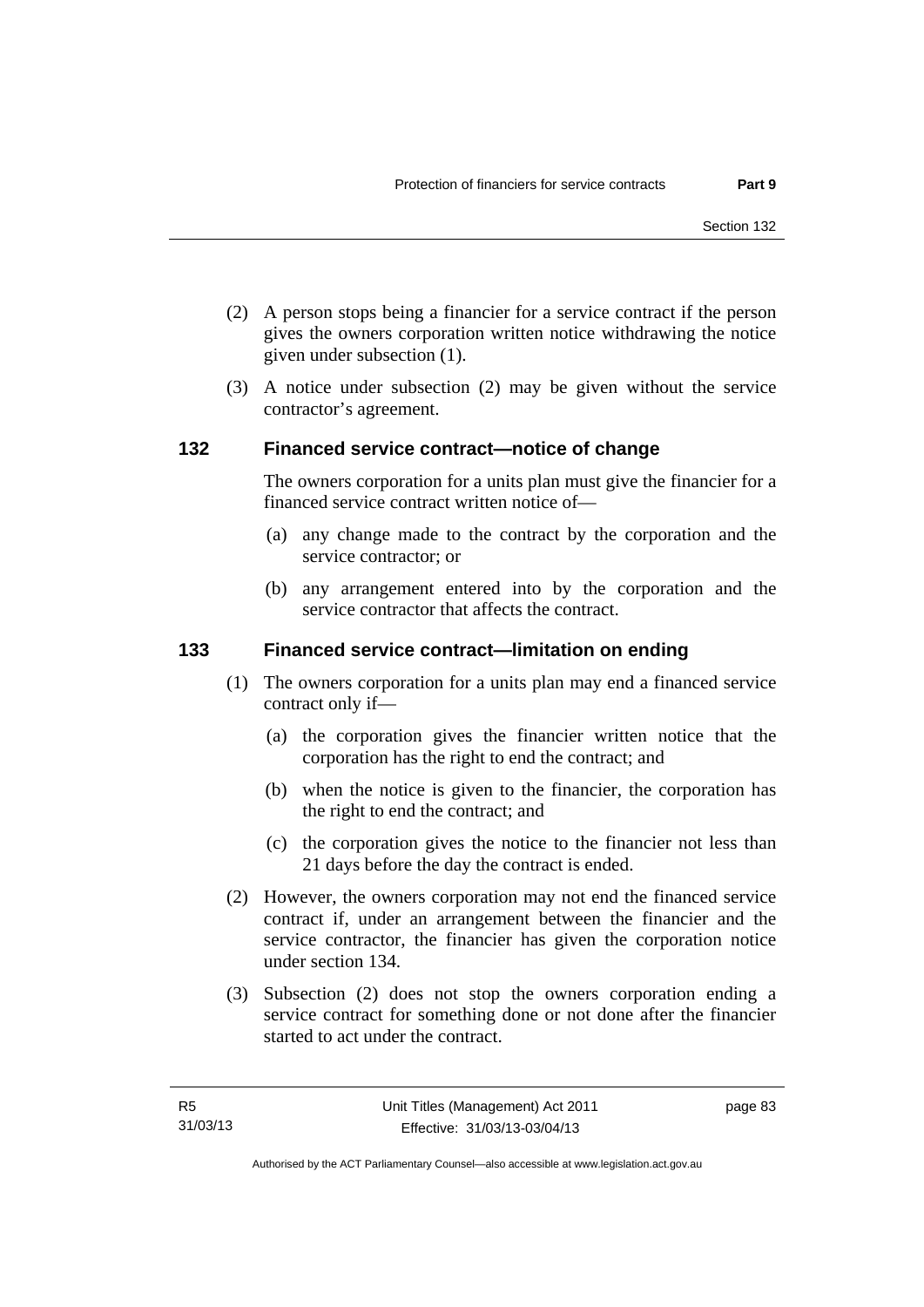Section 134

 (4) This section does not stop a financed service contract ending by agreement between the owners corporation, service contractor and financier.

## **134 Financed service contract—person authorised to act for financier**

- (1) The financier for a financed service contract may take the following action:
	- (a) act under the contract in place of the contractor;
	- (b) appoint a receiver, or a receiver and manager, for the contract.
- (2) However, the financier may only take action under subsection (1) if—
	- (a) the financier has given written notice to the owners corporation of the financier's intention to take the action; and
	- (b) at the time the notice is given to the owners corporation, the corporation—
		- (i) has not given the financier notice under section 133 (1) (c); or
		- (ii) has given and withdrawn the notice to the financier.
- (3) The financier may authorise a person to act for the financier for subsection  $(1)$   $(a)$  if—
	- (a) the person is not the service contractor or an associate of the contractor; and
	- (b) the owners corporation approves the person.
- (4) In deciding whether to approve a person under subsection (3), the owners corporation—
	- (a) must act reasonably in the circumstances and decide as soon as practicable; and

R5 31/03/13

Authorised by the ACT Parliamentary Counsel—also accessible at www.legislation.act.gov.au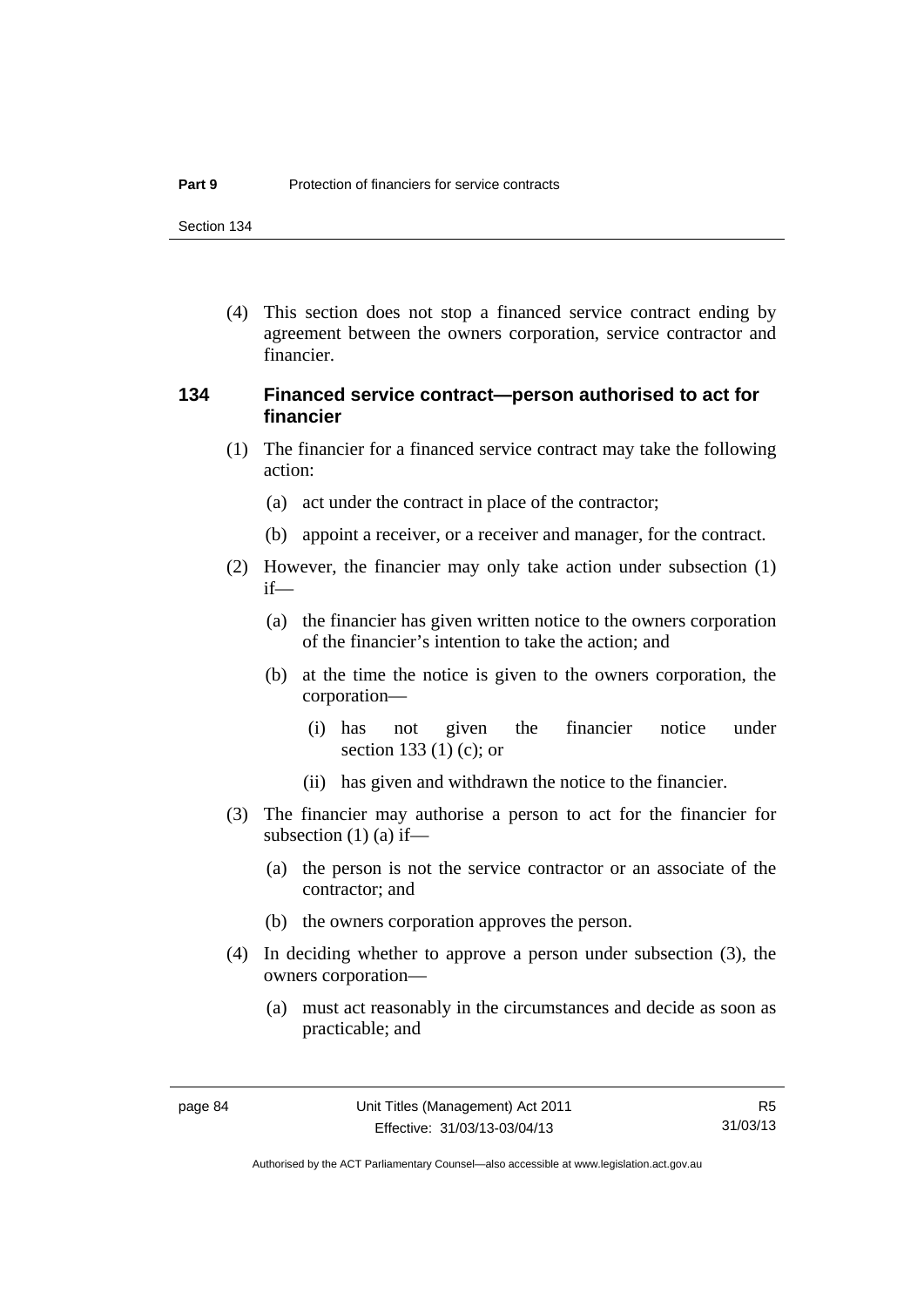- (b) may only consider—
	- (i) the person's character; and
	- (ii) the person's competence, qualifications and experience.
- (5) However, the owners corporation must not—
	- (a) unreasonably withhold the person's approval; or
	- (b) require or receive a fee or other consideration for approving the person, other than reimbursement of legal or administrative expenses reasonably incurred by the corporation for the approval.

## **135 Financed service contract—agreement between owners corporation and financier prohibited**

- (1) A financier for a financed service contract must not enter into an agreement or other arrangement with the owners corporation under the contract for a matter relating to—
	- (a) the financier's role for the contract; or
	- (b) arrangements between the financier and service contractor under which the financier is acting, or may act, under the contract in the contractor's place; or
	- (c) the operation of this part in relation to the contract.
- (2) An agreement or arrangement to which this section applies is void to the extent it contravenes this section.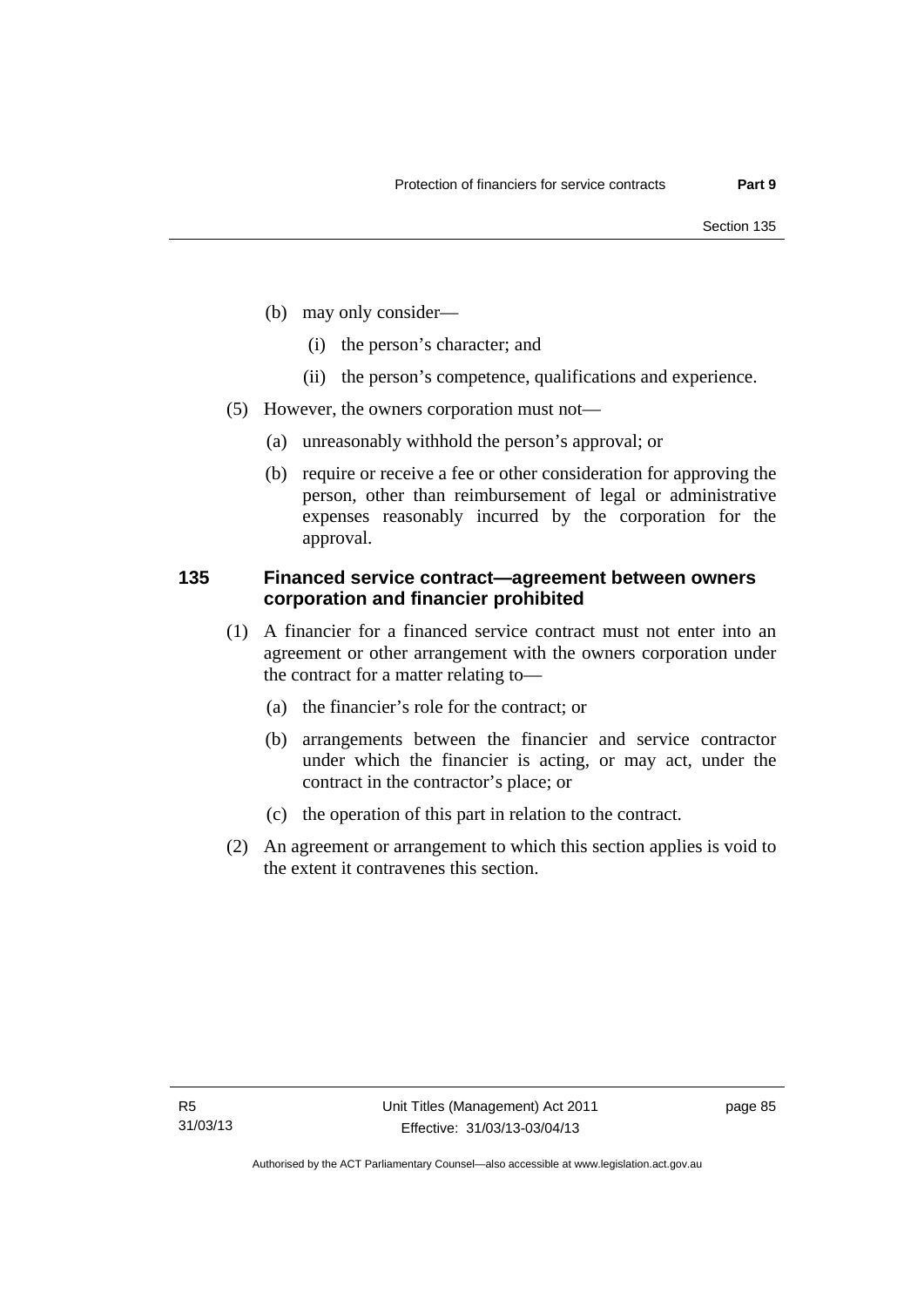**Part 10** Administrators<br>**Division 10.1** Interested part **Division 10.1** Interested parties Section 136

# **Part 10 Administrators**

## **Division 10.1 Interested parties**

#### **136 Who may apply for an administration order?**

Any of the following people (an *interested party*) may apply to the ACAT for an order under division 10.2 (an *administration order*) in relation to the administration of an owners corporation:

- (a) the corporation;
- (b) a creditor of the corporation;
- (c) a unit owner, or anyone else with an interest in a unit, or the common property, that is recorded in the corporate register;
- (d) the director-general, on behalf of the Territory.

## **137 ACAT appearances and service of applications**

- (1) An interested party has a right to appear on an application by another interested party for an administration order.
- (2) The applicant must serve a copy of the application on every other interested party, except the creditors (or the other creditors) of the owners corporation and the director-general.
	- *Note* The applicant may serve the application on an interested person at the person's address for correspondence shown on the corporate register. Other forms of service are also permitted. See s 124.
- (3) The owners corporation must serve all its creditors with a copy of the application—
	- (a) if the owners corporation is the applicant—after making the application; or
	- (b) in any other case—on being served with a copy of the application.

Authorised by the ACT Parliamentary Counsel—also accessible at www.legislation.act.gov.au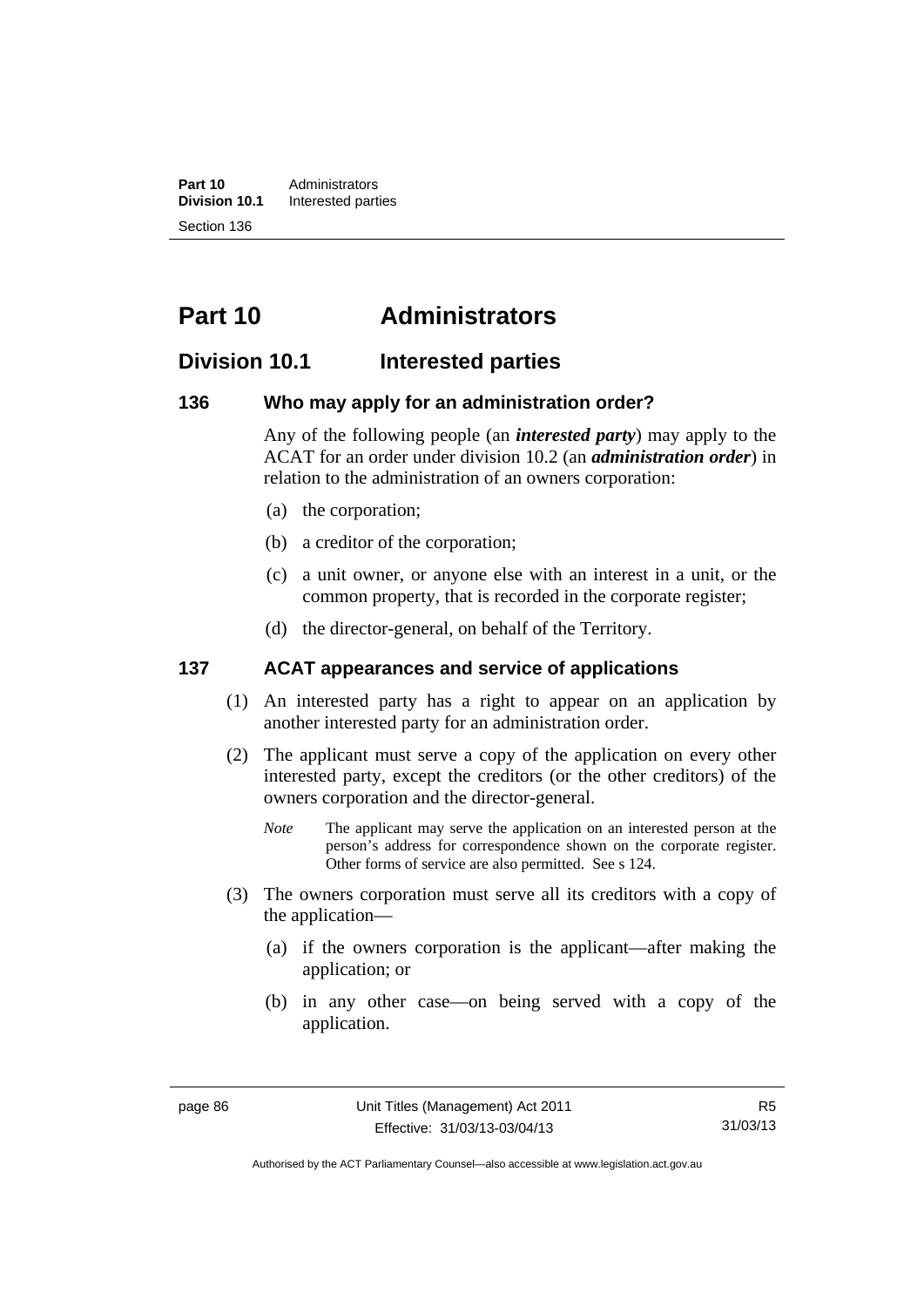- (4) An interested party may be represented by a lawyer or someone else.
- (5) The registrar of the ACAT must give a copy of an application to the director-general, unless the director-general is the applicant.

# **Division 10.2 Appointment, removal and functions**

## **138 Appointment of administrator**

- (1) On an application by an interested party, the ACAT may, by order, appoint the person named in the application to be administrator of the owners corporation on the terms about remuneration and anything else it considers appropriate.
	- *Note* For the making of appointments (including acting appointments), see the [Legislation Act,](http://www.legislation.act.gov.au/a/2001-14) pt 19.3.
- (2) The ACAT may make an order appointing an administrator only if satisfied that the administrator consents to the order.
- (3) In an order appointing an administrator, the ACAT may give any directions it considers appropriate for giving notice of the order to the administrator, the registrar-general and the owners corporation.
- (4) The remuneration of an administrator of an owners corporation and the expenses incurred in the exercise of the administrator's functions under this Act are taken to be expenditure incurred by the corporation.

## **139 Removal or replacement of administrator**

- (1) On an application by an interested party, the ACAT may, by order, remove or replace an administrator.
- (2) In an order removing or replacing an administrator, the ACAT may give any directions it considers appropriate for giving notice of the order to the registrar-general and the owners corporation.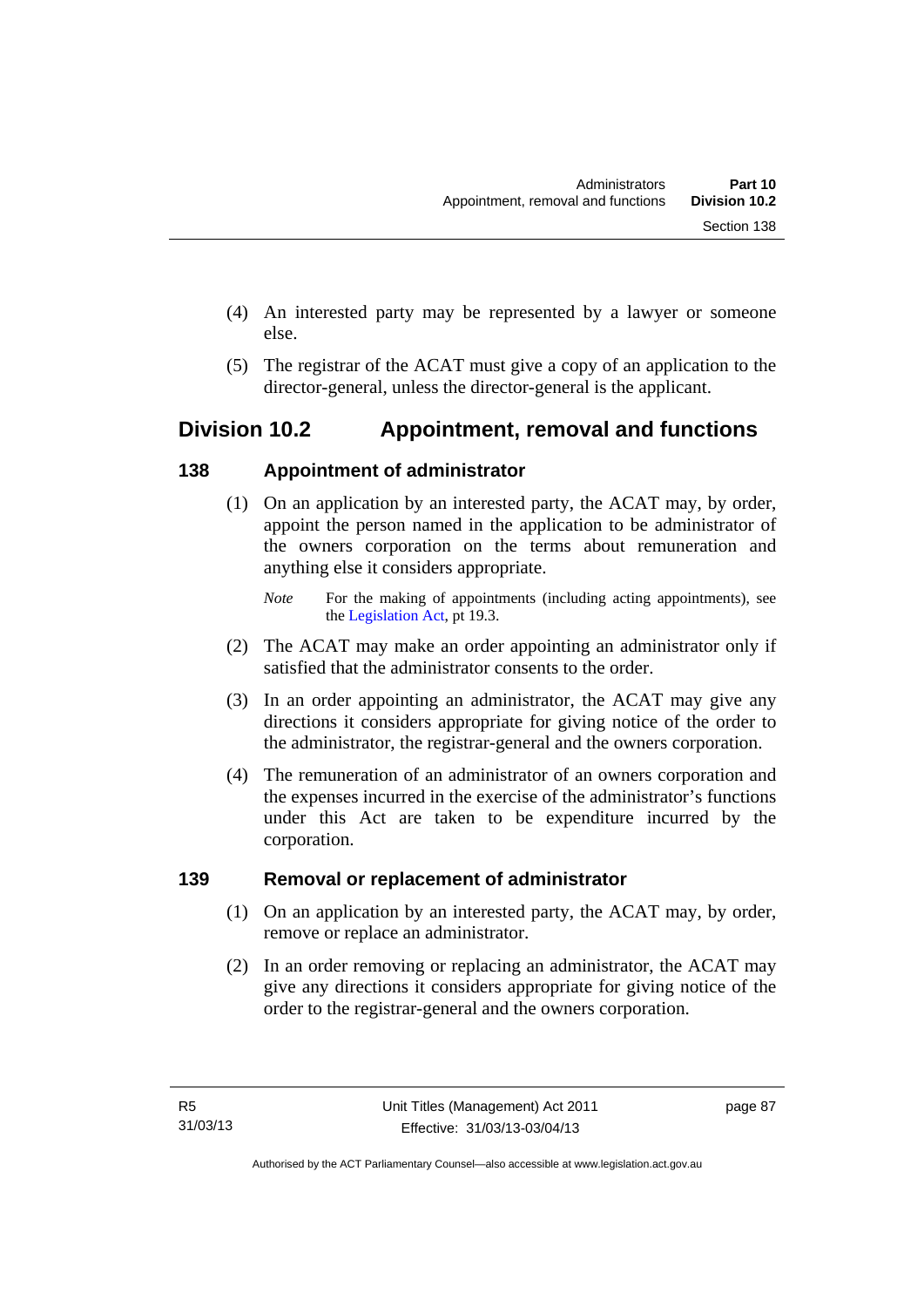## **140 Functions of administrator**

- (1) The administrator of an owners corporation has all the functions of the corporation to the exclusion of the corporation and its executive committee.
- (2) However, an order of the ACAT under subsection (3) is required for an administrator to do anything that is required by this Act to be authorised by an unopposed or unanimous resolution.
- (3) On application by an interested party, the ACAT may make any order it considers appropriate about the exercise of the administrator's functions, including, for example, an order mentioned in subsection (2).
	- *Note* An example is part of the Act, is not exhaustive and may extend, but does not limit, the meaning of the provision in which it appears (see [Legislation Act,](http://www.legislation.act.gov.au/a/2001-14) s 126 and s 132).

### **141 Delegation by administrator**

The administrator of an owners corporation may delegate the administrator's functions to anyone else.

*Note* A function that has been delegated by the administrator may, despite the delegation, be exercised by the administrator (see [Legislation Act,](http://www.legislation.act.gov.au/a/2001-14) s 240). For the making of delegations and the exercise of delegated functions generally, see the [Legislation Act,](http://www.legislation.act.gov.au/a/2001-14) pt 19.4.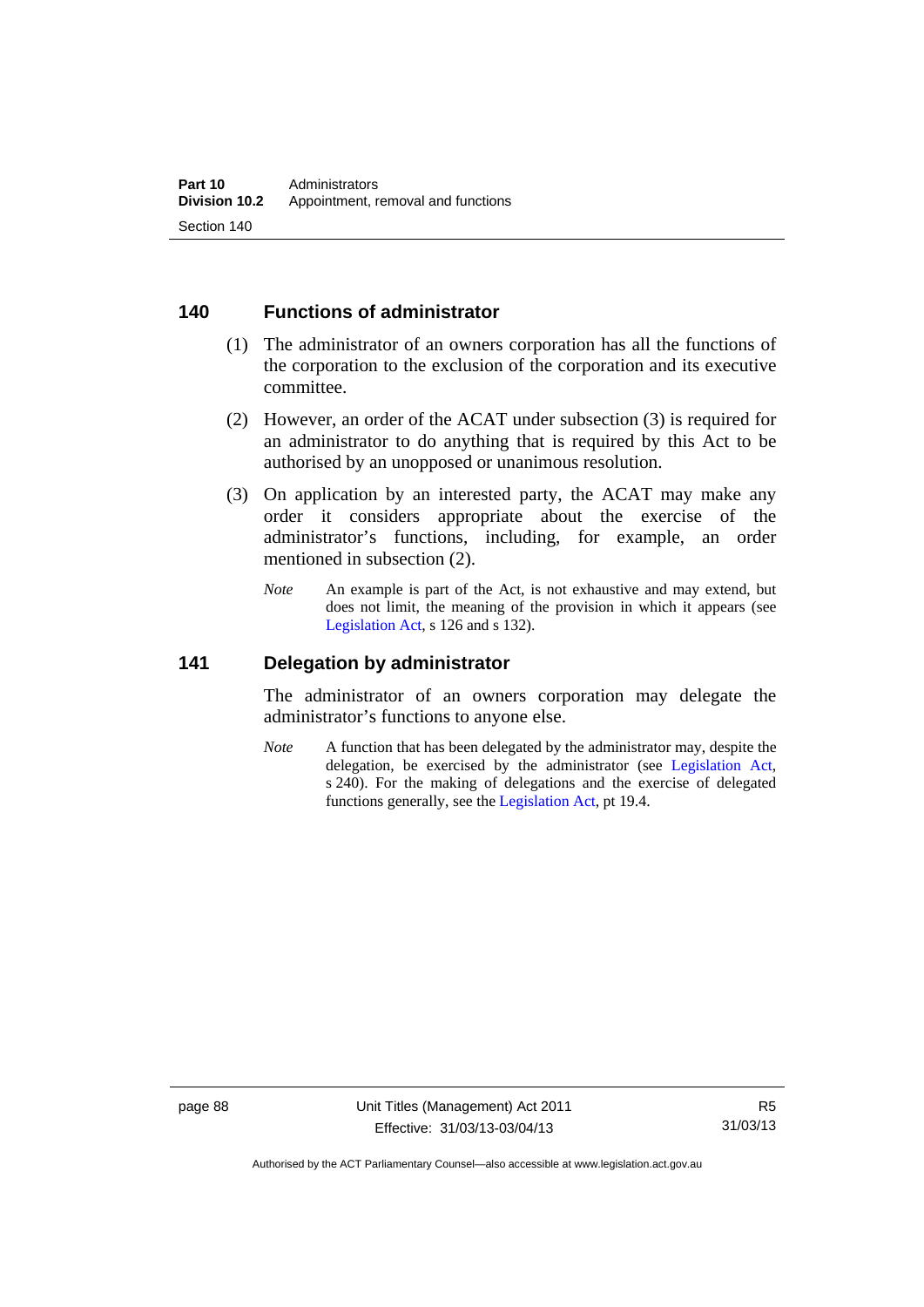# **Part 11 Miscellaneous**

## **Division 11.1 Mortgage insurance**

## **142 Mortgage insurance of unit**

If the interest of a unit owner is subject to a mortgage, the owner may take out 1 or more policies of insurance (a *mortgage insurance policy*) for indemnity against liability under the mortgage arising out of damage to, or destruction of, the unit.

## **143 Payment under mortgage insurance policies**

- (1) If a mortgage insurance policy is in force for a unit, the insurer is liable to pay to a mortgagee whose interest is noted on the policy the least of the following amounts:
	- (a) the amount insured as stated in the policy;
	- (b) the amount of the loss;
	- (c) the amount sufficient, at the date of the loss, to discharge the mortgage noted on the policy.
- (2) If the interests of 2 or more mortgagees are noted on the policy, subsection (1) applies to the mortgagees in their order of registered priority.

## **144 Transfer of mortgagee's interest to insurer**

- (1) Payment by the insurer to a mortgagee under section 143 does not entitle the unit owner to a discharge of the mortgage.
- (2) On payment by the insurer to a mortgagee under section 143—
	- (a) if the amount paid equals the amount necessary to discharge the mortgage—the insurer is entitled to obtain from the mortgagee a transfer of the mortgage; or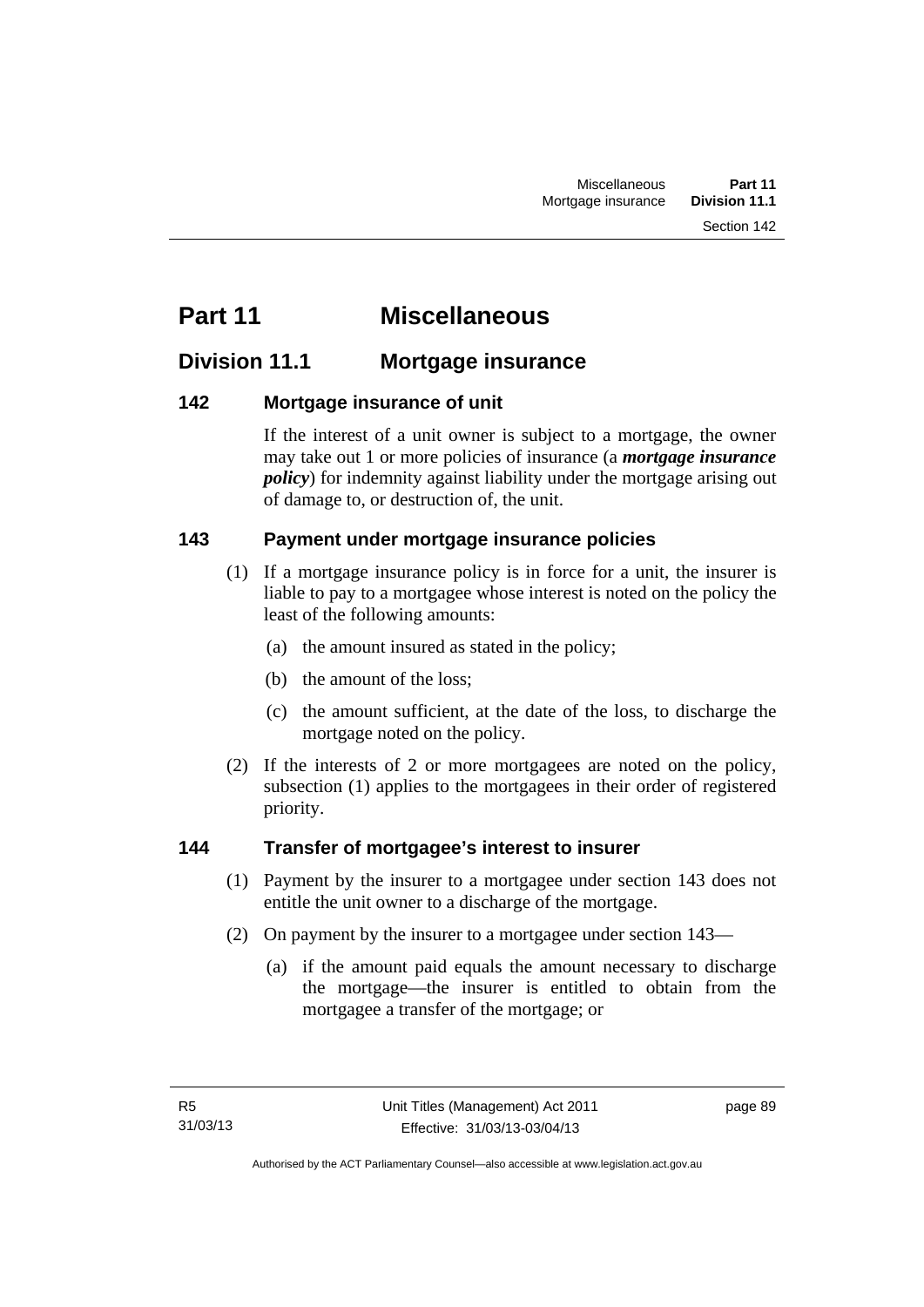(b) if the amount paid is less than the amount necessary to discharge the mortgage—the insurer is entitled to obtain from the mortgagee a transfer of an undivided share of the mortgagee's interest in the mortgage that bears to that interest the same proportion as the amount paid bears to the amount that was owing under the mortgage immediately before the payment.

## **Division 11.2 Miscellaneous**

## **145 Determination of fees**

- (1) The Minister may determine fees for this Act (other than fees that this Act provides are to be fixed by an owners corporation).
	- *Note* The [Legislation Act](http://www.legislation.act.gov.au/a/2001-14) contains provisions about the making of determinations and regulations relating to fees (see pt 6.3)
- (2) A determination is a disallowable instrument.
	- *Note* A disallowable instrument must be notified, and presented to the Legislative Assembly, under the [Legislation Act.](http://www.legislation.act.gov.au/a/2001-14)

## **146 Approved forms**

- (1) The Minister may approve forms for this Act.
- (2) If the Minister approves a form for a particular purpose, the approved form must be used for that purpose.

*Note* For other provisions about forms, see the [Legislation Act,](http://www.legislation.act.gov.au/a/2001-14) s 255.

(3) An approved form is a notifiable instrument.

*Note* A notifiable instrument must be notified under the [Legislation Act](http://www.legislation.act.gov.au/a/2001-14).

## **147 Regulation-making power**

(1) The Executive may make regulations for this Act.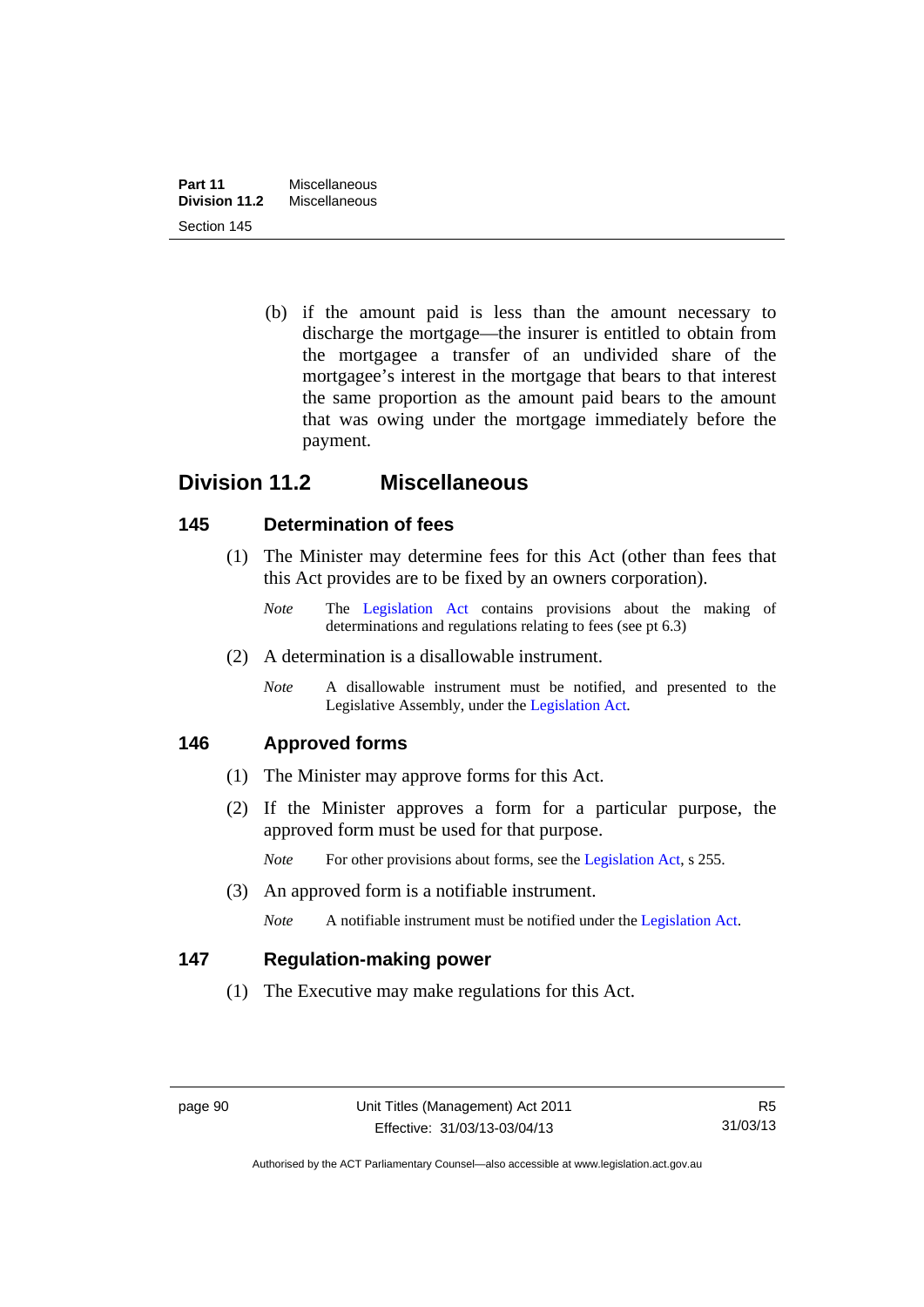(2) A regulation may create offences and fix maximum penalties of not more than 60 penalty units for the offences.

*Note* A regulation must be notified, and presented to the Legislative Assembly, under the [Legislation Act](http://www.legislation.act.gov.au/a/2001-14).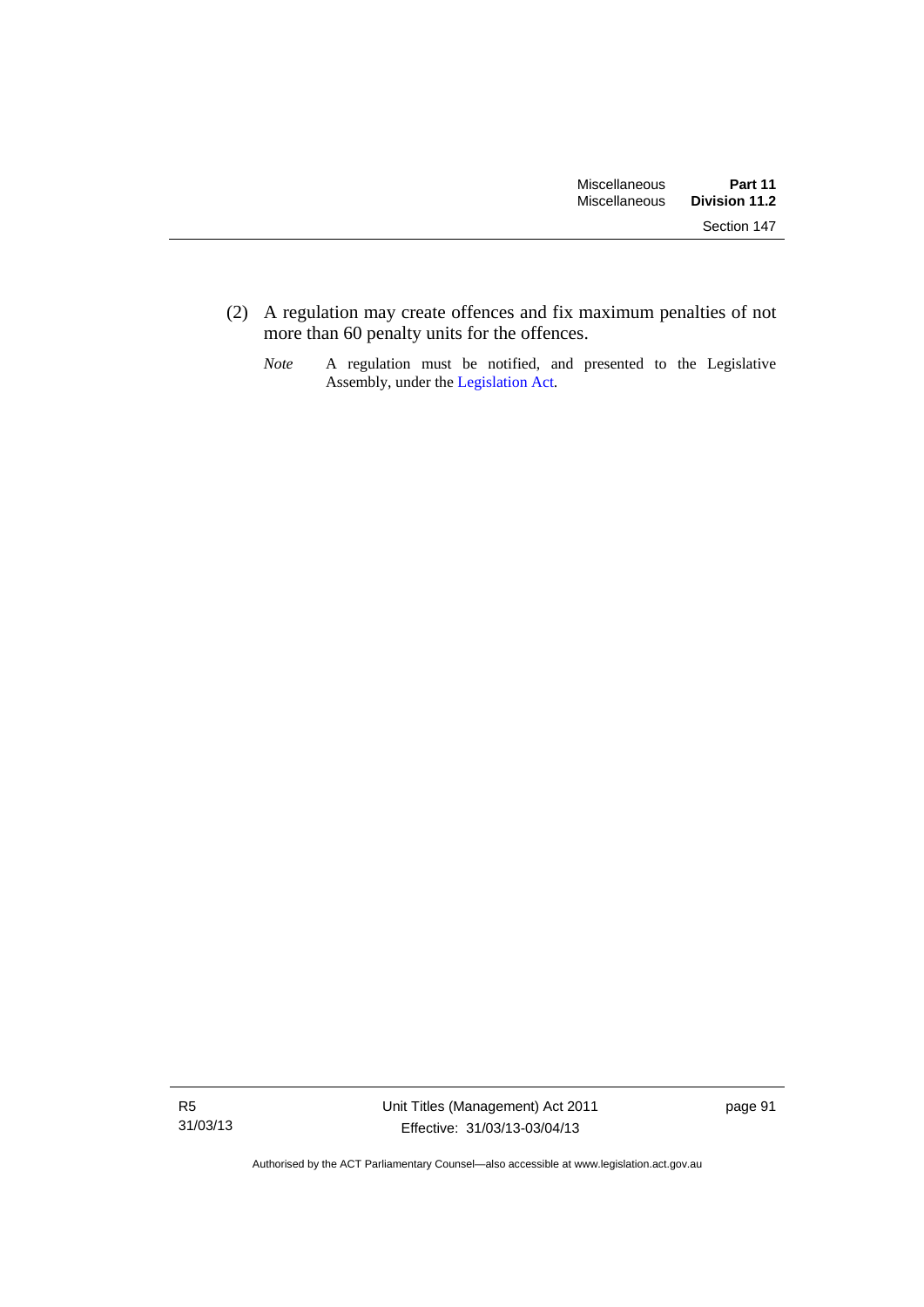# **Schedule 1 Codes of conduct**

(see s 46 and s 56)

# **Part 1.1 Executive committees—code of conduct**

## **1 Understanding of Act and code**

An executive member must have—

- (a) a commitment to acquiring an understanding of the Act, as relevant to the member's role on the executive committee; and
- (b) a good understanding of this code.

## **2 Honesty and fairness**

An executive member must act honestly and fairly in exercising the member's functions as an executive member.

## **3 Care and diligence**

An executive member must exercise reasonable care and diligence in exercising the member's functions as an executive member.

## **4 Acting in owners corporation's best interests**

An executive member must act in the best interests of the owners corporation in exercising the member's functions as an executive member, unless it is unlawful to do so.

## **5 Complying with Act and code**

An executive member must take reasonable steps to ensure that the member complies with the Act, including this code, when exercising the member's functions as an executive member.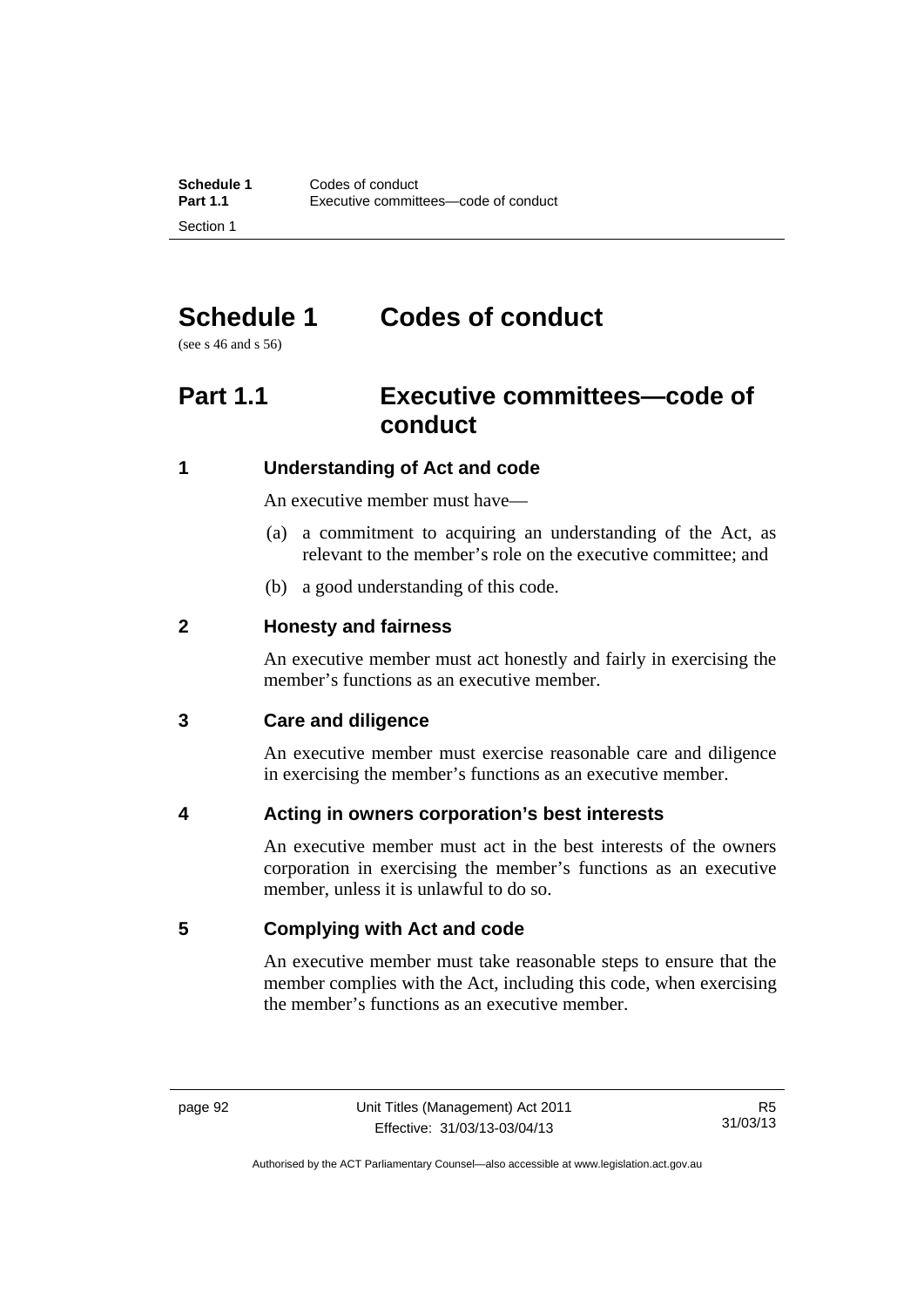## **6 Nuisance**

An executive member must not—

- (a) cause a nuisance on the land; and
- (b) otherwise behave in a way that unreasonably affects a person's lawful use or enjoyment of a unit or the common property.

## **7 Unconscionable conduct**

An executive member must not engage in unconscionable conduct in exercising the member's functions as an executive member.

#### **Examples**

- 1 improperly using the executive member's position on the executive committee to gain, directly or indirectly, an advantage personally or for someone else
- 2 exerting undue influence on, or using unfair tactics against, the owner of a unit in the units plan
- *Note* An example is part of the Act, is not exhaustive and may extend, but does not limit, the meaning of the provision in which it appears (see [Legislation Act,](http://www.legislation.act.gov.au/a/2001-14) s 126 and s 132).

## **8 Conflict of interest**

An executive member must disclose to the executive committee any conflict of interest the member may have in a matter before the committee.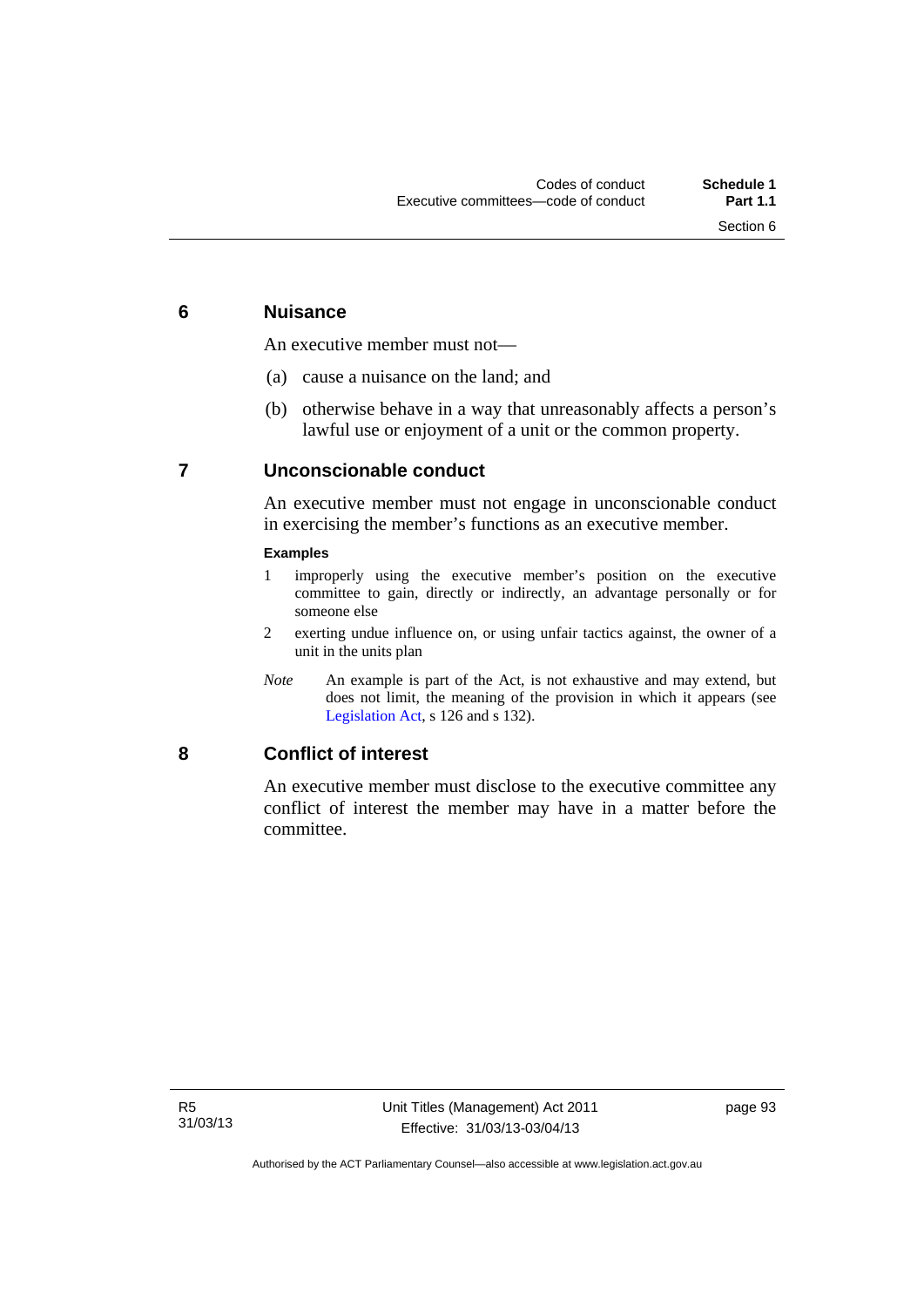# **Part 1.2 Managers—code of conduct**

## **1 Knowledge of Act and code**

A manager must have a good working knowledge and understanding of the Act, including this code, as relevant to the manager's functions.

## **2 Honesty, fairness and professionalism**

- (1) A manager must act honestly, fairly and professionally in exercising the manager's functions.
- (2) A manager must not try to unfairly influence the outcome of an election for the owners corporation executive committee.

## **3 Skill, care and diligence**

A manager must exercise reasonable skill, care and diligence in exercising the manager's functions.

## **4 Acting in owners corporation's best interests**

A manager must act in the best interests of the owners corporation unless it is unlawful to do so.

## **5 Keeping owners corporation informed of developments**

A manager must keep the owners corporation informed of any significant development or issue about an activity carried out for the owners corporation.

## **6 Ensuring employees comply with Act and code**

A manager must take reasonable steps to ensure that the manager's employees comply with the Act, including this code, when exercising the manager's functions.

Authorised by the ACT Parliamentary Counsel—also accessible at www.legislation.act.gov.au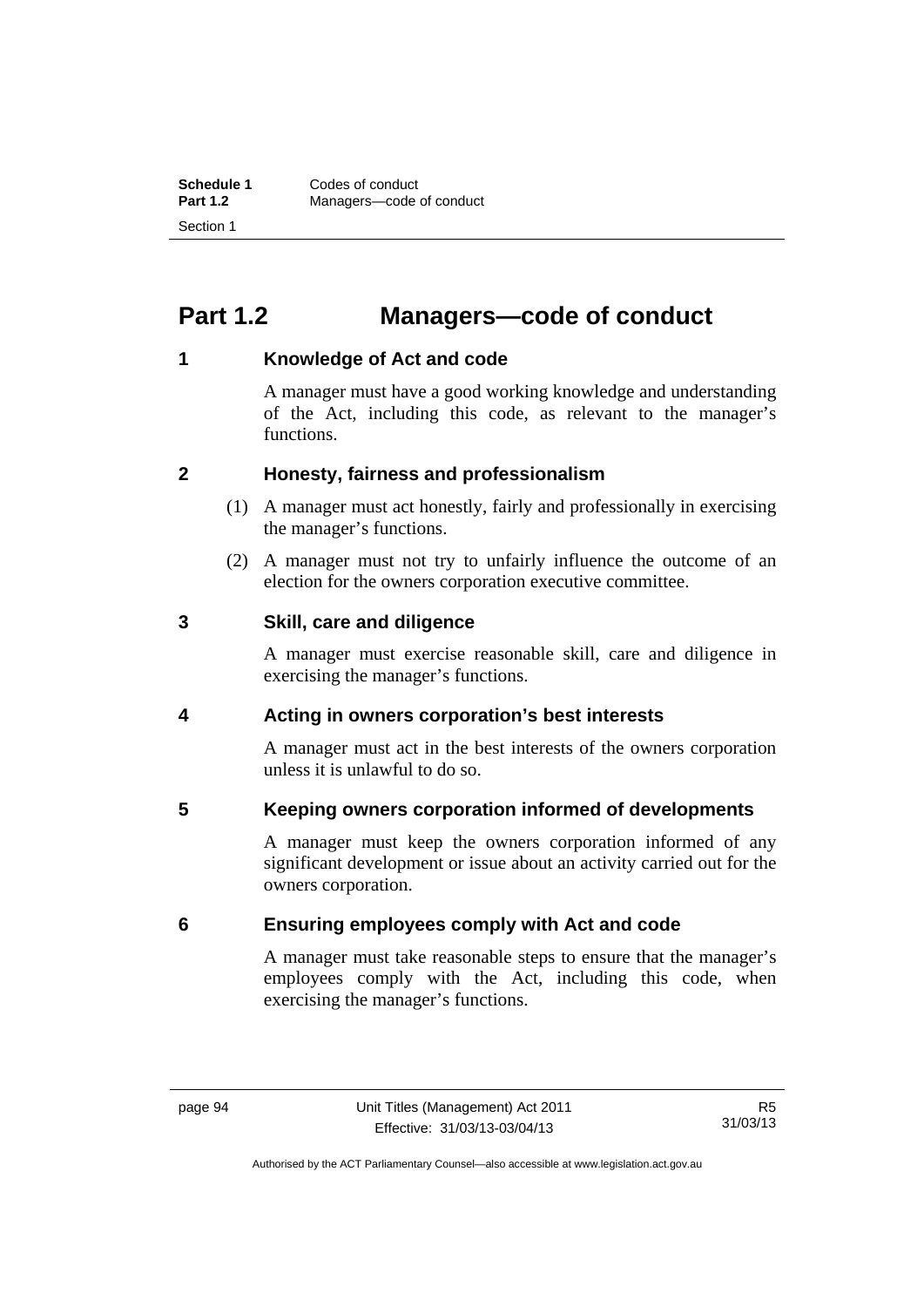## **7 Fraudulent or misleading conduct**

A manager must not engage in fraudulent or misleading conduct in exercising the manager's functions.

## **8 Unconscionable conduct**

A manager must not engage in unconscionable conduct in carrying out the manager's functions.

#### **Examples**

- 1 taking unfair advantage of the manager's superior knowledge relative to the owners corporation
- 2 requiring the owners corporation to comply with conditions that are unlawful or not reasonably necessary
- 3 improperly using the executive member's position on the executive committee to gain, directly or indirectly, an advantage personally or for someone else
- 4 exerting undue influence on, or using unfair tactics against, the owners corporation or the owner of a unit in the units plan
- *Note* An example is part of the Act, is not exhaustive and may extend, but does not limit, the meaning of the provision in which it appears (see [Legislation Act,](http://www.legislation.act.gov.au/a/2001-14) s 126 and s 132).

## **9 Conflict of duty or interest**

A manager for an owners corporation (the *first corporation*) must not accept an engagement for another owners corporation if accepting the engagement may place the manager's duty to, or the interests of, the first corporation in conflict with the manager's duty to, or the interests of, the other owners corporation.

## **10 Goods and services to be supplied at competitive prices**

A manager must take reasonable steps to ensure the goods and services the manager gets for, or supplies to, the owners corporation are obtained or supplied at competitive prices.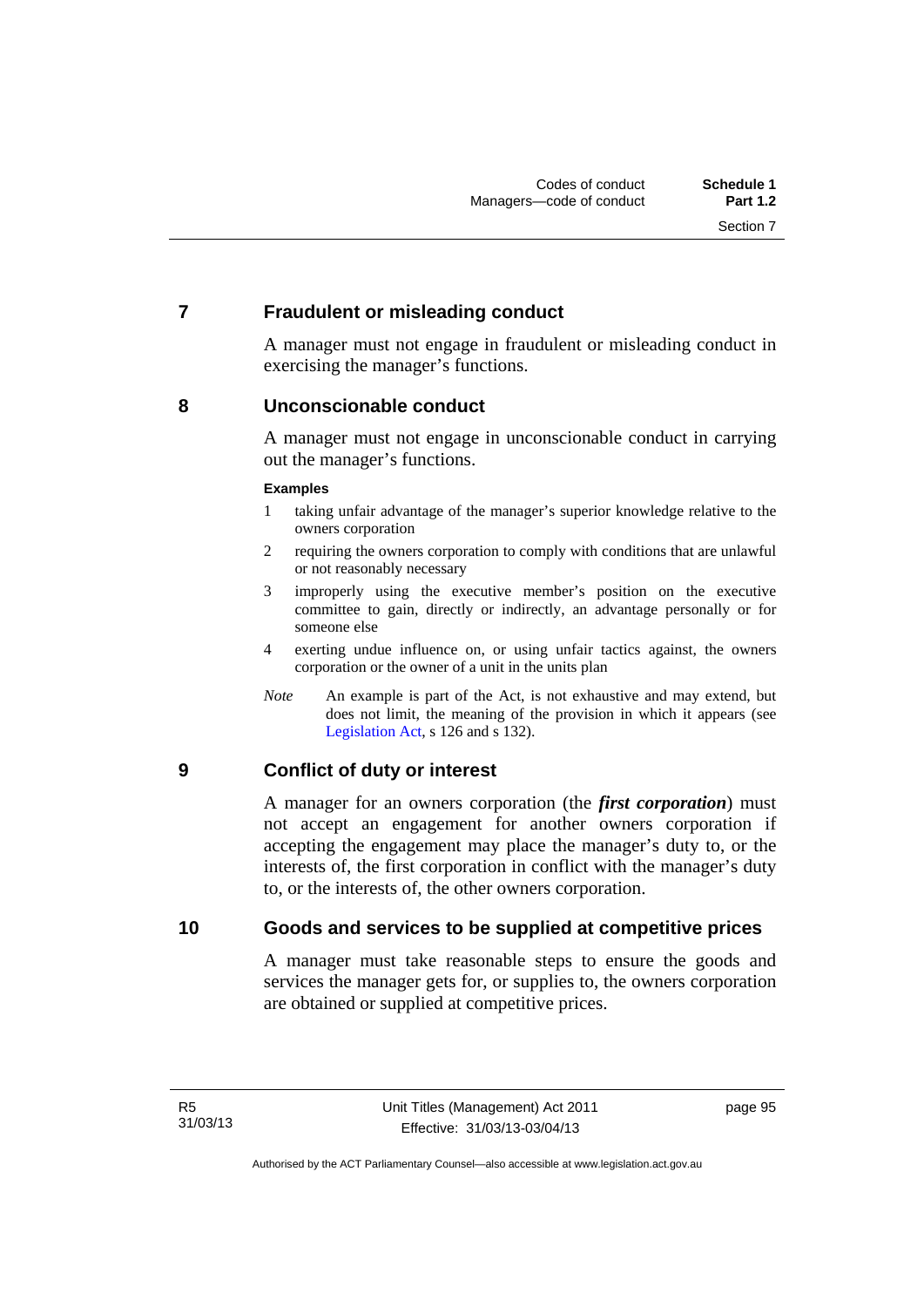## **11 Manager to demonstrate keeping of particular records**

If an owners corporation or its executive committee asks the manager, in writing, to show that the manager has kept the owners corporation's records as required under the Act, the manager must comply with the request within a reasonable time.

page 96 Unit Titles (Management) Act 2011 Effective: 31/03/13-03/04/13

R5 31/03/13

Authorised by the ACT Parliamentary Counsel—also accessible at www.legislation.act.gov.au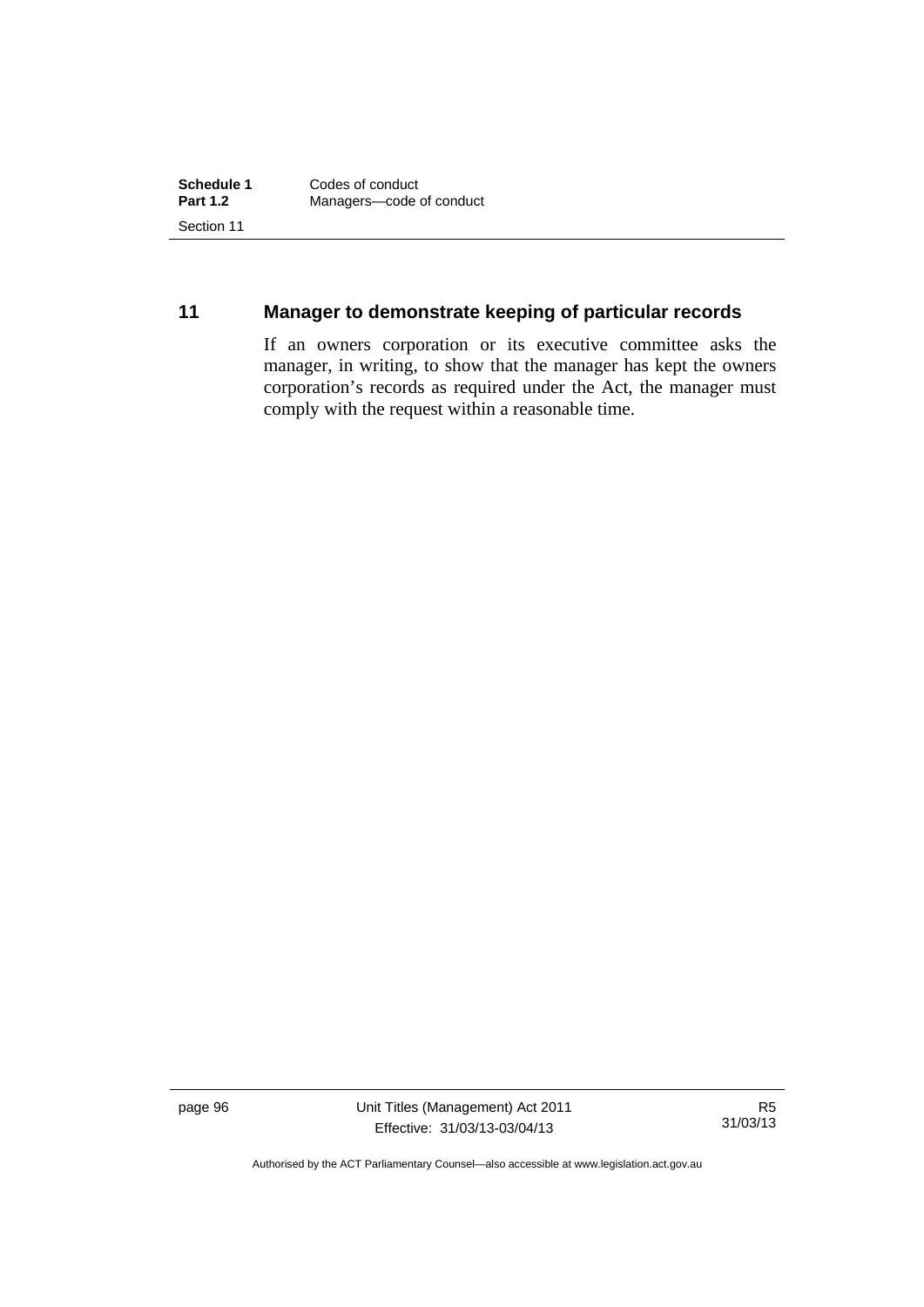# **Schedule 2 Executive committees**

(see s 36 and s 37)

*Note* The executive committee exercises the functions of the owners corporation (see s 35 (1)).

> Who are the members of the executive committee and how many members there must be depends on whether the owners corporation has had its first annual general meeting and how many members of the owners corporation there are (see s 38 and s 39).

> The executive committee must elect a chairperson, secretary and treasurer (see s 40). The functions of those office-holders are set out in ss 41 to 43.

The executive committee may—

- be helped in the exercise of its functions by a person employed or engaged under s 45; and
- delegate its functions to 1 or more executive members (see s 44 (1) or a manager (see s 58 (2)).

An executive committee member is protected from civil liability in relation to the exercise of the member's functions if the member acts honestly and without recklessness (see s 47).

# **Part 2.1 What the executive committee must, may and cannot do**

#### **2.1 Executive committee must keep minutes, and records and accounts**

- (1) The executive committee of an owners corporation must—
	- (a) keep minutes of its proceedings; and
	- (b) keep minutes of proceedings at general meetings of the corporation; and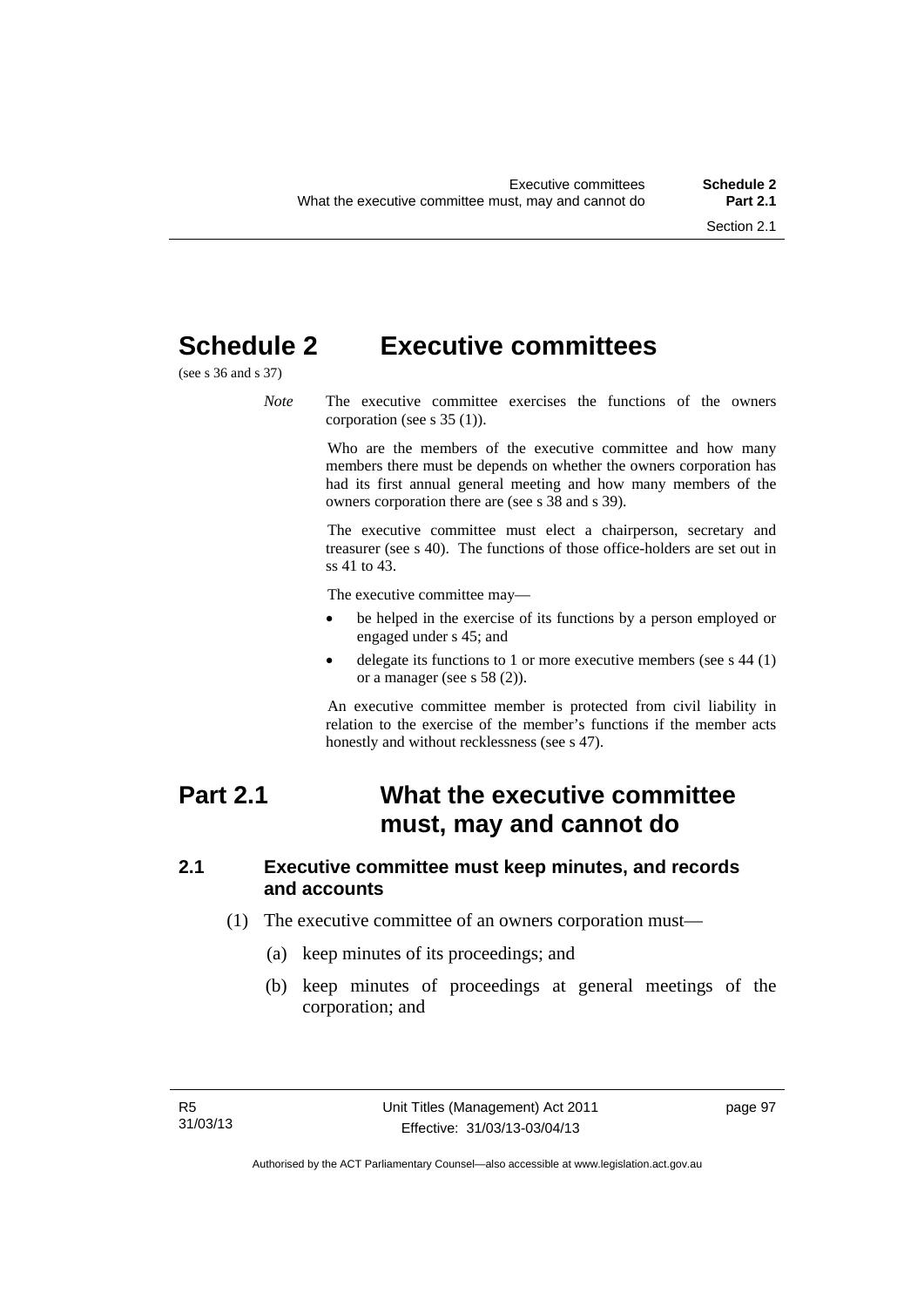| <b>Schedule 2</b> | Executive committees                                 |
|-------------------|------------------------------------------------------|
| <b>Part 2.1</b>   | What the executive committee must, may and cannot do |
| Section 2.1       |                                                      |

- (c) include in the minutes of proceedings at general meetings a record of every resolution of the corporation (including, for special, unopposed and unanimous resolutions, details of the kind of resolution); and
- (d) keep a copy of any court order given to the owners corporation; and
- (e) keep any authorisation by the planning and land authority given to the owners corporation; and
- (f) keep proper records and books of account in relation to—
	- (i) the corporation's assets and liabilities (including all amounts owing to and by the corporation); and
	- (ii) all amounts received and paid by the corporation.
- *Note* If minutes or other records kept by the executive committee contain personal information, the executive committee must comply with the national privacy principles under the *[Privacy Act 1988](http://www.comlaw.gov.au/Current/C2004A03712)* (Cwlth) in relation to that information.
- (2) The executive committee must keep the documents, records and books for at least 5 years.
- (3) The executive committee may keep the minutes, records or books of account in an electronic form.
- (4) If an owners corporation fails to comply with this section, each executive member of the corporation at the time of the failure commits an offence.
- (5) It is a defence to a prosecution for an offence against this section if the defendant proves that—
	- (a) the defendant took reasonable steps to ensure that the section was complied with; or

Authorised by the ACT Parliamentary Counsel—also accessible at www.legislation.act.gov.au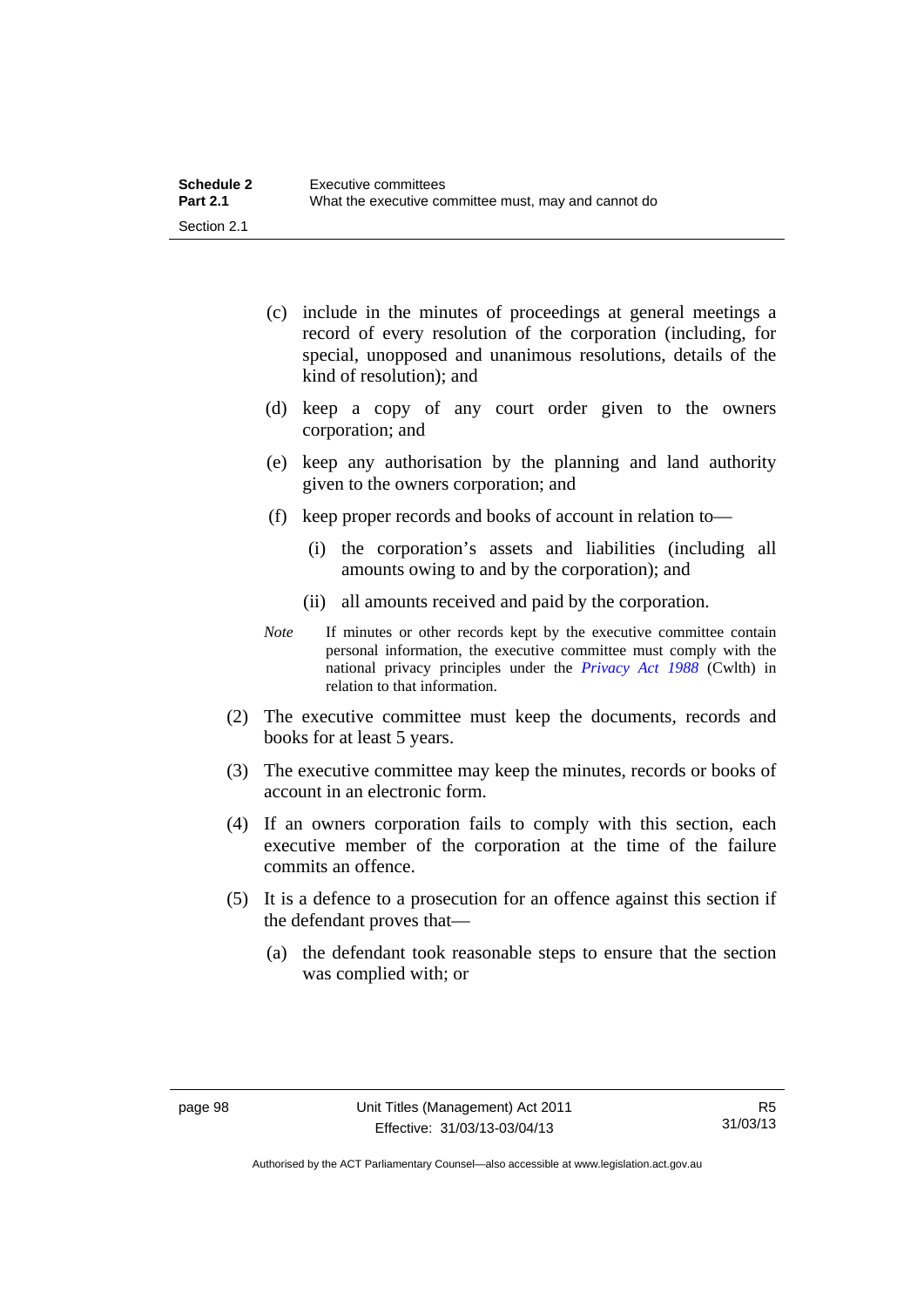(b) the failure to comply happened without the defendant's knowledge.

Maximum penalty: 20 penalty units.

#### **2.2 Executive committee must present financial statements at annual general meeting**

- (1) At each annual general meeting of an owners corporation, the executive committee must present to the corporation annual financial statements in relation to the matters mentioned in section 2.1 (1) (f).
- (2) Annual financial statements must cover the period from the end of the period for which the last statements were prepared (or, for the first annual general meeting, since the registration of the units plan), to a stated day (the *stated day*) before the annual general meeting at which they are to be presented.
- (3) The annual financial statements must be presented to the annual general meeting within 3 months from the stated day.
- (4) If an owners corporation fails to comply with this section, each executive member of the corporation at the time of the failure commits an offence.

Maximum penalty: 20 penalty units.

- (5) It is a defence to a prosecution for an offence against this section if the defendant proves that—
	- (a) the defendant took reasonable steps to ensure that the section was complied with; or
	- (b) the failure to comply happened without the defendant's knowledge.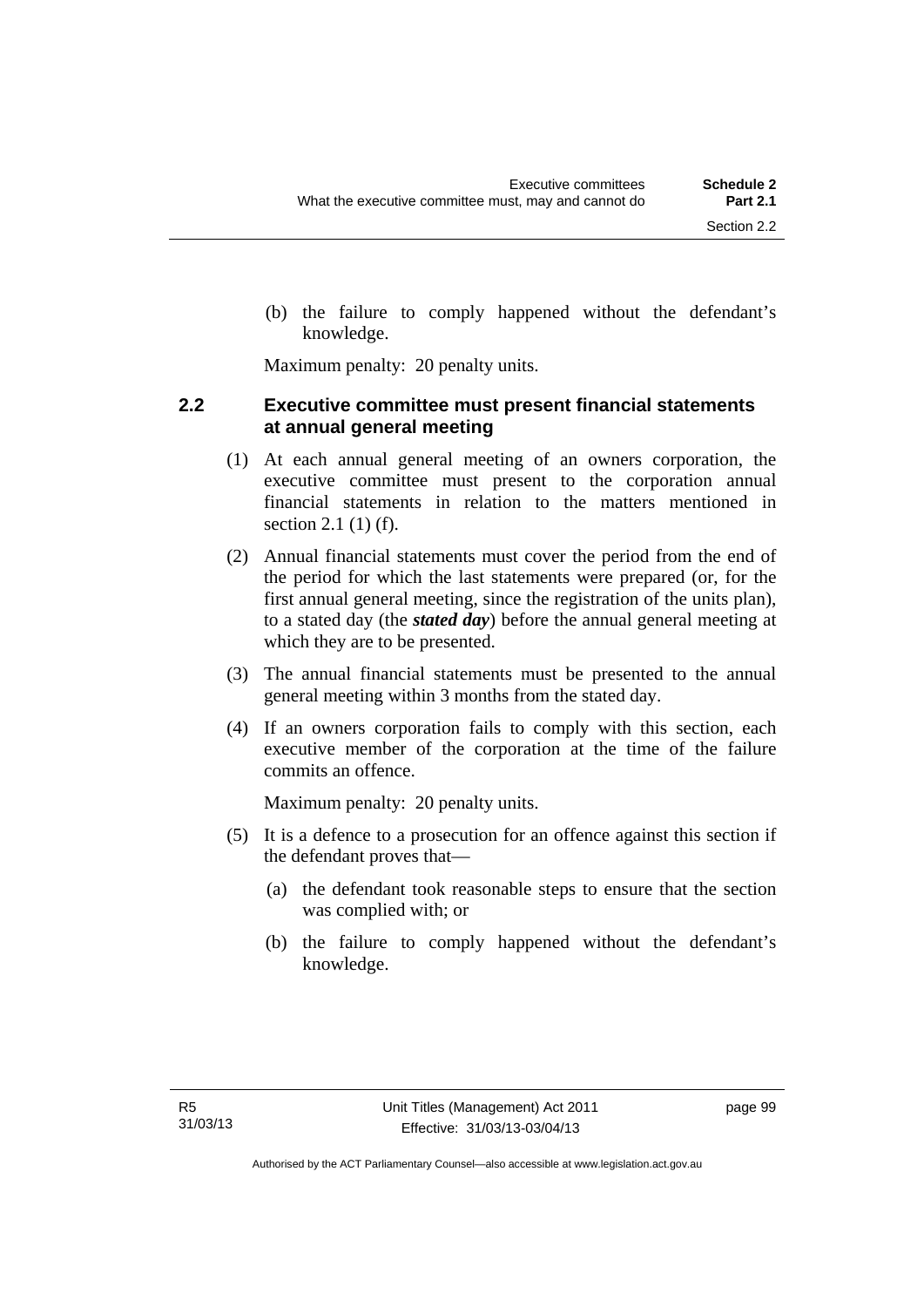### **2.3 Executive committee must present insurance details at annual general meeting**

- (1) At each annual general meeting of an owners corporation, the executive committee must give to the corporation the following details about each insurance policy held by the corporation under this Act that is current at the time of the meeting:
	- (a) the name of the insurer;
	- (b) the amount of cover under the policy;
	- (c) for a building insurance policy—details of any recent valuation of the insured buildings;
	- (d) a summary of the type of cover under the policy;

#### **Examples**

public liability insurance, building insurance, personal property insurance

*Note* An example is part of the Act, is not exhaustive and may extend, but does not limit, the meaning of the provision in which it appears (see [Legislation Act,](http://www.legislation.act.gov.au/a/2001-14) s 126 and s 132).

- (e) the amount of the premium;
- (f) the amount of any excess payable on the happening of an event for which the insurance gives cover;
- (g) the date the cover expires;
- (h) the amount and type of any financial or other benefit given, or to be given, by the insurer, for the insurance being taken out, to any person.

**Example—financial or other benefit** 

commissions, discounts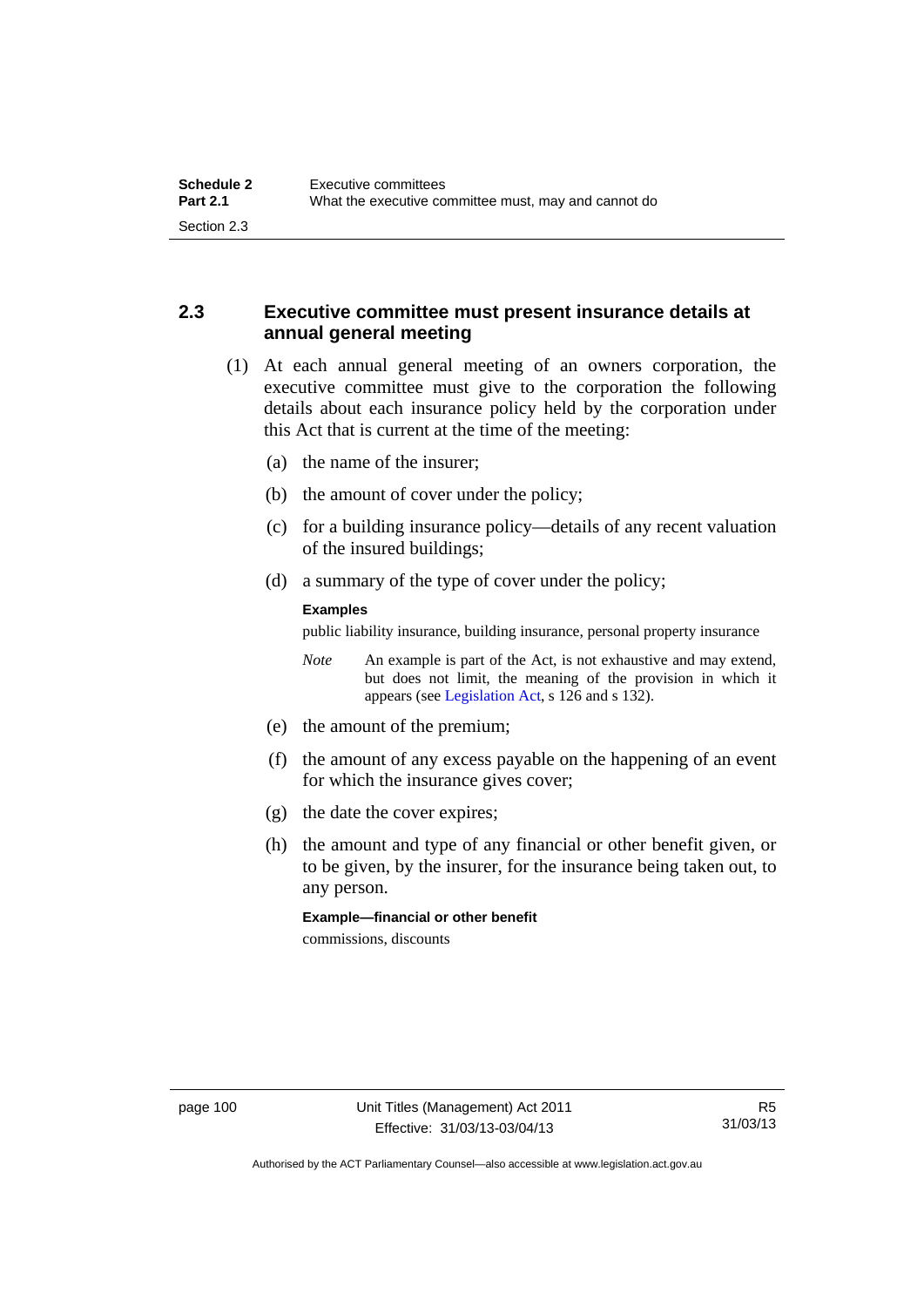(2) If an owners corporation fails to comply with this section, each executive member of the corporation at the time of the failure commits an offence.

Maximum penalty: 20 penalty units.

- (3) It is a defence to a prosecution for an offence against this section if the defendant proves that—
	- (a) the defendant took reasonable steps to ensure that the section was complied with; or
	- (b) the failure to comply happened without the defendant's knowledge.

#### **2.4 Approving use of common property**

The executive committee of an owners corporation may approve an application by a member of the corporation to use the common property if—

- (a) the use applied for is minor; and
- (b) the use will not unreasonably interfere with the reasonable use and enjoyment of the common property by other members of the corporation.

#### **Example—minor use**

installation of airconditioner or awning on unit that extends over common property

*Note* An example is part of the Act, is not exhaustive and may extend, but does not limit, the meaning of the provision in which it appears (see [Legislation Act,](http://www.legislation.act.gov.au/a/2001-14) s 126 and s 132).

#### **2.5 Decisions about taking legal action**

- (1) This section applies if the executive committee proposes to take legal action.
- (2) The executive committee of an owners corporation must not take legal action on behalf of the owners corporation unless—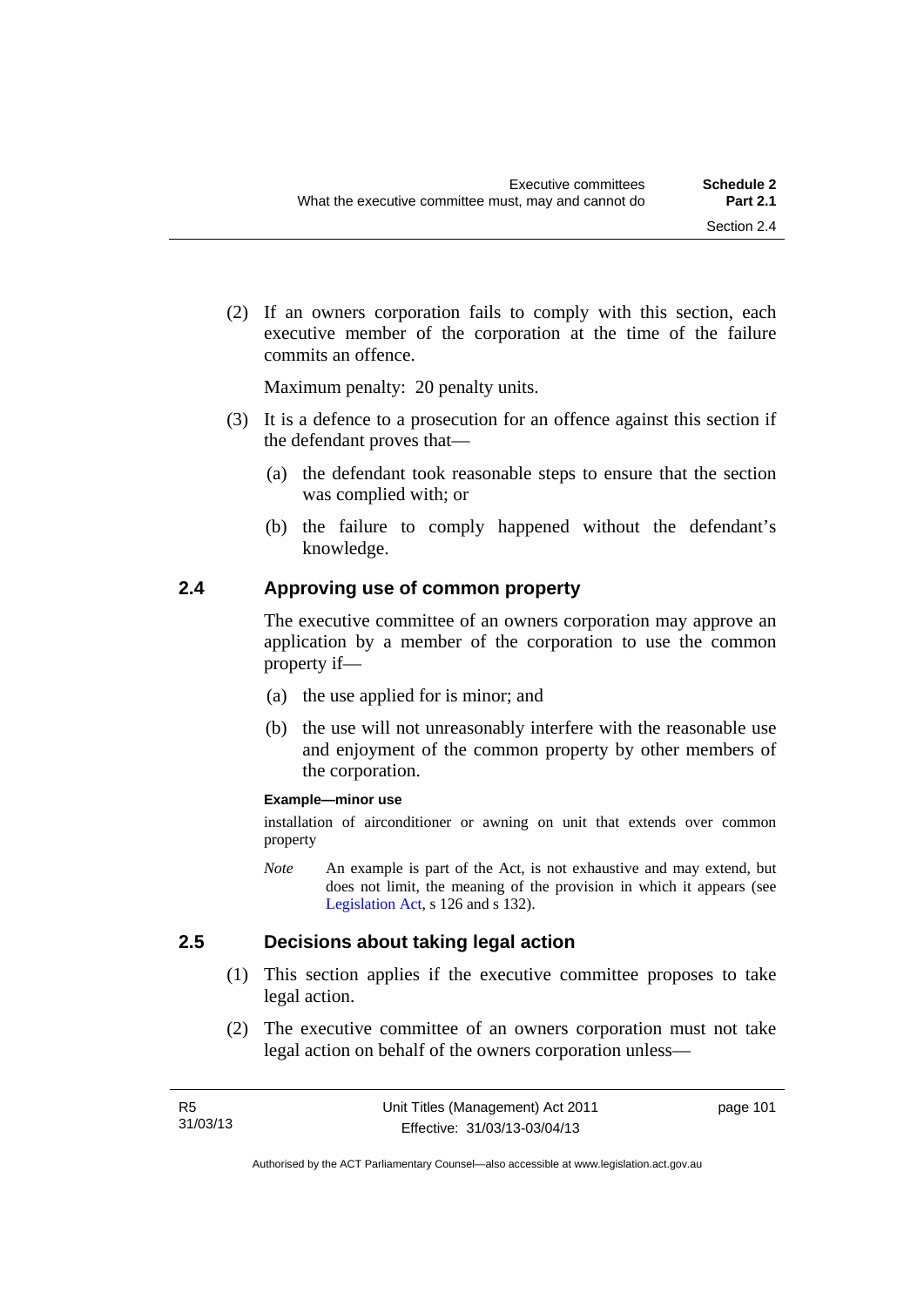| <b>Schedule 2</b> | Executive committees                                 |
|-------------------|------------------------------------------------------|
| <b>Part 2.1</b>   | What the executive committee must, may and cannot do |
| Section 2.6       |                                                      |

- (a) the legal action relates to the payment of a contribution under the Act by a member of the corporation to the corporation; or
- (b) the costs of taking the legal action are reasonably estimated by the corporation's legal representative to be not more than the amount prescribed by regulation; or
- (c) the corporation approves taking the legal action by ordinary resolution.
- *Note* Section 2.6 allows urgent legal action to be taken.
- (3) For this section, the executive committee of an owners corporation *takes legal action* if the committee—
	- (a) begins a proceeding; or
	- (b) begins to defend a proceeding; or
	- (c) continues, or continues to defend, a proceeding.
- (4) In this section:

*costs*, of taking legal action, means the legal costs and disbursements incurred by the owners corporation for its legal representation for the legal action.

#### **2.6 Taking urgent legal action**

- (1) This section applies if—
	- (a) the executive committee of an owners corporation is satisfied on reasonable grounds that it is necessary to take legal action urgently on behalf of the corporation; and
	- (b) the executive committee cannot reasonably get the corporation's approval before taking the legal action.
- (2) The executive committee may take the legal action.
- (3) However, the executive committee must—

Authorised by the ACT Parliamentary Counsel—also accessible at www.legislation.act.gov.au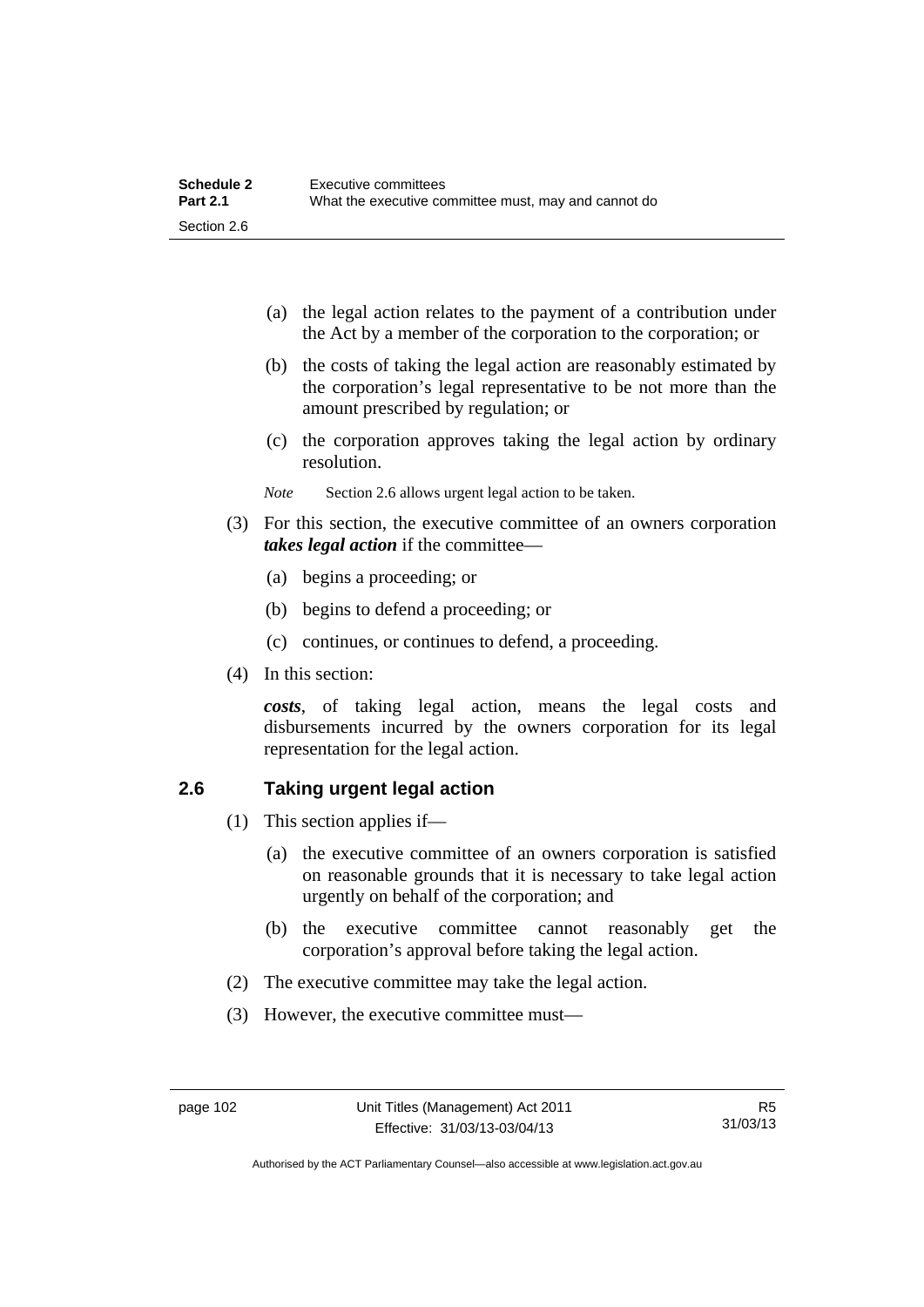- (a) seek the approval of the owners corporation as soon as practicable after beginning the legal action; and
- (b) if the owners corporation does not approve taking the legal action, the executive committee must discontinue the proceeding or withdraw the defence.
- (4) For this section, the executive committee of an owners corporation *takes legal action* if the committee—
	- (a) begins a proceeding; or
	- (b) begins to defend a proceeding.

### **2.7 Decisions about staged development**

- (1) This section applies to a meeting of an executive committee of an owners corporation for a staged development if the development has not been completed.
- (2) The executive committee must not decide a matter about the uncompleted stages of the development.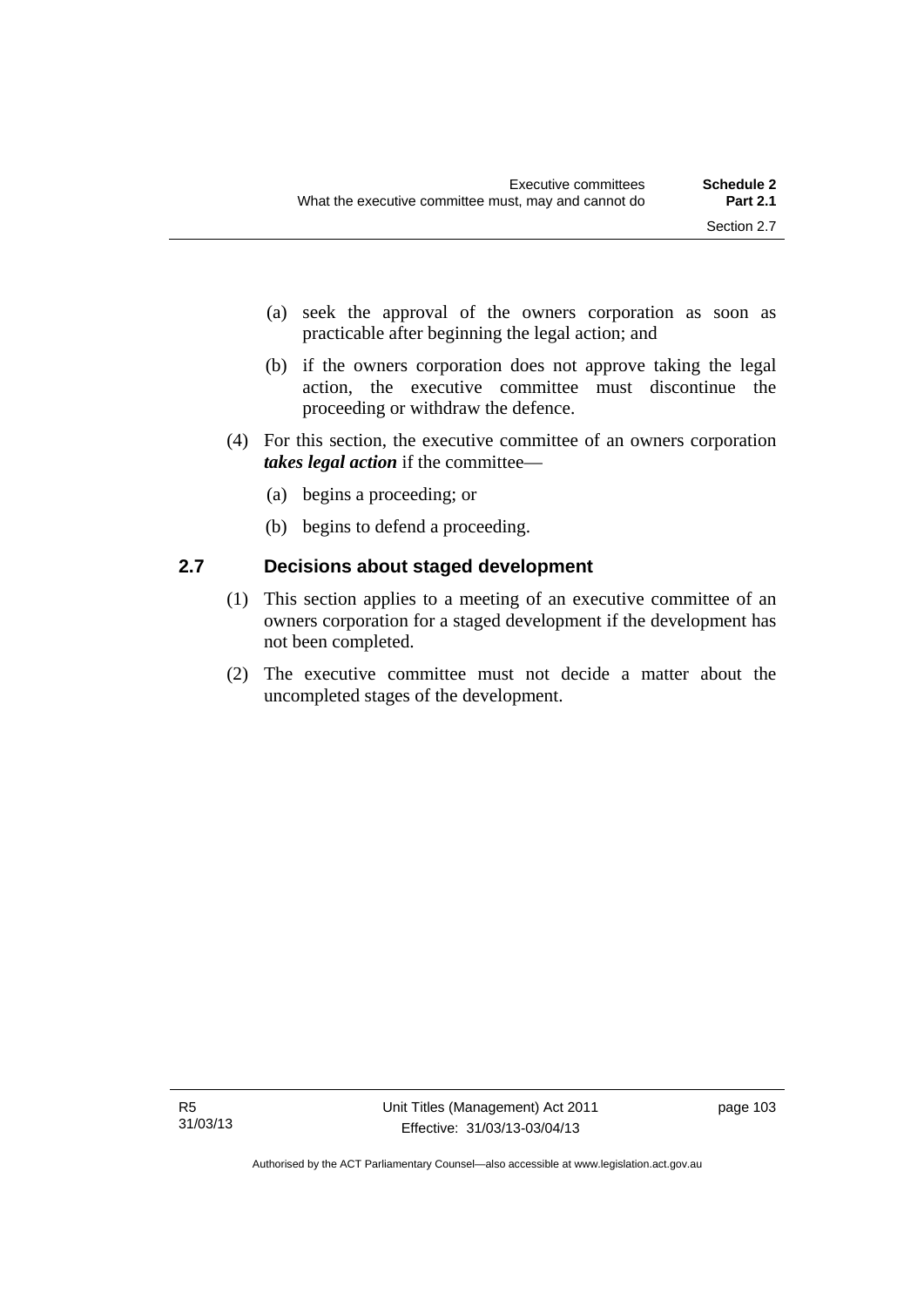# **Part 2.2 Executive committee—meetings and procedures**

### **2.8 Meetings of executive committee**

- (1) An executive committee may meet for the conduct of business when it decides, and may adjourn and otherwise regulate its meetings as it considers appropriate.
- (2) An executive member may call a meeting of the committee by giving to each other executive member not less than 7 days written notice stating the business that the member proposes to bring before the meeting and the time and place of the meeting.

### **2.9 Quorum of executive committee**

- (1) Business may be transacted at a meeting of an executive committee only if a quorum is present at the relevant time.
- (2) A quorum is worked out as follows:
	- (a) if the total number of executive members is an odd number—

 $\mathcal{D}$ total number of executive members  $+1$ 

(b) if the total number of executive members is an even number—

$$
\left(\frac{\text{total number of executive members}}{2}\right) + 1
$$

### **2.10 Voting of executive committee**

- (1) At meetings of an executive committee, all matters must be decided by a majority of the votes of the executive members present and voting.
- (2) If an executive committee has only 2 members, all matters must be decided by unanimous vote.

Authorised by the ACT Parliamentary Counsel—also accessible at www.legislation.act.gov.au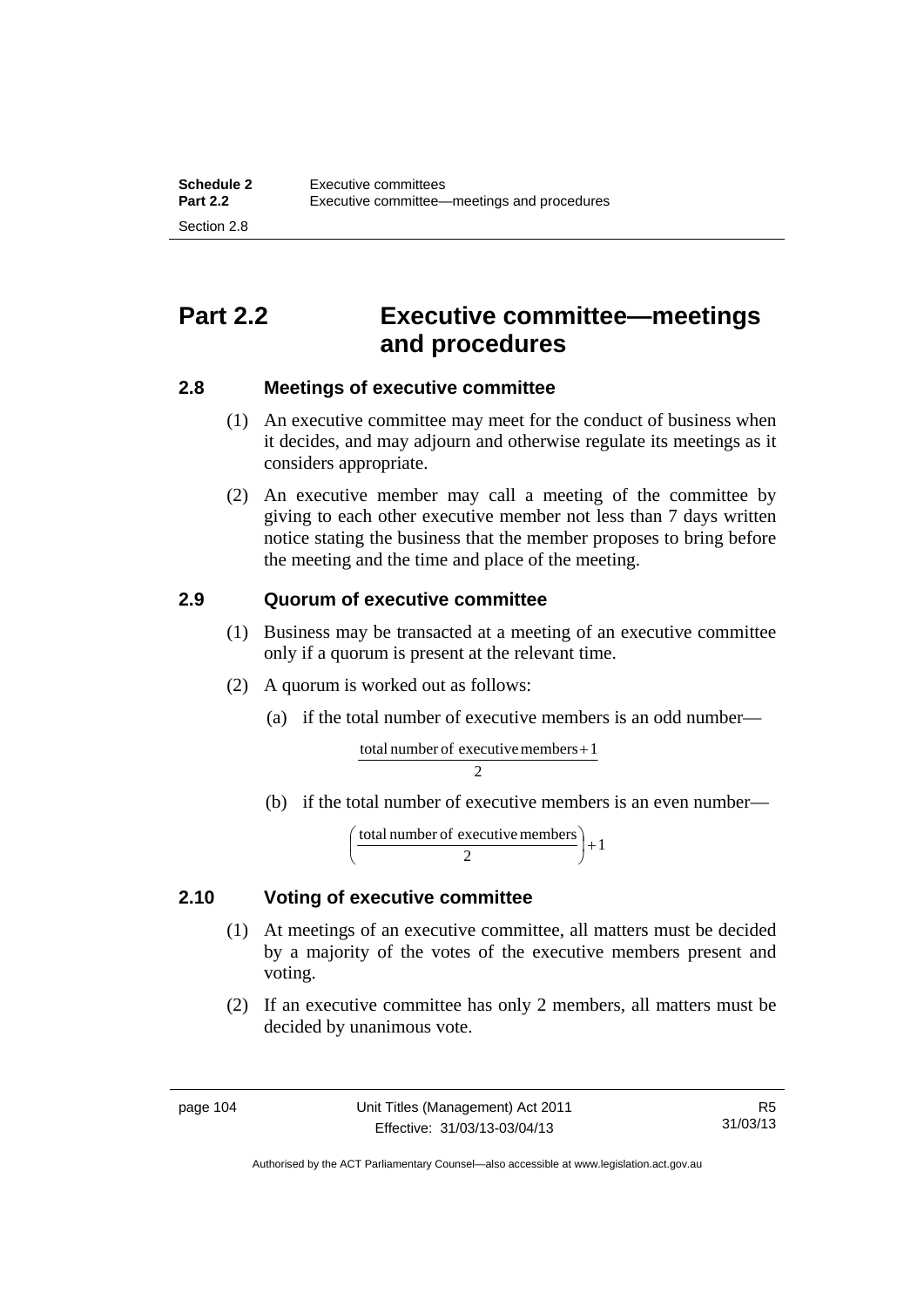#### **2.11 Chairperson—meetings**

- (1) At a meeting of the executive committee, the chairperson may leave the chair during the meeting for any reason.
- (2) If the chairperson leaves the chair during a meeting, the executive members present must elect another executive member present to chair the meeting.
- (3) At a meeting of the executive committee, the chairperson—
	- (a) may vote as an executive member; and
	- (b) if the votes on a matter are equal—may exercise a 2nd (casting) vote, unless there are only 2 executive members.
	- *Note* If there are only 2 executive members, all matters must be decided by unanimous vote (see s 2.10 (2)).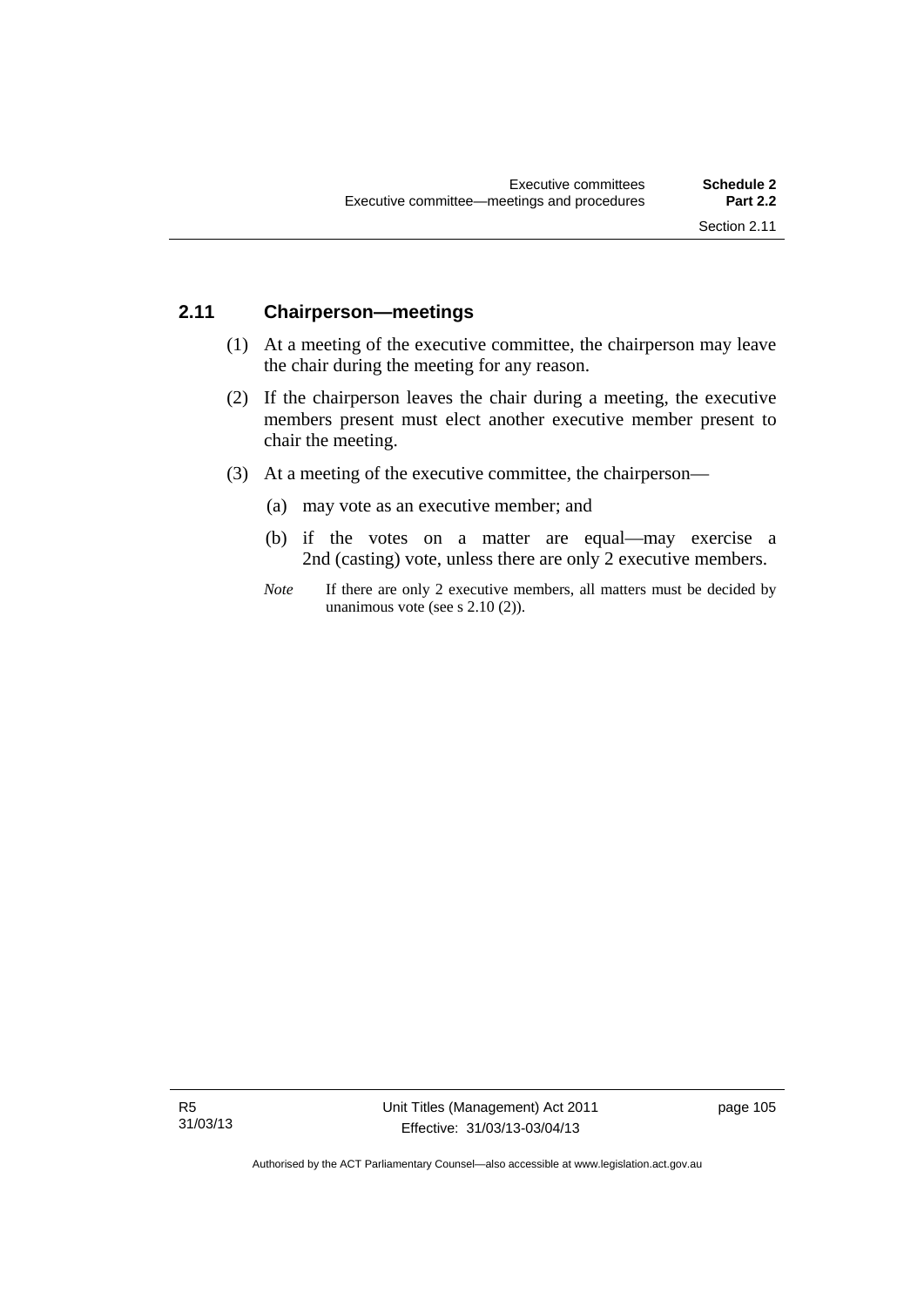**Schedule 3 General meetings**<br> **Part 3.1 General meetings** Section 3.1

# General meetings

# **Schedule 3 General meetings**

(see s 17)

*Note* The owners corporation of a units plan is responsible for managing the units plan. In managing the units plan the owners corporation is required to, or may, make various decisions under this Act. The members of the owners corporation make those decisions at general meetings. The following provisions set out how general meetings (including annual general meetings) must be conducted and how decisions are made at those meetings.

# **Part 3.1 General meetings**

### **3.1 Conduct of general meetings**

An owners corporation for a units plan may hold, adjourn and otherwise regulate general meetings as it considers appropriate, subject to this schedule.

### **3.2 Annual general meetings**

- (1) An owners corporation for a units plan must hold an annual general meeting each financial year.
- (2) Except for the first annual general meeting, an annual general meeting must be held within 15 months after the last annual general meeting.

### **3.3 First annual general meeting**

(1) The first annual general meeting of an owners corporation for a units plan must be held within 3 months after the registration of the units plan.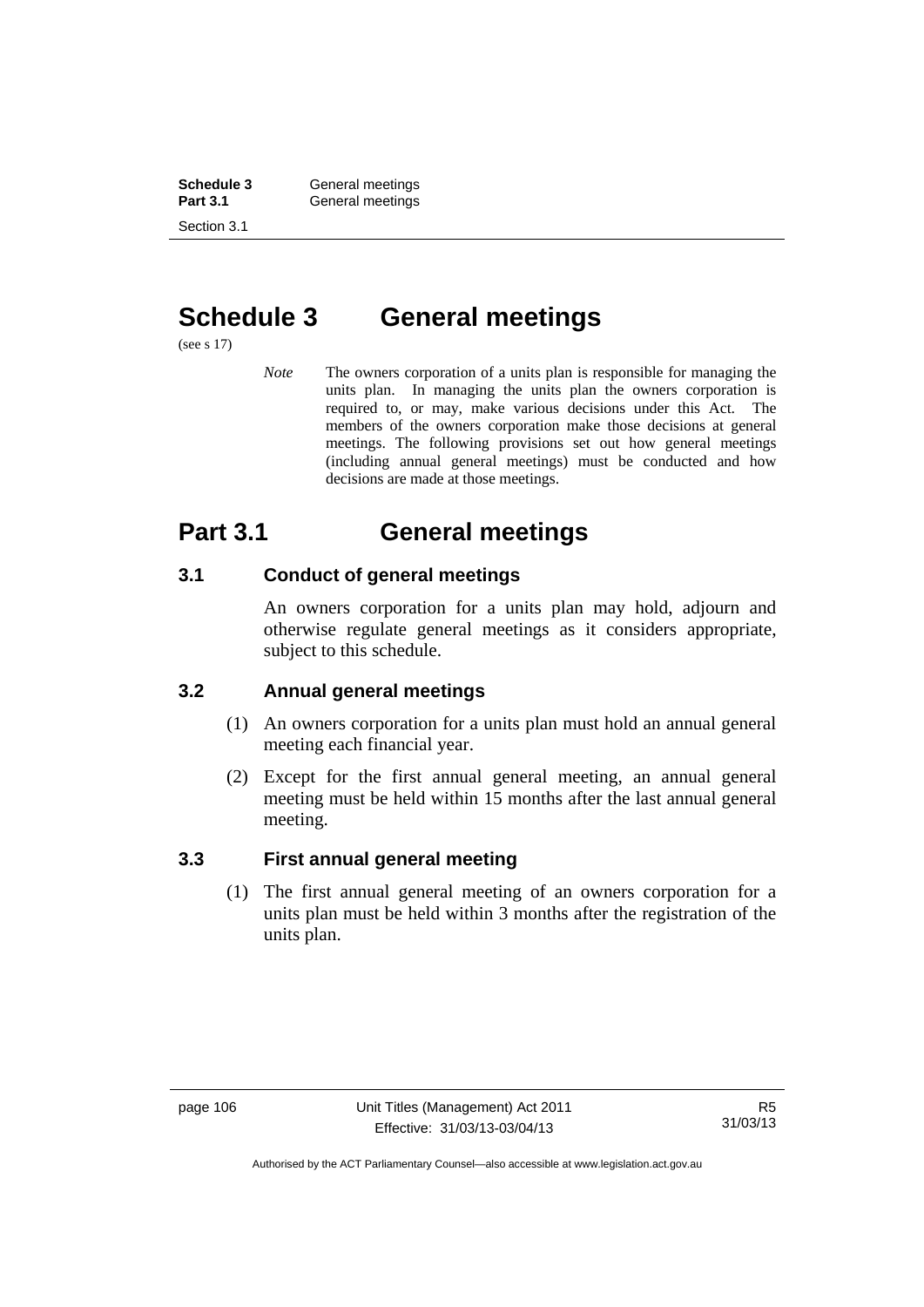(2) The first annual general meeting of an owners corporation may be called by the executive committee of the corporation or by a member of the corporation.

#### **3.4 First annual general meeting—developer to deliver records**

At the first annual general meeting of an owners corporation for a units plan, the developer must give the following records to the corporation:

- (a) the statutory books and records of the corporation, up to the date of the meeting;
- (b) any insurance policy issued in the name of the corporation;
- (c) any plans, specifications, diagrams or drawings that relate to the design or service of the units or common property of the units plan;
- (d) a copy of any contract entered into by the corporation that relate to the common property of the units plan;
- (e) any warranty that relates to the common property of the units plan;
- (f) the corporation's seal;
- (g) any other document that relates to the units or common property of the units plan.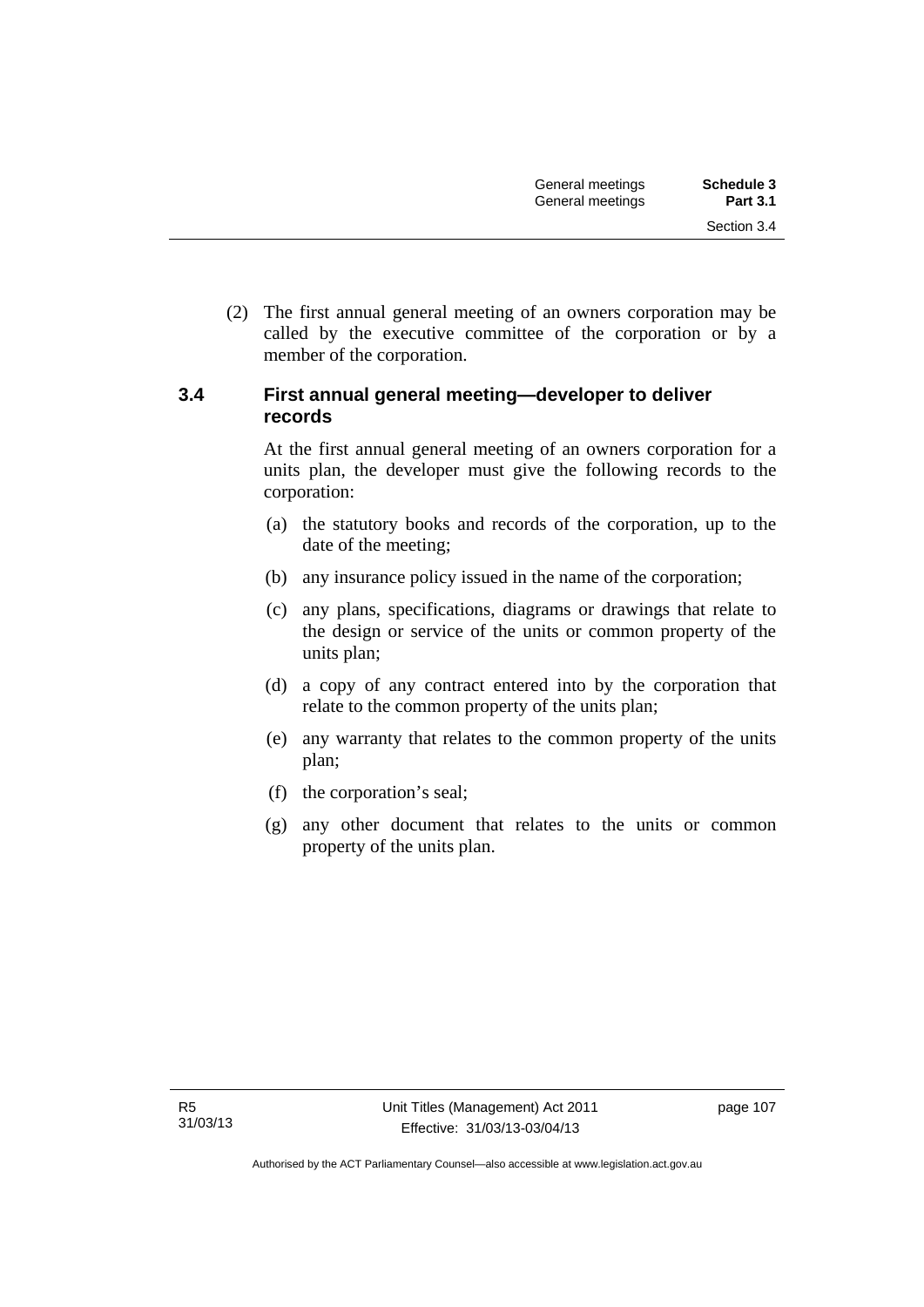#### **3.5 General meetings other than annual general meetings**

- (1) The executive committee of an owners corporation may call a general meeting, by notice under section 3.6, whenever it considers appropriate.
- (2) Subsection (3) applies if the executive committee of an owners corporation receives a written request (a *meeting request*), stating the matters to be considered at the meeting, from people who are entitled to vote on all motions for units whose combined unit entitlement is at least  $\frac{1}{4}$  of the total unit entitlement in the units plan.
- (3) The executive committee must hold a general meeting, by notice under section 3.6, within 28 days after the day it receives the meeting request.

### **3.6 Notice of general meetings**

- (1) The executive committee of an owners corporation must give notice of a general meeting to—
	- (a) each member of the corporation; and
	- (b) each mortgagee's representative (if any).
- (2) The executive committee must give notice of the general meeting—
	- (a) so that the notice would reasonably be expected to be received at least 14 days before the date fixed for the meeting; or
	- (b) if a motion is to be moved that requires an unopposed or unanimous resolution—so that the notice would reasonably be expected to be received at least 21 days before the date fixed for the meeting.

#### **3.7 Requirements for notice of general meetings**

(1) A notice of a general meeting for an owners corporation must state—

Authorised by the ACT Parliamentary Counsel—also accessible at www.legislation.act.gov.au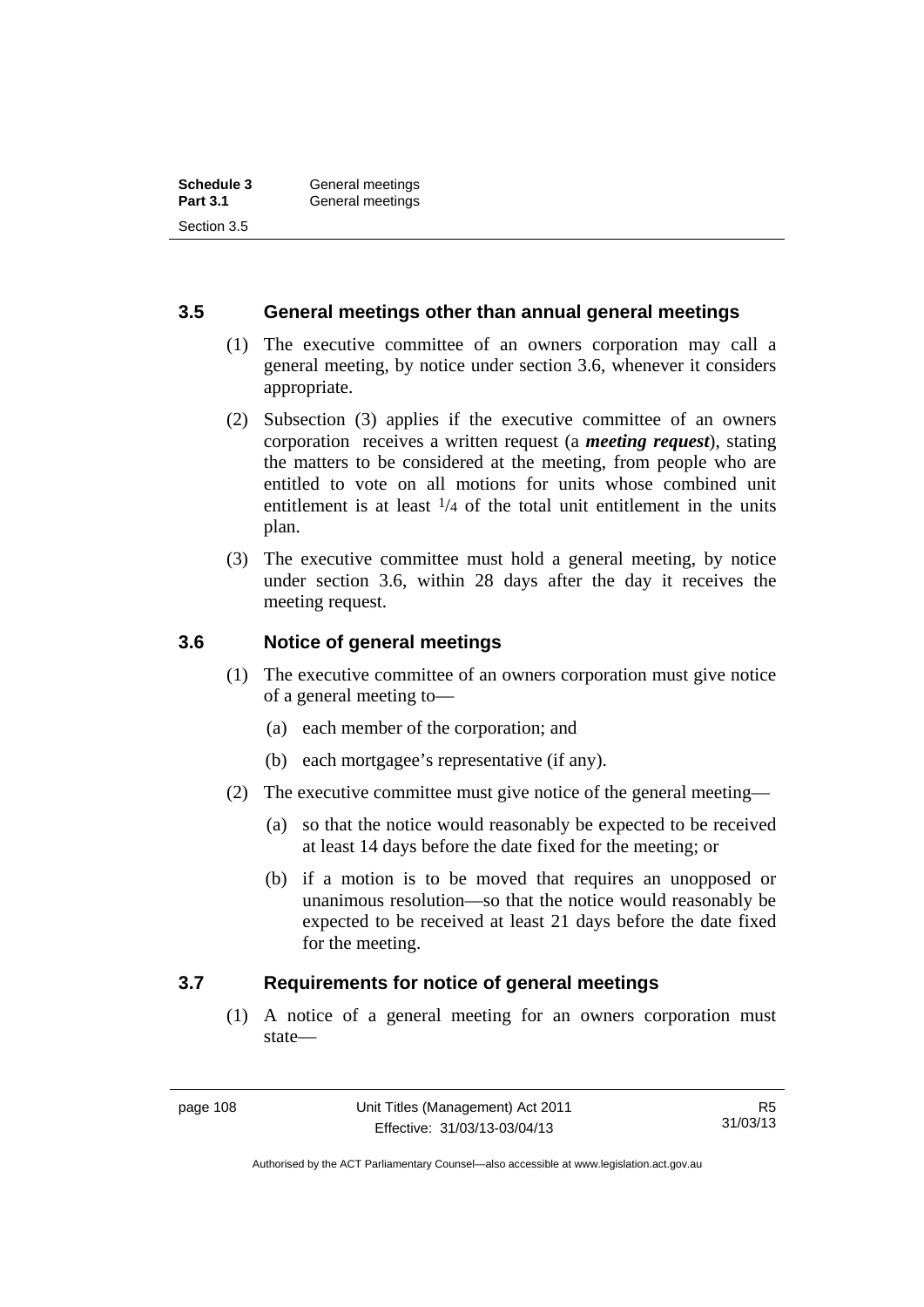- (a) the time, date and place fixed for the meeting; and
- (b) whether the person notified is entitled to vote on all (or any) motions at the meeting, and if not, why not; and
	- *Note* Section 3.20 explains who is entitled to vote on which kinds of motion. For example, if an amount is owing to the corporation in relation to a particular unit at the time of the general meeting, no vote may be cast by the unit owner (or anyone else) for that unit on any motion requiring an ordinary or special resolution.
- (c) for a member who is not entitled to vote on any motion because a mortgagee voting notice has been given—details of the notice, including the full name and address for correspondence of the mortgagee's representative; and
- (d) if a motion is to be moved that requires an unopposed or unanimous resolution—the text of the motion and the kind of resolution.
- (2) For a notice of a general meeting given to a person entitled to vote on any motion, the notice must include—
	- (a) a proxy form approved by the executive committee; and
	- (b) an absentee voting paper for the motion in a form approved by the executive committee.
- (3) For a notice of an annual general meeting, the notice must include a copy of the following:
	- (a) the annual financial statements of the corporation to be presented at the meeting;
	- (b) the general fund budget.

#### **3.8 Defective notice of meetings**

(1) The proceedings at a general meeting are not invalid only because a person did not receive proper notice of the meeting.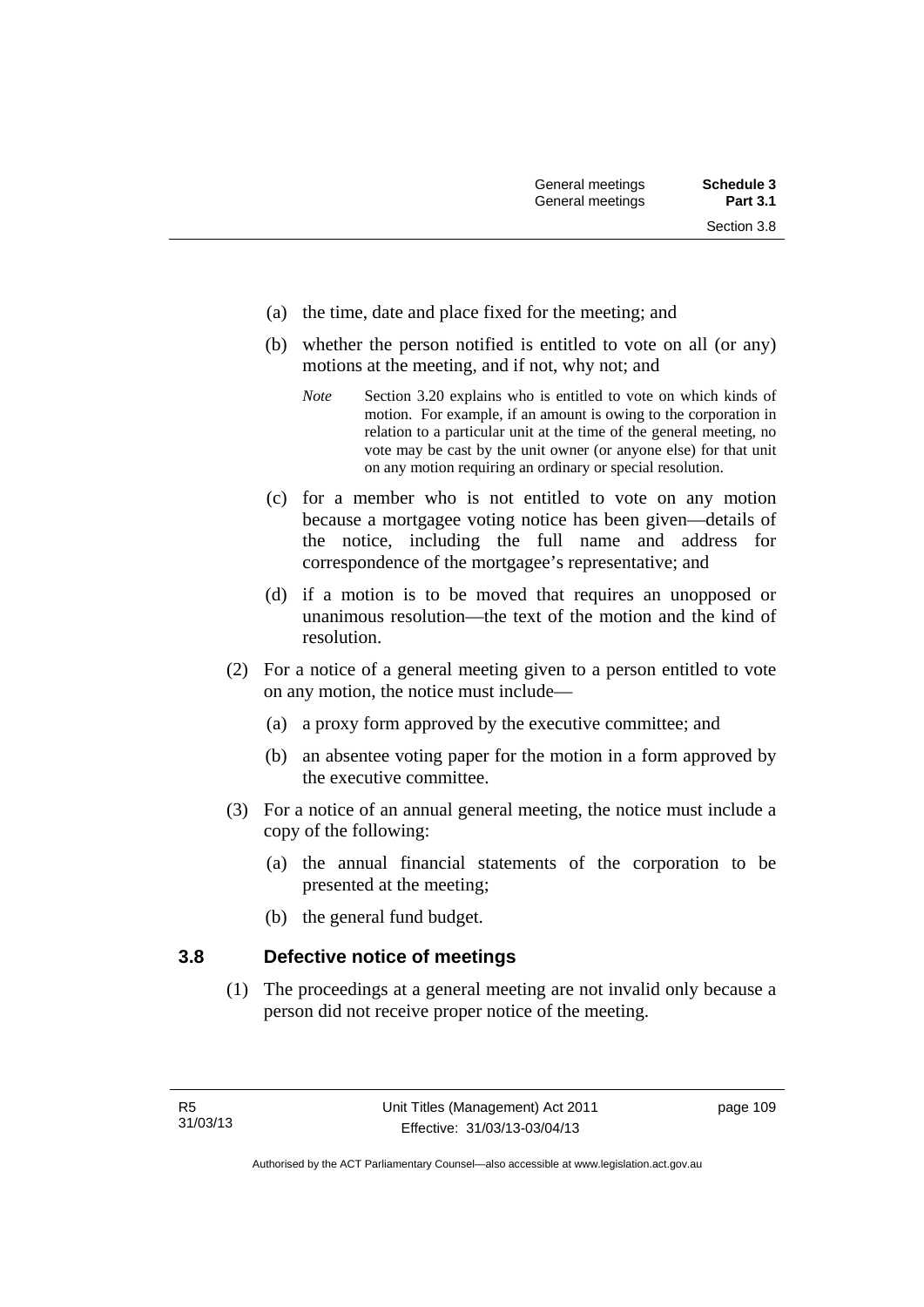| Schedule 3      | General meetings |
|-----------------|------------------|
| <b>Part 3.1</b> | General meetings |
| Section 3.9     |                  |

- (2) However, if a person did not receive notice of the meeting in accordance with section 3.6 (2), the person may make a request for the adjournment of the meeting by written notice to the executive committee before the day or time fixed for the start of the meeting.
- (3) A request by a person under subsection (2) may be made by someone else on the person's behalf.
- (4) If the executive committee receives a request for adjournment under subsection (2), the committee must give the request to the chairperson of the meeting immediately after the chairperson is elected.
- (5) The chairperson may adjourn the meeting to a time, date and place to be decided (by ordinary resolution) by the people present and entitled to vote on all motions at the meeting if the chairperson considers on reasonable grounds that—
	- (a) notice of the meeting in accordance with section 3.6 (2) was not given to the person by or for whom the request was made; and
	- (b) in the circumstances it would be unfair to allow the meeting to go ahead at present.

#### **3.9 Quorum at a general meeting—owners corporation with 3 or more members**

- (1) A motion may be considered at a general meeting of an owners corporation with 3 or more members only if there is present—
	- (a) a quorum (a *standard quorum*) made up by people entitled to vote (on the motion) in relation to not less than ½ the total number of units; or
	- (b) a quorum (a *reduced quorum*) made up under subsection (2).
- (2) If a standard quorum is not present within ½ an hour after the motion arises for consideration, a reduced quorum for the motion and any subsequent motion considered at the meeting is made up by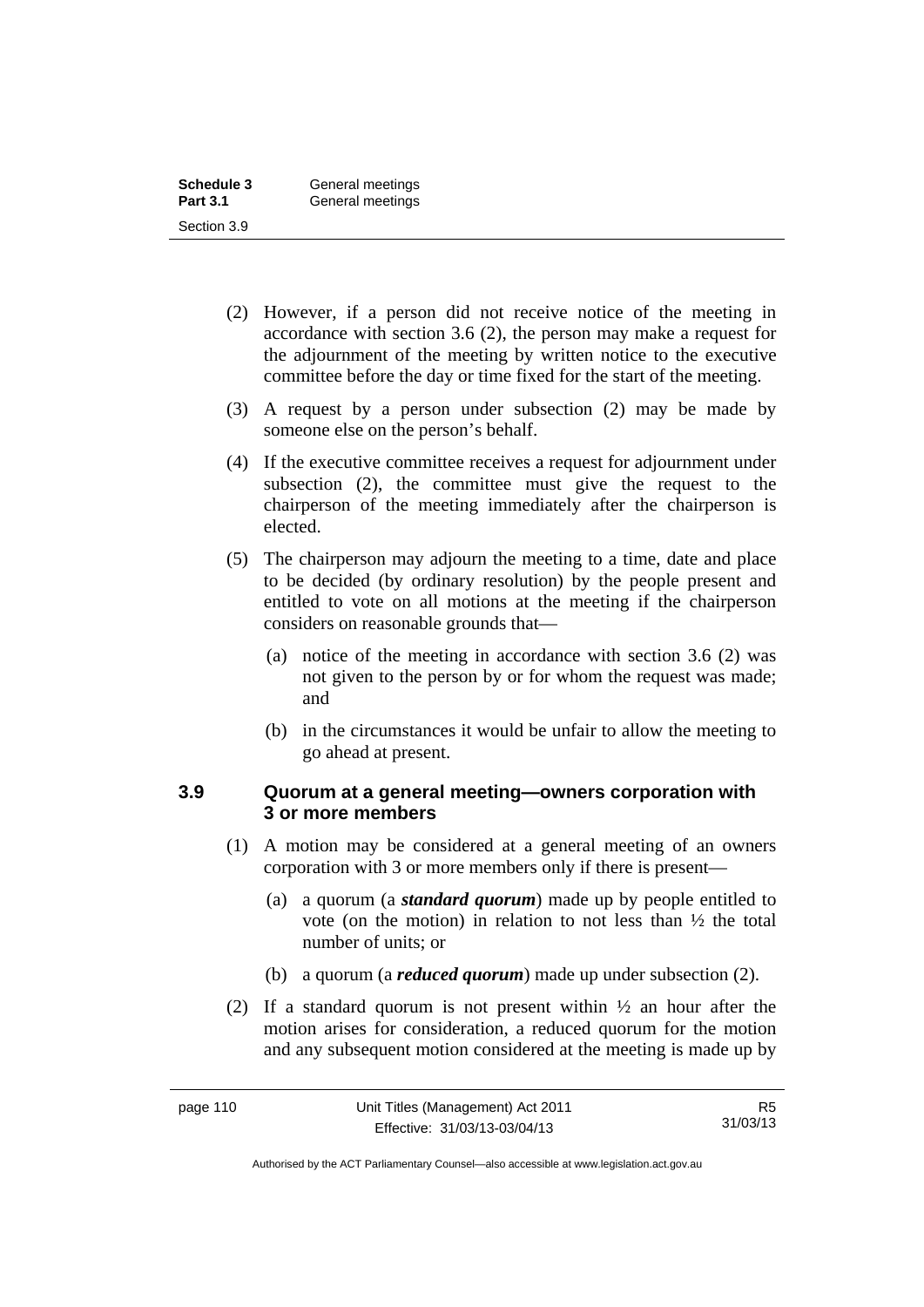2 or more people present at the meeting who are entitled to vote on the motion.

- (3) If a reduced quorum is not present ½ an hour after the motion arises for consideration, the meeting is adjourned to the same day in the next week at the same place and time.
- (4) If a reduced quorum is present for the consideration of any motion and the motion is voted on, section 3.10 (Notice of reduced quorum decisions and adjournments) applies to the decision on the motion.
- (5) If a reduced quorum is present for the consideration of any motion and the motion is not voted on, the meeting may decide to adjourn to the same day in the next week at the same place and time to consider the motion (and any others remaining to be considered).
- (6) If a general meeting is adjourned under this section (including paragraph (c)) and a standard quorum is not present within  $\frac{1}{2}$  an hour after a motion arises for consideration at the adjourned meeting—
	- (a) a reduced quorum is made up by the people who are then present and entitled to vote on the motion and any subsequent motion considered at the adjourned meeting; and
	- (b) if a reduced quorum is present for the consideration of any motion at the adjourned meeting, and the motion is voted on the decision on the motion must be notified under section 3.10; and
	- (c) if the motion (or any other) is not voted on at the adjourned meeting—the adjourned meeting may resolve to adjourn again to the same day in the next week at the same place and time to consider the resolution (and any others remaining to be considered at the meeting).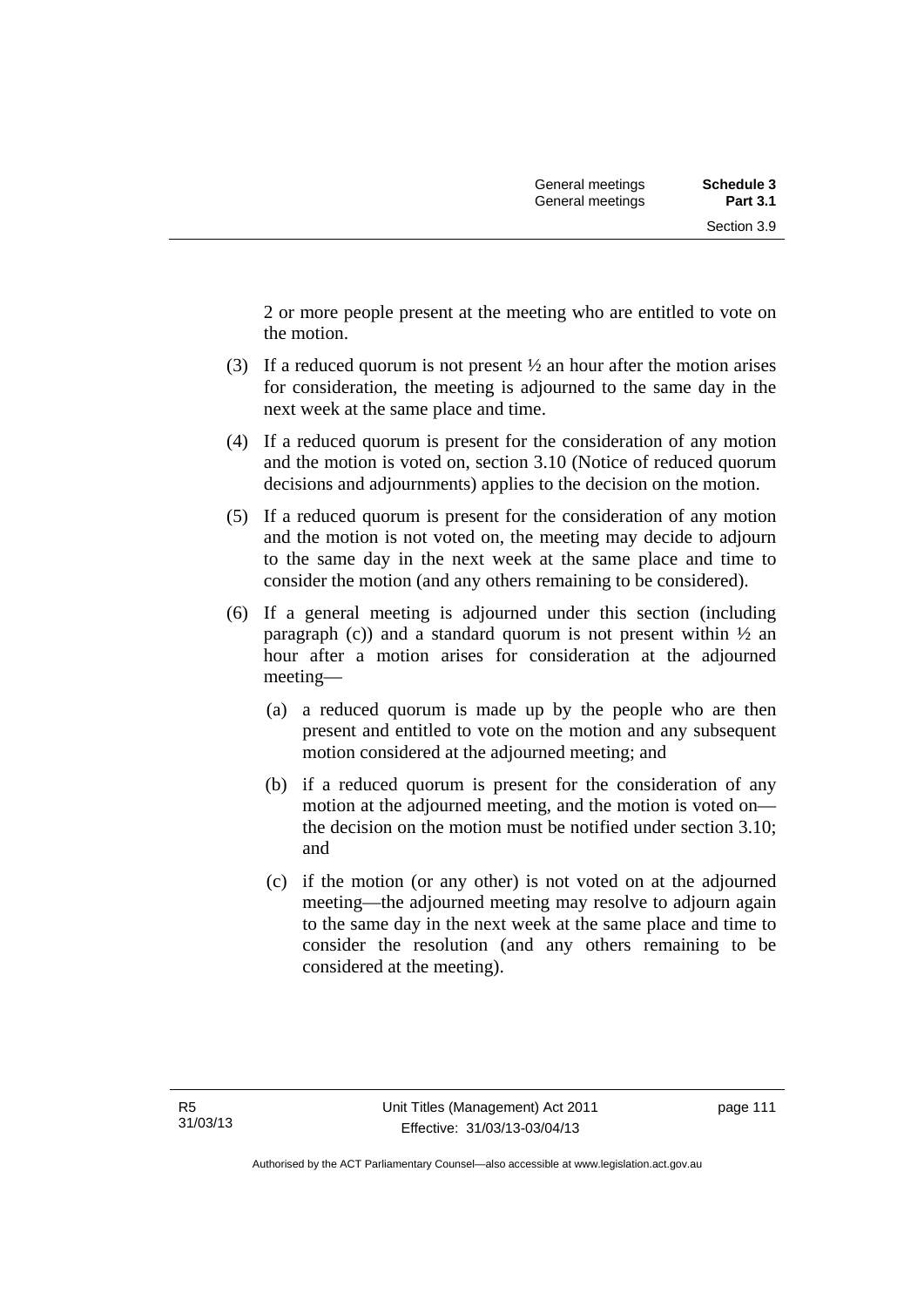| Schedule 3      | General meetings |  |
|-----------------|------------------|--|
| <b>Part 3.1</b> | General meetings |  |
| Section 3.10    |                  |  |

#### **3.10 Notice of reduced quorum decisions and adjournments**

 (1) If a decision (a *reduced quorum decision*) is made on a motion while a reduced quorum was present for the consideration of the motion, within 7 days after the meeting the owners corporation must give each person mentioned in section 3.6 (1) (Notice of general meetings) written notice of the reduced quorum decision.

*Note* If a form is approved under s 146 for a notice, the form must be used.

 (2) Within 4 days after a general meeting is adjourned under section 3.9, the owners corporation must give each person mentioned in section 3.6 (1) a written notice of the date, place and time to which the meeting is adjourned.

#### **3.11 Reduced quorum decisions—effect**

- (1) A reduced quorum decision takes effect 28 days after the decision was made, subject to this section.
- (2) Subsection (1) does not apply if the owners corporation fails to give notice of the reduced quorum decision under section 3.10 (1).
- (3) A reduced quorum decision is disallowed if, within 28 days after the decision was made, the owners corporation is given a petition requiring that the decision be disallowed signed by a majority of people entitled to vote on the relevant motion at the time of signing (whether or not they were present or entitled to vote on the motion at the general meeting at which the decision was made).
- (4) If, within 28 days after a reduced quorum decision is made, a motion is passed confirming the reduced quorum decision while a standard quorum is present at a general meeting for consideration of the confirmation motion, the reduced quorum decision takes effect on confirmation, whether or not a petition under subsection (3) is at any time given to the owners corporation.

Authorised by the ACT Parliamentary Counsel—also accessible at www.legislation.act.gov.au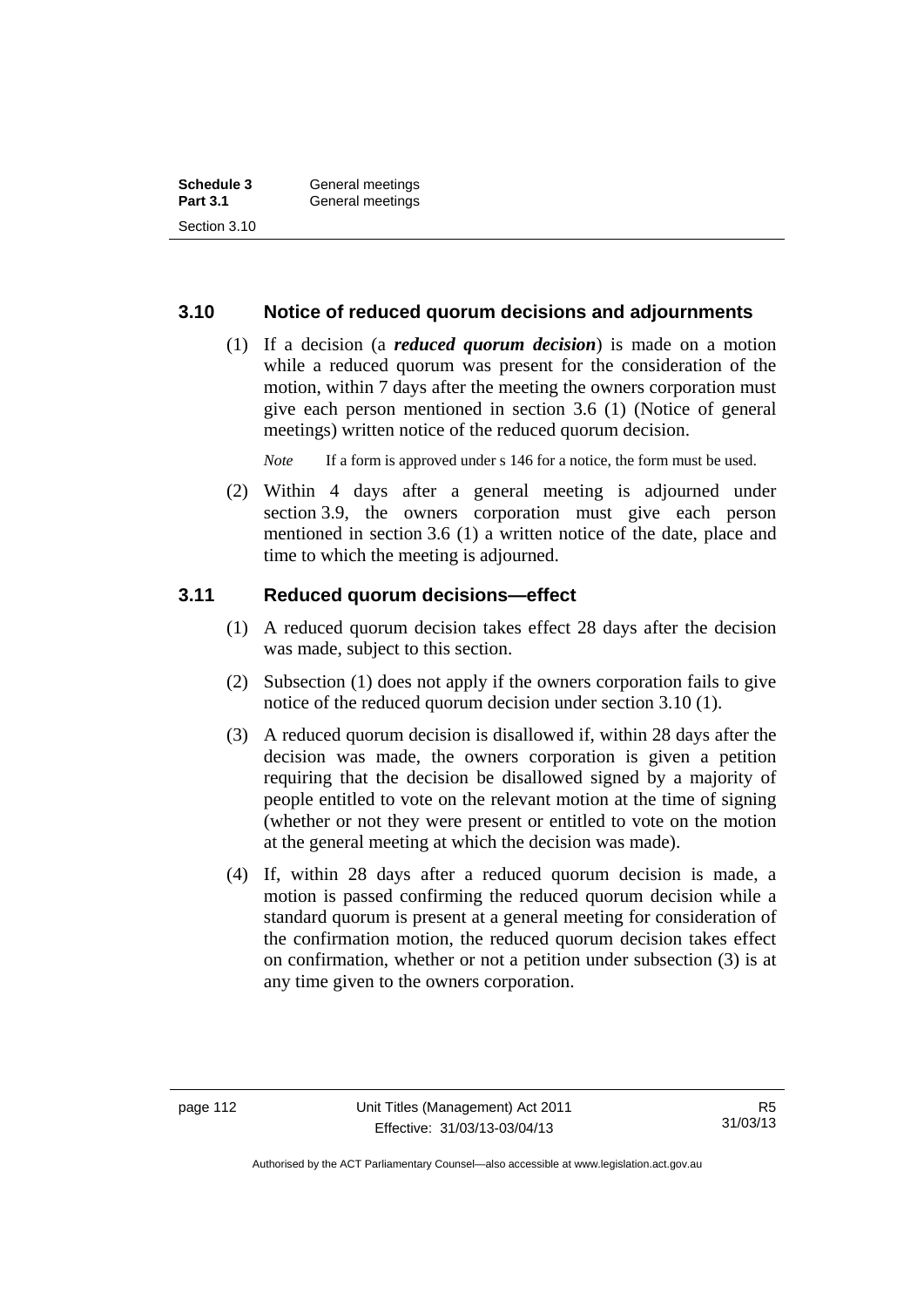(5) This section does not prevent a reduced quorum decision from being revoked at a general meeting, whether a standard quorum or reduced quorum is present while the revocation motion is being considered.

#### **3.12 Quorum at a general meeting—owners corporation with 2 members**

- (1) A motion may only be considered at a general meeting of an owners corporation with 2 members if a quorum constituted by all people entitled to vote on the motion is present.
- (2) If a quorum is not present within  $\frac{1}{2}$  an hour after the motion arises for consideration, the meeting is adjourned to the same day in the next week at the same place and time.

### **3.13 Chairperson at a general meeting**

- (1) The chairperson of a general meeting is the chairperson of the executive committee, unless that person—
	- (a) is not present at the meeting; or
	- (b) does not wish to be chairperson of the meeting.
- (2) If the executive committee's chairperson is not present at the general meeting, at the beginning of the meeting, the people present and entitled to vote may elect someone else who is present and entitled to vote as chairperson for the meeting.
- (3) The chairperson for the meeting may leave the chair during the meeting for any reason.
- (4) If the chairperson leaves the chair during the meeting, the people present and entitled to vote must elect another person present and entitled to vote as chairperson.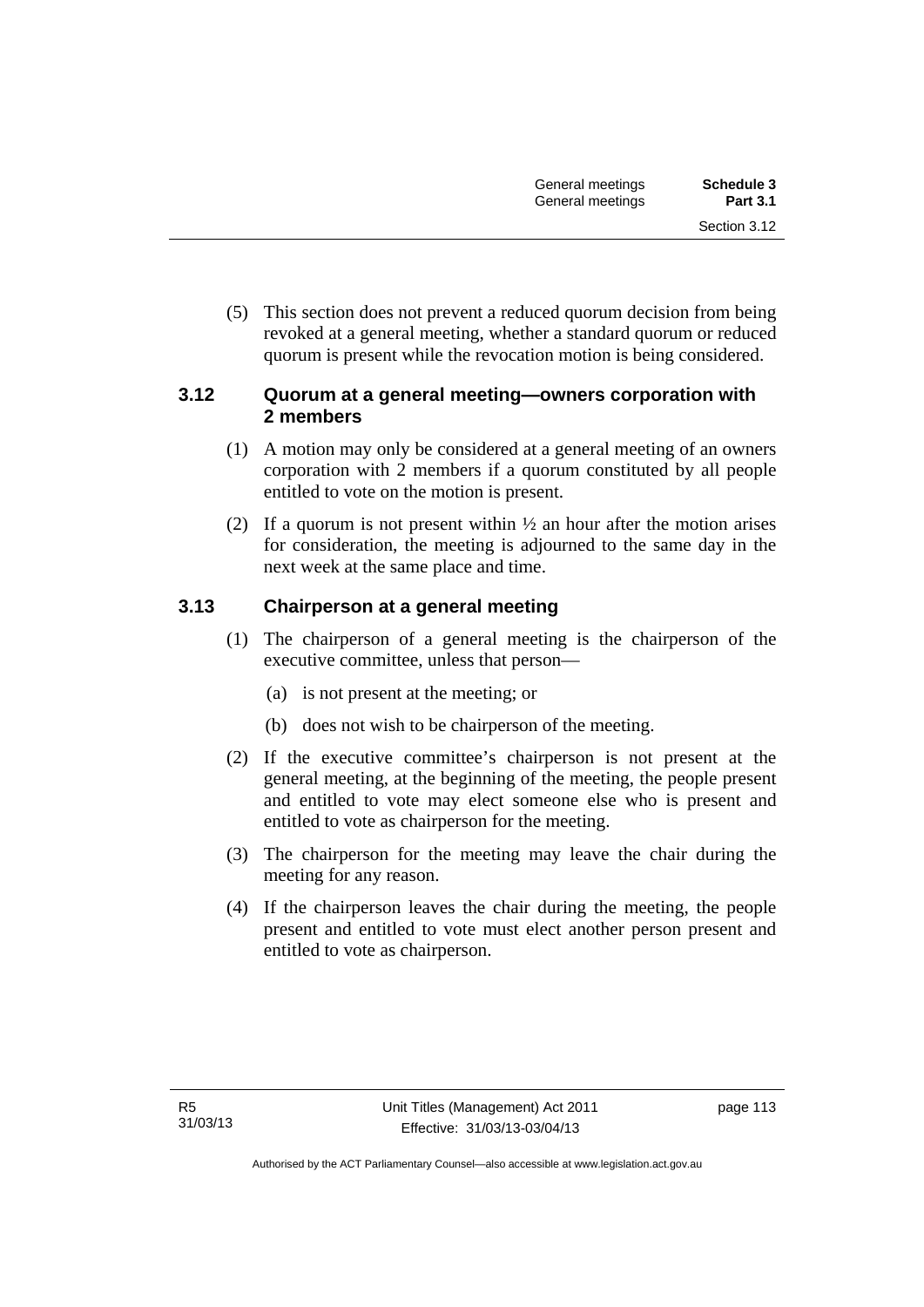# **Part 3.2 Resolutions at general meetings**

#### **3.14 Decision-making at general meetings**

- (1) Decisions at general meetings must be made by ordinary resolution, unless this Act requires otherwise.
- (2) If, at a general meeting, an owners corporation makes a resolution of a particular kind (that is, an ordinary, special, unopposed or unanimous resolution), a resolution of the same kind at a general meeting is required to amend or revoke the earlier resolution, unless this Act requires otherwise.

#### **3.15 Ordinary resolutions**

- (1) For an owners corporation with more than 2 members, the requirement for passing an ordinary resolution at a general meeting is that—
	- (a) unless a poll is taken—the number of votes cast in favour of the resolution is greater than the number of votes cast against it; or
	- (b) on a poll—the voting value of votes cast in favour of the resolution is greater than the voting value of the votes cast against it.
- (2) For an owners corporation with 1 or 2 members, the requirements for passing an ordinary resolution at a general meeting are that—
	- (a) no votes are cast against the resolution; and
	- (b) at least 1 vote is cast in favour of the resolution.

*Notes for s (2)—owners corporations with 1 or 2 members* 

- 1 If the owners corporation has 2 members, both must be present to make up a quorum for consideration of the resolution (see s 3.12), unless either is not entitled to vote on the resolution (see s 3.20).
- 2 An abstention for any unit does not in itself prevent an ordinary resolution from being passed, if at least 1 vote is cast in favour of the resolution.

Authorised by the ACT Parliamentary Counsel—also accessible at www.legislation.act.gov.au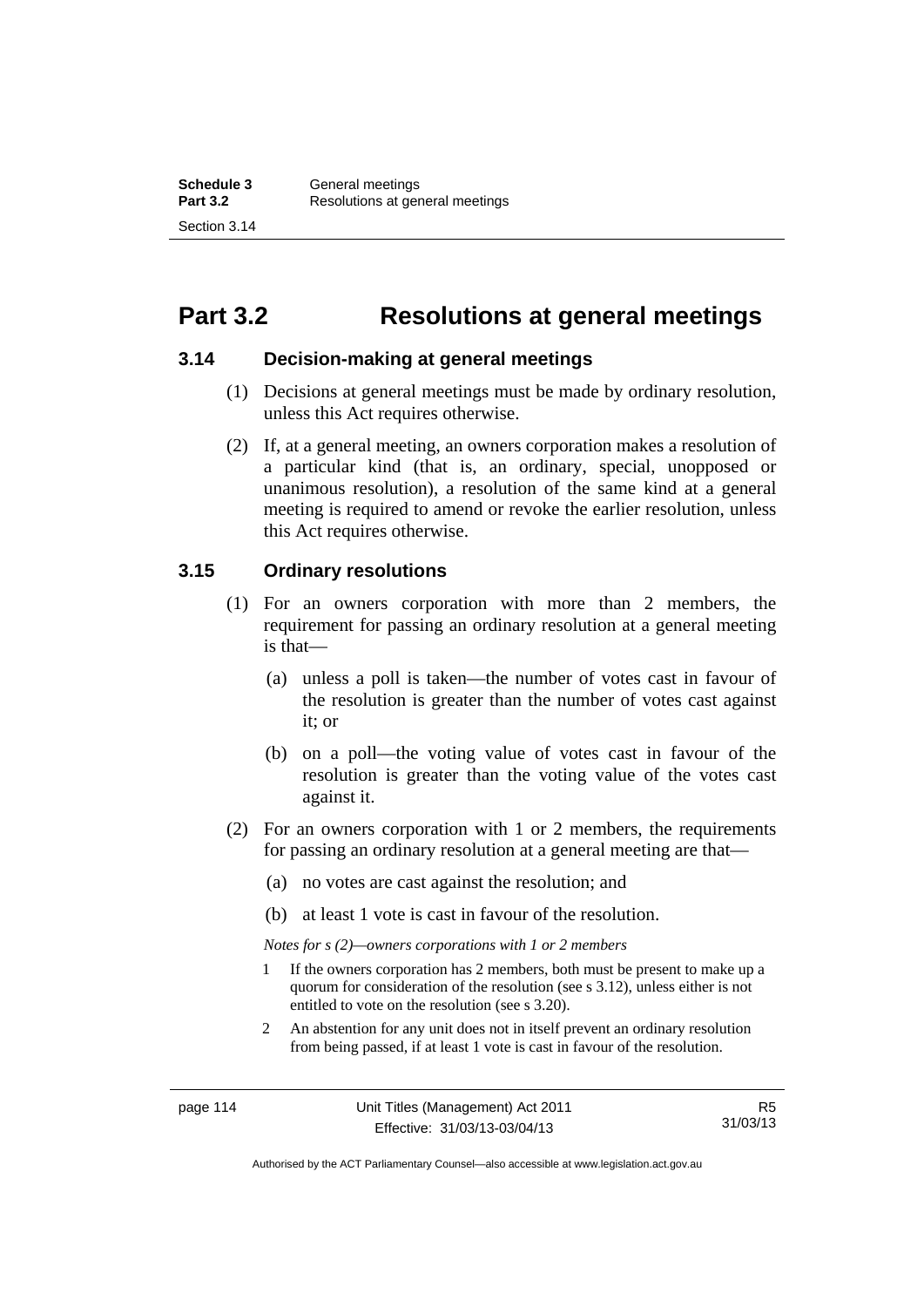3 A vote may be cast for a unit on an ordinary resolution even if an amount owing to the owners corporation remains unpaid (see s 3.20 (3)).

#### **3.16 Special resolutions**

- (1) For an owners corporation with more than 2 members, the requirements for passing a special resolution at a general meeting are that—
	- (a) unless a poll is taken—
		- (i) the number of votes cast in favour of the resolution is greater than the number of votes cast against it; and
		- (ii) the votes cast against the resolution number less than  $\frac{1}{3}$ of the total number of votes that can be cast on the resolution by people present at the meeting (including proxy votes); or
	- (b) on a poll—
		- (i) the voting value of votes cast in favour of the resolution is greater than the voting value of the votes cast against it; and
		- (ii) the voting value of votes cast against the resolution is less than  $\frac{1}{3}$  of the voting value of the total number of votes that can be cast on the resolution by people present at the meeting (including proxy votes).
- (2) For an owners corporation with 1 or 2 members, the requirements for passing a special resolution at a general meeting are that—
	- (a) no votes are cast against the resolution; and
	- (b) at least 1 vote is cast in favour of the resolution.

*Notes for s (2)—owners corporations with 1 or 2 members* 

1 If the owners corporation has 2 members, both must be present to make up a quorum for consideration of the resolution (see s 3.12), unless either is not entitled to vote on the resolution (see s 3.20).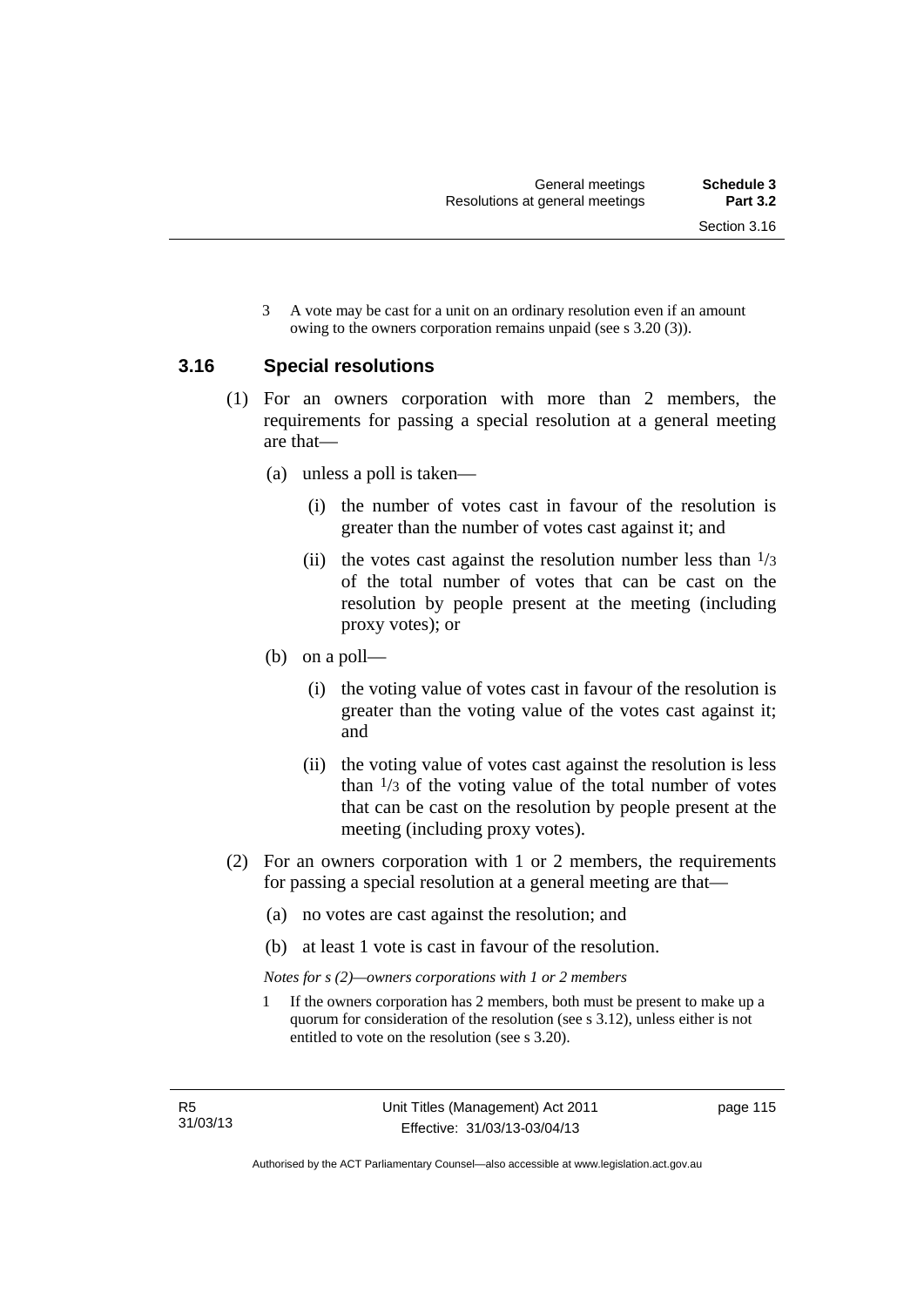| Schedule 3      | General meetings                |
|-----------------|---------------------------------|
| <b>Part 3.2</b> | Resolutions at general meetings |
| Section 3.17    |                                 |

- 2 An abstention for any unit does not in itself prevent a special resolution from being passed, if at least 1 vote is cast in favour of the resolution.
- 3 A vote may be cast for a unit on a special resolution even if an amount owing to the owners corporation remains unpaid (see s 3.20 (3)).

#### **3.17 Unopposed resolutions**

The requirements for passing an unopposed resolution at a general meeting are that—

- (a) no votes are cast against the resolution; and
- (b) at least 1 vote is cast in favour of the resolution.
	- *Note 1* An abstention for any unit does not in itself prevent an unopposed resolution from being passed, if at least 1 vote is cast in favour of the resolution.
	- *Note* 2 If the owners corporation has 2 members, both must be present to make up a quorum for consideration of the resolution (see s 3.12), unless either is not entitled to vote on the resolution (see s 3.20).

#### **3.18 Unanimous resolutions**

- (1) For an owners corporation with more than 2 members, the requirements for passing a unanimous resolution at a general meeting are that—
	- (a) each person entitled to vote on the resolution—
		- (i) is present at the meeting; or
		- (ii) has given another person present at the meeting a proxy permitting the person to vote on the resolution; or
		- (iii) has cast an absentee vote on the resolution; and
	- (b) no votes are cast against the resolution; and
	- (c) at least 1 vote is cast in favour of the resolution.
- (2) For an owners corporation with 1 or 2 members, the requirements for passing a unanimous resolution at a general meeting are that—

Authorised by the ACT Parliamentary Counsel—also accessible at www.legislation.act.gov.au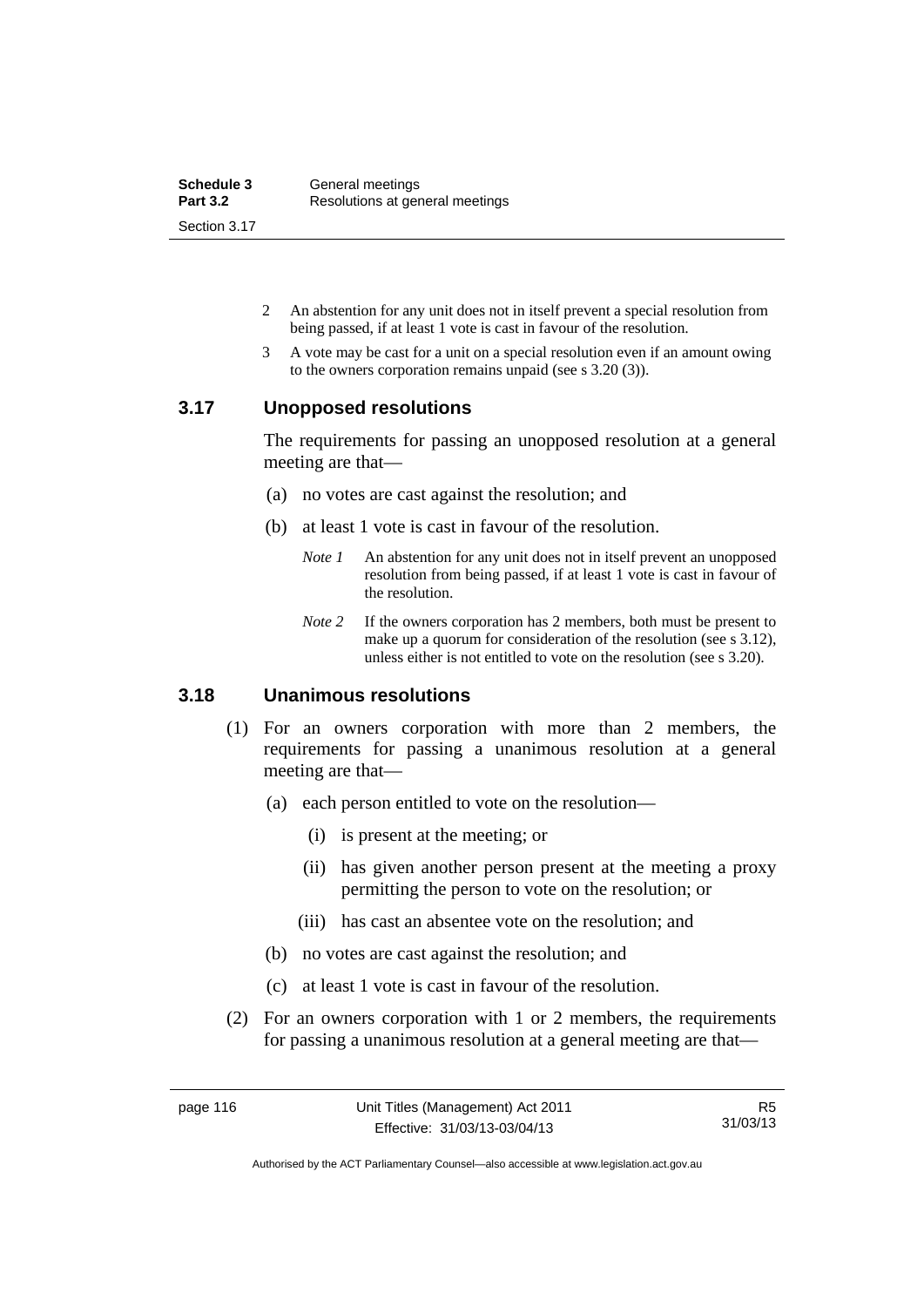- (a) no votes are cast against the resolution; and
- (b) at least 1 vote is cast in favour of the resolution.
- *Note 1* An abstention for any unit does not in itself prevent a unanimous resolution from being passed, if at least 1 vote is cast in favour of the resolution.
- *Note* 2 If the owners corporation has 2 members, both must be present to make up a quorum for consideration of the resolution (see s 3.12), unless either is not entitled to vote on the resolution (see s 3.20).

#### **3.19 Evidence of resolutions of owners corporation**

Evidence of the following facts about a resolution of an owners corporation may be given by a certificate sealed with the corporation's seal:

- (a) the fact that at a general meeting held on a stated date a resolution in the terms set out in the certificate was passed;
- (b) the fact that the resolution was an ordinary, special, unopposed or unanimous resolution.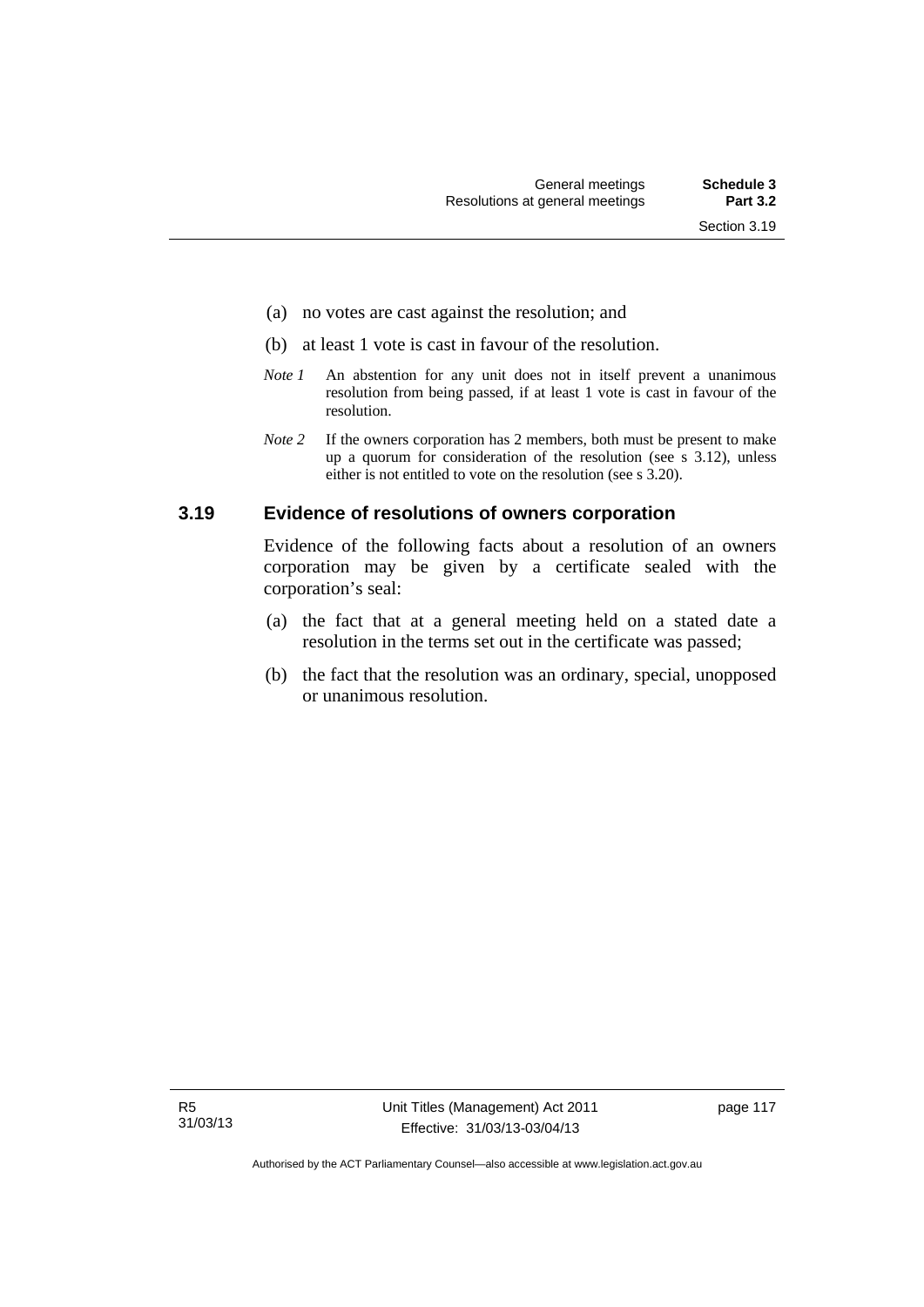# **Part 3.3 Voting at general meetings**

#### **3.20 Who is entitled to vote?**

- (1) The people entitled to vote on a motion at a general meeting of an owners corporation are as follows:
	- (a) for a unit owned by a single individual—the unit owner;
	- (b) for a unit owned by a single company—the company's representative;
	- (c) for a unit owned by 2 or more part-owners—the part-owners' representative.
- (2) However, if a unit is subject to a mortgage and a mortgagee voting notice is in force for the unit, the person entitled to vote for the unit is the mortgagee's representative rather than the relevant person mentioned in subsection (1).
- (3) If the owners corporation has 3 or more members, a person is only entitled to vote for a unit on a motion requiring an ordinary or special resolution if all amounts payable to the owners corporation for the unit have been paid.
- (4) In addition, a person is not entitled to vote on a motion at a general meeting if an ACAT order requires the person to not vote on the motion or at the meeting.

#### **3.21 General meeting—decisions about staged development**

- (1) This section applies to a motion at a general meeting of an owners corporation for a staged development if the development has not been completed.
- (2) The people entitled to vote on the motion are as follows:
	- (a) if the motion is only about an uncompleted stage of the development—the people entitled to vote under section 3.20 in relation to units in the uncompleted stages of the development;

Authorised by the ACT Parliamentary Counsel—also accessible at www.legislation.act.gov.au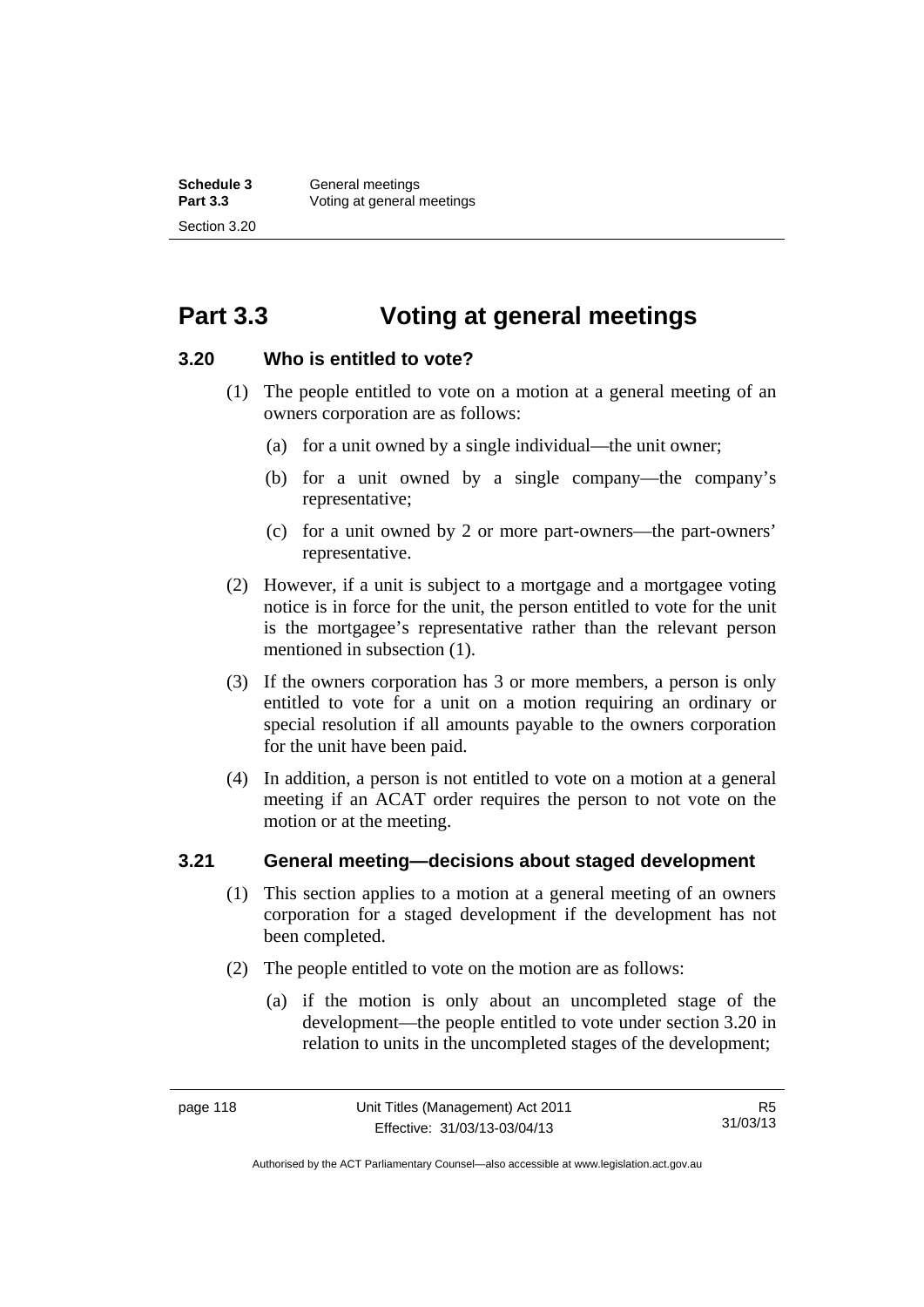- (b) if the motion is only about a completed stage of the development—the people entitled to vote under section 3.20 in relation to units in the completed stages of the development;
- (c) in any other case—the people entitled to vote under section 3.20.

#### **3.22 One vote—1 unit**

A single vote is exercisable for each unit at a general meeting.

### **3.23 Voting by mortgagees**

- (1) If the interest of a unit owner is subject to a mortgage, the mortgagee may give the owners corporation written notice (a *mortgagee voting notice*) that—
	- (a) the unit is subject to the mortgage; and
	- (b) the mortgagee proposes to exercise the voting right given under section 3.20 (2); and
	- (c) an individual named in the notice (the mortgagee's *representative*) is authorised to vote at general meetings for the unit on behalf of the mortgagee, instead of the person otherwise entitled to vote for the unit.
- (2) The mortgagee voting notice must state the full name and address for correspondence of the mortgagee's representative.
- (3) If a unit is owned by 2 or more part-owners, and the interest of 1 of the owners who has more than a  $\frac{1}{2}$  share in the unit is subject to a mortgage, the mortgagee may give a mortgagee voting notice under this section.
- (4) If the interest of a unit owner is subject to 2 or more mortgages, this section applies only to the mortgagee whose mortgage has priority.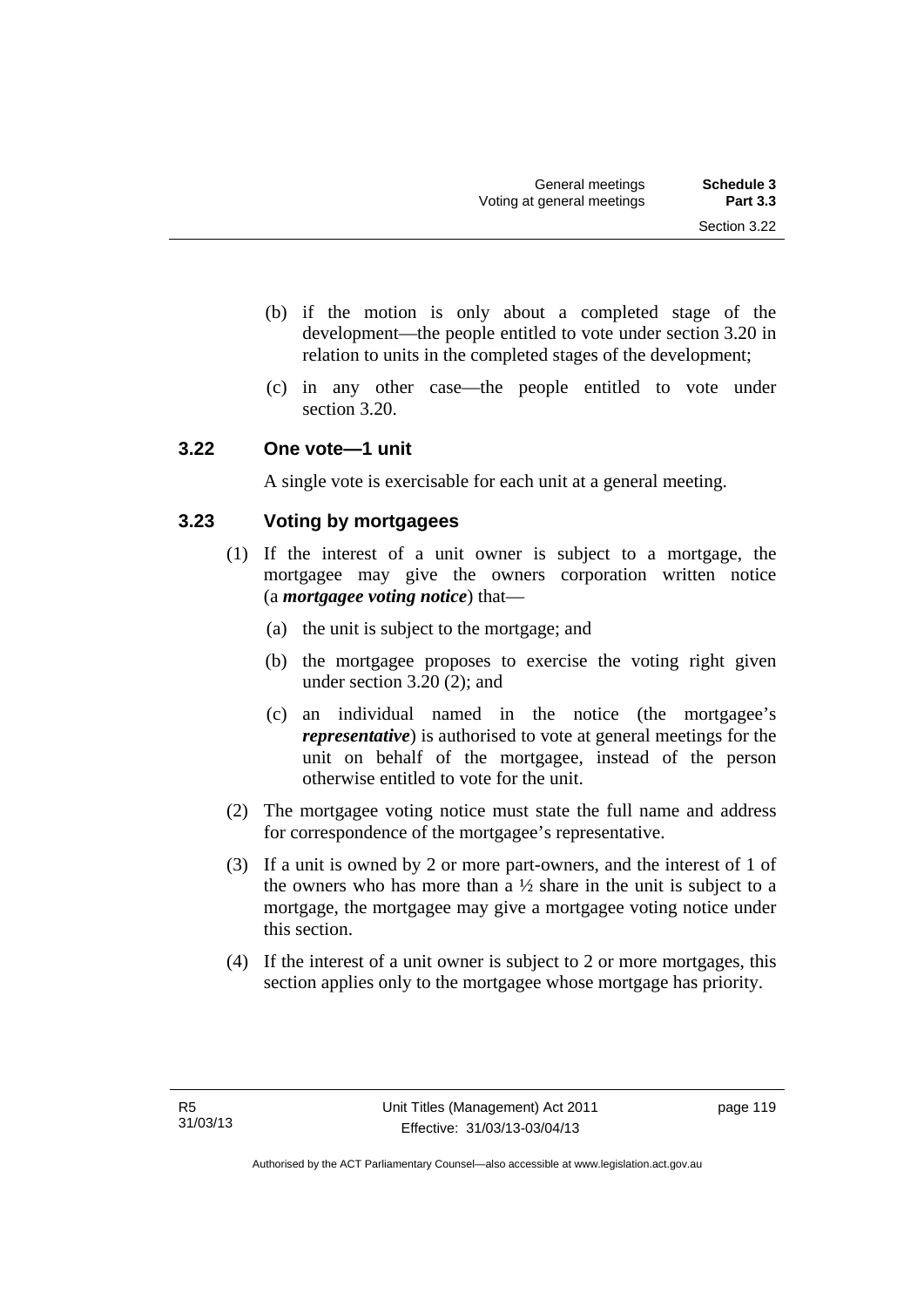#### **3.24 Mortgagee voting notice—amendment and revocation**

- (1) The mortgagee may change the mortgagee's representative by written notice to the owners corporation.
- (2) The notice of change of representative must—
	- (a) include the full name and an address for correspondence of the new representative; and
	- (b) be signed by the mortgagee.
- (3) The mortgagee's representative may change the address for correspondence by written notice to the owners corporation of the change.
- (4) The notice of change of address must be signed by the representative.
- (5) A mortgagee voting notice—
	- (a) is revoked when the mortgagee gives written notice of revocation to the owners corporation; or
	- (b) is taken to be revoked when the mortgage is discharged.
- (6) A mortgagee who has given a mortgagee voting notice to an owners corporation commits an offence if, without reasonable excuse, the mortgagee fails to give written notice to the corporation of the discharge of the mortgage within 14 days after the discharge.

Maximum penalty: 5 penalty units.

#### **3.25 Evidence of mortgagee's entitlement to vote**

Evidence of any of the following facts may be given by a certificate sealed with the owners corporation's seal:

 (a) the fact that the authorisation of a named mortgagee's representative to vote for a stated unit was in force on a stated date;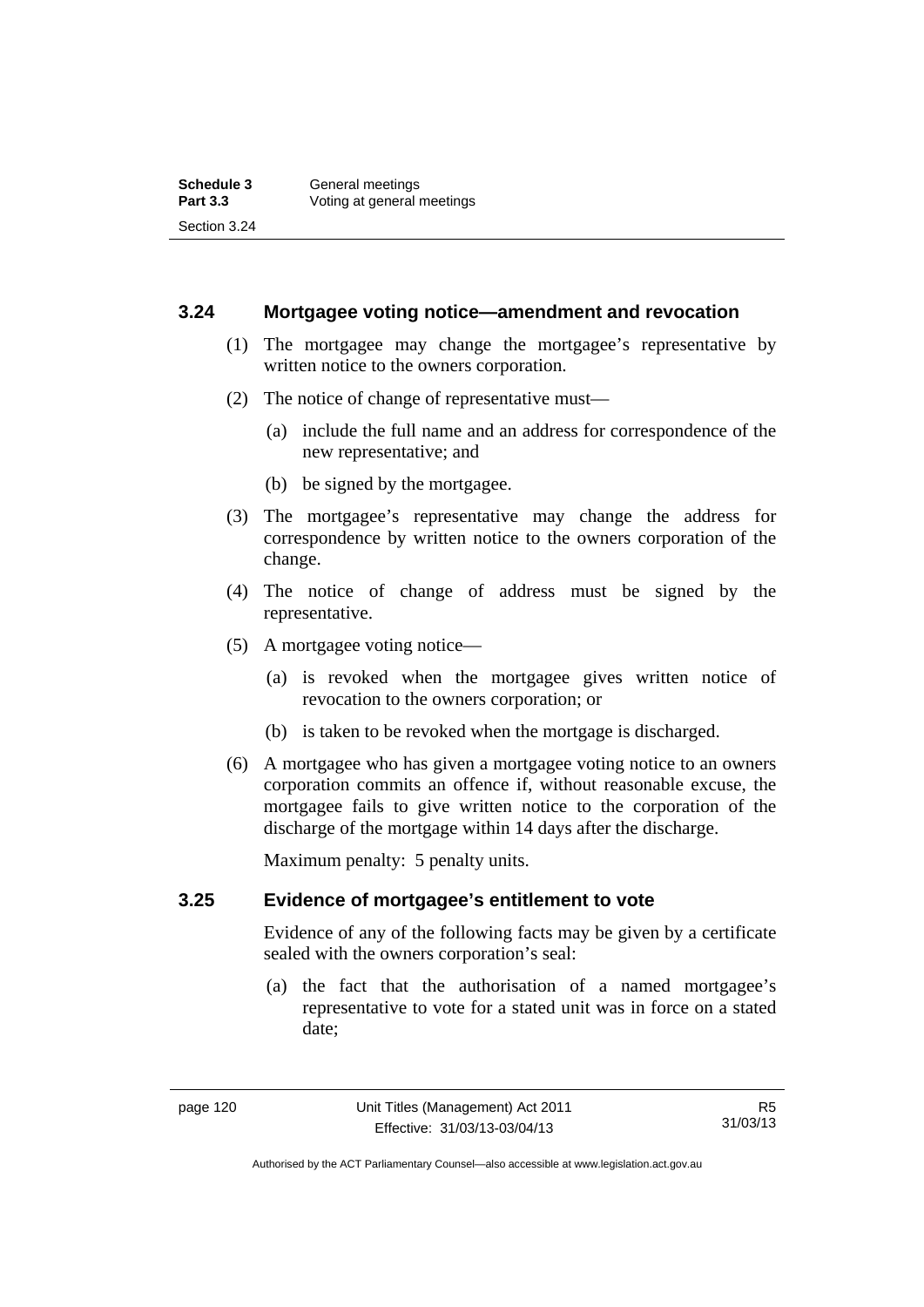- (b) the fact that a stated address for correspondence for a mortgagee's representative was the latest address for correspondence for the representative notified to the corporation on a stated date;
- (c) the fact that notice of the revocation of a mortgagee voting notice was given to the owners corporation by a named mortgagee on a stated date;
- (d) the fact that notice of the discharge of a mortgage was given to the owners corporation on a stated date.

### **3.26 Proxy votes**

- (1) Votes at a general meeting may be cast by proxy (whether or not a poll is demanded).
- (2) The appointment of a proxy must be in the form approved by the executive committee.
	- *Note* A proxy form must accompany the notice of general meeting (see s 3.7 (2) (a)).
- (3) A person entitled to vote at a general meeting of an owners corporation must not—
	- (a) appoint a proxy for more than 1 year after the day the appointment is made; or
	- (b) appoint a person as a proxy if the person is—
		- (i) the manager; or
		- (ii) a service contractor.

### **3.27 Proxy votes—limit on developer**

(1) This section applies to a developer of a units plan who is appointed as the proxy under a contract for the sale of a unit in the units plan.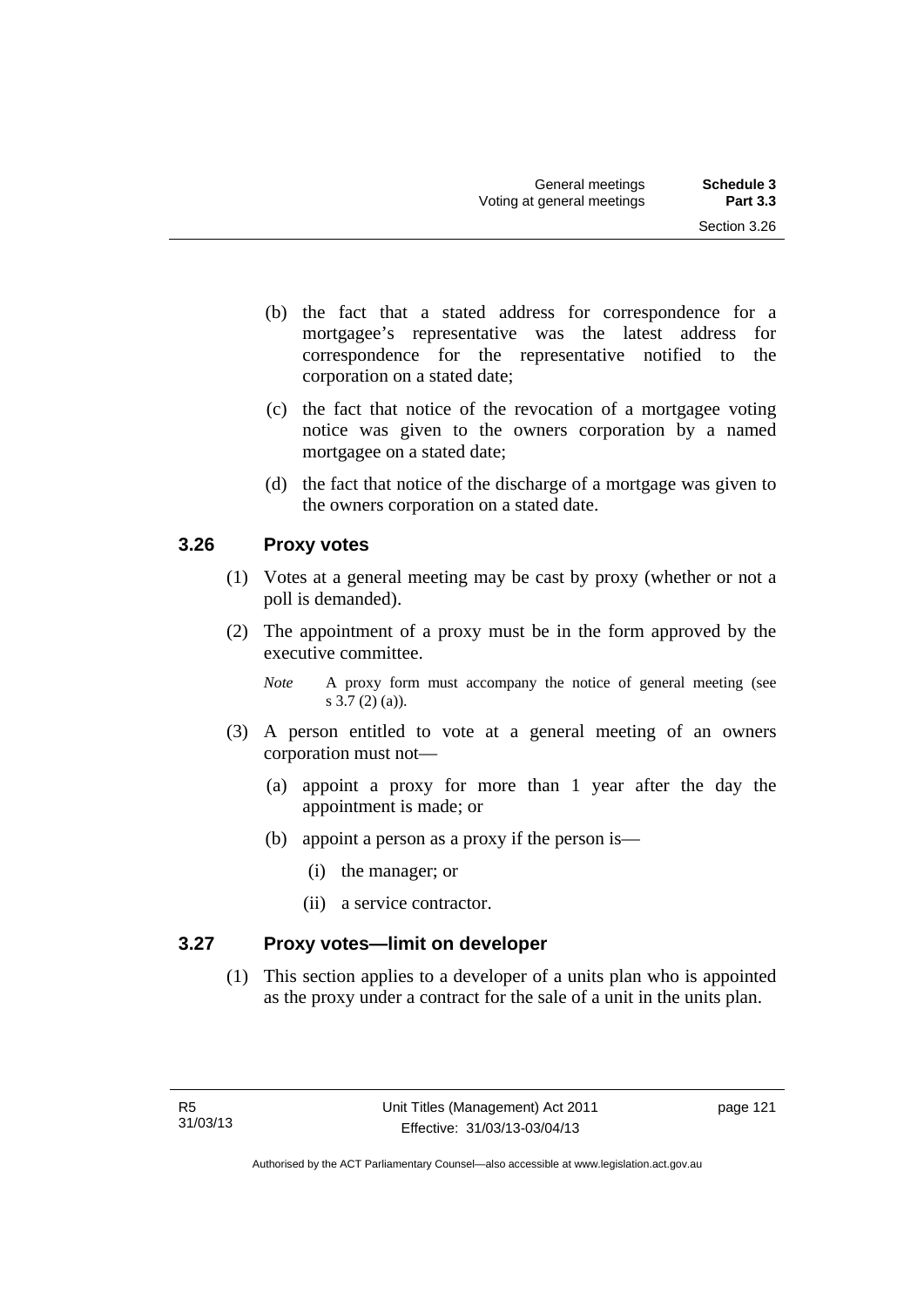- (2) The developer must not exercise 3 or more proxy votes in a vote on a matter at a general meeting of the owners corporation for the units plan unless—
	- (a) each contract for the sale of a unit in the units plan contains a proxy disclosure statement; and
	- (b) the use of each proxy vote is consistent with the statement; and
	- (c) the matter being voted on relates to development (the *development matter*) rather than the ordinary operation of the owners corporation.
- (3) If the developer exercises a proxy vote in contravention of this section, the proxy vote is void.
- (4) For this section, a *proxy disclosure statement* is a statement that includes the following:
	- (a) if a person is appointed as a proxy—the name of the person;
	- (b) if the proxy is appointed by naming the occupant of a position—the name of the position;
	- (c) the length of time of the appointment;
	- (d) a sufficient description of the development matter for the buyer of a unit to easily identify the matter.

#### **3.28 Value of votes**

- (1) Every vote at a general meeting is of equal value, unless a poll is taken.
- (2) On a poll, the value of each vote (the *voting value*) is the value that is proportional to the unit entitlement of the unit for which it is exercised.

Authorised by the ACT Parliamentary Counsel—also accessible at www.legislation.act.gov.au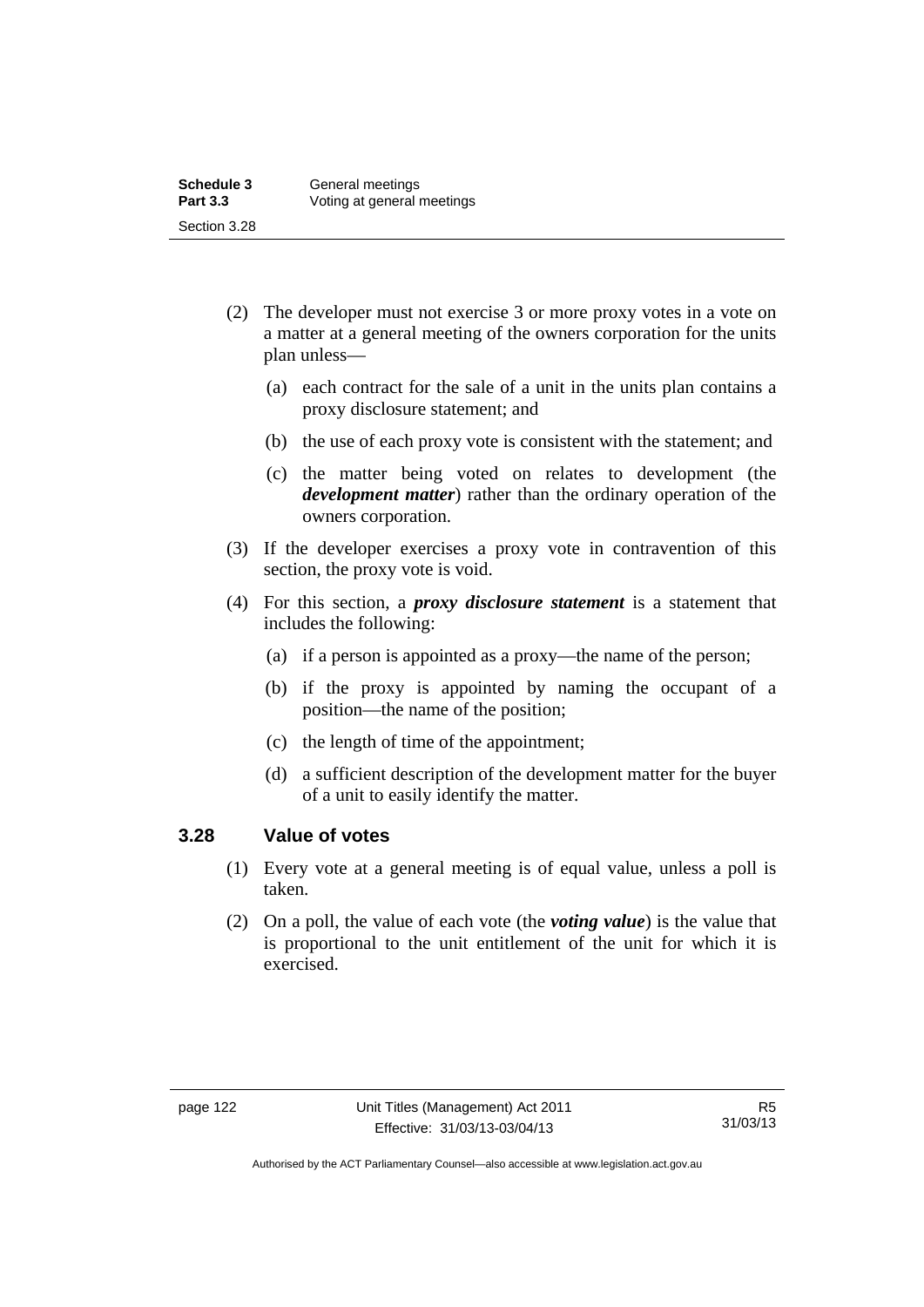Section 3.29

#### **3.29 Polls**

- (1) A poll may be demanded on an ordinary or special resolution at a general meeting by anyone present and entitled to vote at the meeting.
- (2) A demand for a poll may be withdrawn.
- (3) A poll may be taken in any way the chairperson considers appropriate.
- (4) The result of a poll—
	- (a) must be declared at the meeting by the chairperson as soon as it is worked out; and
	- (b) decides whether or not the resolution for which the poll was demanded has been carried.

#### **3.30 Voting by chairperson**

At a general meeting, the chairperson may (whether or not a poll is demanded)—

- (a) exercise a deliberative vote as a member; and
- (b) if there is an equality of votes—also exercise a casting vote, unless the owners corporation has only 2 members.

#### **3.31 Absentee votes**

- (1) A person entitled to vote on a motion may cast an absentee vote on the motion by recording the vote on an absentee voting paper and giving it to the owners corporation before the meeting begins.
	- *Note* An absentee voting form must accompany the notice of general meeting (see s 3.7 (2) (b)).
- (2) The absentee voting paper must be in the form approved by the executive committee.
- (3) An absentee vote under this section is a valid vote.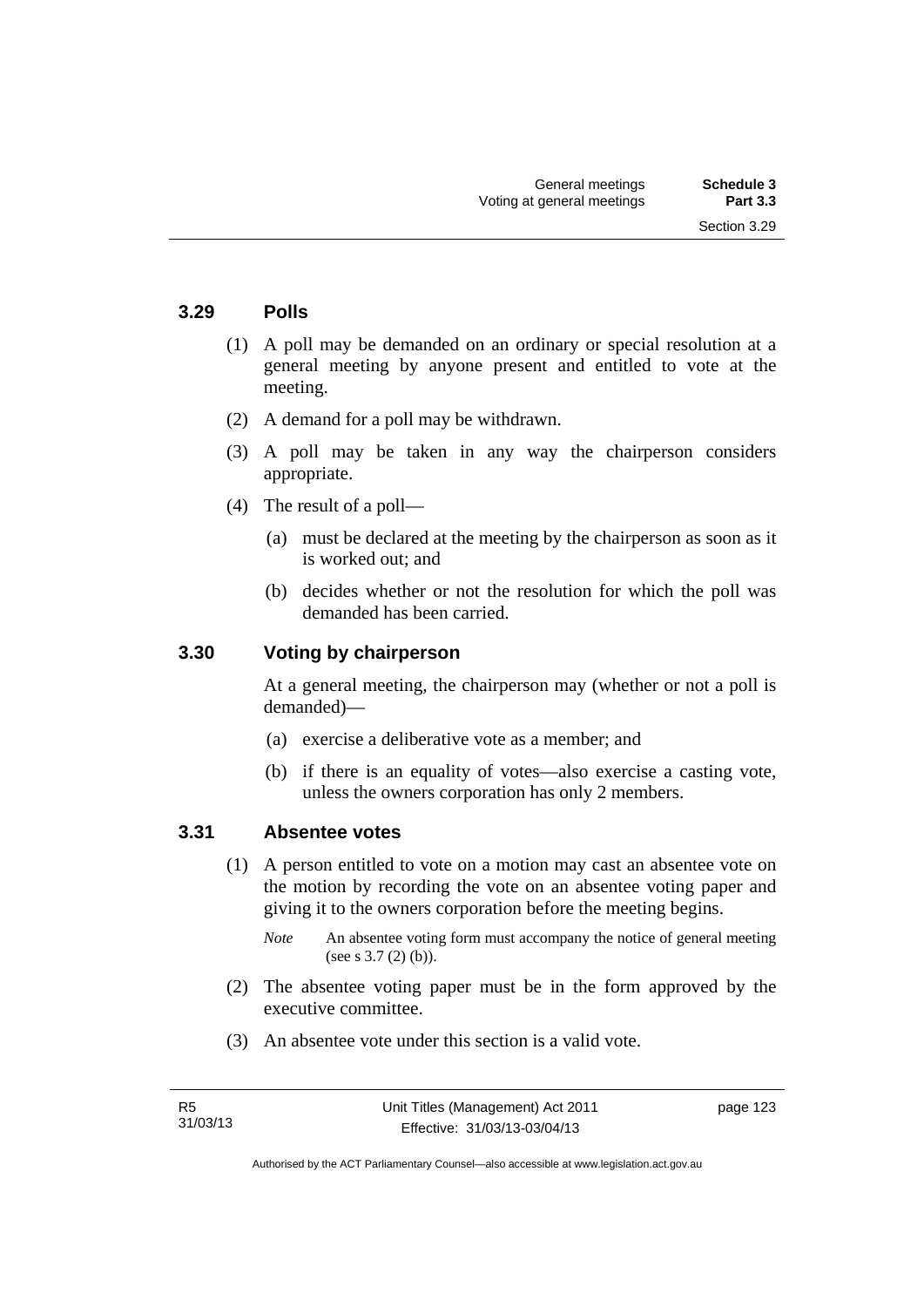| Schedule 3      | General meetings           |
|-----------------|----------------------------|
| <b>Part 3.3</b> | Voting at general meetings |
| Section 3.32    |                            |

 (4) A person who casts an absentee vote under this section is taken to be present at the general meeting at which the motion is moved (except for the purposes of making up a quorum) and to have voted on the resolution.

#### **3.32 People under 18 or under other legal disabilities**

- (1) The right of a person to vote at a general meeting must not be exercised by the person if—
	- (a) the person is under 18 years old; or
	- (b) the person is under any other legal disability preventing the person from dealing with his or her property.
- (2) The right to vote of an incapacitated person (under subsection (1)) may be exercised—
	- (a) if the person is under 18 years old—by the person's parent or guardian; or
	- (b) if the person is under any other legal disability—by a person for the time being authorised by law to control the person's property.

#### **3.33 Declaration by chairperson of result of voting**

- (1) A declaration by the chairperson of the meeting that a motion has been passed is conclusive evidence of the fact without proof of the number or proportion of votes recorded against or in favour of the motion.
- (2) Subsection (1) does not apply if—
	- (a) a poll is demanded; or
	- (b) a unanimous resolution is required.

Authorised by the ACT Parliamentary Counsel—also accessible at www.legislation.act.gov.au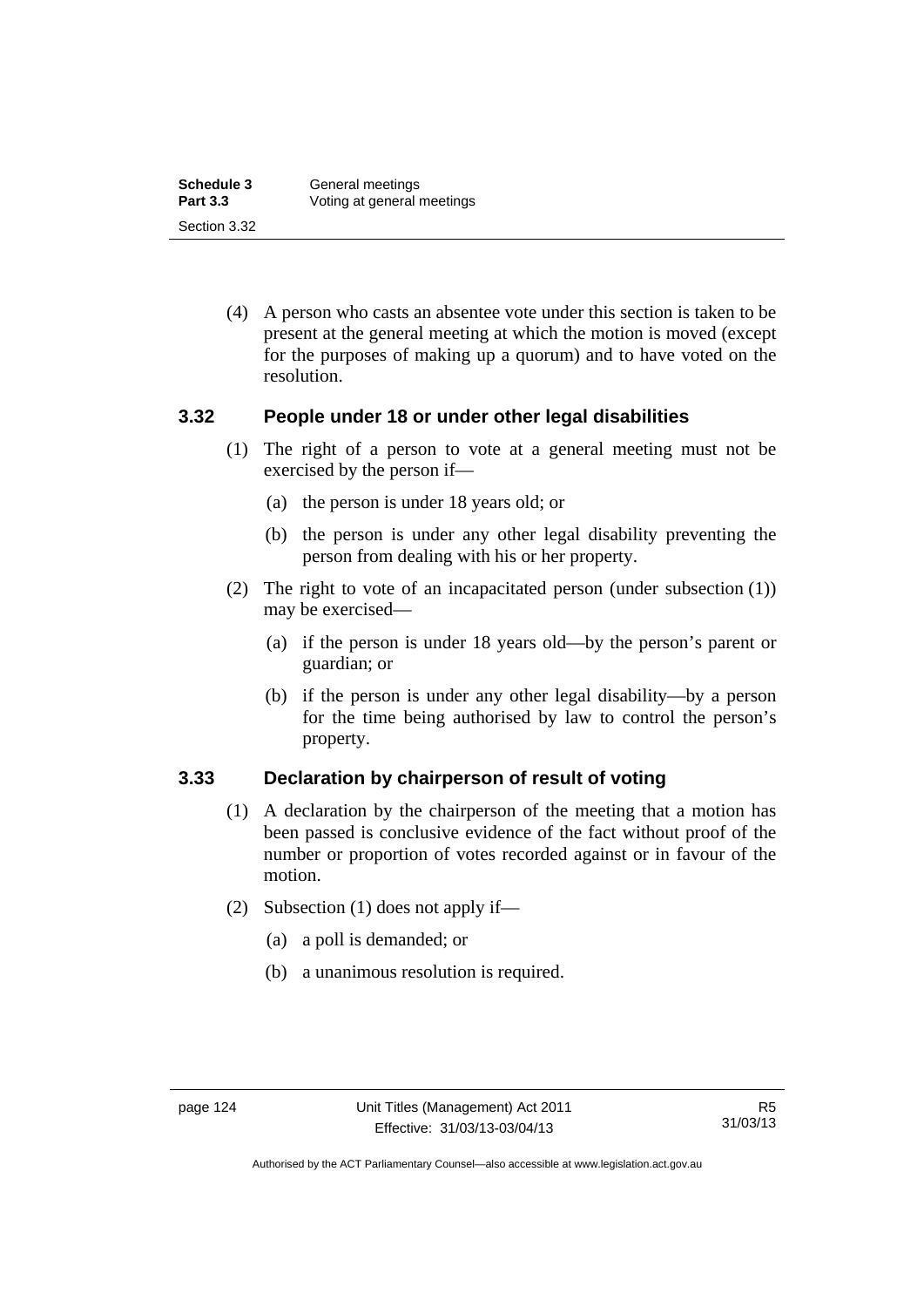# **Schedule 4 Default rules**

(see s 106)

*Note* The owners corporation may amend the default rules under s 108.

**1 Definitions—default rules** 

(1) In these rules:

*executive committee representative* means a person authorised in writing by the executive committee under rule 10 (4).

*owner, occupier or user*, of a unit, includes an invitee or licensee of an owner, occupier or user of a unit.

 (2) A word or expression in the Act has the same meaning in these rules.

### **2 Payment of rates and taxes by unit owners**

A unit owner must pay all rates, taxes and any other amount payable for the unit.

### **3 Repairs and maintenance**

- (1) A unit owner must ensure that the unit is in a state of good repair.
- (2) A unit owner must carry out any work in relation to the unit, and do anything else in relation to the unit, that is required by a territory law.

### **4 Erections and alterations**

- (1) A unit owner may erect or alter any structure in or on the unit or the common property only—
	- (a) in accordance with the express permission of the owners corporation by unopposed resolution; and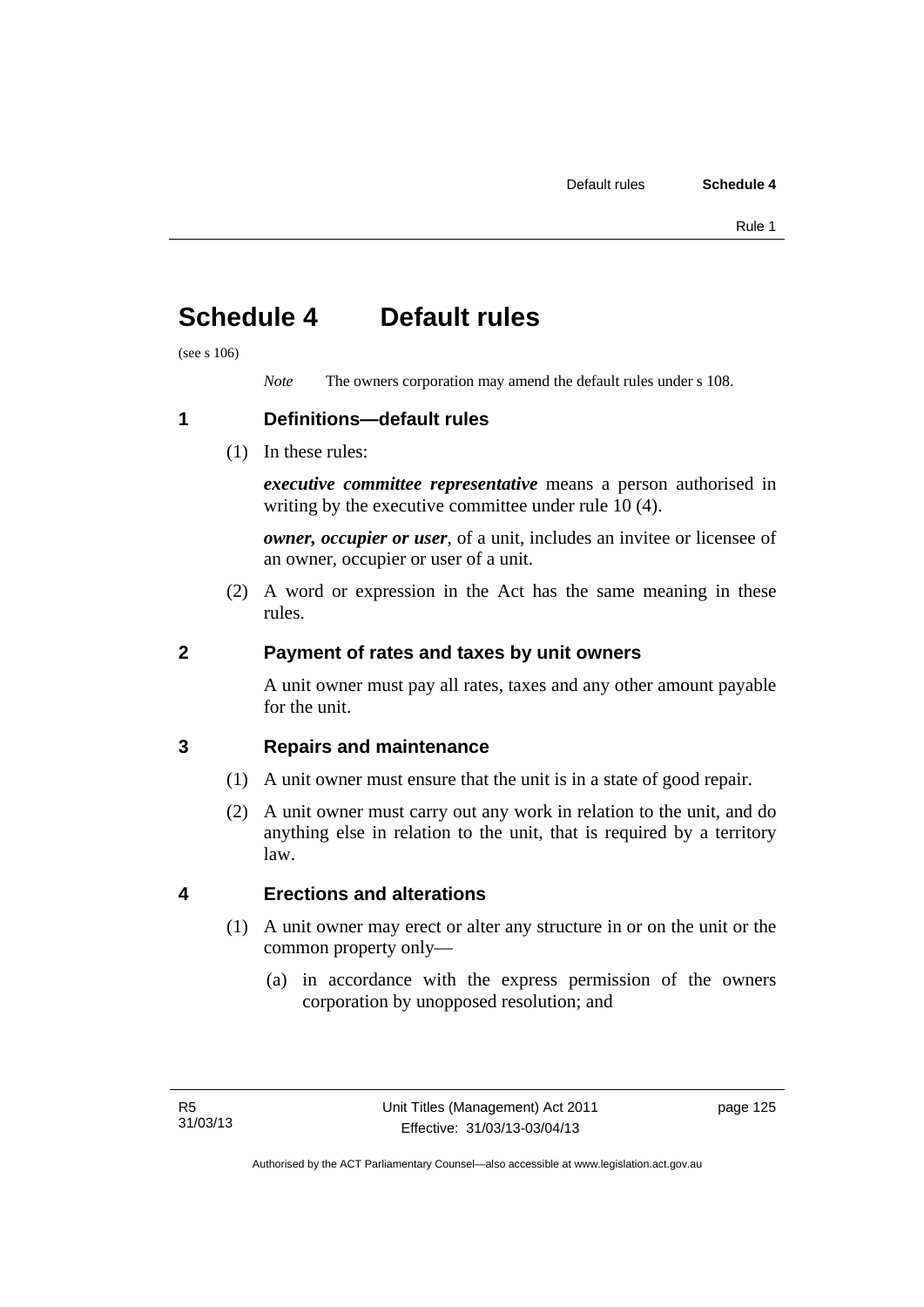#### **Schedule 4** Default rules

#### Rule 5

- (b) in accordance with the requirements of any applicable territory law (for example, a law requiring development approval to be obtained for the erection or alteration).
	- *Note* An example is part of the Act, is not exhaustive and may extend, but does not limit, the meaning of the provision in which it appears (see [Legislation Act,](http://www.legislation.act.gov.au/a/2001-14) s 126 and s 132).
- (2) Permission may be given subject to conditions stated in the resolution.

#### **5 Use of common property**

A unit owner must not use the common property, or permit it to be used, to interfere unreasonably with the use and enjoyment of the common property by an owner, occupier or user of another unit.

#### **6 Hazardous use of unit**

A unit owner must not use the unit, or permit it to be used, so as to cause a hazard to an owner, occupier or user of another unit.

#### **7 Use of unit—nuisance or annoyance**

- (1) A unit owner must not use the unit, or permit it to be used, in a way that causes a nuisance or substantial annoyance to an owner, occupier or user of another unit.
- (2) This rule does not apply to a use of a unit if the executive committee has given an owner, occupier or user of the unit written permission for that use.
- (3) Permission may be given subject to stated conditions.
- (4) Permission may be withdrawn by special resolution of the owners corporation.

#### **8 Noise**

(1) A unit owner must not make, or permit to be made, such a noise within the unit as might (in the circumstances) be reasonably likely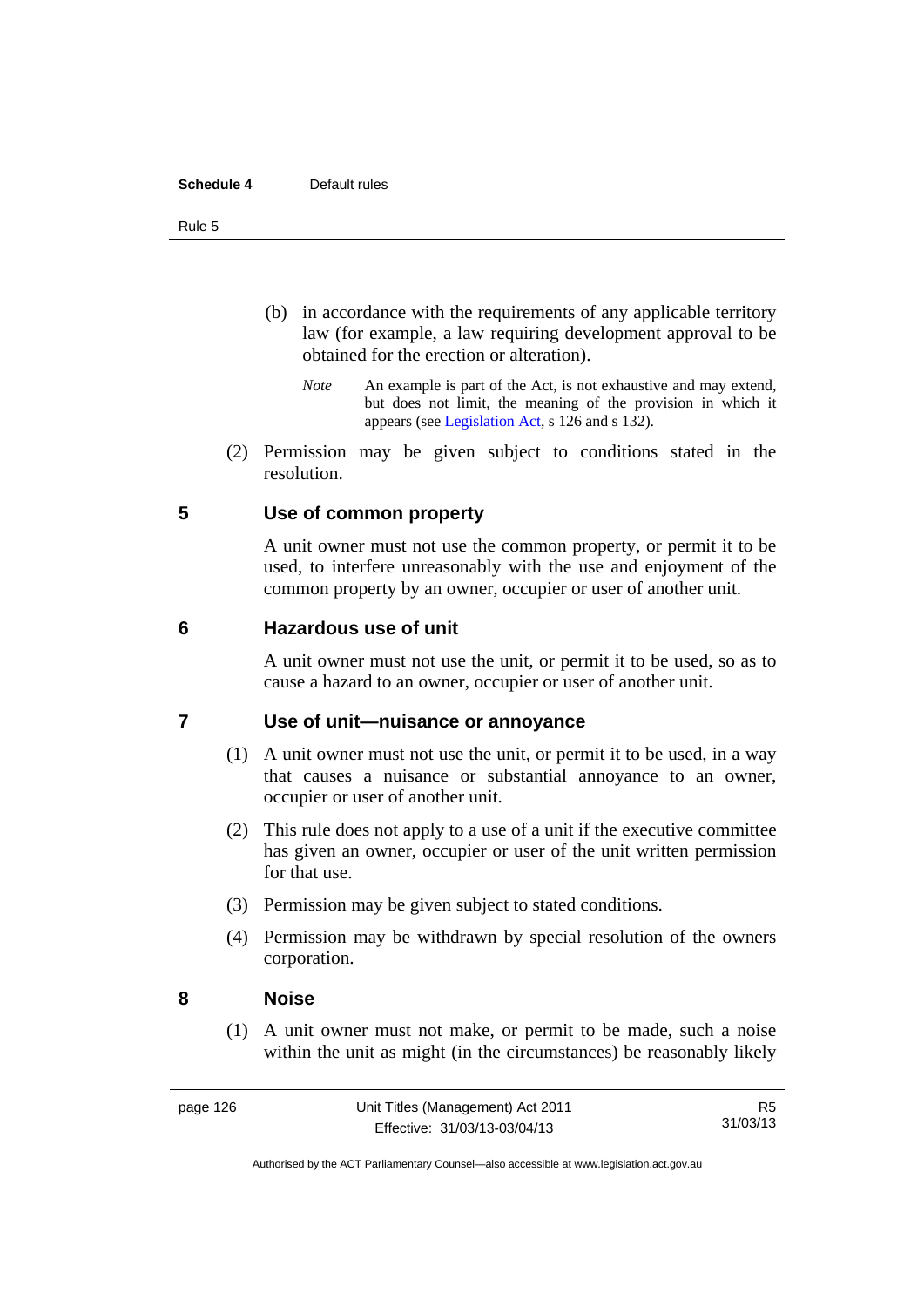to cause substantial annoyance to an owner, occupier or user of another unit.

- (2) This rule does not apply to the making of a noise if the executive committee has given the person responsible for making the noise written permission to do so.
- (3) Permission may be given subject to stated conditions.
- (4) Permission may be withdrawn by special resolution of the owners corporation.

**9 Illegal use of unit** 

A unit owner must not use the unit, or permit it to be used, to contravene a law in force in the ACT.

#### **10 What may an executive committee representative do?**

- (1) An executive committee representative may do any of the following in relation to a unit at all reasonable times:
	- (a) if the committee has reasonable grounds for suspecting that there is a breach of the Act or these rules in relation to a unit inspect the unit to investigate the breach;
	- (b) carry out any maintenance required under the Act or these rules;
	- (c) do anything else the owners corporation is required to do under the Act or these rules.
- (2) An executive committee representative may enter a unit and remain in the unit for as long as is necessary to do something mentioned in subrule (1).
- (3) An executive committee representative is not authorised to do anything in relation to a unit mentioned in subrule (1) unless—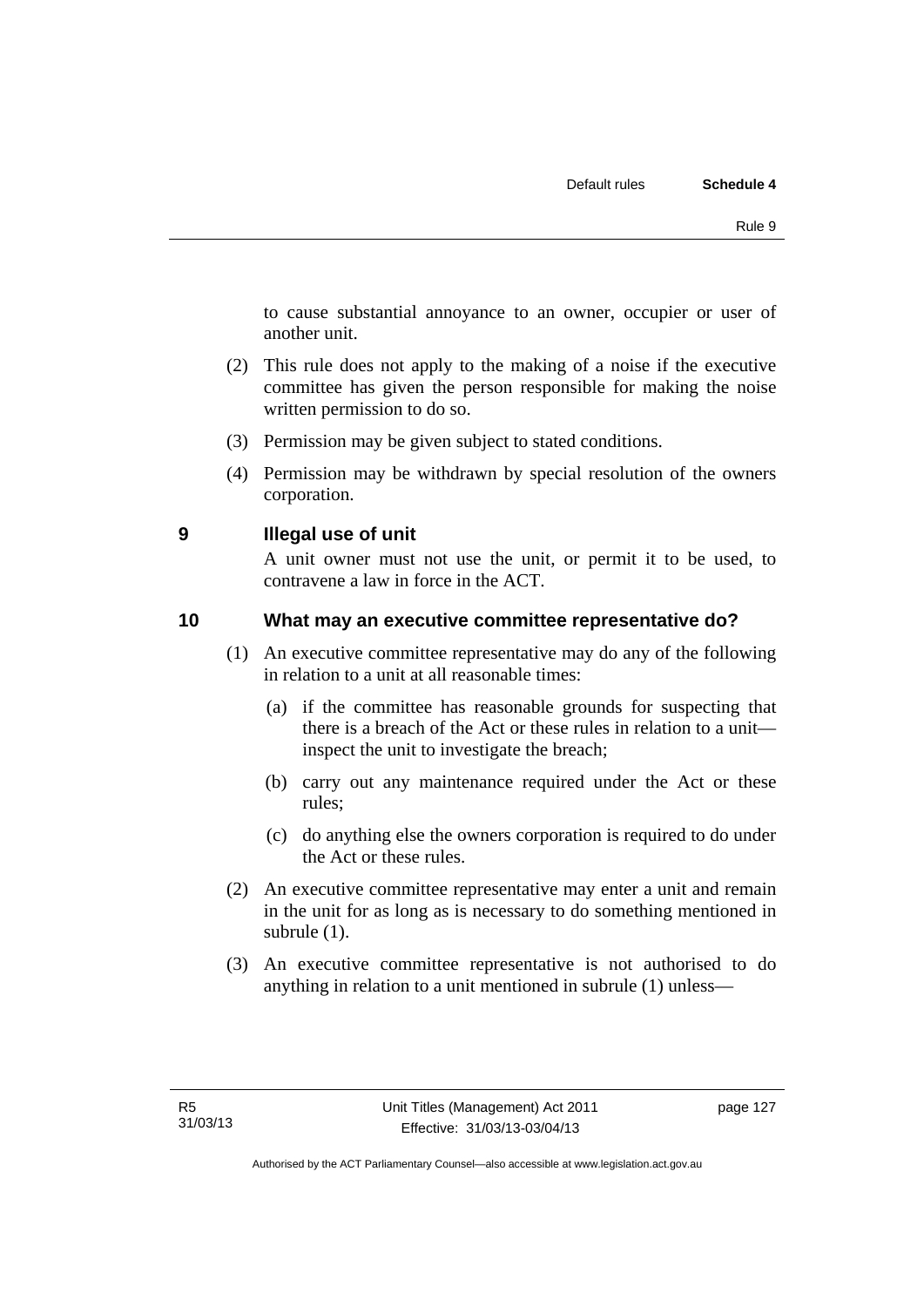#### **Schedule 4** Default rules

Rule 11

- (a) the executive committee or the representative has given the owner, occupier or user of the unit reasonable notice of his or her intention to do the thing; or
- (b) in an emergency, it is essential that it be done without notice.
- (4) The executive committee may give a written authority to a person to represent the corporation under this rule.

#### **11 Seal of owners corporation**

For the attaching of the seal of the owners corporation to a document to be effective—

- (a) the seal must be attached by decision of the executive committee; and
	- *Note* Executive committee decisions must be made by majority vote, or by unanimous vote if there are only 2 members of the committee (see sch 2, s 2.10).
- (b) the seal must be attached in the presence of 2 executive members; and
- (c) the executive members witnessing the attaching of the seal must sign the document as witnesses.

Authorised by the ACT Parliamentary Counsel—also accessible at www.legislation.act.gov.au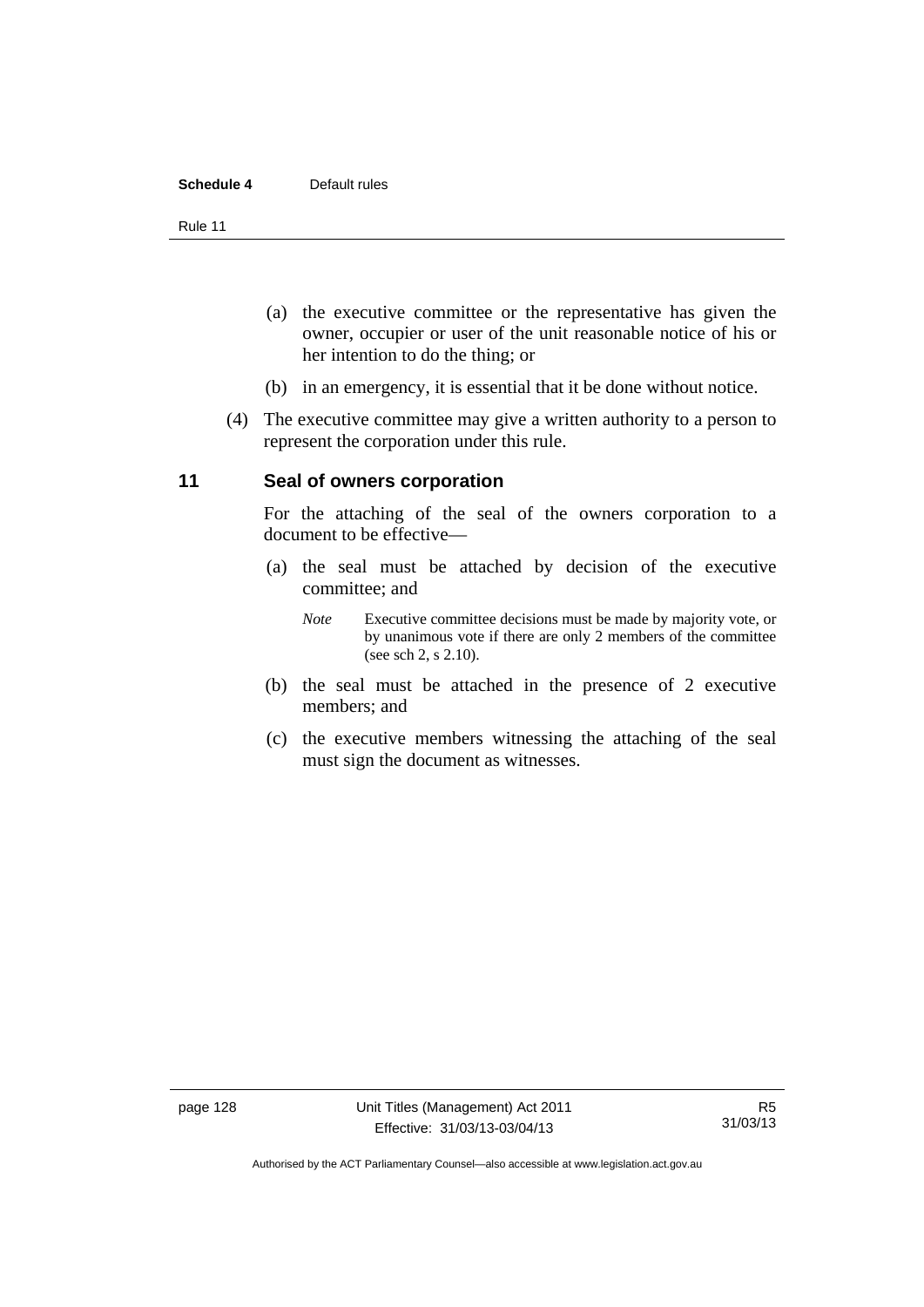### **Dictionary**

(see s 3)

- *Note 1* The [Legislation Act](http://www.legislation.act.gov.au/a/2001-14) contains definitions and other provisions relevant to this Act.
- *Note 2* For example, the [Legislation Act,](http://www.legislation.act.gov.au/a/2001-14) dict, pt 1, defines the following terms:
	- ACAT
	- appoint
	- bankrupt or personally insolvent
	- contravene
	- corporation
	- director-general
	- exercise
	- function
	- individual
	- planning and land authority.

*address for correspondence*, of a company, means the address of the company's office, as registered under the law under which the company is incorporated (if provided by the law).

*administration order*—see section 136 (Who may apply for an administration order?).

*administrative fund*, for division 5.2 (Administrative, special purpose and sinking funds)—see section 73.

*administrator*, of an owners corporation, means a person who is appointed as the administrator of the corporation under part 10 (Administrators).

*appoint* includes engage.

#### *building*—

- (a) for this Act generally—see the *[Unit Titles Act 2001](http://www.legislation.act.gov.au/a/2001-16)*, dictionary; and
- (b) for division 5.4 (Insurance)—see section 99.

page 129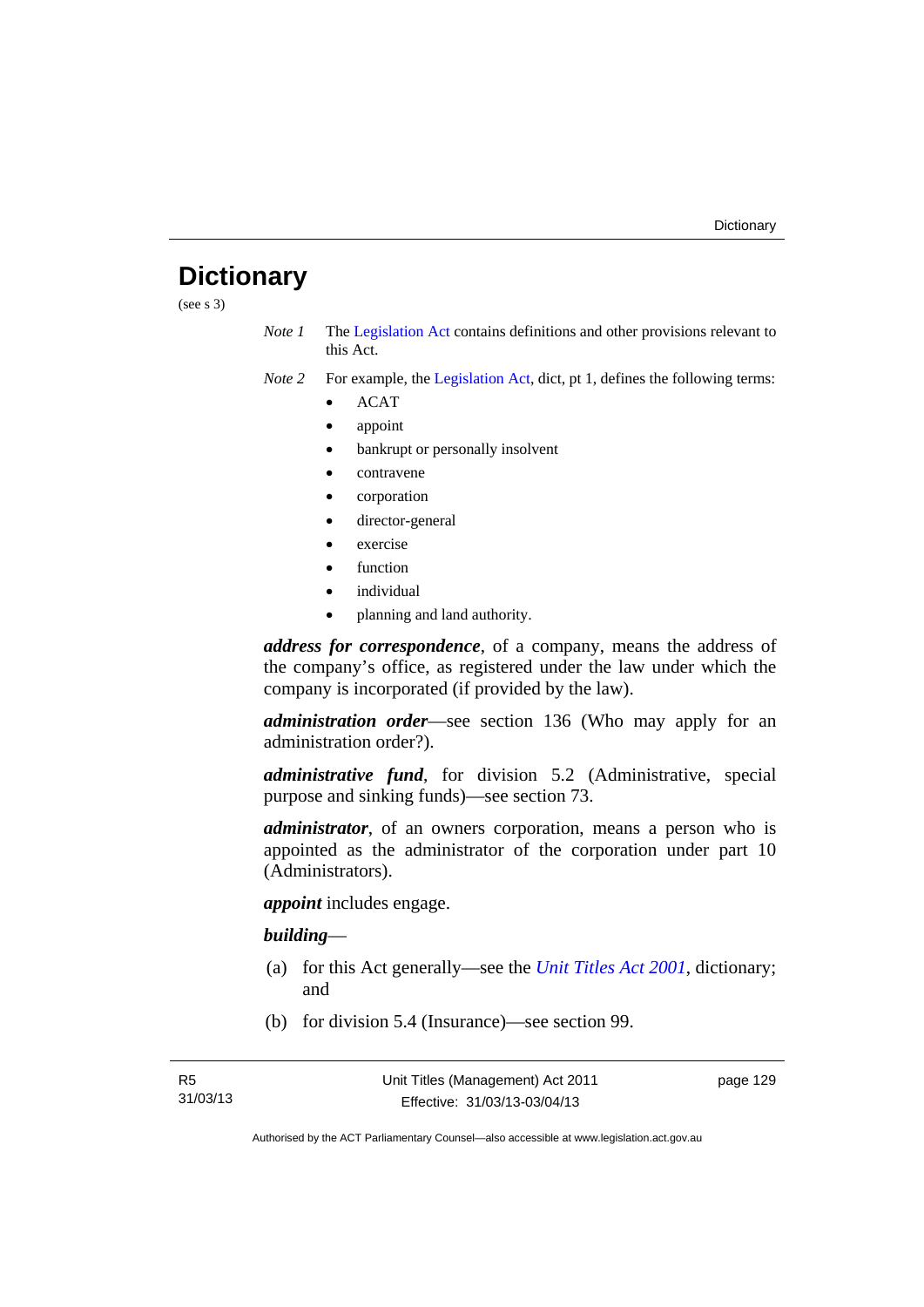*building and development provision*, in relation to a lease—see the *[Planning and Development Act 2007](http://www.legislation.act.gov.au/a/2007-24)*, section 234.

*class A unit*—see the *[Unit Titles Act 2001](http://www.legislation.act.gov.au/a/2001-16)*, section 10.

*class B unit*—see the *[Unit Titles Act 2001](http://www.legislation.act.gov.au/a/2001-16)*, section 11.

*common property*—see the *[Unit Titles Act 2001](http://www.legislation.act.gov.au/a/2001-16)*, section 13.

*communications officer*, for an owners corporation, means the owners corporation communications officer appointed by the owners corporation under section 66.

*company* means a corporation.

*Note Corporation*—see the [Legislation Act,](http://www.legislation.act.gov.au/a/2001-14) dictionary, pt 1.

*corporate register*—see section 113.

*court* includes the ACAT.

*default rules*—see section 106.

*developer*—see the *[Unit Titles Act 2001](http://www.legislation.act.gov.au/a/2001-16)*, section 17.

*developer control period*, for a units plan, means the period that—

- (a) starts on the day the owners corporation for the units plan is established; and
- (b) ends on the day people other than the developer hold  $\frac{1}{3}$  or more of the unit entitlements for the units plan.

*development*, of a unit or common property—see the *[Unit Titles](http://www.legislation.act.gov.au/a/2001-16)  [Act 2001](http://www.legislation.act.gov.au/a/2001-16)*, dictionary.

*eligible person*, for a unit or common property in relation to which access to information is required, means—

- (a) the owner, or another person with an interest in the unit, or in an easement over the common property; or
- (b) for a unit that is owned, or part-owned, by a company—the representative of the company; or

R5 31/03/13

Authorised by the ACT Parliamentary Counsel—also accessible at www.legislation.act.gov.au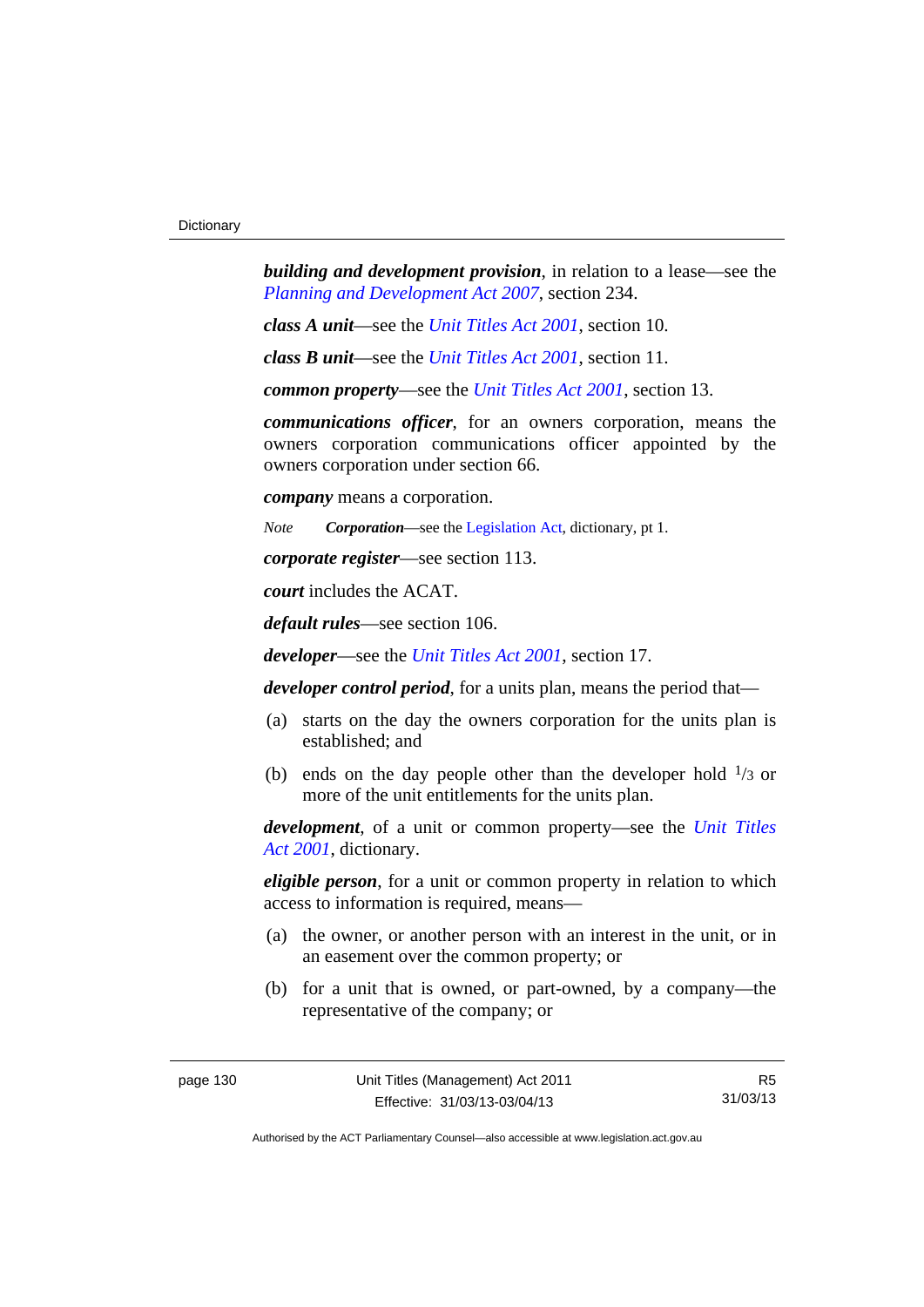- (c) anyone authorised in writing by a person mentioned in paragraph (a) or (b); or
- (d) if access to the information is necessary or desirable for the administration of this Act—the planning and land authority.

*entitled to vote*, in relation to a motion at a general meeting of an owners corporation, means a person who is entitled to vote on the motion under schedule 3, section 3.20.

*executive committee*, of an owners corporation, means the executive committee of the corporation established under section 34.

*executive committee representative*, for schedule 4 (Default rules)—see schedule 4, rule 1 (1).

*executive member* means a member of an executive committee.

*expected sinking fund expenditure*, for division 5.2 (Administrative, special purpose and sinking funds)—see section 83.

*financed service contract*, for part 9 (Protection of financiers for service contracts)—see section 130.

*financial year*, for an owners corporation, means—

- (a) a period of 12 months beginning on 1 July; or
- (b) any other period of 12 months decided by the owners corporation.

*financier*, for part 9 (Protection of financiers for service contracts)—see section 131.

*full name*, of a company, means the full name of the company together with the full name of its secretary or public officer (or an equivalent office-holder).

page 131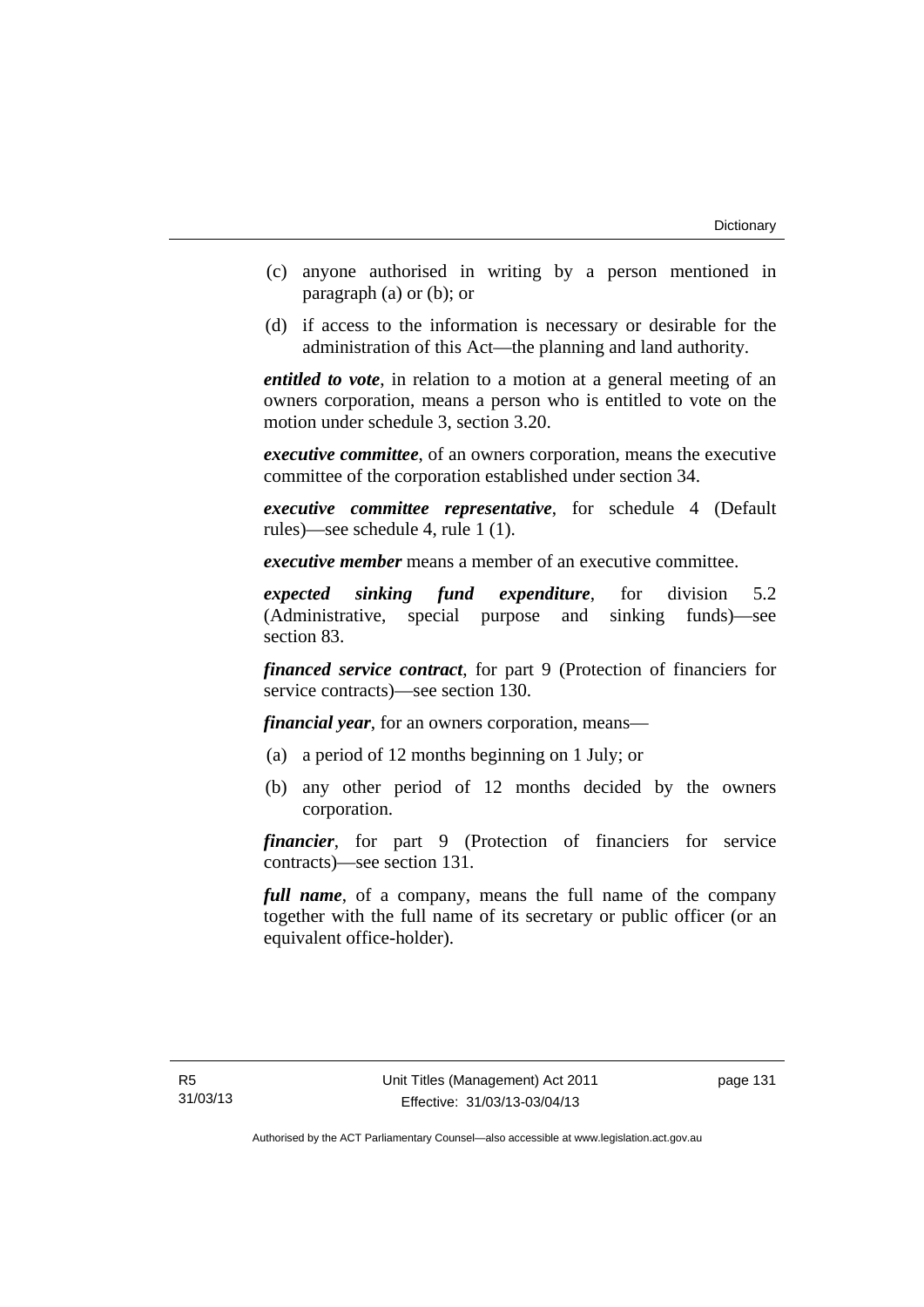*general fund*, of an owners corporation, for division 5.2 (Administrative, special purpose and sinking funds)—see section 72.

*general fund budget*, for division 5.2 (Administrative, special purpose and sinking funds)—see section 75 (1).

*general fund contribution*—see section 78 (1).

*install* includes build, place, connect or erect.

*interest*—see the *[Unit Titles Act 2001](http://www.legislation.act.gov.au/a/2001-16)*, dictionary.

*interested party*, for an administration order—see section 136 (Who may apply for an administration order?).

*land* means—

- (a) for this Act generally—the land subdivided by the units plan; and
- (b) for division 5.4 (Insurance)—see section 99.

*lease*, of a unit or common property—see the *[Unit Titles Act 2001](http://www.legislation.act.gov.au/a/2001-16)*, dictionary.

*lessee—*see the *[Unit Titles Act 2001](http://www.legislation.act.gov.au/a/2001-16)*, dictionary.

*maintenance*, of a building, a facility for a utility service or a utility conduit, means maintenance in good repair and working order, and includes—

- (a) repair; and
- (b) replacement; and
- (c) renewal; and
- (d) restoration.

*management contract*, for division 4.2 (Managers)—see section 49. *management services*, for division 4.2 (Managers)—see section 49. *manager*—see section 49.

R5 31/03/13

Authorised by the ACT Parliamentary Counsel—also accessible at www.legislation.act.gov.au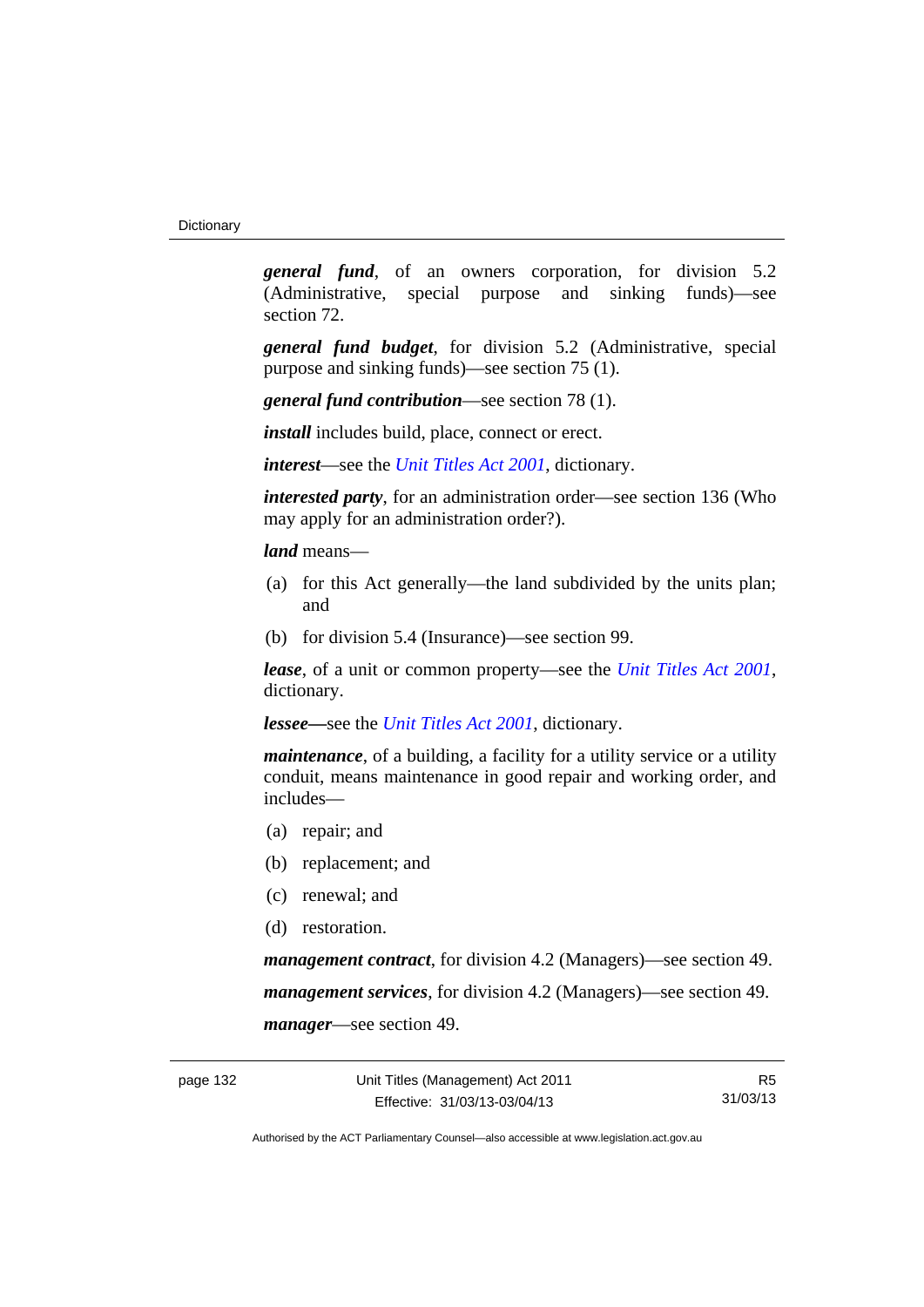*member*, of an owners corporation, are the members under section 10.

*mortgage* means a registered mortgage, or a registered encumbrance, within the meaning of the *[Land Titles Act 1925](http://www.legislation.act.gov.au/a/1925-1)*.

*mortgagee* means—

- (a) for a unit—the registered proprietor of a mortgage of the lease of the unit; or
- (b) in any other case—the registered proprietor of a mortgage.

*mortgagee voting notice*—see schedule 3, section 3.23 (Voting by mortgagees).

*mortgage insurance policy*—see section 142.

*ordinary resolution* means a resolution of a general meeting passed as required by schedule 3, section 3.15.

*owner* means—

- (a) for a unit—the registered proprietor of the lease of the unit and includes a part-owner; or
	- *Note* The term *unit owner* is also defined in the dictionary with the same meaning.
- (b) for common property—the owners corporation.

*owner, occupier or user*, of a unit, for schedule 4 (Default rules) see schedule 4, rule 1 (1).

*owners corporation*, for a units plan, means a corporation established under section 8.

*part-owner*, of a unit, means a person registered as a joint tenant or tenant in common in relation to the unit.

*Note* Joint proprietors of a unit must be registered as either joint tenants or tenants in common (see *Land Titles Act 192*5, s 54).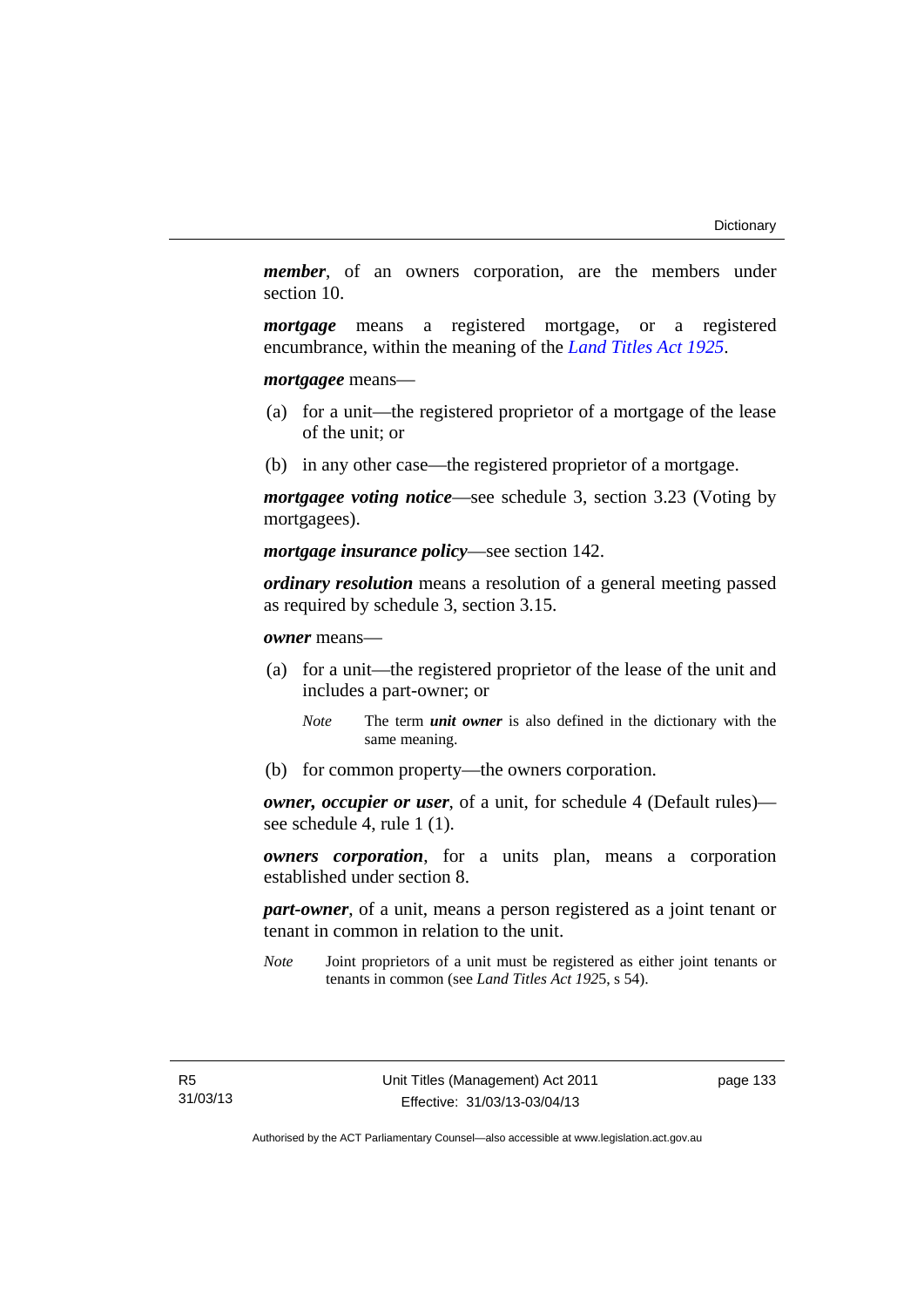*proportional share*, of a contribution payable for a unit, is the proportion of the total contributions payable for all units worked out as follows:

total unit entitlement total contributions  $\times$  unit entitlement of the unit or group of units

*proprietor*, of an interest in land—see the *[Unit Titles Act 2001](http://www.legislation.act.gov.au/a/2001-16)*, dictionary.

*reduced quorum*—see schedule 3, section 3.9 (Quorum at a general meeting—owners corporations with 3 or more members).

*reduced quorum decision*—see schedule 3, section 3.10 (Notice of reduced quorum decisions and adjournments).

*registered—*see the *[Unit Titles Act 2001](http://www.legislation.act.gov.au/a/2001-16)*, dictionary.

#### *representative*—

- (a) for the part-owners of a unit—see section 11 (Part-owners of units—authorisation of representatives); or
- (b) for a company that is the owner or a part-owner of a unit—see section 13 (Company-owned units—authorisation of representatives); or
- (c) for a mortgagee that has given a mortgagee voting notice to an owners corporation—see schedule 3, section 3.23 (Voting by mortgagees).

*rule*, for an owner corporation, means a rule of the corporation under section 106.

*rule infringement notice*—see section 109 (2).

*secretary*, for an owners corporation, means the secretary of the corporation elected under section 40.

*service contract*—see section 59.

*service contractor*—see section 59.

page 134 Unit Titles (Management) Act 2011 Effective: 31/03/13-03/04/13

R5 31/03/13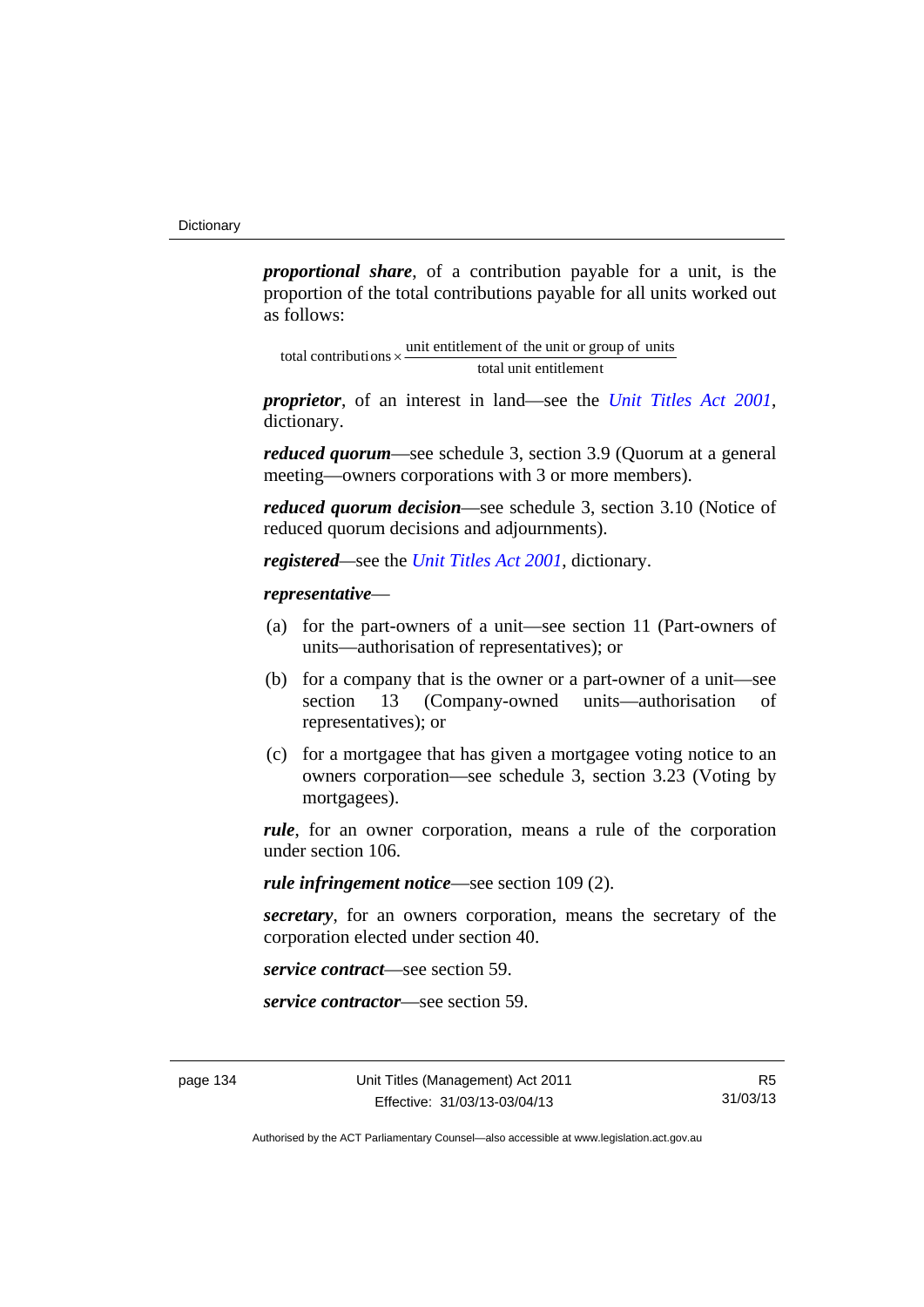*service contractor services*, for division 4.3 (Service contractors) see section 59.

*sinking fund*, for division 5.2 (Administrative, special purpose and sinking funds)—see section 81 (2).

*sinking fund contribution*—see section 89 (1).

*sinking fund plan*, for division 5.2 (Administrative, special purpose and sinking funds)—see section 82 (2).

*special purpose fund*, for division 5.2 (Administrative, special purpose and sinking funds)—see section 74 (1).

*special resolution* means a resolution of a general meeting passed as required by schedule 3, section 3.16.

*staged development*—see the *[Unit Titles Act 2001](http://www.legislation.act.gov.au/a/2001-16)*, section 17 (3) (Unit title applications—general requirements).

*standard quorum*—see schedule 3, section 3.9 (Quorum at a general meeting—owners corporations with 3 or more members).

*sustainability infrastructure*, installed in relation to a units plan—

- (a) means infrastructure and equipment that—
	- (i) improves the environmental sustainability of the units; or
	- (ii) reduces the environmental impact of the owners corporation and the unit owners; and
- (b) includes related utility service connections and equipment.

#### **Examples—par (a)**

solar panels, clothes lines, rainwater tanks

*Note* An example is part of the Act, is not exhaustive and may extend, but does not limit, the meaning of the provision in which it appears (see [Legislation Act,](http://www.legislation.act.gov.au/a/2001-14) s 126 and s 132).

*total general fund contribution*, for division 5.2 (Administrative, special purpose and sinking funds)—see section 75 (2) (a).

page 135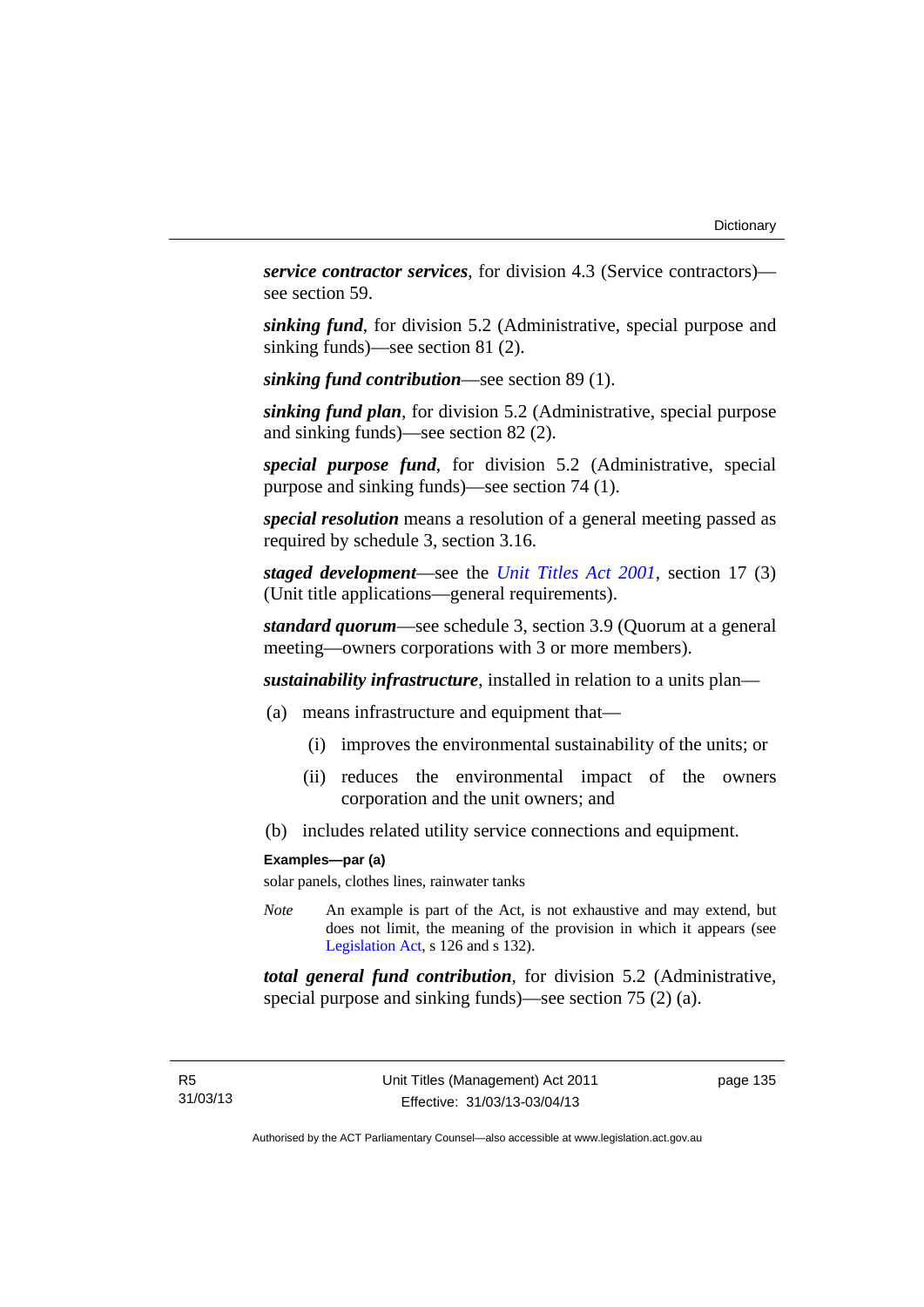*total sinking fund amount*, for division 5.2 (Administrative, special purpose and sinking funds)—see section 72.

*treasurer*, for an owners corporation, means the treasurer of the corporation elected under section 40.

*unanimous resolution* means a resolution of a general meeting passed as required by schedule 3, section 3.18.

*unit*—see the *[Unit Titles Act 2001](http://www.legislation.act.gov.au/a/2001-16)*, section 9.

*unit entitlement*—see the *[Unit Titles Act 2001](http://www.legislation.act.gov.au/a/2001-16)*, section 8.

*unit owner* means the registered proprietor of the lease of the unit and includes a part-owner.

*Note* The term *owner* is also defined in the dictionary with the same meaning.

*units plan*—see the *[Unit Titles Act 2001](http://www.legislation.act.gov.au/a/2001-16)*, dictionary.

*unit subsidiary*—see the *[Unit Titles Act 2001](http://www.legislation.act.gov.au/a/2001-16)*, section 12.

*unit title certificate*—see section 119.

*unopposed resolution* means a resolution of a general meeting passed as required by schedule 3, section 3.17.

*utility conduit*—see the *[Unit Titles Act 2001](http://www.legislation.act.gov.au/a/2001-16)*, dictionary.

*utility infrastructure* means infrastructure and equipment necessary for, or related to, the provision of utility services.

*utility services*—see the *[Unit Titles Act 2001](http://www.legislation.act.gov.au/a/2001-16)*, dictionary.

*voting value—see schedule 3, section 3.28 (2) (Value of votes).* 

page 136 Unit Titles (Management) Act 2011 Effective: 31/03/13-03/04/13

R5 31/03/13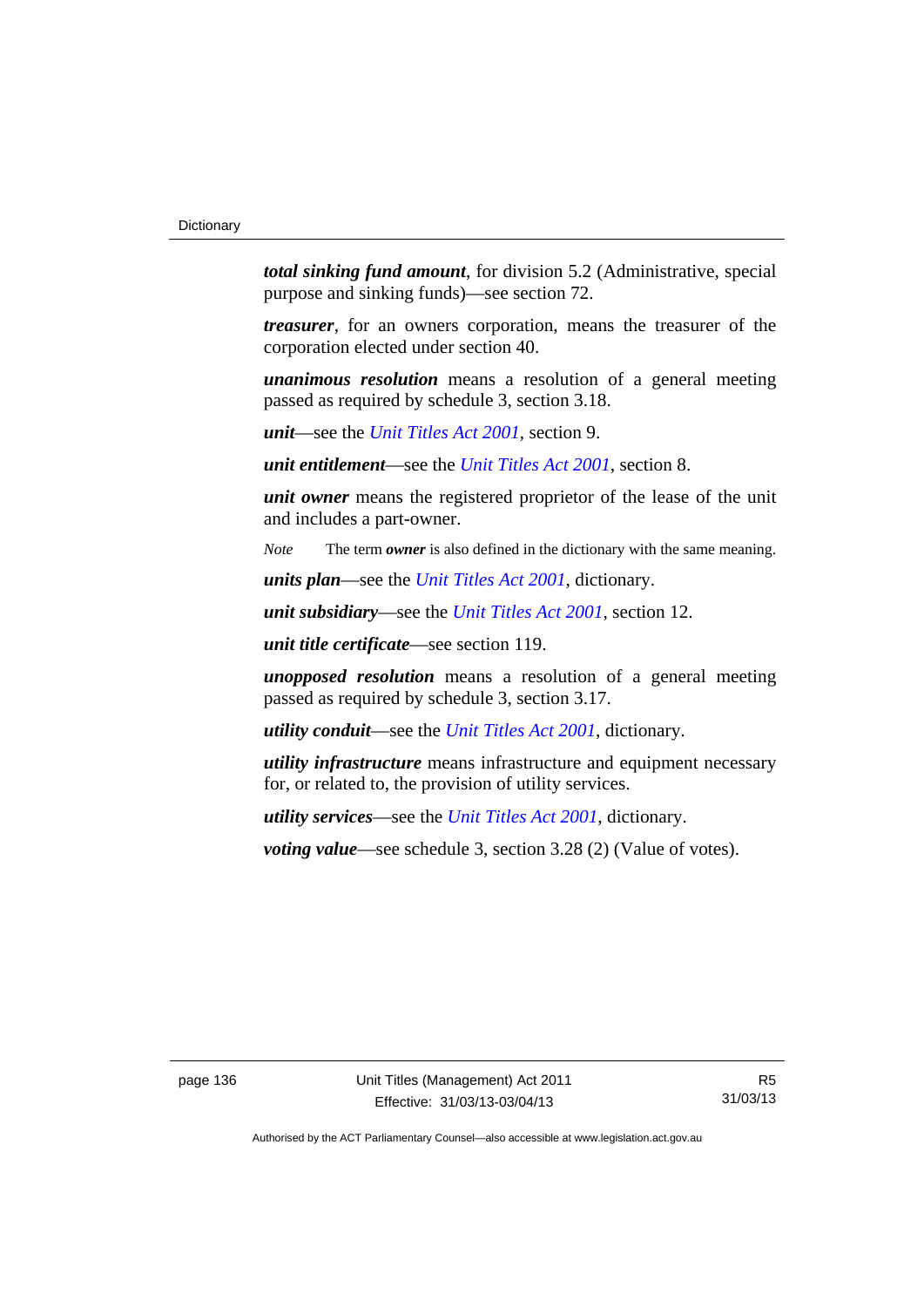# **Endnotes**

# **1 About the endnotes**

Amending and modifying laws are annotated in the legislation history and the amendment history. Current modifications are not included in the republished law but are set out in the endnotes.

Not all editorial amendments made under the *[Legislation Act 2001](http://www.legislation.act.gov.au/a/2001-14)*, part 11.3 are annotated in the amendment history. Full details of any amendments can be obtained from the Parliamentary Counsel's Office.

Uncommenced amending laws are not included in the republished law. The details of these laws are underlined in the legislation history. Uncommenced expiries are underlined in the legislation history and amendment history.

If all the provisions of the law have been renumbered, a table of renumbered provisions gives details of previous and current numbering.

The endnotes also include a table of earlier republications.

| $A = Act$                                    | $NI = Notifiable$ instrument                |
|----------------------------------------------|---------------------------------------------|
| $AF =$ Approved form                         | $o = order$                                 |
| $am = amended$                               | $om = omitted/repealed$                     |
| $amdt = amendment$                           | $ord = ordinance$                           |
| $AR = Assembly resolution$                   | $orig = original$                           |
| $ch = chapter$                               | par = paragraph/subparagraph                |
| $CN =$ Commencement notice                   | $pres = present$                            |
| $def = definition$                           | $prev = previous$                           |
| $DI = Disallowable instrument$               | $(\text{prev}) = \text{previously}$         |
| $dict = dictionary$                          | $pt = part$                                 |
| disallowed = disallowed by the Legislative   | $r = rule/subrule$                          |
| Assembly                                     | $reloc = relocated$                         |
| $div = division$                             | $renum = renumbered$                        |
| $exp = expires/expired$                      | $R[X]$ = Republication No                   |
| $Gaz = gazette$                              | $RI = reissue$                              |
| $hdg = heading$                              | $s = section/subsection$                    |
| $IA = Interpretation Act 1967$               | $sch = schedule$                            |
| $ins = inserted/added$                       | $sdiv = subdivision$                        |
| $LA =$ Legislation Act 2001                  | $SL = Subordinate$ law                      |
| $LR =$ legislation register                  | $sub =$ substituted                         |
| $LRA =$ Legislation (Republication) Act 1996 | $underlining = whole or part not commenced$ |
| $mod = modified/modification$                | or to be expired                            |
|                                              |                                             |

# **2 Abbreviation key**

R5 31/03/13 Unit Titles (Management) Act 2011 Effective: 31/03/13-03/04/13

page 137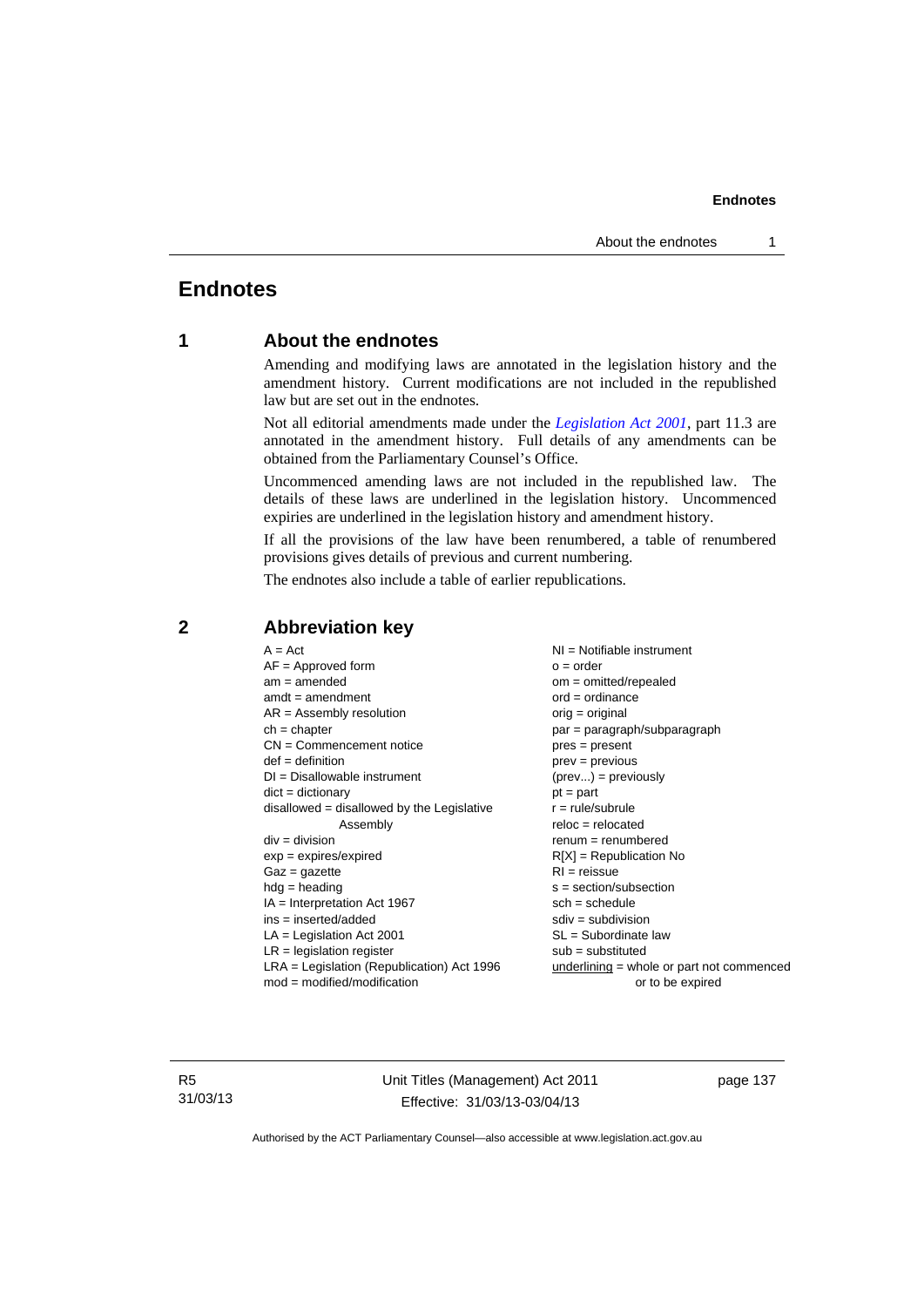3 Legislation history

# **3 Legislation history**

**Unit Titles (Management) Act 2011 A2011-41**  notified LR 3 November 2011 s 1, s 2 commenced 3 November 2011 (LA s 75 (1))

remainder commenced 30 March 2012 (s 2 and [CN2012-6](http://www.legislation.act.gov.au/cn/2012-6/default.asp))

as amended by

#### **[Statute Law Amendment Act 2012](http://www.legislation.act.gov.au/a/2012-21) A2012-21 sch 3 pt 3.51**

notified LR 22 May 2012 s 1, s 2 commenced 22 May 2012 (LA s 75 (1)) sch 3 pt 3.51 commenced 5 June 2012 (s 2 (1))

## **[Justice and Community Safety Legislation Amendment Act 2012](http://www.legislation.act.gov.au/a/2012-13)**

# **A2012-30 sch 1 pt 1.5**

notified LR 13 June 2012

s 1, s 2 commenced 13 June 2012 (LA s 75 (1))

sch 1 pt 1.5 commenced 14 June 2012 (s 2)

page 138 Unit Titles (Management) Act 2011 Effective: 31/03/13-03/04/13

R5 31/03/13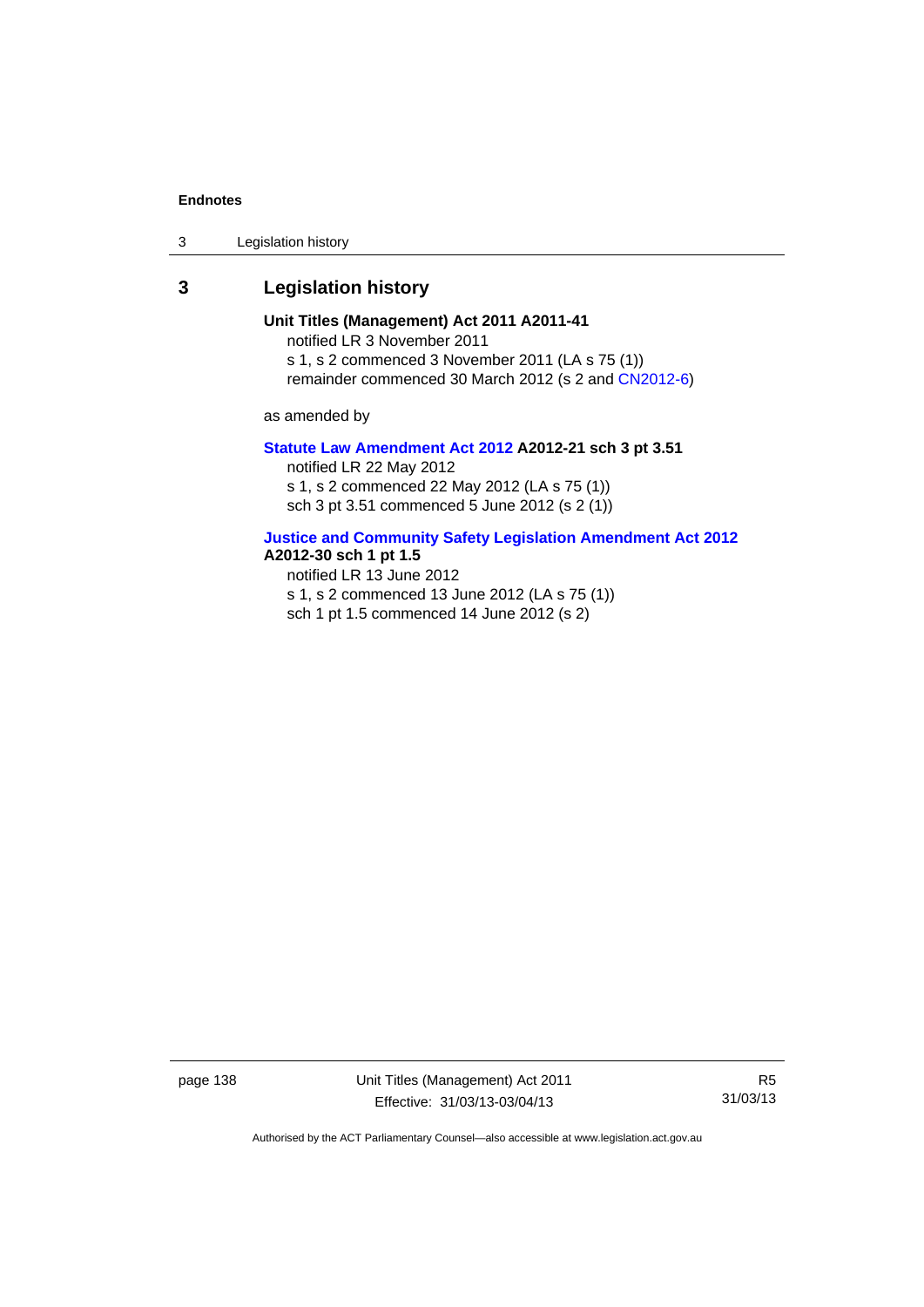# **4 Amendment history Commencement**  s 2 om LA s 89 (4) **Notes**  s 4 (2), (3) exp 30 March 2013 (s 4 (3)) **Owners corporation—establishment**  s 8 hdg bracketed note exp 30 March 2013 (s 4 (3)) **Owners corporation—legal status**  s 9 hdg bracketed note exp 30 March 2013 (s 4 (3)) s 9 am [A2012-21](http://www.legislation.act.gov.au/a/2012-21) amdt 3.198 **Members of owners corporation**  s 10 hdg bracketed note exp 30 March 2013 (s 4 (3)) **Part-owners of units—authorisation of representatives**  s 11 hdg bracketed note exp 30 March 2013 (s 4 (3)) **Part-owners of units—functions of representatives**  s 12 hdg bracketed note exp 30 March 2013 (s 4 (3)) **Company-owned units—authorisation of representatives**  s 13 hdg bracketed note exp 30 March 2013 (s 4 (3)) **Company-owned units—functions of representatives**  s 14 hdg bracketed note exp 30 March 2013 (s 4 (3)) **Evidence of representative status**  s 15 hdg bracketed note exp 30 March 2013 (s 4 (3)) **Owners corporation—functions**  s 16 hdg bracketed note exp 30 March 2013 (s 4 (3)) **Exemptions for units plans with 4 or fewer units**  s 18 hdg bracketed note exp 30 March 2013 (s 4 (3)) **Common property**  s 19 hdg bracketed note exp 30 March 2013 (s 4 (3)) **Dealings with common property**  s 20 hdg bracketed note exp 30 March 2013 (s 4 (3)) **Dealings in property generally**  s 21 hdg bracketed note exp 30 March 2013 (s 4 (3)) **Special privileges relating to common property**  s 22 hdg bracketed note exp 30 March 2013 (s 4 (3)) **Maintenance obligations**  s 24 hdg bracketed note exp 30 March 2013 (s 4 (3))

page 139

31/03/13

R5

Unit Titles (Management) Act 2011 Effective: 31/03/13-03/04/13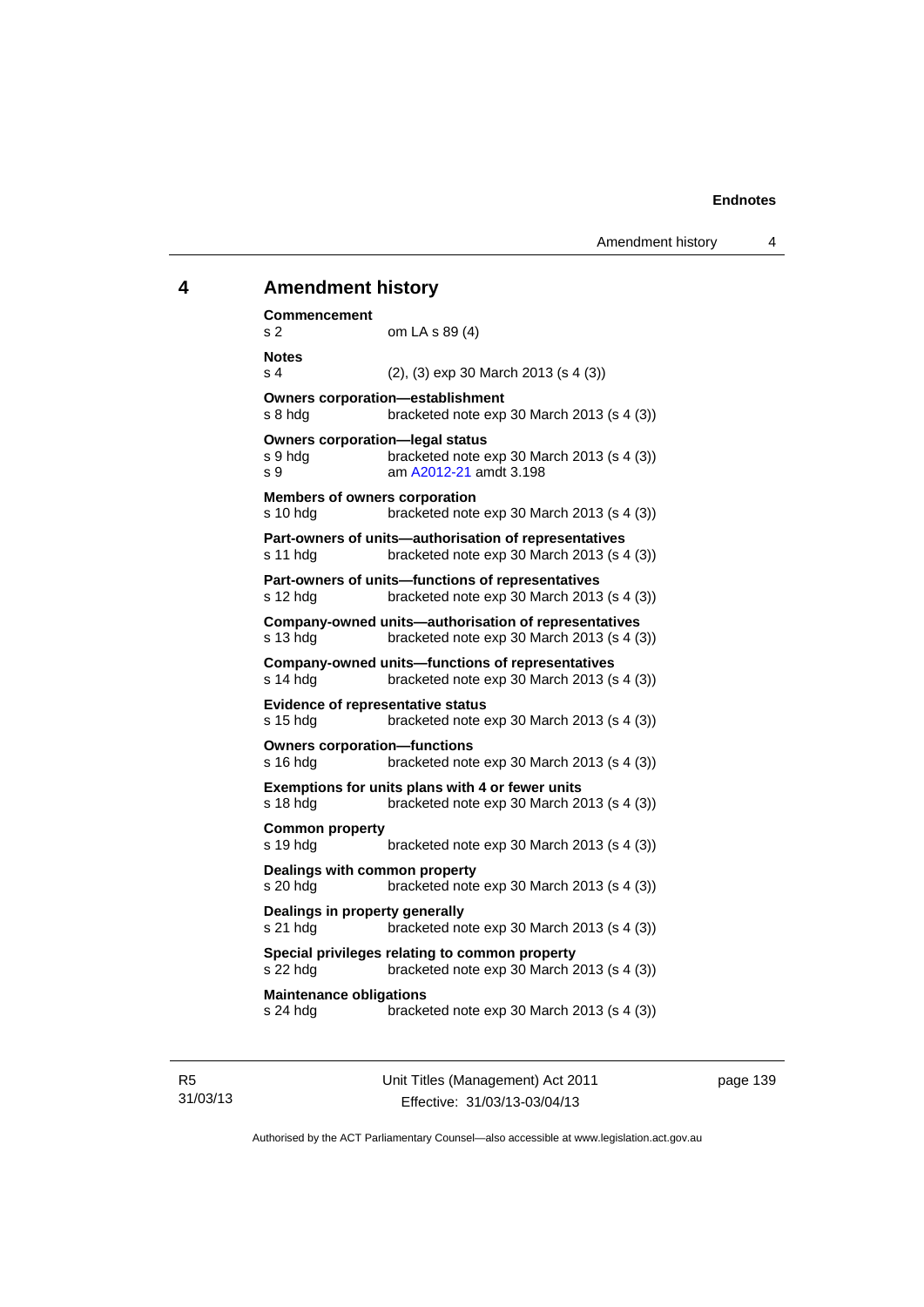| 4 | Amendment history                                                                                                                |
|---|----------------------------------------------------------------------------------------------------------------------------------|
|   | Owners corporation may exempt itself from maintenance obligations<br>bracketed note exp 30 March 2013 (s 4 (3))<br>s 25 hdg      |
|   | Other qualifications on owners corporation's maintenance obligations<br>bracketed note exp 30 March 2013 (s 4 (3))<br>s 26 hdg   |
|   | Structural defects-owners corporation may represent members<br>bracketed note exp 30 March 2013 (s 4 (3))<br>s 27 hdg            |
|   | Owners corporation-entry to units<br>s 28 hdg<br>bracketed note exp 30 March 2013 (s 4 (3))                                      |
|   | Work on behalf of particular unit owners or occupiers<br>bracketed note exp 30 March 2013 (s 4 (3))<br>s 29 hdg                  |
|   | Recovery of costs-agreements under s 29<br>s 30 hdg<br>bracketed note exp 30 March 2013 (s 4 (3))                                |
|   | Recovery of expenditure resulting from member or unit occupier's fault<br>bracketed note exp 30 March 2013 (s 4 (3))<br>s 31 hdg |
|   | Animals-owners corporation's consent<br>bracketed note $exp 30$ March 2013 (s 4 (3))<br>s 32 hdg                                 |
|   | Restriction on owners corporation during developer control period<br>bracketed note exp 30 March 2013 (s 4 (3))<br>s 33 hdg      |
|   | Executive committee—establishment<br>s 34 hdg<br>bracketed note exp 30 March 2013 (s 4 (3))                                      |
|   | <b>Executive committee-functions</b><br>s 35 hdg<br>bracketed note exp 30 March 2013 (s 4 (3))                                   |
|   | Executive committee-before the first annual general meeting<br>s 38 hdg<br>bracketed note exp 30 March 2013 (s 4 (3))            |
|   | Executive committee—at and from the first annual general meeting<br>bracketed note exp 30 March 2013 (s 4 (3))<br>s 39 hdg       |
|   | <b>Executive committee-office-holders</b><br>$s$ 40 hdg<br>bracketed note $exp 30$ March 2013 (s 4 (3))                          |
|   | Executive committee-chairperson's functions<br>bracketed note exp 30 March 2013 (s 4 (3))<br>s 41 hdg                            |
|   | Executive committee-secretary's functions<br>bracketed note exp 30 March 2013 (s 4 (3))<br>s 42 hdg                              |
|   | <b>Executive committee-treasurer's functions</b><br>bracketed note exp 30 March 2013 (s 4 (3))<br>s 43 hdg                       |
|   | <b>Executive committee-delegation</b><br>s 44 hdg<br>bracketed note $exp 30$ March 2013 (s 4 (3))                                |
|   |                                                                                                                                  |

page 140 Unit Titles (Management) Act 2011 Effective: 31/03/13-03/04/13

R5 31/03/13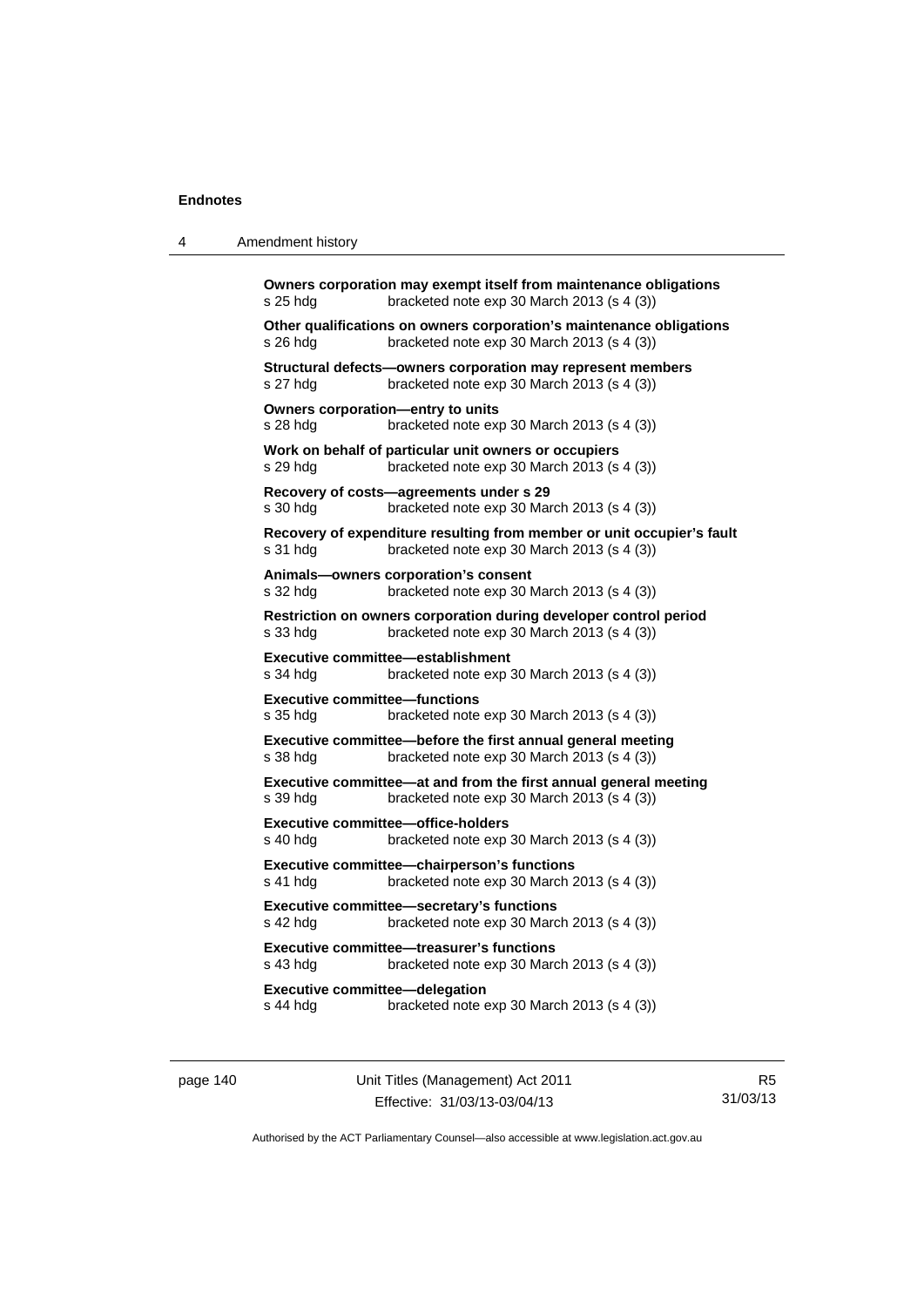| s 45 hdg                                        | <b>Executive committee-contractors and employees</b><br>bracketed note exp 30 March 2013 (s 4 (3))             |
|-------------------------------------------------|----------------------------------------------------------------------------------------------------------------|
| s 48 hdg                                        | Executive committee-validity of acts<br>bracketed note $exp 30$ March 2013 (s 4 (3))                           |
| <b>Manager-contract</b><br>s 50 hda             | bracketed note exp 30 March 2013 (s 4 (3))                                                                     |
| s 51 hdg                                        | Manager not to be contracted for longer than 3 years<br>bracketed note exp 30 March 2013 (s 4 (3))             |
| <b>Manager-functions</b><br>s 52 hdg            | bracketed note exp 30 March 2013 (s 4 (3))                                                                     |
| <b>Manager-ending contract</b><br>s 54 hdg      | bracketed note exp 30 March 2013 (s 4 (3))                                                                     |
| <b>Manager-remedial breaches</b><br>s 55 hdg    | bracketed note exp 30 March 2013 (s 4 (3))                                                                     |
| Manager-code of conduct<br>s 56 hda             | bracketed note exp 30 March 2013 (s 4 (3))                                                                     |
| s 57 hdg                                        | Manager-public liability insurance<br>bracketed note exp 30 March 2013 (s 4 (3))                               |
| <b>Manager-delegated functions</b><br>s 58 hda  | bracketed note exp 30 March 2013 (s 4 (3))                                                                     |
| Definitions-div 4.3<br>s 59 hda                 | bracketed note $exp 30$ March 2013 (s 4 (3))                                                                   |
| Service contractor-contract<br>s 60 hda         | bracketed note exp 30 March 2013 (s 4 (3))                                                                     |
| s 61 hda                                        | Service contractor not to be contracted for longer than 25 years<br>bracketed note exp 30 March 2013 (s 4 (3)) |
| <b>Service contractor-functions</b><br>s 62 hda | bracketed note exp 30 March 2013 (s 4 (3))                                                                     |
| Service contractor-transfer<br>s 63 hda         | bracketed note exp 30 March 2013 (s 4 (3))                                                                     |
| s 64 hda                                        | Service contractor-ending contract<br>bracketed note exp 30 March 2013 (s 4 (3))                               |
| s 65 hda                                        | Service contractor-remedial breaches<br>bracketed note exp 30 March 2013 (s 4 (3))                             |
| s 66 hdg                                        | <b>Communications officer-appointment</b><br>bracketed note exp 30 March 2013 (s 4 (3))                        |
|                                                 |                                                                                                                |

R5 31/03/13 Unit Titles (Management) Act 2011 Effective: 31/03/13-03/04/13

page 141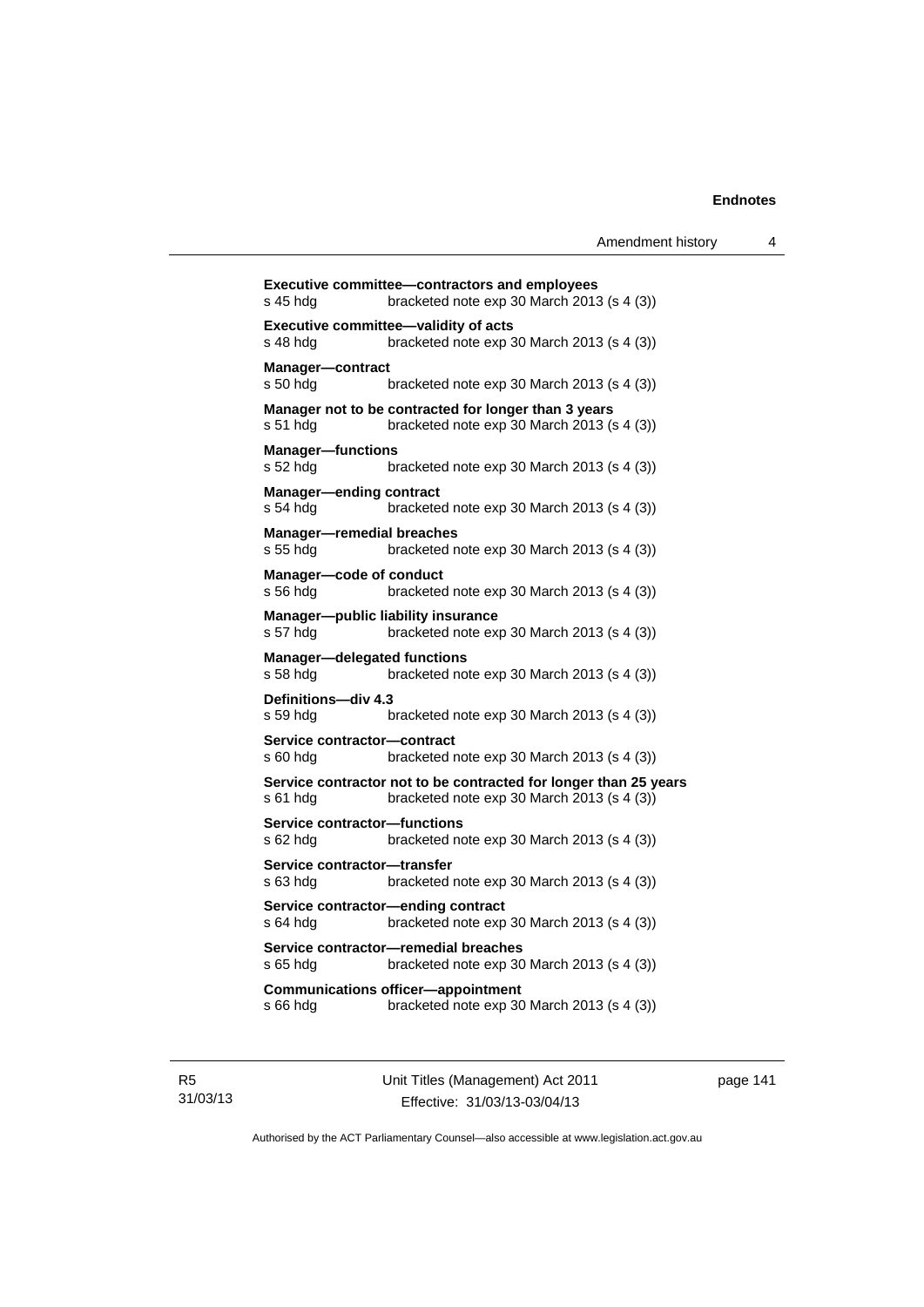| $\boldsymbol{\Lambda}$ | Amendment history |
|------------------------|-------------------|
|------------------------|-------------------|

```
Communications officer—function 
s 67 hdg bracketed note exp 30 March 2013 (s 4 (3)) 
Owners corporation must have bank account 
s 68 hdg bracketed note exp 30 March 2013 (s 4 (3)) 
Owners corporation may invest 
s 69 hdg bracketed note exp 30 March 2013 (s 4 (3)) 
Owners corporation may borrow 
s 70 hdg bracketed note exp 30 March 2013 (s 4 (3)) 
Owners corporation must not carry on business 
s 71 hdg bracketed note exp 30 March 2013 (s 4 (3))
Definitions—div 5.2 
s 72 hdg bracketed note exp 30 March 2013 (s 4 (3)) 
Administrative fund 
s 73 hdg bracketed note exp 30 March 2013 (s 4 (3)) 
Special purpose fund 
s 74 hdg bracketed note exp 30 March 2013 (s 4 (3)) 
General fund—budget 
s 75 hdg bracketed note exp 30 March 2013 (s 4 (3))
General fund—what can fund be used for? 
s 77 hdg bracketed note exp 30 March 2013 (s 4 (3)) 
General fund—contributions 
s 78 hdg bracketed note exp 30 March 2013 (s 4 (3)) 
General fund—notice of contributions 
s 79 hdg bracketed note exp 30 March 2013 (s 4 (3)) 
General fund—when are contributions payable? 
                 bracketed note exp 30 March 2013 (s 4 (3))
Sinking fund 
s 81 hdg bracketed note exp 30 March 2013 (s 4 (3)) 
Sinking fund plan 
s 82 hdg bracketed note exp 30 March 2013 (s 4 (3))
s 82 am A2012-30 amdt 1.25
                 (2) note 1 exp 30 March 2013 (s 165 (a)) 
Sinking fund plan—meaning of expected sinking fund expenditure
s 83 hdg bracketed note exp 30 March 2013 (s 4 (3)) 
Sinking fund plan—when must it be approved? 
s 84 (1) (b) note exp 30 March 2013 (s 165 (b))
```
page 142 Unit Titles (Management) Act 2011 Effective: 31/03/13-03/04/13

R5 31/03/13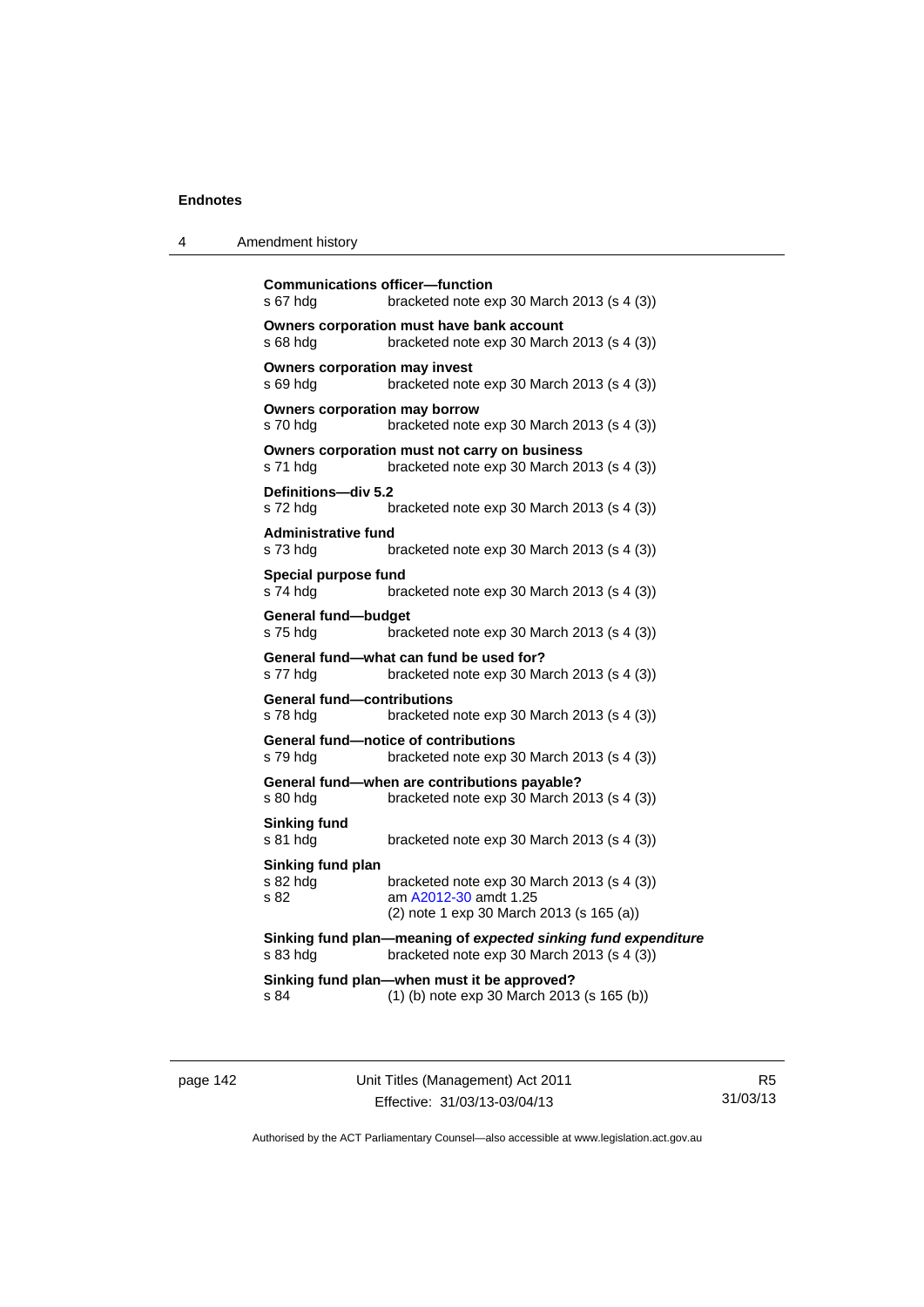| Sinking fund plan—review<br>s 85 hda<br>s 85  | bracketed note exp 30 March 2013 (s 4 (3))<br>(b) note exp 30 March 2013 (s 165 (c))                |
|-----------------------------------------------|-----------------------------------------------------------------------------------------------------|
| Sinking fund plan-amendment<br>s 86           | am A2012-30 amdt 1.26                                                                               |
| s 87 hdg                                      | Sinking fund-what must be paid into the fund?<br>bracketed note $exp 30$ March 2013 (s 4 (3))       |
| <b>Sinking fund-contributions</b><br>s 89 hdg | bracketed note exp 30 March 2013 (s 4 (3))                                                          |
| s 90 hdg                                      | Sinking fund-notice of contributions<br>bracketed note exp 30 March 2013 (s 4 (3))                  |
| s 91 hda                                      | Sinking fund-when are contributions payable?<br>bracketed note exp 30 March 2013 (s 4 (3))          |
| s 92 hda                                      | General and sinking funds in staged developments<br>bracketed note exp 30 March 2013 (s 4 (3))      |
| Discounts-amounts owing<br>s 93 hdg           | bracketed note exp 30 March 2013 (s 4 (3))                                                          |
| Interest-amounts owing<br>s 94 hda            | bracketed note exp 30 March 2013 (s 4 (3))                                                          |
| Recovery of amounts owing<br>s 95 hda         | bracketed note exp 30 March 2013 (s 4 (3))                                                          |
| s 96 hda                                      | Security for unpaid amounts-declaration of charge<br>bracketed note exp 30 March 2013 (s 4 (3))     |
| s 97 hdg                                      | Security for unpaid amounts-discharge<br>bracketed note exp 30 March 2013 (s 4 (3))                 |
| <b>Liability of part-owners</b><br>s 98 hda   | bracketed note exp 30 March 2013 (s 4 (3))                                                          |
| s 100 hdg                                     | Building insurance by owners corporation<br>bracketed note exp 30 March 2013 (s 4 (3))              |
| s 101 hdg                                     | <b>Exemption from building insurance requirements</b><br>bracketed note exp 30 March 2013 (s 4 (3)) |
| s 102 hdg                                     | Public liability insurance by owners corporation<br>bracketed note exp 30 March 2013 (s 4 (3))      |
| s 103 hdg                                     | Application of insurance money by owners corporation<br>bracketed note exp 30 March 2013 (s 4 (3))  |
| s 104 hdg                                     | Additional insurance-owners corporation<br>bracketed note exp 30 March 2013 (s 4 (3))               |
|                                               |                                                                                                     |

R5 31/03/13 Unit Titles (Management) Act 2011 Effective: 31/03/13-03/04/13

page 143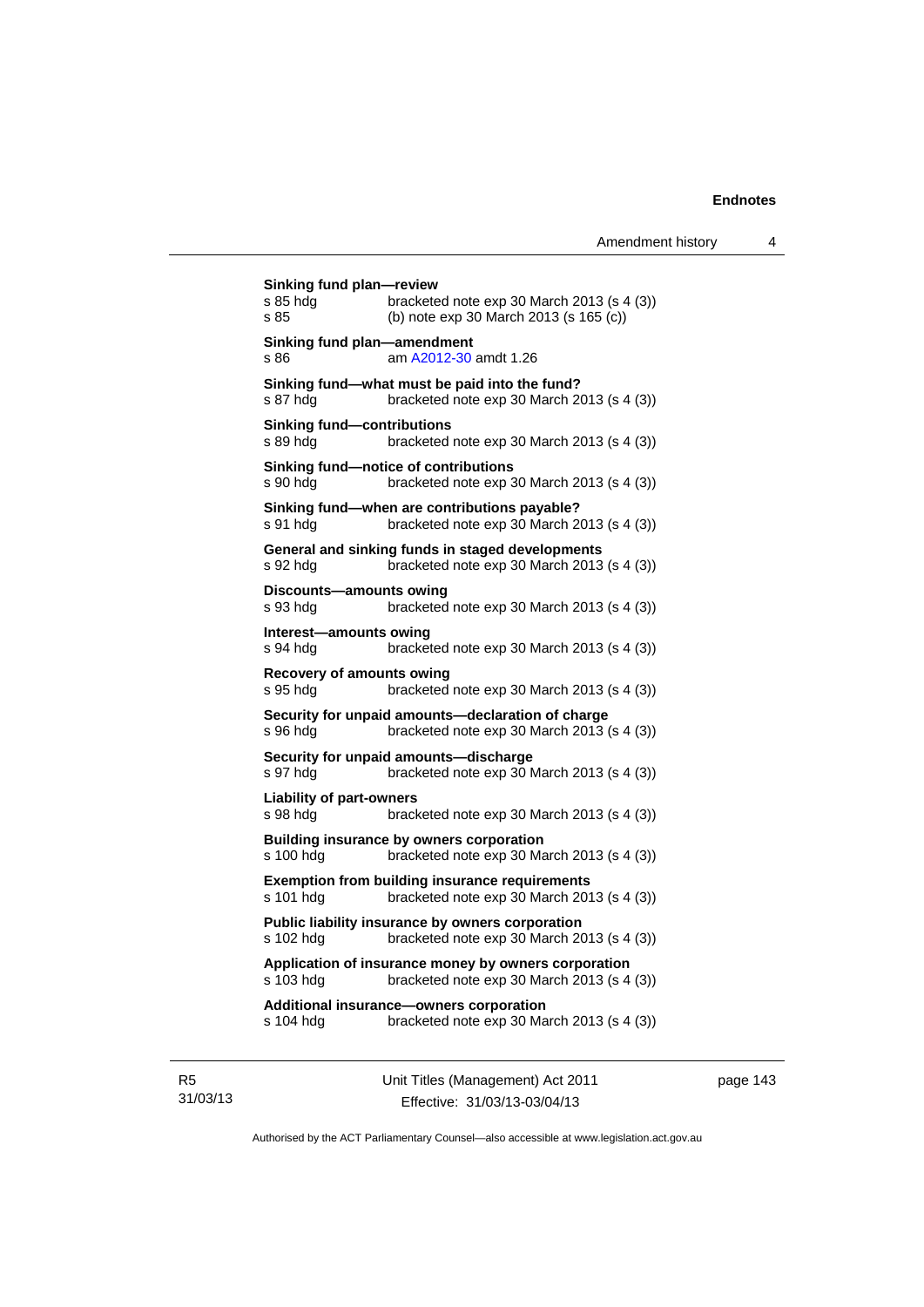| 4 | Amendment history |
|---|-------------------|
|---|-------------------|

```
Additional insurance—unit owners 
s 105 hdg bracketed note exp 30 March 2013 (s 4 (3)) 
What are the rules of an owners corporation? 
s 106 hdg bracketed note exp 30 March 2013 (s 4 (3)) 
s 106 notes 2, 3 exp 30 March 2013 (s 165 (d)) 
Effect of rules 
s 107 hdg bracketed note exp 30 March 2013 (s 4 (3)) 
Owners corporation may amend rules 
s 108 hdg bracketed note exp 30 March 2013 (s 4 (3))
Breach of rules—rule infringement notice 
s 109 hdg bracketed note exp 30 March 2013 (s 4 (3)) 
Breach of rules—failure to comply with rule infringement notice 
s 110 hdg bracketed note exp 30 March 2013 (s 4 (3))
Breach of rules—request for rule infringement notice 
s 111 hdg bracketed note exp 30 March 2013 (s 4 (3))
Application of Legislation Act 
s 112 hdg bracketed note exp 30 March 2013 (s 4 (3)) 
Corporate register—establishment 
s 113 hdg bracketed note exp 30 March 2013 (s 4 (3)) 
Corporate register—information to be included 
s 114 hdg bracketed note exp 30 March 2013 (s 4 (3))
Corporate register—provision of information 
s 115 hdg bracketed note exp 30 March 2013 (s 4 (3)) 
Corporate register—access 
s 116 hdg bracketed note exp 30 March 2013 (s 4 (3))
Names and addresses of executive members 
s 117 hdg bracketed note exp 30 March 2013 (s 4 (3)) 
Insurance information 
s 118 hdg bracketed note exp 30 March 2013 (s 4 (3))
Unit title certificate and access to owners corporation records 
s 119 hdg bracketed note exp 30 March 2013 (s 4 (3)) 
Acting on information in unit title certificate 
s 120 hdg bracketed note exp 30 March 2013 (s 4 (3)) 
Failure to provide information or certificate—offence 
s 121 hdg bracketed note exp 30 March 2013 (s 4 (3))
Owners corporation name, address and letterbox 
s 122 hdg bracketed note exp 30 March 2013 (s 4 (3))
```
page 144 Unit Titles (Management) Act 2011 Effective: 31/03/13-03/04/13

R5 31/03/13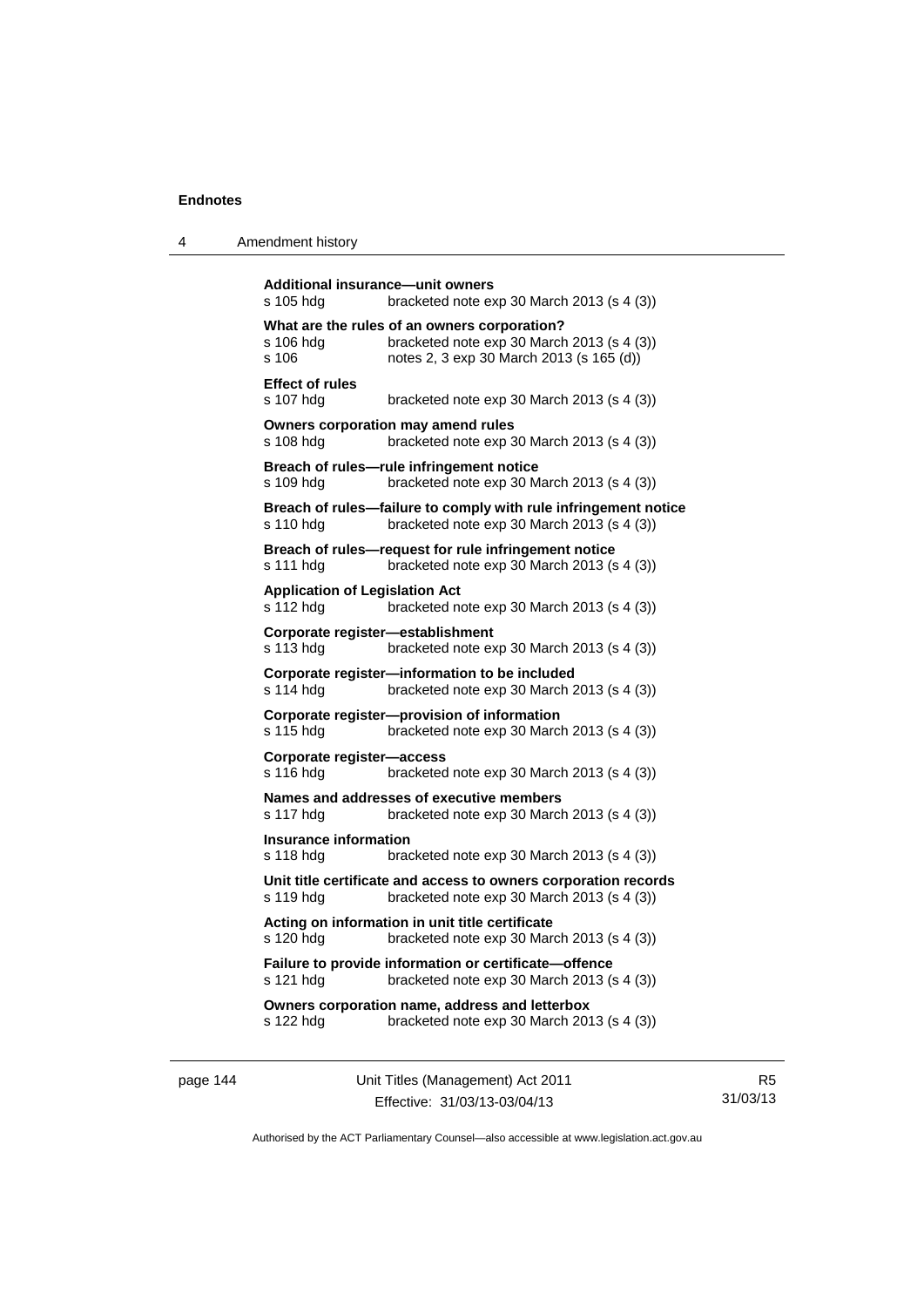| s 123 hdg                                      | Service of documents on owners corporation<br>bracketed note exp 30 March 2013 (s 4 (3))                       |
|------------------------------------------------|----------------------------------------------------------------------------------------------------------------|
| s 124 hdg                                      | Service of documents on members, interested people and occupiers<br>bracketed note exp 30 March 2013 (s 4 (3)) |
| s 125 hdg                                      | Disputes involving the owners corporation-generally<br>bracketed note exp 30 March 2013 (s 4 (3))              |
| s 126 hdg                                      | Disputes involving the owners corporation-particular matters<br>bracketed note exp 30 March 2013 (s 4 (3))     |
| s 127 hdg                                      | Disputes involving the executive committee<br>bracketed note exp 30 March 2013 (s 4 (3))                       |
| Disputes between unit owners<br>s 128 hdg      | bracketed note exp 30 March 2013 (s 4 (3))                                                                     |
| <b>Kinds of ACAT orders</b><br>s 129 hdg       | bracketed note $exp 30$ March 2013 (s 4 (3))                                                                   |
| s 130 hdg                                      | Meaning of financed service contract and financier---pt 9<br>bracketed note exp 30 March 2013 (s 4 (3))        |
| s 131 hdg                                      | Who is a <i>financier</i> for a service contract?<br>bracketed note $exp 30$ March 2013 (s 4 (3))              |
| s 132 hdg                                      | Financed service contract-notice of change<br>bracketed note exp 30 March 2013 (s 4 (3))                       |
| s 133 hdg                                      | Financed service contract-limitation on ending<br>bracketed note exp 30 March 2013 (s 4 (3))                   |
| s 134 hdg                                      | Financed service contract-person authorised to act for financier<br>bracketed note exp 30 March 2013 (s 4 (3)) |
| financier prohibited                           | Financed service contract-agreement between owners corporation and                                             |
| s 135 hdg                                      | bracketed note $exp 30$ March 2013 (s 4 (3))                                                                   |
| s 136 hdg                                      | Who may apply for an administration order?<br>bracketed note exp 30 March 2013 (s 4 (3))                       |
| s 137 hdg                                      | <b>ACAT appearances and service of applications</b><br>bracketed note exp 30 March 2013 (s 4 (3))              |
| Appointment of administrator<br>s 138 hdg      | bracketed note exp 30 March 2013 (s 4 (3))                                                                     |
| s 139 hdg                                      | Removal or replacement of administrator<br>bracketed note exp 30 March 2013 (s 4 (3))                          |
| <b>Functions of administrator</b><br>s 140 hdg | bracketed note exp 30 March 2013 (s 4 (3))                                                                     |
|                                                |                                                                                                                |

R5 31/03/13 Unit Titles (Management) Act 2011 Effective: 31/03/13-03/04/13

page 145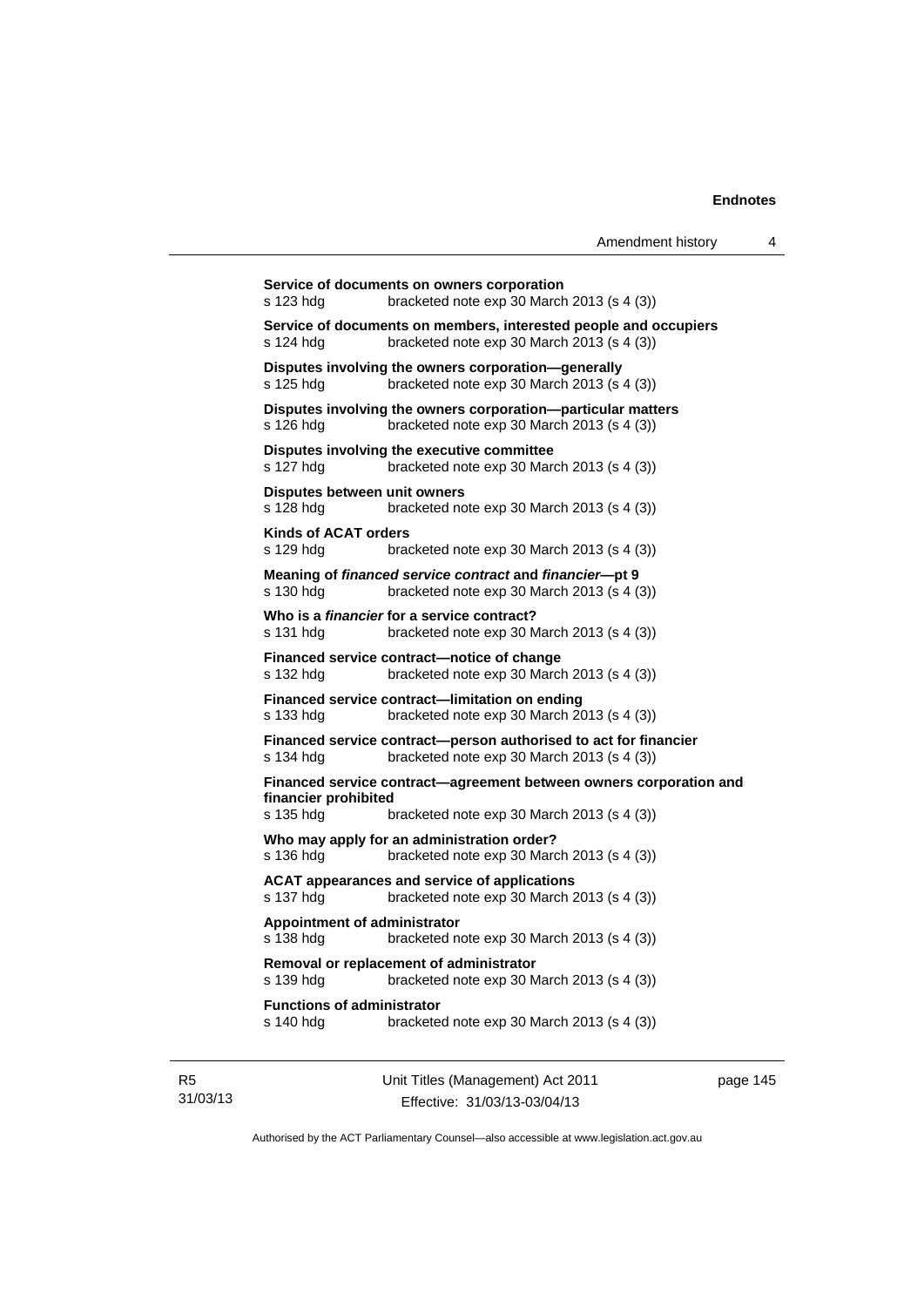| 4 | Amendment history |
|---|-------------------|
|---|-------------------|

```
Delegation by administrator 
s 141 hdg bracketed note exp 30 March 2013 (s 4 (3)) 
Mortgage insurance of unit 
s 142 hdg bracketed note exp 30 March 2013 (s 4 (3)) 
Payment under mortgage insurance policies 
s 143 hdg bracketed note exp 30 March 2013 (s 4 (3)) 
Transfer of mortgagee's interest to insurer 
s 144 hdg bracketed note exp 30 March 2013 (s 4 (3)) 
Determination of fees 
s 145 hdg bracketed note exp 30 March 2013 (s 4 (3))
Approved forms 
s 146 hdg bracketed note exp 30 March 2013 (s 4 (3))
Regulation-making power 
                 bracketed note exp 30 March 2013 (s 4 (3))
Legislation amended—sch 5 
s 148 om LA s 89 (3) 
Transitional 
pt 12 hdg exp 30 March 2013 (s 165 (LA s 88 declaration applies))
Definitions—pt 12 
s 149 exp 30 March 2013 (s 165 (LA s 88 declaration applies)) 
                  def commencement day exp 30 March 2013 (s 165 (LA s 88 
                  declaration applies)) 
                  def existing executive committee exp 30 March 2013 (s 165 
                   (LA s 88 declaration applies)) 
                  def existing owners corporation exp 30 March 2013 (s 165 
                  (LA s 88 declaration applies)) 
                  def UTA exp 30 March 2013 (s 165 (LA s 88 declaration 
                  applies)) 
Existing corporations and executive committees 
s 150 exp 30 March 2013 (s 165 (LA s 88 declaration applies)) 
Representatives 
s 151 exp 30 March 2013 (s 165 (LA s 88 declaration applies)) 
Managers 
s 152 exp 30 March 2013 (s 165 (LA s 88 declaration applies)) 
Service contracts 
s 153 exp 30 March 2013 (s 165 (LA s 88 declaration applies)) 
Communication officers 
s 154 exp 30 March 2013 (s 165 (LA s 88 declaration applies))
```

| page 146 |  |
|----------|--|
|----------|--|

page 146 Unit Titles (Management) Act 2011 Effective: 31/03/13-03/04/13

R5 31/03/13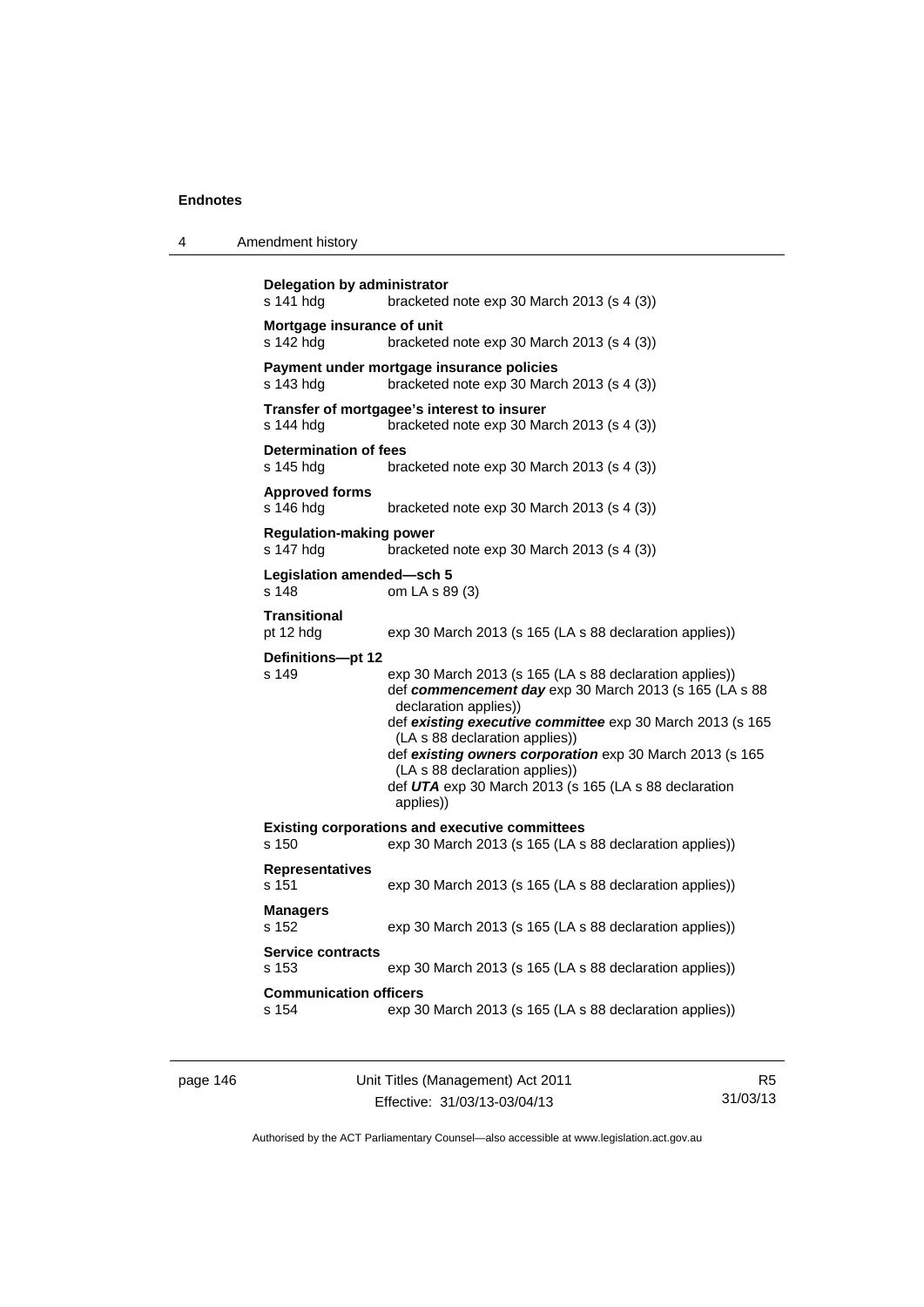|                | s 155                                                      | exp 30 March 2013 (s 165 (LA s 88 declaration applies))<br>Agreements for work on behalf of unit owners or occupiers |          |
|----------------|------------------------------------------------------------|----------------------------------------------------------------------------------------------------------------------|----------|
|                | s 156                                                      | exp 30 March 2013 (s 165 (LA s 88 declaration applies))                                                              |          |
|                | <b>Sinking fund plans</b><br>s 157                         | exp 30 March 2013 (s 165 (LA s 88 declaration applies))                                                              |          |
|                | corporation etc                                            | Approvals, authorisations, consents, decisions of existing owners                                                    |          |
|                | s 158                                                      | exp 30 March 2013 (s 165 (LA s 88 declaration applies))                                                              |          |
|                | s 159                                                      | General meetings notified before commencement day<br>exp 30 March 2013 (s 165 (LA s 88 declaration applies))         |          |
|                | Articles of pre-2001 corporation<br>s 160                  | exp 30 March 2013 (s 165 (LA s 88 declaration applies))                                                              |          |
|                | s 161                                                      | Articles of owners corporation under UTA<br>exp 30 March 2013 (s 165 (LA s 88 declaration applies))                  |          |
|                | <b>Transitional regulations</b><br>s 162                   | exp 30 March 2013 (s 165)                                                                                            |          |
|                | s 163                                                      | Unit Titles (Management) Regulation 2011<br>exp 30 March 2012 (s 163 (5) (LA s 88 declaration applies))              |          |
|                | s 164                                                      | Transitional effect-Legislation Act, s 88<br>exp 30 March 2013 (s 165 (LA s 88 declaration applies))                 |          |
|                | Expiry-pt 12 etc<br>s 165                                  | exp 30 March 2013 (s 165 (LA s 88 declaration applies))                                                              |          |
|                | sch 2, s 2.1 hdg                                           | Executive committee must keep minutes, and records and accounts<br>bracketed note exp 30 March 2013 (s 4 (3))        |          |
|                | meeting                                                    | Executive committee must present financial statements at annual general                                              |          |
|                | sch 2, s 2.2 hdg                                           | bracketed note exp 30 March 2013 (s 4 (3))                                                                           |          |
|                | sch 2, s 2.4 hdg                                           | Approving use of common property<br>bracketed note exp 30 March 2013 (s 4 (3))                                       |          |
|                | sch 2, s 2.5 hdg                                           | Decisions about taking legal action<br>bracketed note exp 30 March 2013 (s 4 (3))                                    |          |
|                | <b>Taking urgent legal action</b><br>sch 2, s 2.6 hdg      | bracketed note exp 30 March 2013 (s 4 (3))                                                                           |          |
|                | sch 2, s 2.7 hdg                                           | Decisions about staged development<br>bracketed note exp 30 March 2013 (s 4 (3))                                     |          |
|                | <b>Meetings of executive committee</b><br>sch 2, s 2.8 hdg | bracketed note exp 30 March 2013 (s 4 (3))                                                                           |          |
| R5<br>31/03/13 |                                                            | Unit Titles (Management) Act 2011<br>Effective: 31/03/13-03/04/13                                                    | page 147 |

Authorised by the ACT Parliamentary Counsel—also accessible at www.legislation.act.gov.au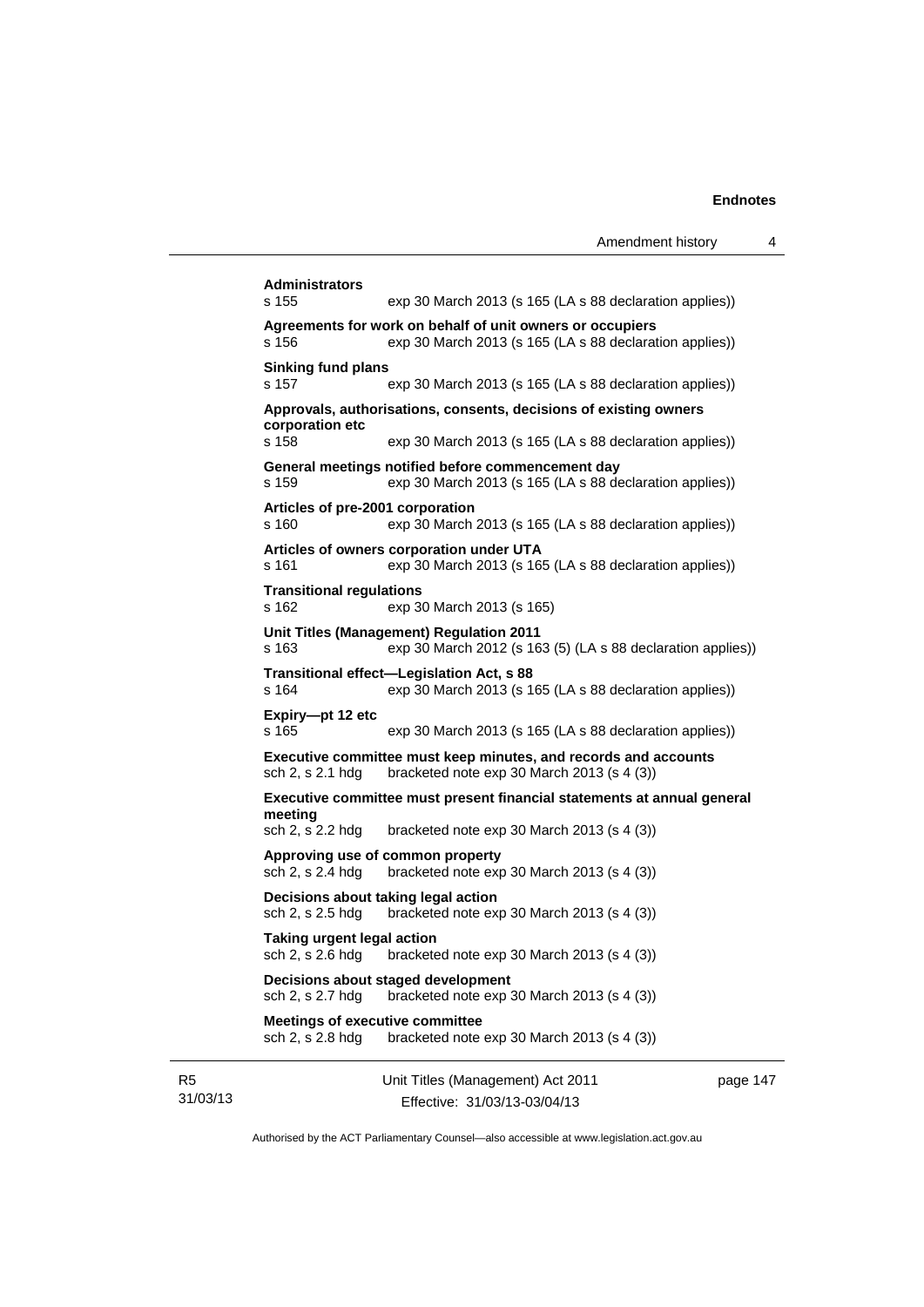| 4 | Amendment history                                                                                                                       |
|---|-----------------------------------------------------------------------------------------------------------------------------------------|
|   | Quorum of executive committee<br>sch 2, s 2.9 hdg<br>bracketed note $exp 30$ March 2013 (s 4 (3))                                       |
|   | Voting of executive committee<br>bracketed note $exp 30$ March 2013 (s 4 (3))<br>sch 2, s 2.10 hdg                                      |
|   | <b>Chairperson-meetings</b><br>sch 2, s 2.11 hdg<br>bracketed note $exp 30$ March 2013 (s 4 (3))                                        |
|   | <b>Conduct of general meetings</b><br>sch 3, s 3.1 hdg<br>bracketed note $exp 30$ March 2013 $(s 4 (3))$                                |
|   | <b>Annual general meetings</b><br>sch 3, s 3.2 hdg<br>bracketed note $exp 30$ March 2013 (s 4 (3))                                      |
|   | First annual general meeting<br>sch 3, s 3.3 hdg<br>bracketed note exp 30 March 2013 (s 4 (3))                                          |
|   | First annual general meeting-developer to deliver records<br>sch 3, s 3.4 hdg<br>bracketed note $exp 30$ March 2013 $(s 4 (3))$         |
|   | General meetings other than annual general meetings<br>sch 3, s 3.5 hdg<br>bracketed note $exp 30$ March 2013 (s 4 (3))                 |
|   | Notice of general meetings<br>sch 3, s 3.6 hdg<br>bracketed note $\exp 30$ March 2013 (s 4 (3))                                         |
|   | Requirements for notice of general meetings<br>bracketed note exp 30 March 2013 (s 4 (3))<br>sch 3, s 3.7 hdg                           |
|   | Defective notice of meetings<br>sch 3, s 3.8 hdg<br>bracketed note $exp 30$ March 2013 (s 4 (3))                                        |
|   | Quorum at a general meeting—owners corporation with 3 or more members<br>bracketed note exp 30 March 2013 (s 4 (3))<br>sch 3, s 3.9 hdg |
|   | Notice of reduced quorum decisions and adjournments<br>sch 3, s 3.10 hdg<br>bracketed note exp 30 March 2013 (s 4 (3))                  |
|   | Reduced quorum decisions-effect<br>sch 3, s 3.11 hdg<br>bracketed note exp 30 March 2013 (s 4 (3))                                      |
|   | Quorum at a general meeting-owners corporation with 2 members<br>sch 3, s 3.12 hdg<br>bracketed note $exp 30$ March 2013 (s 4 (3))      |
|   | Chairperson at a general meeting<br>sch 3, s 3.13 hdg<br>bracketed note $exp 30$ March 2013 (s 4 (3))                                   |
|   | Decision-making at general meetings<br>sch 3, s 3.14 hdg<br>bracketed note exp 30 March 2013 (s 4 (3))                                  |
|   | <b>Ordinary resolutions</b><br>sch 3, s 3.15 hdg<br>bracketed note $exp 30$ March 2013 $(s 4 (3))$                                      |
|   |                                                                                                                                         |

page 148 Unit Titles (Management) Act 2011 Effective: 31/03/13-03/04/13

R5 31/03/13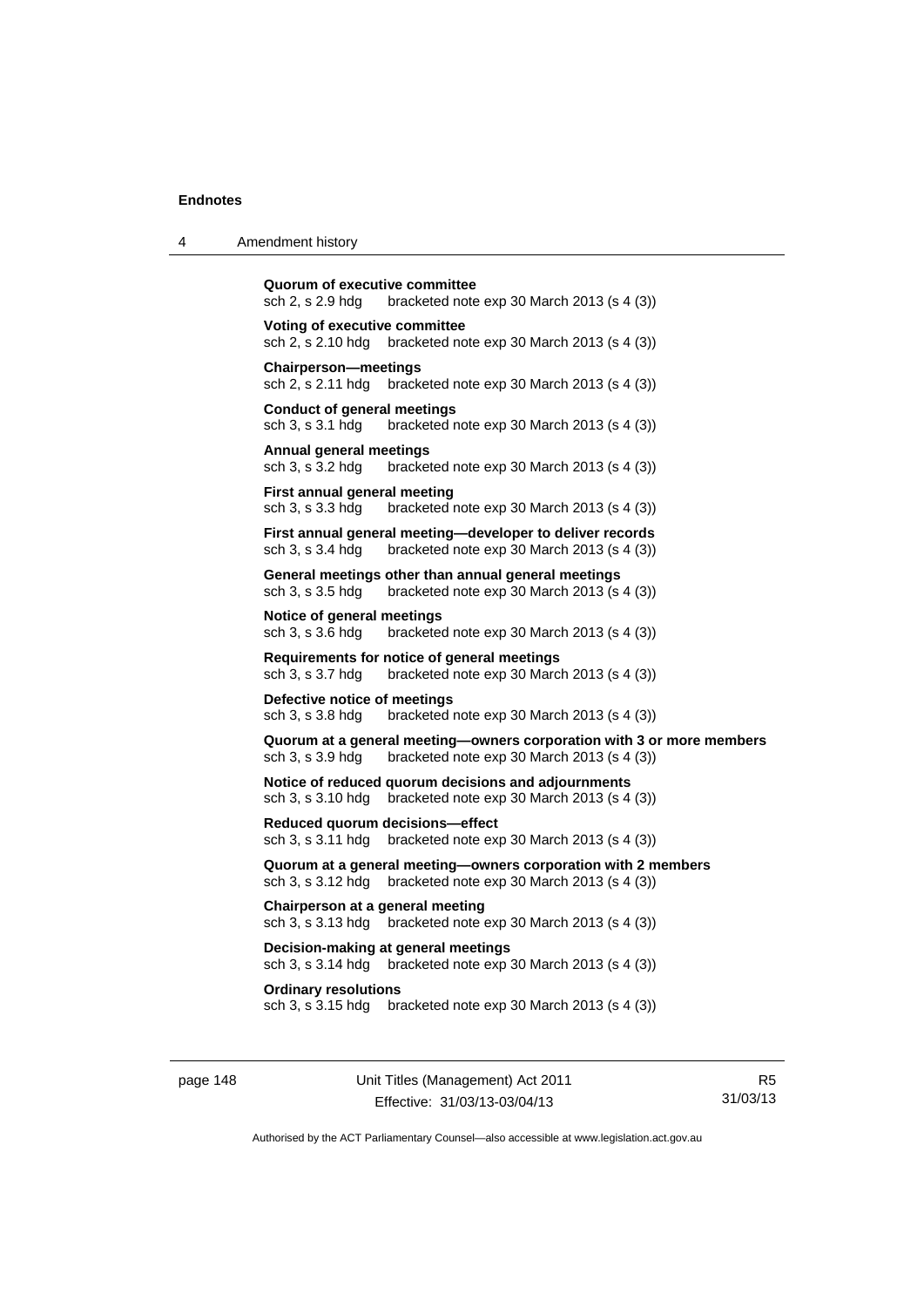| <b>Special resolutions</b><br>sch 3, s 3.16 hdg<br>bracketed note exp 30 March 2013 (s 4 (3))                         |
|-----------------------------------------------------------------------------------------------------------------------|
| <b>Unopposed resolutions</b><br>sch 3, s 3.17 hdg<br>bracketed note exp 30 March 2013 (s 4 (3))                       |
| <b>Unanimous resolutions</b><br>sch 3, s 3.18 hdg<br>bracketed note $exp 30$ March 2013 (s 4 (3))                     |
| Evidence of resolutions of owners corporation<br>sch 3, s 3.19 hdg<br>bracketed note exp 30 March 2013 (s 4 (3))      |
| Who is entitled to vote?<br>sch 3, s 3.20 hdg<br>bracketed note exp 30 March 2013 (s 4 (3))                           |
| General meeting-decisions about staged development<br>sch 3, s 3.21 hdg<br>bracketed note exp 30 March 2013 (s 4 (3)) |
| One vote-1 unit<br>sch 3, s 3.22 hdg<br>bracketed note exp 30 March 2013 (s 4 (3))                                    |
| Voting by mortgagees<br>sch 3, s 3.23 hdg bracketed note exp 30 March 2013 (s 4 (3))                                  |
| Mortgagee voting notice—amendment and revocation<br>sch 3, s 3.24 hdg<br>bracketed note exp 30 March 2013 (s 4 (3))   |
| Evidence of mortgagee's entitlement to vote<br>bracketed note exp 30 March 2013 (s 4 (3))<br>sch 3, s 3.25 hdg        |
| <b>Proxy votes</b><br>sch 3, s 3.26 hdg<br>bracketed note exp 30 March 2013 (s 4 (3))                                 |
| Proxy votes-limit on developer<br>bracketed note exp 30 March 2013 (s 4 (3))<br>sch 3, s 3.27 hdg                     |
| <b>Value of votes</b><br>sch 3, s 3.28 hdg<br>bracketed note exp 30 March 2013 (s 4 (3))                              |
| Polls<br>sch 3, s 3.29 hdg<br>bracketed note exp 30 March 2013 (s 4 (3))                                              |
| Voting by chairperson<br>sch 3, s 3.30 hdg<br>bracketed note exp 30 March 2013 (s 4 (3))                              |
| Absentee votes<br>bracketed note exp 30 March 2013 (s 4 (3))<br>sch 3, s 3.31 hdg                                     |
| People under 18 or under other legal disabilities<br>sch 3, s 3.32 hdg<br>bracketed note exp 30 March 2013 (s 4 (3))  |
| Declaration by chairperson of result of voting<br>bracketed note exp 30 March 2013 (s 4 (3))<br>sch 3, s 3.33 hdg     |
|                                                                                                                       |

R5 31/03/13 Unit Titles (Management) Act 2011 Effective: 31/03/13-03/04/13

page 149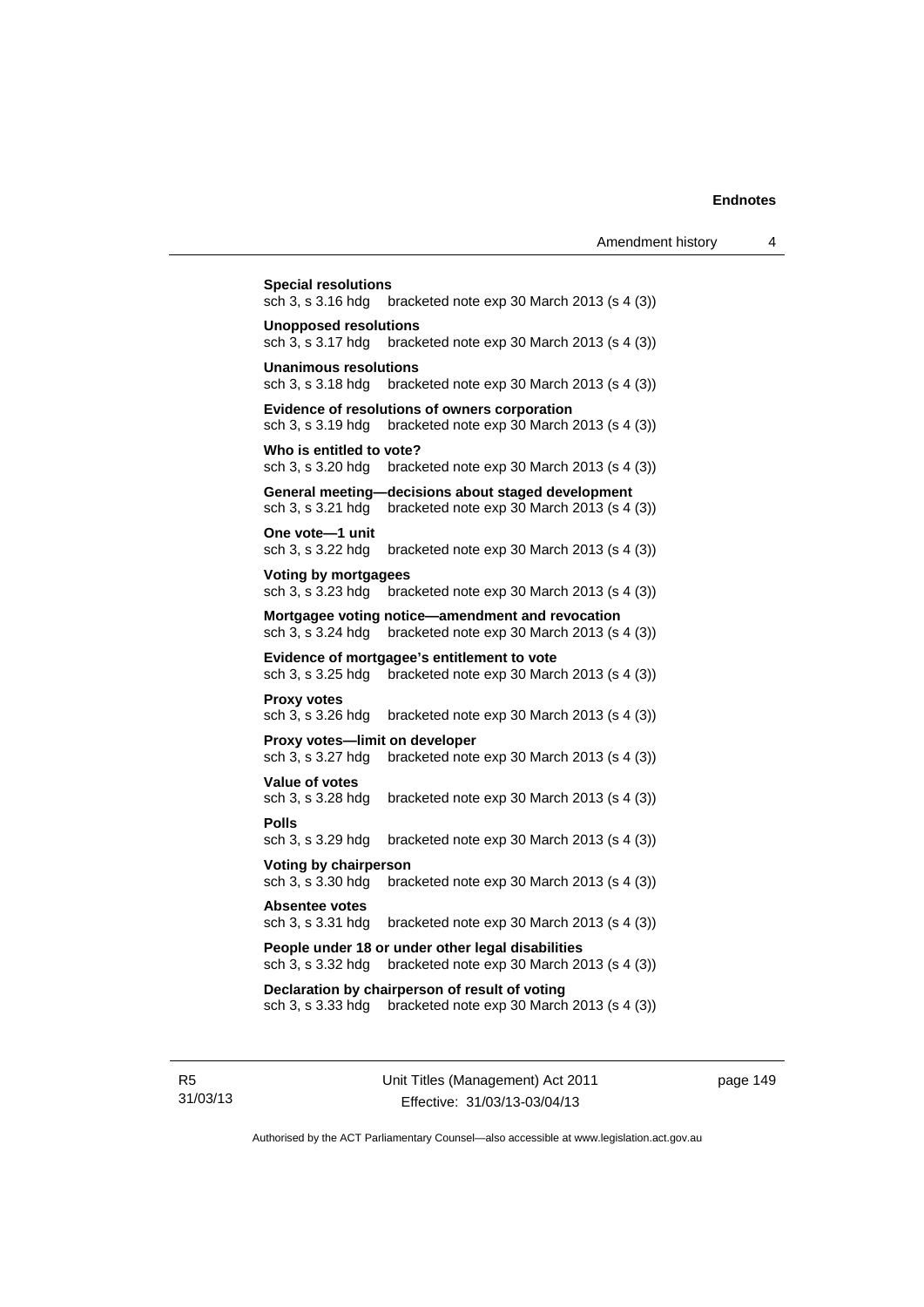4 Amendment history

**Default rules**  notes 2, 3 exp 30 March 2013 (s 165 (e)) **Consequential amendments**<br>sch 5 cm LA s 8 om LA s 89 (3) **New Unit Titles (Management) Regulation**<br>sch 6 om R1 LA om R<sub>1</sub> L<sub>A</sub> **Dictionary**  dict am [A2012-21](http://www.legislation.act.gov.au/a/2012-21) amdt 3.199 def *company* sub [A2012-21](http://www.legislation.act.gov.au/a/2012-21) amdt 3.200

page 150 Unit Titles (Management) Act 2011 Effective: 31/03/13-03/04/13

R5 31/03/13